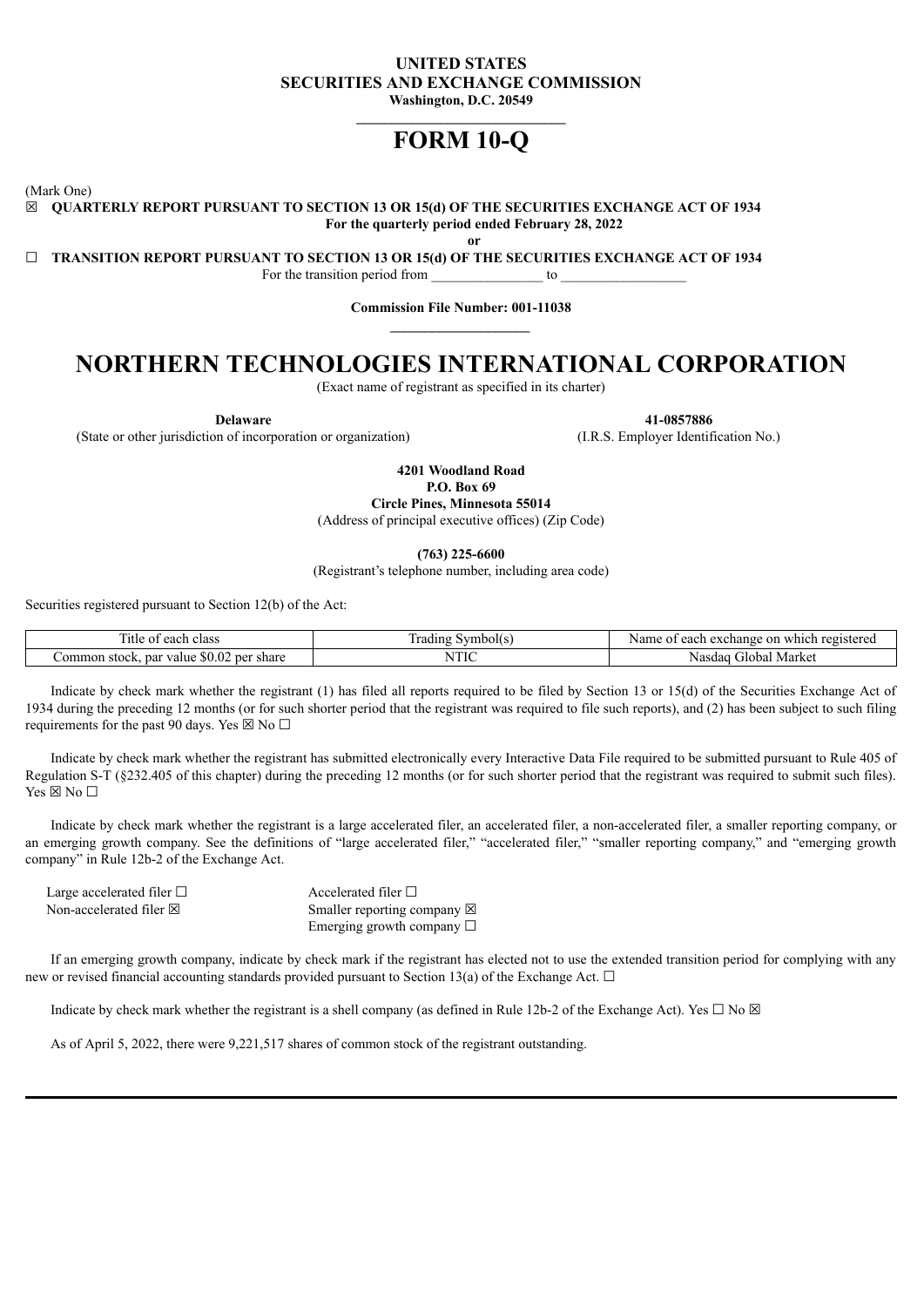## **NORTHERN TECHNOLOGIES INTERNATIONAL CORPORATION FORM 10-Q February 28, 2022**

## **TABLE OF CONTENTS**

## **Description Page**

**PART I—FINANCIAL [INFORMATION](#page-3-0)**

|                   | нам г—гимметацин омианов                                                                                                     |                 |
|-------------------|------------------------------------------------------------------------------------------------------------------------------|-----------------|
| Item 1.           | <b>Financial Statements</b>                                                                                                  |                 |
|                   | Consolidated Balance Sheets as of February 28, 2022 (unaudited) and August 31, 2021                                          |                 |
|                   | Consolidated Statements of Operations (unaudited) for the Three and Six Months Ended February 28, 2022 and<br>2021           | $\overline{2}$  |
|                   | Consolidated Statements of Comprehensive Income (unaudited) for the Three and Six Months Ended February 28,<br>2022 and 2021 | $\overline{3}$  |
|                   | Consolidated Statements of Equity (unaudited) for the Three and Six Months Ended February 28, 2022 and 2021                  | $\overline{4}$  |
|                   | Consolidated Statements of Cash Flows (unaudited) for the Six Months Ended February 28, 2022 and 2021                        | $\overline{2}$  |
|                   | <b>Notes to Consolidated Financial Statements (unaudited)</b>                                                                | $6\overline{6}$ |
| Item 2.           | <u>Management's Discussion and Analysis of Financial Condition and Results of Operations</u>                                 | $21 - 39$       |
| Item 3.           | Quantitative and Qualitative Disclosures About Market Risk                                                                   | 40              |
| Item 4.           | <b>Controls and Procedures</b>                                                                                               | 40              |
|                   | <b>PART II-OTHER INFORMATION</b>                                                                                             |                 |
| Item 1.           | <b>Legal Proceedings</b>                                                                                                     | 42              |
| Item 1A.          | <b>Risk Factors</b>                                                                                                          | 42              |
| Item 2.           | <b>Unregistered Sales of Equity Securities and Use of Proceeds</b>                                                           | 43              |
| Item 3.           | <b>Defaults Upon Senior Securities</b>                                                                                       | 43              |
| Item 4.           | <b>Mine Safety Disclosures</b>                                                                                               | 43              |
| Item 5.           | <b>Other Information</b>                                                                                                     | 44              |
| Item 6.           | <b>Exhibits</b>                                                                                                              | 44              |
| <b>SIGNATURES</b> |                                                                                                                              | $\overline{46}$ |

This quarterly report on Form 10-Q contains certain forward-looking statements that are within the meaning of Section 27A of the Securities Act of 1933, as amended, and Section 21E of the Securities Exchange Act of 1934, as amended, and are subject to the safe harbor created by those sections. For more information, see "Part I. Financial Information - Item 2. Management's Discussion and Analysis of Financial Condition and Results of Operations -*Forward-Looking Statements.*"

i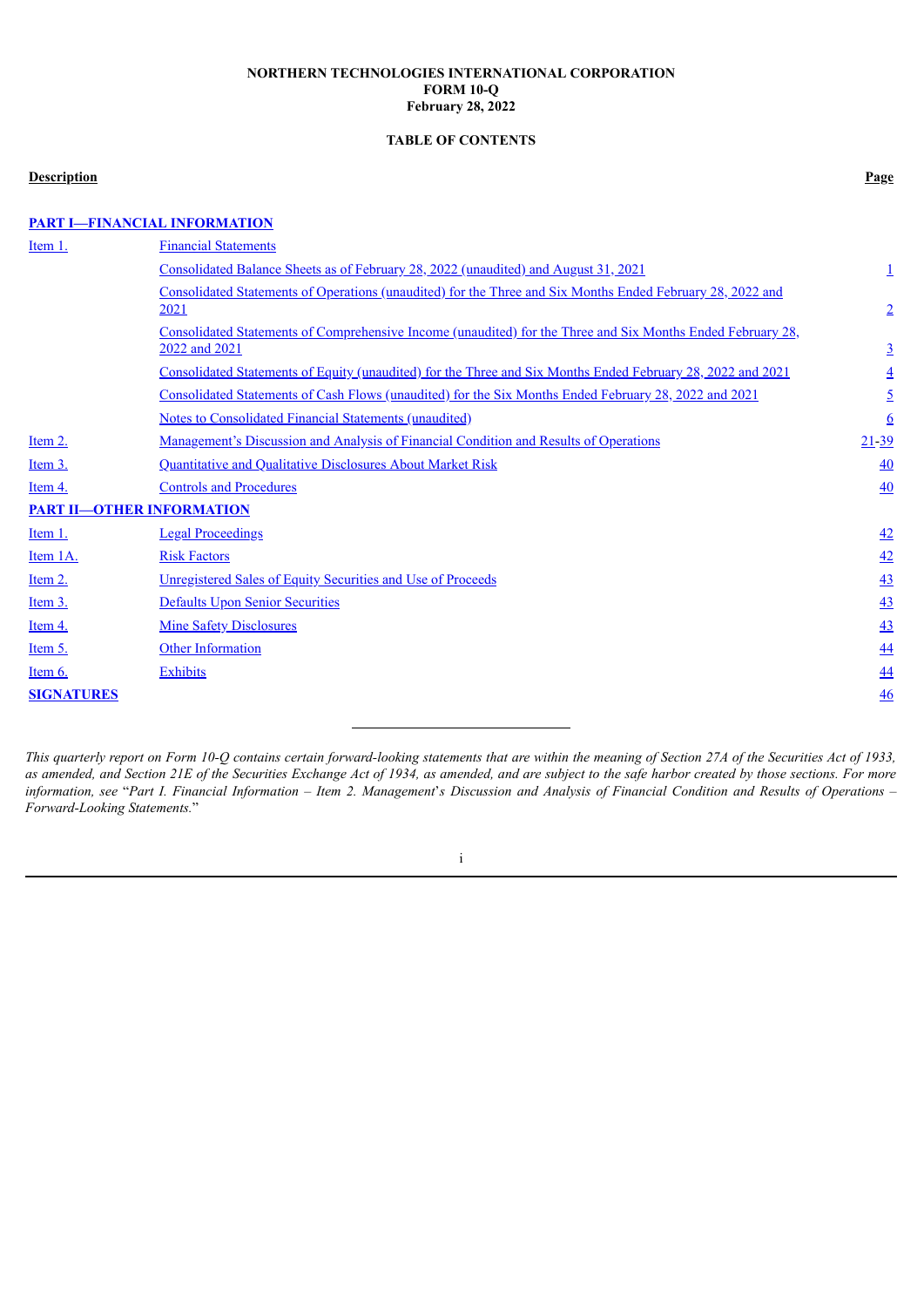As used in this report, references to "NTIC," the "Company," "we," "our" or "us," unless the context otherwise requires, refer to Northern Technologies International Corporation and its wholly-owned and majority-owned subsidiaries, all of which are consolidated on NTIC's consolidated financial *statements.*

As used in this report, references to: (1) "NTIC China" refer to NTIC's wholly-owned subsidiary in China, NTIC (Shanghai) Co., Ltd.; (2) "NTI Europe" refer to NTIC's wholly-owned subsidiary in Germany, NTIC Europe GmbH; (3) "Zerust Mexico" refer to NTIC's wholly-owned subsidiary in Mexico, ZERUST-EXCOR MEXICO, S. de R.L. de C.V; (4) "Zerust India" refer to NTIC's wholly-owned subsidiary in India effective as of September 1, 2021, Harita-NTI Limited; and (5)"NTI Asean" refer to NTIC's majority-owned holding company subsidiary, NTI Asean LLC, which holds investments in certain entities that operate in the Association of Southeast Asian Nations (ASEAN) region, including the following countries: Indonesia, South Korea, Malaysia, *Philippines, Singapore, Taiwan, Thailand and Vietnam.*

NTIC's consolidated financial statements do not include the accounts of any of its joint ventures. Except as otherwise indicated, references in this report to *NTIC*'*s joint ventures do not include any of NTIC*'*s wholly-owned or majority-owned subsidiaries.*

As used in this report, references to "EXCOR" refer to NTIC's joint venture in Germany, Excor Korrosionsschutz - Technologien und Produkte GmbH.

All trademarks, trade names or service marks referred to in this report are the property of their respective owners.

ii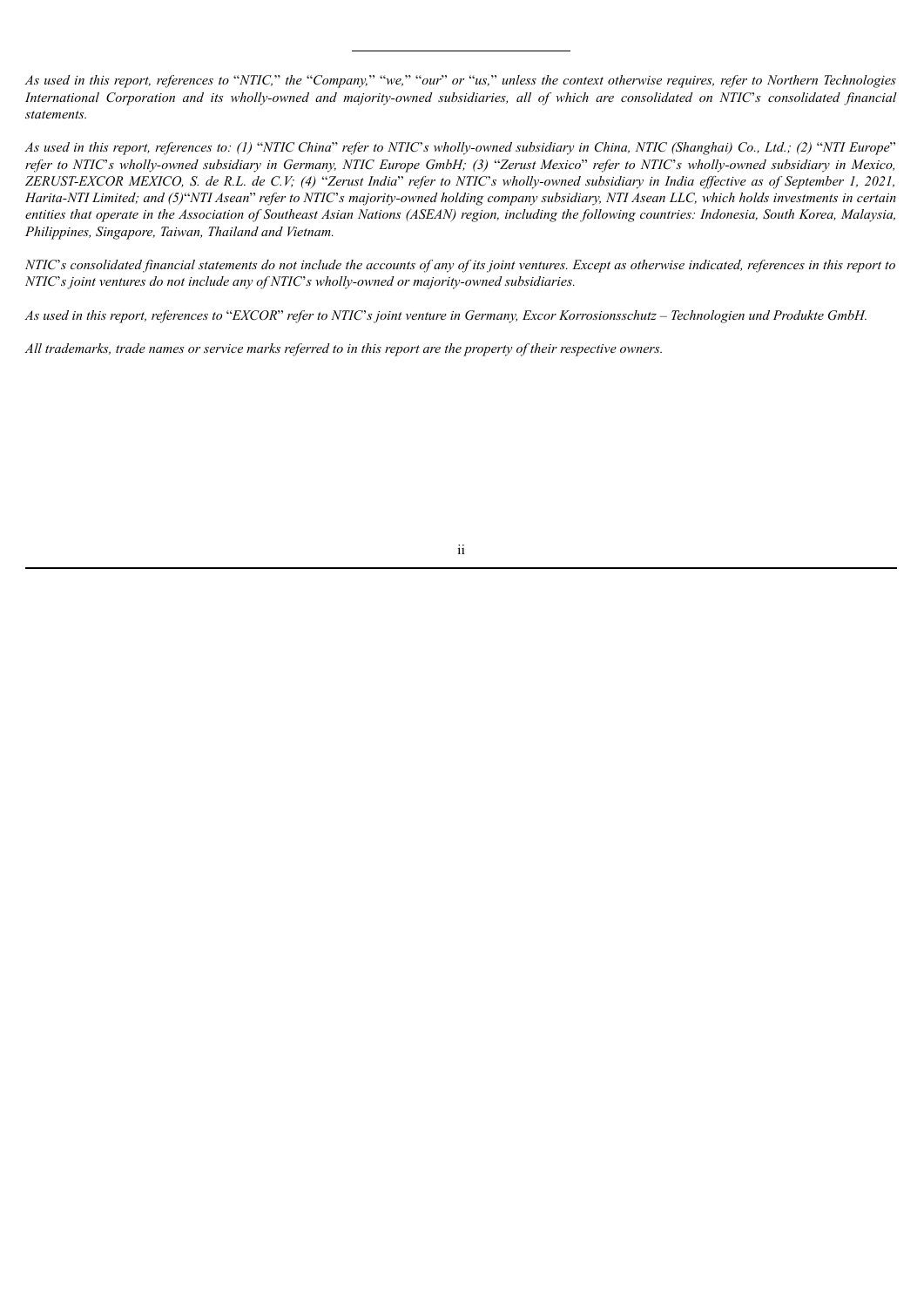#### <span id="page-3-0"></span>**PART I - FINANCIAL INFORMATION**

## <span id="page-3-1"></span>**ITEM 1. FINANCIAL STATEMENTS**

#### <span id="page-3-2"></span>**NORTHERN TECHNOLOGIES INTERNATIONAL CORPORATION AND SUBSIDIARIES CONSOLIDATED BALANCE SHEETS AS OF FEBRUARY 28, 2022 (UNAUDITED) AND AUGUST 31, 2021 (AUDITED)**

|                                                                                                       | <b>February 28, 2022</b> |                 |                 | <b>August 31, 2021</b> |  |  |
|-------------------------------------------------------------------------------------------------------|--------------------------|-----------------|-----------------|------------------------|--|--|
| <b>ASSETS</b>                                                                                         |                          |                 |                 |                        |  |  |
| <b>CURRENT ASSETS:</b>                                                                                |                          |                 |                 |                        |  |  |
| Cash and cash equivalents                                                                             | \$                       | 7,487,811       | $\mathbb{S}$    | 7,680,641              |  |  |
| Available for sale securities                                                                         |                          | 4,634           |                 | 4,634                  |  |  |
| Receivables:                                                                                          |                          |                 |                 |                        |  |  |
| Trade, excluding joint ventures, less allowance for doubtful accounts of \$382,000 as of February 28, |                          |                 |                 |                        |  |  |
| 2022 and August 31, 2021                                                                              |                          | 12,457,917      |                 | 11,128,805             |  |  |
| Trade, joint ventures                                                                                 |                          | 905,961         |                 | 624,808                |  |  |
| Fees for services provided to joint ventures                                                          |                          | 1,078,702       |                 | 1,505,127              |  |  |
| Income taxes                                                                                          |                          | 570,483         |                 | 386,574                |  |  |
| Inventories                                                                                           |                          | 12,978,217      |                 | 11,114,207             |  |  |
| Prepaid expenses                                                                                      |                          | 3,113,898       |                 | 1,302,293              |  |  |
| Total current assets                                                                                  | \$                       | 38,597,623      | $\mathbb{S}$    | 33,747,089             |  |  |
|                                                                                                       |                          |                 |                 |                        |  |  |
| PROPERTY AND EQUIPMENT, NET                                                                           | \$                       | 12,336,699      | \$              | 11,821,458             |  |  |
| <b>OTHER ASSETS:</b>                                                                                  |                          |                 |                 |                        |  |  |
| Investments in joint ventures                                                                         |                          | 21,852,070      |                 | 27,623,768             |  |  |
| Deferred income taxes                                                                                 |                          |                 |                 | 92,554                 |  |  |
| Patents and trademarks, net                                                                           |                          | 717,805         |                 | 709,572                |  |  |
| Goodwill                                                                                              |                          | 4,782,376       |                 |                        |  |  |
| Intangible asset, net                                                                                 |                          | 6,135,433       |                 |                        |  |  |
| Operating lease right of use asset                                                                    |                          | 528,645         |                 | 376,438                |  |  |
| Total other assets                                                                                    |                          | 34,016,329      |                 | 28,802,332             |  |  |
| <b>Total assets</b>                                                                                   | $\mathbf S$              | $84,950,651$ \$ |                 | 74,370,879             |  |  |
|                                                                                                       |                          |                 |                 |                        |  |  |
| <b>LIABILITIES AND EQUITY</b>                                                                         |                          |                 |                 |                        |  |  |
| <b>CURRENT LIABILITIES:</b>                                                                           |                          |                 |                 |                        |  |  |
| Accounts payable                                                                                      | \$                       | 5,948,430       | $\mathbb{S}$    | 4,290,972              |  |  |
| Line of credit                                                                                        |                          | 4,200,000       |                 |                        |  |  |
| Income taxes payable                                                                                  |                          | 152,183         |                 | 178,923                |  |  |
| Accrued liabilities:                                                                                  |                          |                 |                 |                        |  |  |
| Payroll and related benefits                                                                          |                          | 1,694,506       |                 | 2,879,468              |  |  |
| Other                                                                                                 |                          | 1,091,861       |                 | 894,497                |  |  |
| Current portion of operating lease                                                                    |                          | 184,206         |                 | 272,336                |  |  |
| Total current liabilities                                                                             | \$                       | 13,271,186      | \$              | 8,516,196              |  |  |
| LONG-TERM LIABILITIES:                                                                                |                          |                 |                 |                        |  |  |
| Deferred income tax, net                                                                              |                          | 1,897,259       |                 |                        |  |  |
| Operating lease, less current portion                                                                 |                          | 344,439         |                 | 104,102                |  |  |
| Total long-term liabilities                                                                           | \$                       | 2,241,698       | $\overline{\$}$ | 104,102                |  |  |
|                                                                                                       |                          |                 |                 |                        |  |  |
| <b>COMMITMENTS AND CONTINGENCIES (Note 14)</b>                                                        |                          |                 |                 |                        |  |  |
|                                                                                                       |                          |                 |                 |                        |  |  |
| EQUITY:                                                                                               |                          |                 |                 |                        |  |  |
| Preferred stock, no par value; authorized 10,000 shares; none issued and outstanding                  |                          |                 |                 |                        |  |  |
| Common stock, \$0.02 par value per share; authorized 15,000,000 shares as offebruary 28, 2022 and     |                          |                 |                 |                        |  |  |
| August 31, 2021; issued and outstanding 9,221,517 and 9,184,811, respectively                         |                          | 184,430         |                 | 183,696                |  |  |
| Additional paid-in capital                                                                            |                          | 19,379,032      |                 | 18,736,268             |  |  |
| Retained earnings                                                                                     |                          | 50,361,066      |                 | 46,973,092             |  |  |
| Accumulated other comprehensive loss                                                                  |                          | (3,858,689)     |                 | (3,525,030)            |  |  |
| Stockholders' equity                                                                                  |                          | 66,065,839      |                 | 62,368,026             |  |  |
| Non-controlling interests                                                                             |                          | 3,371,928       |                 | 3,382,555              |  |  |
| Total equity                                                                                          |                          | 69,437,767      |                 | 65,750,581             |  |  |
| Total liabilities and equity                                                                          | \$                       | 84,950,651      | $\mathbb{S}$    | 74,370,879             |  |  |
|                                                                                                       |                          |                 |                 |                        |  |  |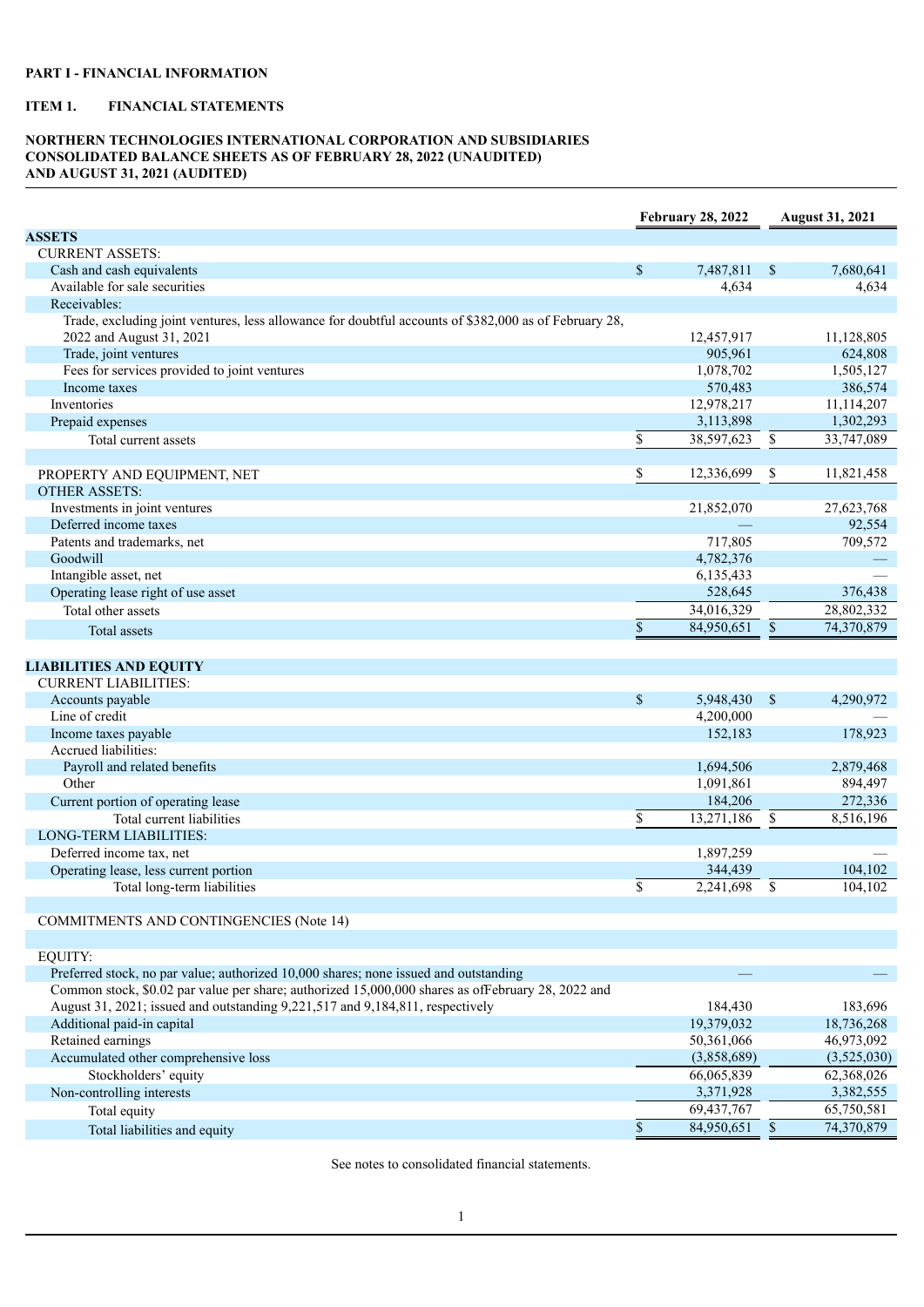## <span id="page-4-0"></span>**NORTHERN TECHNOLOGIES INTERNATIONAL CORPORATION AND SUBSIDIARIES CONSOLIDATED STATEMENTS OF OPERATIONS (UNAUDITED) FOR THE THREE AND SIX MONTHS ENDED FEBRUARY 28, 2022 AND 2021**

|                                                            | <b>Three Months Ended February</b><br>28, |            |      |            | <b>Six Months Ended February</b><br>28, |            |               |            |
|------------------------------------------------------------|-------------------------------------------|------------|------|------------|-----------------------------------------|------------|---------------|------------|
|                                                            |                                           | 2022       |      | 2021       |                                         | 2022       |               | 2021       |
| <b>NET SALES:</b>                                          |                                           |            |      |            |                                         |            |               |            |
| Net sales, excluding joint ventures                        | \$                                        | 15,865,128 | \$   | 12,255,941 | S                                       | 33,218,102 | <sup>\$</sup> | 24,454,749 |
| Net sales, to joint ventures                               |                                           | 883,511    |      | 526,941    |                                         | 1,723,950  |               | 1,107,245  |
| Total net sales                                            |                                           | 16,748,639 |      | 12,782,882 |                                         | 34,942,052 |               | 25,561,994 |
| Cost of goods sold                                         |                                           | 11,764,304 |      | 8,531,679  |                                         | 24,254,787 |               | 16,845,000 |
| Gross profit                                               |                                           | 4,984,335  |      | 4,251,203  |                                         | 10,687,265 |               | 8,716,994  |
| <b>JOINT VENTURE OPERATIONS:</b>                           |                                           |            |      |            |                                         |            |               |            |
| Equity in income from joint ventures                       |                                           | 922,832    |      | 1,920,012  |                                         | 2,297,581  |               | 3,745,724  |
| Fees for services provided to joint ventures               |                                           | 1,246,909  |      | 1,462,684  |                                         | 2,505,767  |               | 2,799,245  |
| Total joint venture operations                             |                                           | 2,169,741  |      | 3,382,696  |                                         | 4,803,348  |               | 6,544,969  |
| <b>OPERATING EXPENSES:</b>                                 |                                           |            |      |            |                                         |            |               |            |
| Selling expenses                                           |                                           | 2.971.391  |      | 2,832,008  |                                         | 6,209,149  |               | 5,573,776  |
| General and administrative expenses                        |                                           | 2,518,788  |      | 1,958,974  |                                         | 5,115,135  |               | 4,052,956  |
| Research and development expenses                          |                                           | 1,218,674  |      | 1,075,180  |                                         | 2,454,495  |               | 2,150,917  |
| Total operating expenses                                   |                                           | 6,708,853  |      | 5,866,162  |                                         | 13,778,779 |               | 11,777,649 |
| <b>OPERATING INCOME</b>                                    |                                           | 445,223    |      | 1,767,737  |                                         | 1,711,834  |               | 3,484,314  |
| REMEASUREMENT GAIN ON ACQUISITION OF EQUITY METHOD         |                                           |            |      |            |                                         |            |               |            |
| <b>INVESTEE</b>                                            |                                           |            |      |            |                                         | 3,951,550  |               |            |
| <b>INTEREST INCOME</b>                                     |                                           | 9,909      |      | 15,638     |                                         | 20,852     |               | 85,176     |
| <b>INTEREST EXPENSE</b>                                    |                                           | (7, 404)   |      | (5,249)    |                                         | (10, 295)  |               | (7,617)    |
| INCOME BEFORE INCOME TAX EXPENSE                           |                                           | 447,728    |      | 1,778,126  |                                         | 5,673,941  |               | 3,561,873  |
| <b>INCOME TAX EXPENSE</b>                                  |                                           | 151,743    |      | 274,660    |                                         | 656,123    |               | 653,250    |
| <b>NET INCOME</b>                                          |                                           | 295,985    |      | 1,503,466  |                                         | 5,017,818  |               | 2,908,623  |
| NET INCOME ATTRIBUTABLE TO NON-CONTROLLING INTERESTS       |                                           | 113,138    |      | 190,891    |                                         | 341,212    |               | 333,649    |
| NET INCOME ATTRIBUTABLE TO NTIC                            | \$                                        | 182,847    | $\$$ | 1,312,575  | $\boldsymbol{\mathsf{S}}$               | 4,676,606  | $\$$          | 2,574,974  |
|                                                            |                                           |            |      |            |                                         |            |               |            |
| NET INCOME ATTRIBUTABLE TO NTIC PER COMMON SHARE:<br>Basic | \$                                        | 0.02       | \$   | 0.14       | \$                                      | 0.51       | \$            | 0.28       |
| Diluted                                                    | \$                                        | 0.02       | \$   | 0.13       | $\boldsymbol{\mathsf{S}}$               | 0.48       | $\$$          | 0.26       |
|                                                            |                                           |            |      |            |                                         |            |               |            |
| WEIGHTED AVERAGE COMMON SHARES ASSUMED OUTSTANDING:        |                                           |            |      |            |                                         |            |               |            |
| <b>Basic</b>                                               |                                           | 9,214,817  |      | 9,104,636  |                                         | 9,211,858  |               | 9,104,623  |
| Diluted                                                    |                                           | 9,683,426  |      | 9,867,918  |                                         | 9,736,060  |               | 9,756,268  |
| CASH DIVIDENDS DECLARED PER COMMON SHARE                   | \$                                        | 0.07       | \$   | 0.065      | $\boldsymbol{\mathsf{S}}$               | 0.14       | <sup>\$</sup> | 0.065      |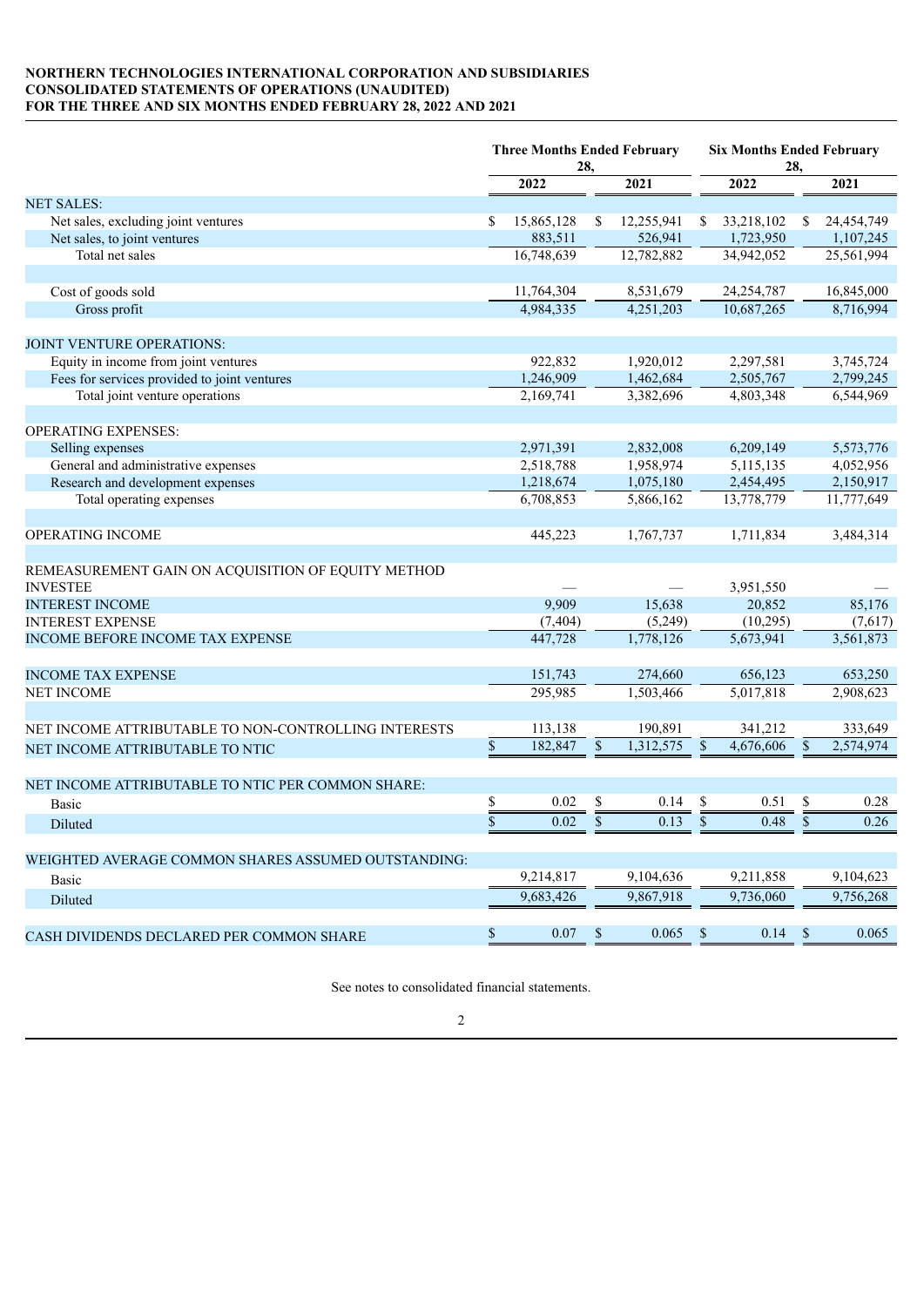## <span id="page-5-0"></span>**NORTHERN TECHNOLOGIES INTERNATIONAL CORPORATION AND SUBSIDIARIES CONSOLIDATED STATEMENTS OF COMPREHENSIVE INCOME (UNAUDITED) FOR THE THREE AND SIX MONTHS ENDED FEBRUARY 28, 2022 AND 2021**

|                                                     | <b>Three Months Ended February</b><br>28, |            |  | <b>Six Months Ended February</b><br>28. |  |            |  |           |
|-----------------------------------------------------|-------------------------------------------|------------|--|-----------------------------------------|--|------------|--|-----------|
|                                                     |                                           | 2022       |  | 2021                                    |  | 2022       |  | 2021      |
| NET INCOME                                          |                                           | 295,985    |  | 1,503,466                               |  | 5,017,818  |  | 2,908,623 |
| OTHER COMPREHENSIVE INCOME (LOSS) -FOREIGN CURRENCY |                                           |            |  |                                         |  |            |  |           |
| <b>TRANSLATION ADJUSTMENT</b>                       |                                           | 26,295     |  | 196.341                                 |  | (382,769)  |  | 495,006   |
| <b>COMPREHENSIVE INCOME</b>                         |                                           | 322,280    |  | 1.699.807                               |  | 4.635.049  |  | 3,403,629 |
| COMPREHENSIVE INCOME (LOSS) ATTRIBUTABLE TO NON-    |                                           |            |  |                                         |  |            |  |           |
| <b>CONTROLLING INTERESTS</b>                        |                                           | (136, 037) |  | 177.117                                 |  | (292, 102) |  | 387,780   |
| COMPREHENSIVE INCOME ATTRIBUTABLE TO NTIC           |                                           | 458,317    |  | 1.522.690                               |  | 4,927,151  |  | 3,015,849 |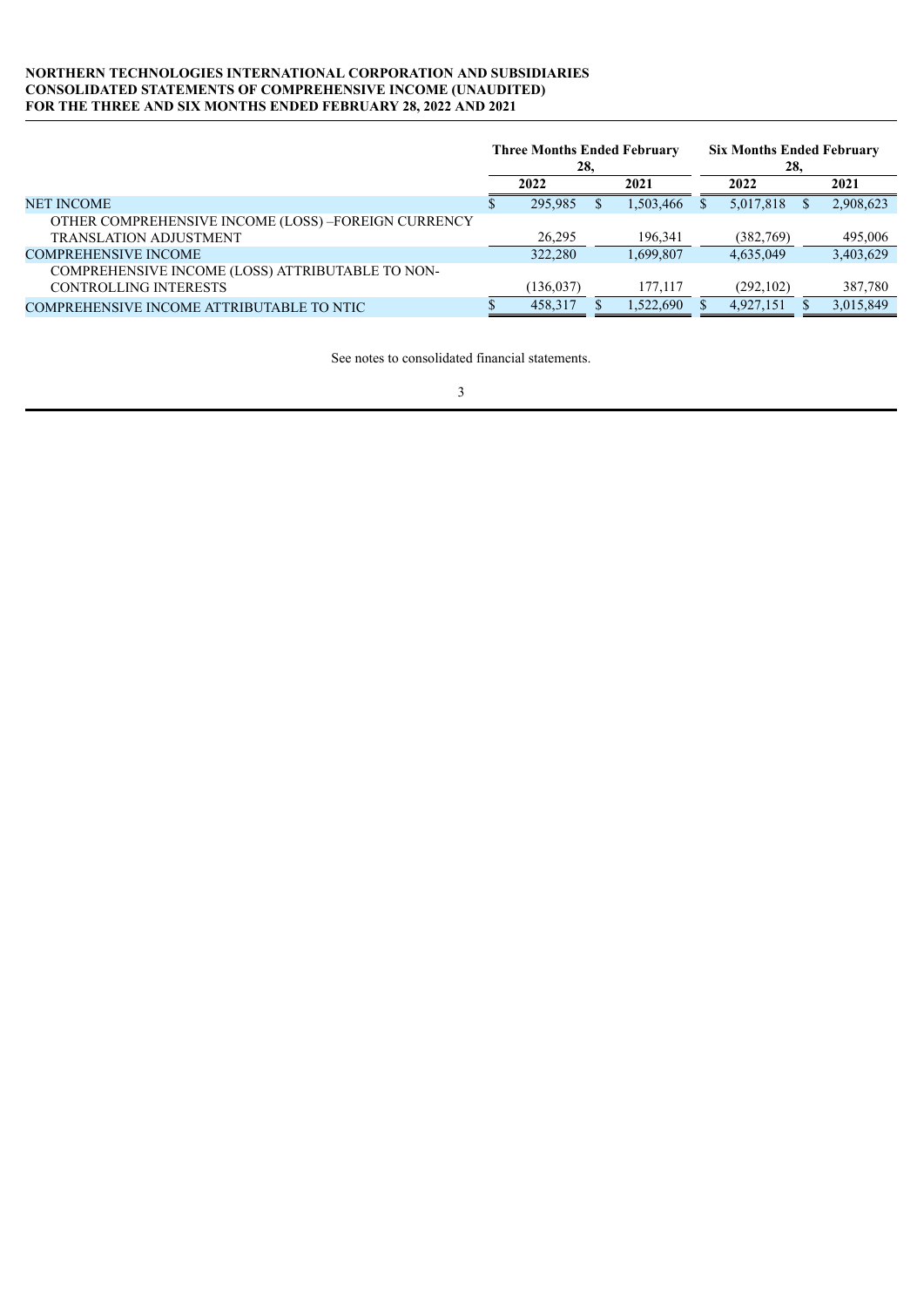## <span id="page-6-0"></span>**NORTHERN TECHNOLOGIES INTERNATIONAL CORPORATION AND SUBSIDIARIES CONSOLIDATED STATEMENTS OF EQUITY (UNAUDITED) FOR THE THREE AND SIX MONTHS ENDED FEBRUARY 28, 2022 AND 2021**

#### **STOCKHOLDERS' EQUITY – THREE MONTHS ENDED FEBRUARY 28, 2022 AND 2021**

|                                        |                     |    |         | <b>Additional</b>               |              |               | Accumulated<br>Other | Non-             |              |
|----------------------------------------|---------------------|----|---------|---------------------------------|--------------|---------------|----------------------|------------------|--------------|
|                                        | <b>Common Stock</b> |    |         | Paid-in<br>Retained             |              |               | Comprehensive        | Controlling      | <b>Total</b> |
|                                        | <b>Shares</b>       |    | Amount  | Capital                         | Earnings     | Income (Loss) |                      | <b>Interests</b> | Equity       |
|                                        |                     |    |         |                                 |              |               |                      |                  |              |
| <b>BALANCE AS OF NOVEMBER 30,</b>      |                     |    |         |                                 |              |               |                      |                  |              |
| 2021                                   | 9,203,446           | S. | 184,069 | \$19,146,510                    | \$50,823,730 | <sup>S</sup>  | (3,862,085)          | \$3,338,620      | \$69,630,844 |
| Stock options exercised                | 18,071              |    | 361     | (361)                           |              |               |                      |                  |              |
| Stock option expense                   |                     |    |         | 232,883                         |              |               |                      |                  | 232,883      |
| Dividends paid to stockholders         |                     |    |         |                                 | (645,511)    |               |                      |                  | (645,511)    |
| Dividend received by non-controlling   |                     |    |         |                                 |              |               |                      |                  |              |
| interest                               |                     |    |         |                                 |              |               |                      | (102, 729)       | (102, 729)   |
| Net income                             |                     |    |         |                                 | 182,847      |               |                      | 113,138          | 295,985      |
| Other comprehensive income             |                     |    |         |                                 |              |               | 3,396                | 22,899           | 26,295       |
| BALANCE AS OF FEBRUARY 28, 2022        | 9,221,517           | S. | 184,430 | \$19,379,032                    | \$50,361,066 | \$            | (3,858,689)          | \$3,371,928      | \$69,437,767 |
|                                        |                     |    |         |                                 |              |               |                      |                  |              |
| <b>BALANCE AS OF NOVEMBER 30,</b>      |                     |    |         |                                 |              |               |                      |                  |              |
| 2020                                   | 9,104,636           | S  | 182,093 | \$17,632,811                    | \$43,735,209 | S             | (3,179,678)          | \$3,255,689      | \$61,626,124 |
| Stock option expense                   |                     |    |         | 160,835                         |              |               |                      |                  | 160,835      |
| Dividends paid to stockholders         |                     |    |         |                                 | (591, 802)   |               |                      |                  | (591, 802)   |
| Dividend received by non-controlling   |                     |    |         |                                 |              |               |                      |                  |              |
| interest                               |                     |    |         |                                 |              |               |                      | (200,000)        | (200,000)    |
| Net income                             |                     |    |         | $\hspace{0.1mm}-\hspace{0.1mm}$ | 1,312,575    |               |                      | 190,891          | 1,503,466    |
| Other comprehensive income (loss)      |                     |    |         |                                 |              |               | 210,115              | (13, 774)        | 196,341      |
| <b>BALANCE AS OF FEBRUARY 28, 2021</b> | 9,104,636           | S  | 182,093 | \$17,793,646                    | \$44,455,982 | \$            | (2,969,563)          | \$3,232,806      | \$62,694,964 |

## **STOCKHOLDERS' EQUITY – SIX MONTHS ENDED FEBRUARY 28, 2022 AND 2021**

|                                        |                     |               |                          |                   |                 |               | Accumulated                  |                  |               |
|----------------------------------------|---------------------|---------------|--------------------------|-------------------|-----------------|---------------|------------------------------|------------------|---------------|
|                                        |                     |               |                          | <b>Additional</b> |                 |               | Other                        | Non-             |               |
|                                        | <b>Common Stock</b> |               |                          | Paid-in           | <b>Retained</b> |               | Comprehensive<br>Controlling |                  | <b>Total</b>  |
|                                        | <b>Shares</b>       |               | Amount                   | Capital           | <b>Earnings</b> |               | Income (Loss)                | <b>Interests</b> | <b>Equity</b> |
| BALANCE AS OF AUGUST 31, 2021          | 9,184,811           | $\mathbb{S}$  | 183,696                  | \$18,736,268      | \$46,973,092    | $\mathbf{\$}$ | (3,525,030)                  | \$3,382,555      | \$65,750,581  |
| Stock options exercised                | 34,071              |               | 681                      | 138,519           |                 |               |                              |                  | 139,200       |
| Stock issued for employee stock        |                     |               |                          |                   |                 |               |                              |                  |               |
| purchase plan                          | 2,635               |               | 53                       | 38,479            |                 |               |                              |                  | 38,532        |
| Stock option expense                   |                     |               |                          | 465,766           |                 |               |                              |                  | 465,766       |
| Dividends paid to stockholders         |                     |               |                          |                   | (1,288,632)     |               |                              |                  | (1,288,632)   |
| Dividend received by non-              |                     |               |                          |                   |                 |               |                              |                  |               |
| controlling interest                   |                     |               |                          |                   |                 |               |                              | (302, 729)       | (302, 729)    |
| Net income                             |                     |               |                          |                   | 4,676,606       |               |                              | 341,212          | 5,017,818     |
| Other comprehensive loss               |                     |               |                          |                   |                 |               | (333, 659)                   | (49,110)         | (382, 769)    |
| <b>BALANCE AS OF FEBRUARY 28, 2022</b> | 9,221,517           | \$.           | 184,430                  | \$19,379,032      | \$50,361,066    | <sup>\$</sup> | (3,858,689)                  | \$3,371,928      | \$69,437,767  |
|                                        |                     |               |                          |                   |                 |               |                              |                  |               |
| BALANCE AS OF AUGUST 31, 2020          | 9,099,990           | <sup>\$</sup> | 182,000                  | \$17,415,043      | \$42,472,810    | -S            | (3,410,438)                  | \$3,045,026      | \$59,704,441  |
| Stock issued for employee stock        |                     |               |                          |                   |                 |               |                              |                  |               |
| purchase plan                          | 4,646               |               | 93                       | 36,099            |                 |               |                              |                  | 36,192        |
| Stock option expense                   |                     |               | $\overline{\phantom{0}}$ | 342,504           |                 |               |                              |                  | 342,504       |
| Dividends paid to stockholders         |                     |               |                          |                   | (591, 802)      |               |                              |                  | (591, 802)    |
| Dividend received by non-controlling   |                     |               |                          |                   |                 |               |                              |                  |               |
| interest                               |                     |               |                          |                   |                 |               |                              | (200,000)        | (200,000)     |
| Net income                             |                     |               |                          |                   | 2,574,974       |               |                              | 333,649          | 2,908,623     |
| Other comprehensive income             |                     |               |                          |                   |                 |               | 440,875                      | 54,131           | 495,006       |
| <b>BALANCE AS OF FEBRUARY 28, 2021</b> | 9,104,636           | S             | 182,093                  | \$17,793,646      | \$44,455,982    | S             | (2,969,563)                  | \$3,232,806      | \$62,694,964  |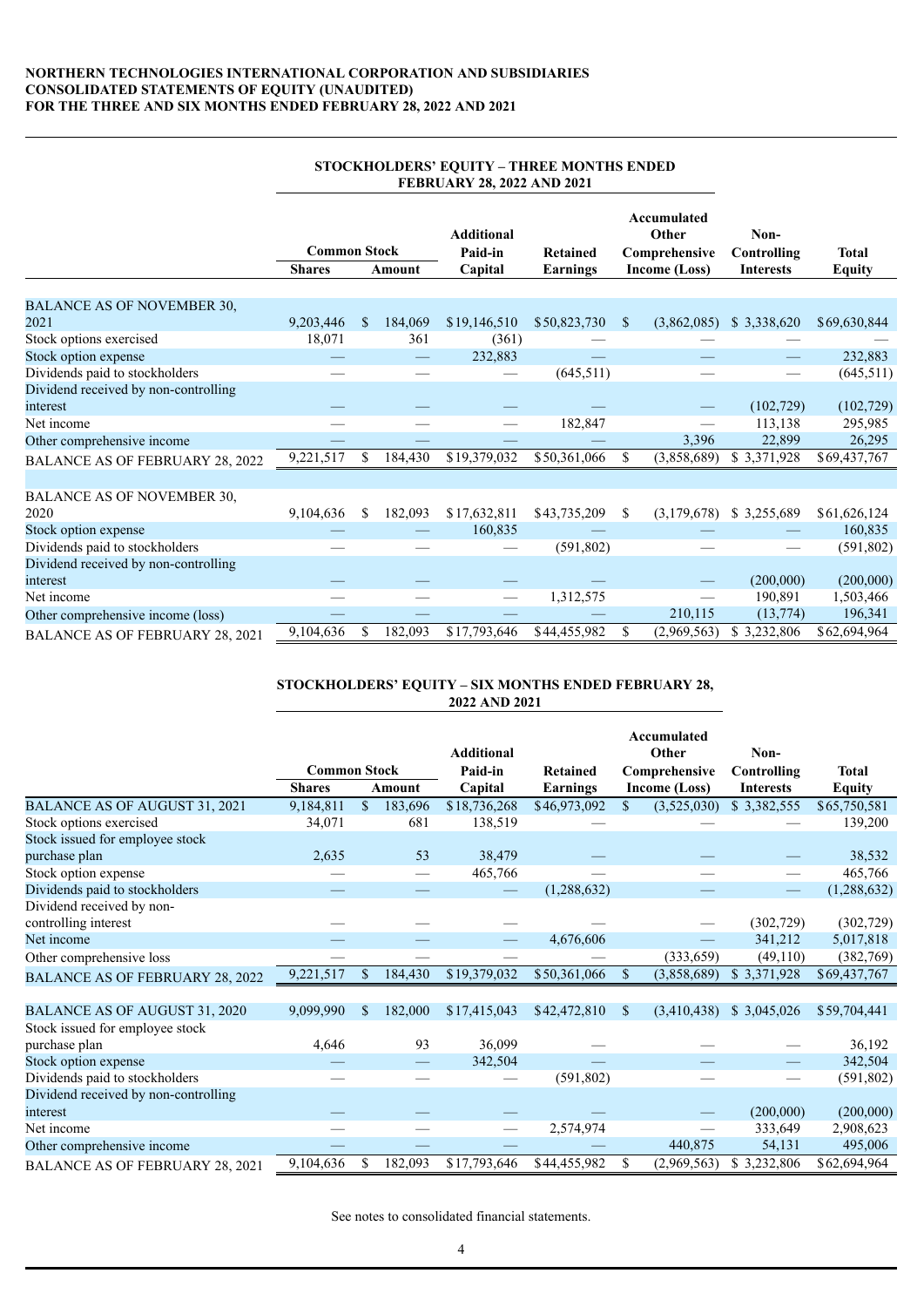## <span id="page-7-0"></span>**NORTHERN TECHNOLOGIES INTERNATIONAL CORPORATION AND SUBSIDIARIES CONSOLIDATED STATEMENTS OF CASH FLOWS (UNAUDITED) FOR THE SIX MONTHS ENDED FEBRUARY 28, 2022 AND 2021**

|                                                                                   | Six Months Ended February 28, |               |               |             |
|-----------------------------------------------------------------------------------|-------------------------------|---------------|---------------|-------------|
|                                                                                   |                               | 2022          |               | 2021        |
| <b>CASH FLOWS FROM OPERATING ACTIVITIES:</b>                                      |                               |               |               |             |
| Net income                                                                        | \$                            | 5,017,818     | -\$           | 2,908,623   |
| Adjustments to reconcile net income to net cash provided by operating activities: |                               |               |               |             |
| Stock-based compensation                                                          |                               | 465,766       |               | 342,504     |
| Depreciation expense                                                              |                               | 430,991       |               | 451,498     |
| Amortization expense                                                              |                               | 315,631       |               | 100,821     |
| Change in allowance for doubtful accounts                                         |                               |               |               | 10,000      |
| Remeasurement gain on acquisition of equity method investee                       |                               | (3,951,550)   |               |             |
| Equity in income from joint ventures                                              |                               | (2,297,581)   |               | (3,745,724) |
| Dividends received from joint ventures                                            |                               | 5,362,636     |               | 3,323,503   |
| Deferred income taxes                                                             |                               | 139,338       |               | (3,182)     |
| Changes in current assets and liabilities:                                        |                               |               |               |             |
| Receivables:                                                                      |                               |               |               |             |
| Trade, excluding joint ventures                                                   |                               | 321,322       |               | (2,004,152) |
| Trade, joint ventures                                                             |                               | (281, 153)    |               | 27,879      |
| Fees for services provided to joint ventures                                      |                               | 426,425       |               | (388, 590)  |
| Income taxes                                                                      |                               | (286, 458)    |               | (270, 867)  |
| Inventories                                                                       |                               | (990, 628)    |               | (83,028)    |
| Prepaid expenses and other                                                        |                               | (1, 136, 130) |               | (450, 263)  |
| Accounts payable                                                                  |                               | 674,147       |               | 1,036,818   |
| Income tax payable                                                                |                               | (376, 544)    |               | 290,252     |
| Accrued liabilities                                                               |                               | (1,715,302)   |               | 413,157     |
| Net cash provided by operating activities                                         |                               | 2,118,728     |               | 1,959,249   |
| CASH FLOWS FROM INVESTING ACTIVITIES:                                             |                               |               |               |             |
| Acquisition of Zerust India business, net of cash acquired (see Note 3)           |                               | (5,062,003)   |               |             |
| Purchase of available for sale securities                                         |                               |               |               | (868, 758)  |
| Proceeds from the sale of available for sale securities                           |                               |               |               | 500,000     |
| Purchases of property and equipment                                               |                               | (618, 533)    |               | (466, 572)  |
| Investments in patents                                                            |                               | (112, 297)    |               | (75,220)    |
| Net cash used in investing activities                                             |                               | (5,792,833)   |               | (910, 550)  |
| <b>CASH FLOWS FROM FINANCING ACTIVITIES:</b>                                      |                               |               |               |             |
| Proceeds from line of credit                                                      |                               | 4,200,000     |               |             |
| Dividends paid on NTIC common stock                                               |                               | (1,288,632)   |               | (591, 802)  |
| Proceeds from the exercise of stock options                                       |                               | 139,200       |               |             |
| Dividends received by non-controlling interest                                    |                               | (302, 729)    |               | (200,000)   |
| Proceeds from employee stock purchase plan                                        |                               | 38,532        |               | 36,192      |
| Net cash provided by (used in) financing activities                               |                               | 2,786,371     |               | (755, 610)  |
| EFFECT OF EXCHANGE RATE CHANGES ON CASH AND CASH EQUIVALENTS                      |                               | 694,904       |               | 92,414      |
|                                                                                   |                               |               |               |             |
| NET (DECREASE) INCREASE IN CASH AND CASH EQUIVALENTS                              |                               | (192, 830)    |               | 385,503     |
| CASH AND CASH EQUIVALENTS AT BEGINNING OF PERIOD                                  |                               | 7,680,641     |               | 6,403,032   |
| CASH AND CASH EQUIVALENTS AT END OF PERIOD                                        | \$                            | 7,487,811     | <sup>\$</sup> | 6,788,535   |
|                                                                                   |                               |               |               |             |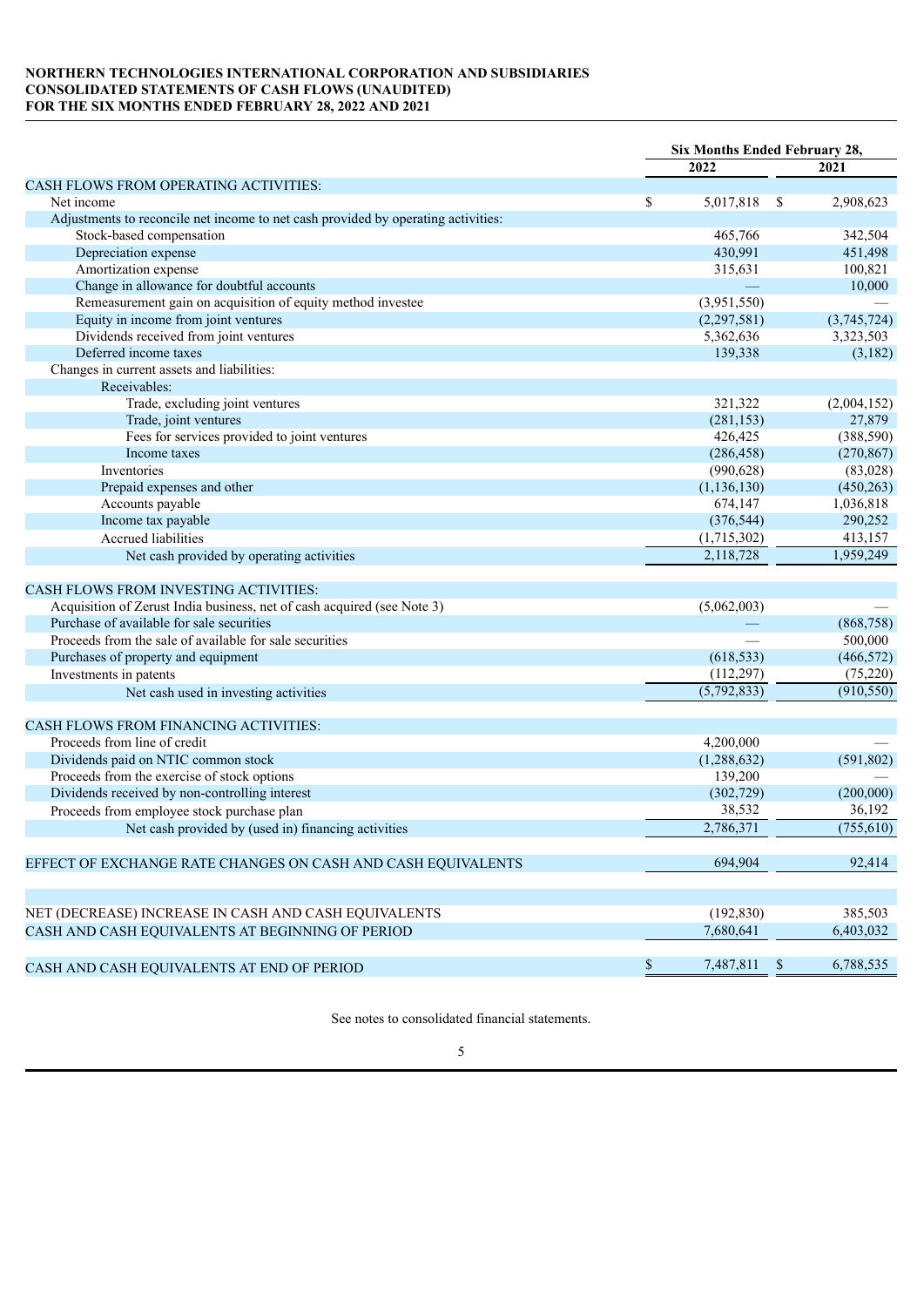#### <span id="page-8-0"></span>**1. INTERIM FINANCIAL INFORMATION**

In the opinion of management, the accompanying unaudited consolidated financial statements contain all necessary adjustments, which are of a normal recurring nature, and present fairly the consolidated financial position of Northern Technologies International Corporation and its subsidiaries (the Company) as of February 28, 2022 and August 31, 2021, the results of the Company's operations for the three and six months ended February 28, 2022 and 2021, the changes in stockholders' equity for the three and six months ended February 28, 2022 and 2021, and the Company's cash flows for the six months ended February 28, 2022 and 2021, in conformity with accounting principles generally accepted in the United States of America (U.S. GAAP).

These consolidated financial statements should be read in conjunction with the consolidated financial statements and related notes contained in the Company's annual report on Form 10-K for the fiscal year ended August 31, 2021. These consolidated financial statements also should be read in conjunction with the "Management's Discussion and Analysis of Financial Condition and Results of Operations" section appearing in this report.

Operating results for the three and six months ended February 28, 2022 are not necessarily indicative of the results that may be expected for the full fiscal year ending August 31, 2022.

The Company evaluates events occurring after the date of the consolidated financial statements requiring recording or disclosure in the consolidated financial statements.

#### *Impact of COVID-19 Pandemic*

In March 2020, the World Health Organization declared the novel coronavirus (COVID-19) outbreak a global pandemic. As a result of the COVID-19 pandemic and related government mandated restrictions on the Company's business as well as the businesses of its joint ventures, customers and suppliers, disruption to the Company's business and the manufacture and sale of its products and services has occurred in the first six months of fiscal 2022 and is expected to continue during the remainder of fiscal 2022. In the first six months of fiscal 2022, the Company was impacted by shipping issues, including freight container shortages, shipping delays, and increased costs, and supply chain issues, including longer lead times and raw material cost increases.

#### **2. ACCOUNTING PRONOUNCEMENTS**

#### *Recently Issued Accounting Pronouncements*

In June 2016, the Financial Accounting Standards Board (FASB) issued Accounting Standards Update (ASU) No. 2016-13, Measurement of Credit Losses on Financial Instruments, which revises guidance for the accounting for credit losses on financial instruments within its scope, and in November 2018, issued ASU No. 2018-19 and in April 2019, issued ASU No. 2019-04 and in May 2019, issued ASU No. 2019-05, and in November 2019, issued ASU No. 2019-11, which amended the standard. The new standard introduces an approach, based on expected losses, to estimate credit losses on certain types of financial instruments and modifies the impairment model for available-for-sale debt securities. The new approach to estimating credit losses (referred to as the current expected credit losses model) applies to most financial assets measured at amortized cost and certain other instruments, including trade and other receivables, loans, held-to-maturity debt securities, net investments in leases and off-balance-sheet credit exposures. This ASU is effective for fiscal years beginning after December 15, 2022, including interim periods within those fiscal years, with early adoption permitted. Entities are required to apply the standard's provisions as a cumulative-effect adjustment to retained earnings as of the beginning of the first reporting period in which the guidance is adopted. The Company is still evaluating the impact of this ASU.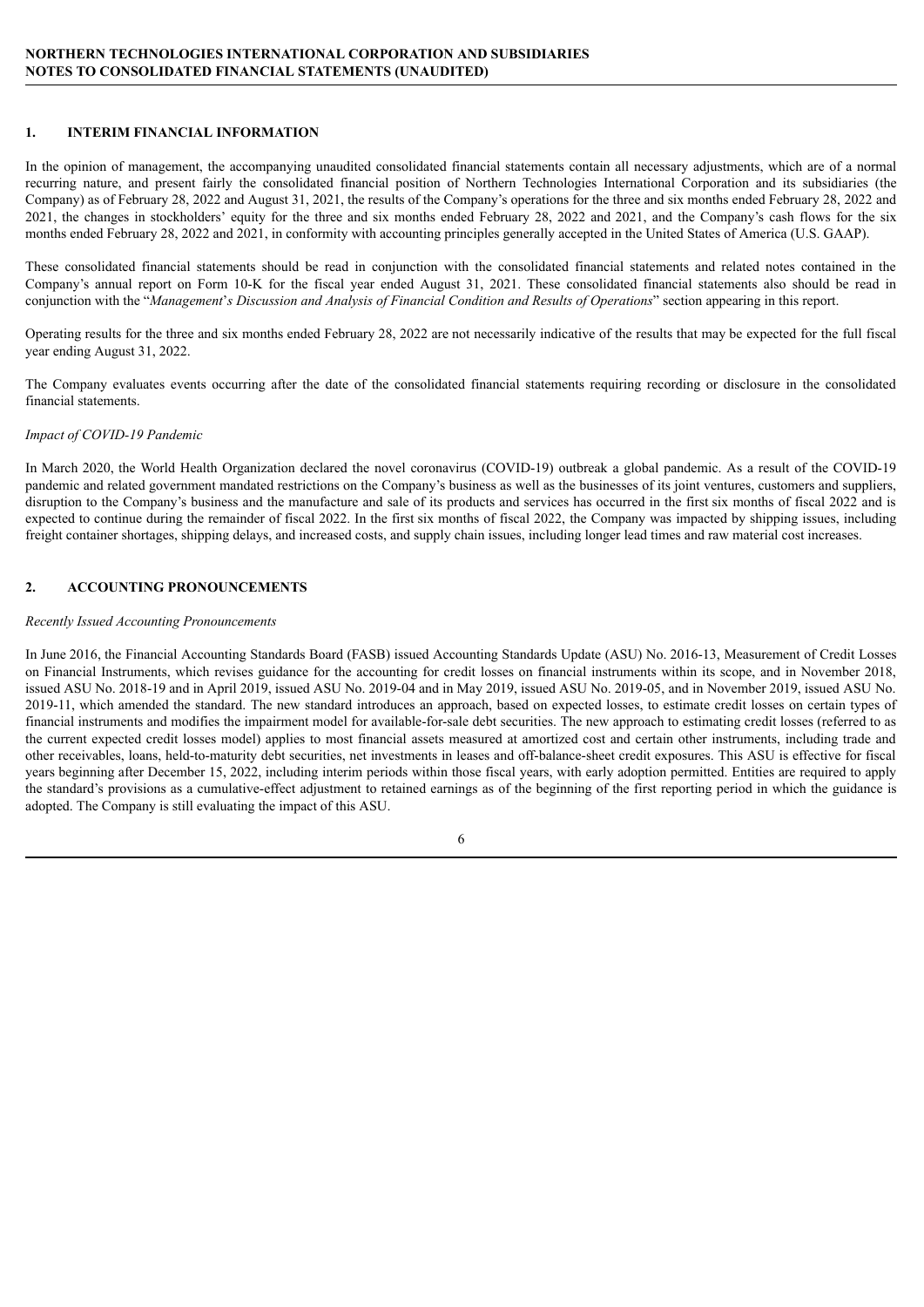Although there are several other new accounting pronouncements issued or proposed by the FASB, which the Company has adopted or will adopt, as applicable, the Company does not believe any of these accounting pronouncements has had or will have a material impact on the Company's consolidated financial position or operating results.

#### **3. BUSINESS COMBINATION**

On September 21, 2021, the Company announced that it acquired the remaining 50% ownership interest in its Indian joint venture, Harita-NTI Limited (Zerust India), for \$6,250,000 in cash, effective as of September 1, 2021, the date the Company obtained control. Prior to September 1, 2021, the Company owned 50% of the outstanding capital stock of Zerust India. The Company had historically accounted for this investment under the equity method of accounting. This purchase was funded with cash on hand and borrowings under the Company's revolving line of credit. The Company undertook the acquisition to enhance its Zerust business in India.

The purchase price of \$6,250,000 was funded with cash on hand and borrowings under the Company's revolving line of credit, which was increased in connection with the transaction to \$5,000,000.

Because the Company increased its ownership interest in Zerust India to 100%, the acquisition of Zerust India has been accounted for in accordance with Accounting Standards Codification (ASC) 805, Business Combinations, by using the acquisition method of accounting. Effective September 1, 2021, Zerust India is now a consolidated subsidiary within the Company's financial statements.

The following table summarizes the purchase price allocation that includes the fair values of the separately identifiable assets acquired and liabilities assumed as of September 1, 2021:

| Cash and cash equivalents           |                                             | <sup>\$</sup> | 1,187,997   |
|-------------------------------------|---------------------------------------------|---------------|-------------|
| Trade account receivable            |                                             |               | 1,954,769   |
| Inventories                         |                                             |               | 886,650     |
| Prepaid expenses and other          |                                             |               | 396,545     |
| Property, plant and equipment       |                                             |               | 219,077     |
| Operating lease, right of use asset |                                             |               | 355,000     |
| <b>Customer relationships</b>       |                                             |               | 6,347,000   |
| Goodwill                            |                                             |               | 4,782,376   |
| Current liabilities                 |                                             |               | (1,370,314) |
| Deferred tax liability              |                                             |               | (1,904,100) |
| Operating lease liability           |                                             |               | (355,000)   |
|                                     | Net assets acquired                         | \$            | 12,500,000  |
| Less:                               |                                             |               |             |
|                                     | Fair value of previously held equity method |               |             |
|                                     | investment                                  |               | (1,637,362) |
|                                     | Cumulative foreign currency translation     |               | (661,088)   |
|                                     | Gain recognized on acquisition              |               | (3,951,550) |
|                                     |                                             |               | (6,250,000) |
| Cash paid for acquisition           |                                             | \$            | 6,250,000   |

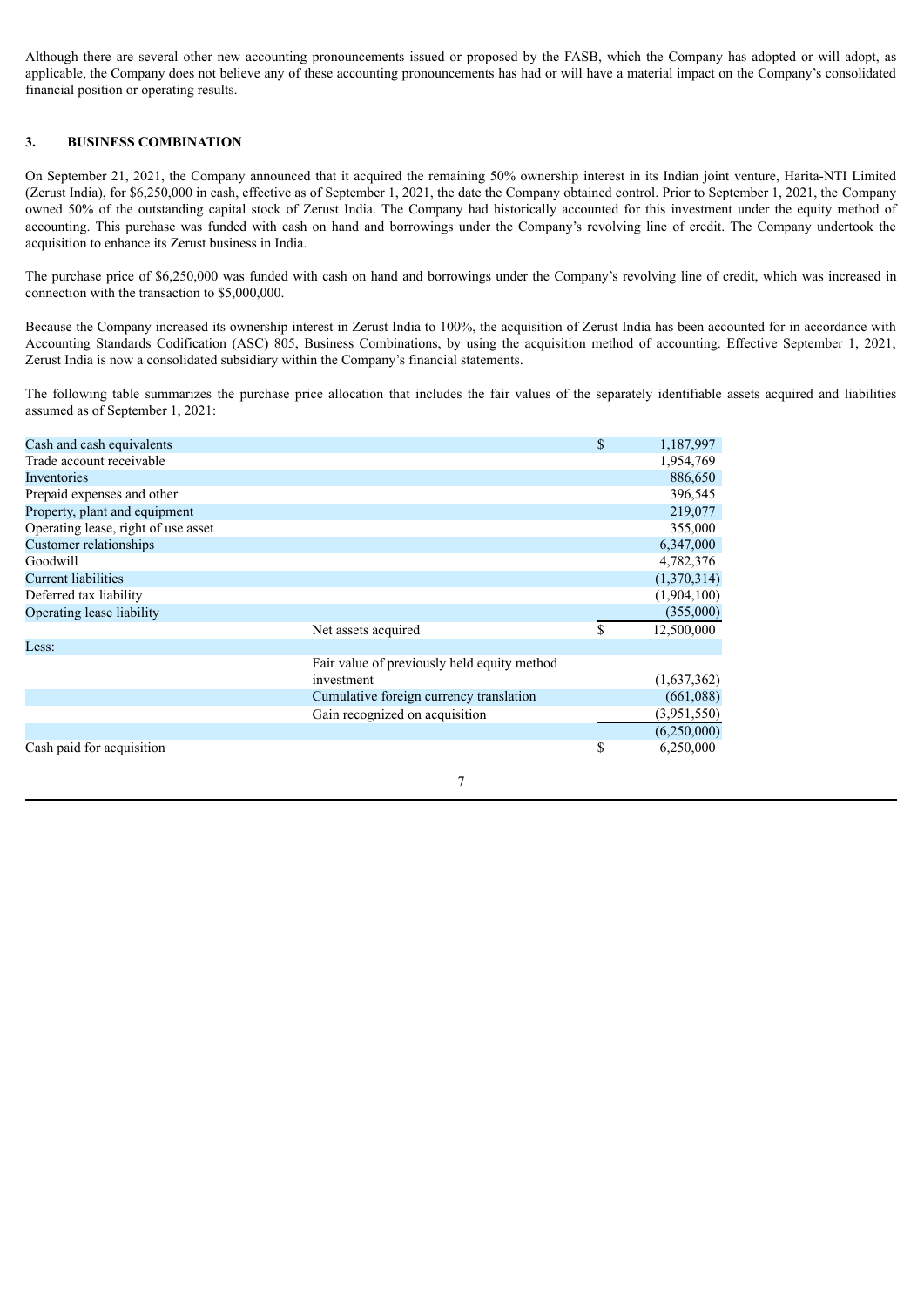The excess of the fair value of purchase consideration over the fair value of net tangible and identifiable intangible assets acquired was recorded as goodwill. The fair values assigned to tangible and identifiable intangible assets acquired and liabilities assumed are based on management's estimates and assumptions. The fair values of assets acquired and liabilities assumed may be subject to change as additional information is received.

The fair value of the intangible asset associated with customer relationships was estimated using a discounted cash flow method with the application of the multi-period excess earnings method. Under this method, an intangible asset's fair value is equal to the present value of the incremental after-tax cash flows attributable to only the subject intangible asset after deducting contributory asset charges.

The rate used to discount the estimated future net cash flows to their present values for the intangible assets was based upon a weighted average cost of capital calculation. The discount rate was determined after consideration of market rates of return on debt and equity capital, the weighted average return on invested capital and the risk associated with achieving forecasted sales related to the assets acquired from Zerust India. The weighted average discount rate used to determine the fair value of the customer relationships was 15.3%.

The amortization period for the intangible assets is 15 years. The intangible assets are being amortized on a straight-line basis, which is consistent with the pattern that the economic benefits of the intangible assets are expected to be utilized based upon estimated cash flows generated from such asset. Goodwill associated with the acquisition was primarily attributable to the expansion opportunity of the Company's ZERUST business in India.

Authoritative guidance on accounting for business combinations requires that an acquirer re-measure its previously held equity interest in the acquisition at its acquisition date fair value and recognize the resulting gain or loss in earnings. As such, since the Company acquired the remaining 50% ownership interest of Zerust India effective September 1, 2021, the Company recognized a gain of \$3,951,550 during the six months ended February 28, 2022. This gain is included in "Remeasurement gain on acquisition of equity method investee" on the Company's consolidated statements of operations for the three and six months ended February 28, 2022.

The Company has included the financial results of Zerust India in the consolidated financial statements from September 1, 2021. Net revenue and net income related to Zerust India since the date of acquisition totaled \$4,680,103 and \$496,748, respectively. The transaction costs associated with the acquisition were approximately \$65,000 and \$115,000, respectively, and are recorded in general and administrative expense as incurred during the three and six months ended February 28, 2022.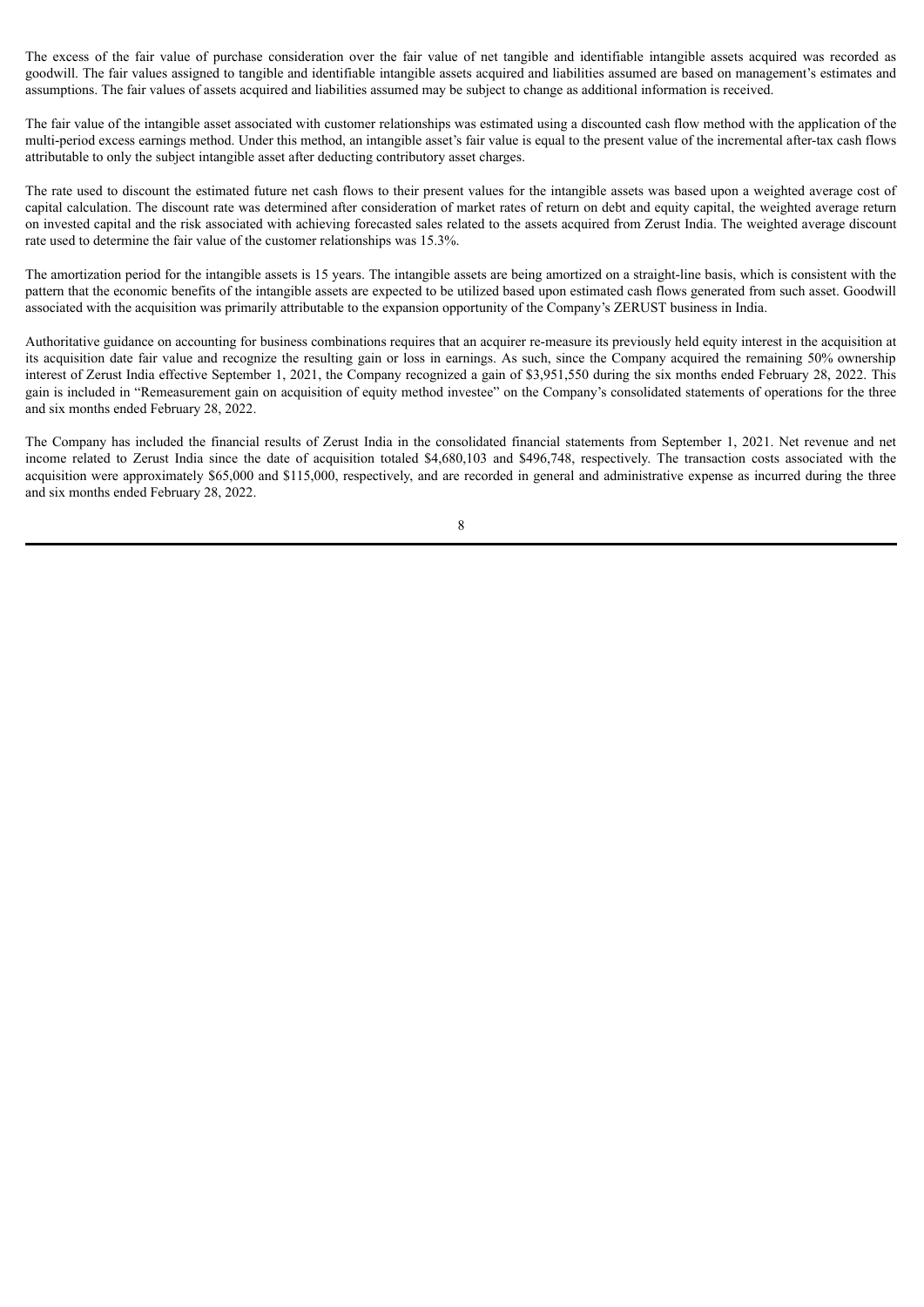Unaudited consolidated pro forma information assuming the acquisition had occurred on September 1, 2020 for the three and six months ended February 28, 2022 would have an increase in net sales \$2,257,542 and \$4,271,892, respectively. Unaudited pro forma net income, assuming the acquisition had occurred on September 1, 2020, for the three and six months ended February 28, 2022 was not considered material to the Company's consolidated net income. The unaudited consolidated pro forma combined financial information does not purport to be indicative of the results which would have been obtained had the acquisition been completed as of the beginning of the earliest period presented or of results that may be obtained in the future. In addition, they do not include any benefits that may result from the acquisition due to synergies that may be derived from the elimination of any duplicative costs.

### **4. INVENTORIES**

Inventories consisted of the following:

|                      |  | <b>February 28, 2022</b> | <b>August 31, 2021</b> |
|----------------------|--|--------------------------|------------------------|
| Production materials |  | 5.016.068                | 4.453.688              |
| Finished goods       |  | 7,962,149                | 6,660,519              |
|                      |  | 12,978,217               | 11,114,207             |

## **5. PROPERTY AND EQUIPMENT, NET**

Property and equipment, net consisted of the following:

|                               | <b>February 28, 2022</b> | <b>August 31, 2021</b> |
|-------------------------------|--------------------------|------------------------|
| Land                          | 310.365                  | 310,365                |
| Buildings and improvements    | 14,084,196               | 13,149,258             |
| Machinery and equipment       | 5,540,345                | 5,453,679              |
|                               | 19.934.906               | 18,913,302             |
| Less accumulated depreciation | (7.598, 207)             | (7,091,844)            |
|                               | 12,336,699               | 11,821,458             |

## **6. PATENTS AND TRADEMARKS, NET**

Patents and trademarks, net consisted of the following:

|                               | <b>February 28, 2022</b> |             |  | <b>August 31, 2021</b> |
|-------------------------------|--------------------------|-------------|--|------------------------|
| Patents and trademarks        |                          | 3.130.803   |  | 3.018.507              |
| Less accumulated amortization |                          | (2.412.998) |  | (2,308,935)            |
|                               |                          | 717.805     |  | 709.572                |

#### **7. INVESTMENTS IN JOINT VENTURES**

The consolidated financial statements of the Company's foreign joint ventures are initially prepared using the accounting principles accepted in the respective joint ventures' countries of domicile. Amounts related to foreign joint ventures reported in the below tables and the accompanying consolidated financial statements have subsequently been adjusted to conform with U.S. GAAP in all material respects. All material profits on sales recorded that remain on the consolidated balance sheet from the Company to its joint ventures and from joint ventures to other joint ventures have been eliminated for financial reporting purposes.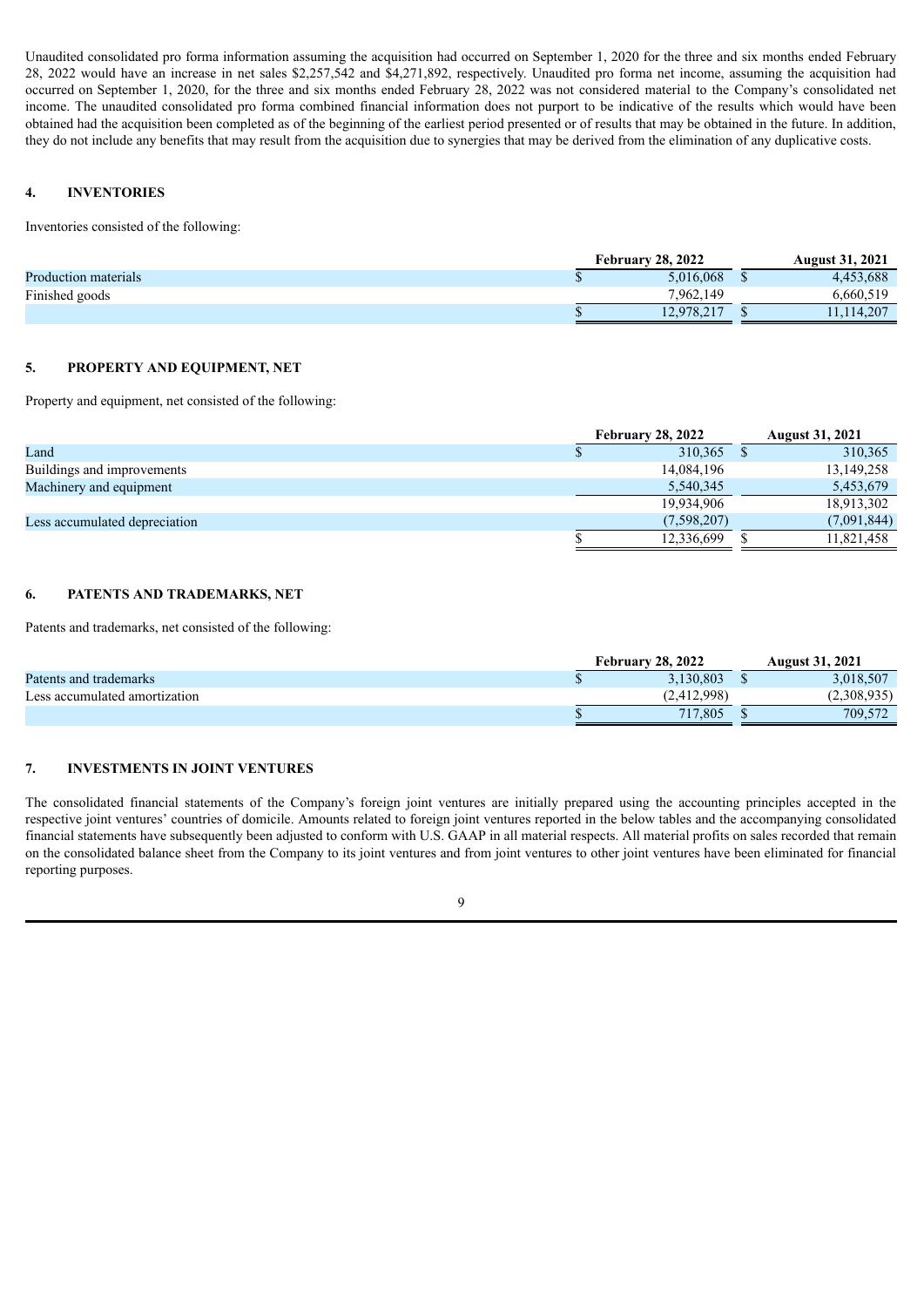Financial information from the audited and unaudited financial statements of the Company's joint venture in Germany, Excor Korrosionsschutz – Technologien und Produkte GmbH (EXCOR), and all the Company's other joint ventures are summarized as follows:

|                                                                                   | As of February 28, 2022 |              |  |              |  |            |  |
|-----------------------------------------------------------------------------------|-------------------------|--------------|--|--------------|--|------------|--|
|                                                                                   |                         | Total        |  | <b>EXCOR</b> |  | All Other  |  |
| Current assets                                                                    |                         | 55,032,109   |  | 25,447,104   |  | 29,585,005 |  |
| Total assets                                                                      |                         | 58, 525, 731 |  | 27,186,903   |  | 31,338,828 |  |
| Current liabilities                                                               |                         | 12,803,351   |  | 3,004,495    |  | 9,798,856  |  |
| Noncurrent liabilities                                                            |                         | 1,268,334    |  |              |  | 1,268,334  |  |
| Joint ventures' equity                                                            |                         | 44,454,046   |  | 24, 182, 408 |  | 20,271,638 |  |
| Northern Technologies International Corporation's share of joint ventures' equity |                         | 21,852,070   |  | 12,091,206   |  | 9,760,864  |  |
| Northern Technologies International Corporation's share of joint                  |                         |              |  |              |  |            |  |
| ventures' undistributed earnings                                                  |                         | 20,501,921   |  | 12,060,301   |  | 8,441,621  |  |

|                                                                                  | Three Months Ended February 28, 2022 |            |  |              |  |            |  |
|----------------------------------------------------------------------------------|--------------------------------------|------------|--|--------------|--|------------|--|
|                                                                                  | Total                                |            |  | <b>EXCOR</b> |  | All Other  |  |
| Net sales                                                                        | S                                    | 24,601,767 |  | 9.312.434    |  | 15,289,334 |  |
| Gross profit                                                                     |                                      | 9,845,002  |  | 4,658,450    |  | 5,186,553  |  |
| Net income                                                                       |                                      | 1,851,591  |  | 1,170,187    |  | 681,404    |  |
| Northern Technologies International Corporation's share of equity in income from |                                      |            |  |              |  |            |  |
| joint ventures                                                                   |                                      | 922.832    |  | 589,048      |  | 333,784    |  |
| Northern Technologies International Corporation's dividends received from joint  |                                      |            |  |              |  |            |  |
| ventures                                                                         |                                      | 320.365    |  |              |  | 320.365    |  |

|                                                                                  | Six Months Ended February 28, 2022 |            |              |            |  |            |  |                  |
|----------------------------------------------------------------------------------|------------------------------------|------------|--------------|------------|--|------------|--|------------------|
|                                                                                  | <b>Total</b>                       |            | <b>EXCOR</b> |            |  |            |  | <b>All Other</b> |
| Net sales                                                                        | Ж                                  | 51,624,762 |              | 20,612,662 |  | 31,012,100 |  |                  |
| Gross profit                                                                     |                                    | 20,877,961 |              | 10,127,436 |  | 10,750,525 |  |                  |
| Net income                                                                       |                                    | 4,629,196  |              | 2,991,734  |  | 1,637,462  |  |                  |
| Northern Technologies International Corporation's share of equity in income from |                                    |            |              |            |  |            |  |                  |
| joint ventures                                                                   |                                    | 2,297,581  |              | 1,499,821  |  | 797,760    |  |                  |
| Northern Technologies International Corporation's dividends received from joint  |                                    |            |              |            |  |            |  |                  |
| ventures                                                                         |                                    | 5,362,636  |              | 4,255,200  |  | 1,107,436  |  |                  |
|                                                                                  |                                    |            |              |            |  |            |  |                  |
| 10                                                                               |                                    |            |              |            |  |            |  |                  |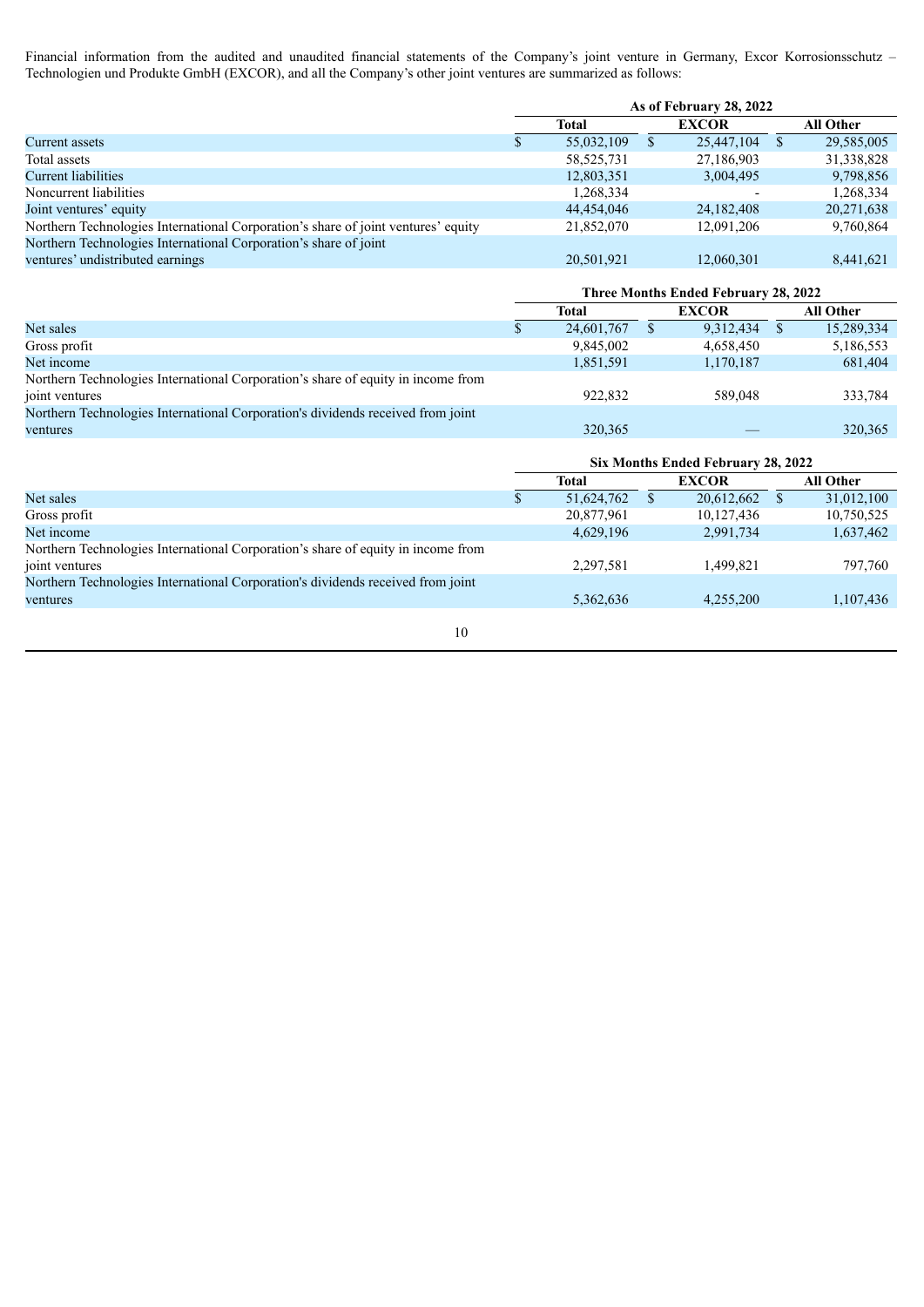|                                                                                   | As of August 31, 2021 |              |              |            |  |                 |  |
|-----------------------------------------------------------------------------------|-----------------------|--------------|--------------|------------|--|-----------------|--|
|                                                                                   |                       | <b>Total</b> | <b>EXCOR</b> |            |  | All Other $(1)$ |  |
| Current assets                                                                    | J.                    | 69, 394, 796 |              | 33,886,655 |  | 35,508,141      |  |
| Total assets                                                                      |                       | 73,814,402   |              | 36,211,520 |  | 37,602,882      |  |
| Current liabilities                                                               |                       | 16,366,398   |              | 5,386,377  |  | 10,980,021      |  |
| Noncurrent liabilities                                                            |                       | 1,455,524    |              |            |  | 1,455,524       |  |
| Joint ventures' equity                                                            |                       | 55,992,480   |              | 30,825,144 |  | 25, 167, 336    |  |
| Northern Technologies International Corporation's share of joint ventures' equity |                       | 27,623,768   |              | 15,412,574 |  | 12,211,194      |  |
| Northern Technologies International Corporation's share of joint ventures'        |                       |              |              |            |  |                 |  |
| undistributed earnings                                                            |                       | 24,702,778   |              | 14,697,490 |  | 10.005.288      |  |

|                                                                                  | Three Months Ended February 28, 2021 |            |  |              |  |              |  |  |
|----------------------------------------------------------------------------------|--------------------------------------|------------|--|--------------|--|--------------|--|--|
|                                                                                  | Total                                |            |  | <b>EXCOR</b> |  | All Other(1) |  |  |
| Net sales                                                                        | <sup>S</sup>                         | 29,058,402 |  | 10.542.097   |  | 18,516,306   |  |  |
| Gross profit                                                                     |                                      | 13,079,478 |  | 6,099,187    |  | 6,980,291    |  |  |
| Net income                                                                       |                                      | 3,838,007  |  | 2,262,321    |  | 1,575,686    |  |  |
| Northern Technologies International Corporation's share of equity in income from |                                      |            |  |              |  |              |  |  |
| joint ventures                                                                   |                                      | 1.920.012  |  | 1,132,578    |  | 787,434      |  |  |
| Northern Technologies International Corporation's dividends received from joint  |                                      |            |  |              |  |              |  |  |
| ventures                                                                         |                                      | 2,198,142  |  | 1,809,900    |  | 388,242      |  |  |

|                                                                                  | Six Months Ended February 28, 2021 |            |  |              |  |                 |  |  |
|----------------------------------------------------------------------------------|------------------------------------|------------|--|--------------|--|-----------------|--|--|
|                                                                                  | <b>Total</b>                       |            |  | <b>EXCOR</b> |  | All Other $(1)$ |  |  |
| Net sales                                                                        | <sup>8</sup>                       | 55,835,745 |  | 20,093,580   |  | 35,742,165      |  |  |
| Gross profit                                                                     |                                    | 25,521,239 |  | 11,798,194   |  | 13,723,045      |  |  |
| Net income                                                                       |                                    | 7,489,431  |  | 4,283,395    |  | 3,206,036       |  |  |
| Northern Technologies International Corporation's share of equity in income from |                                    |            |  |              |  |                 |  |  |
| joint ventures                                                                   |                                    | 3.745.724  |  | 2,143,115    |  | 1,602,609       |  |  |
| Northern Technologies International Corporation's dividends received from joint  |                                    |            |  |              |  |                 |  |  |
| ventures                                                                         |                                    | 3,323,503  |  | 1,809,900    |  | 1,513,603       |  |  |

(1) Includes Zerust India since Zerust India was not a consolidated subsidiary of the Company as of August 31, 2021 or February 28, 2021. See Note 3 entitled "Business Combination."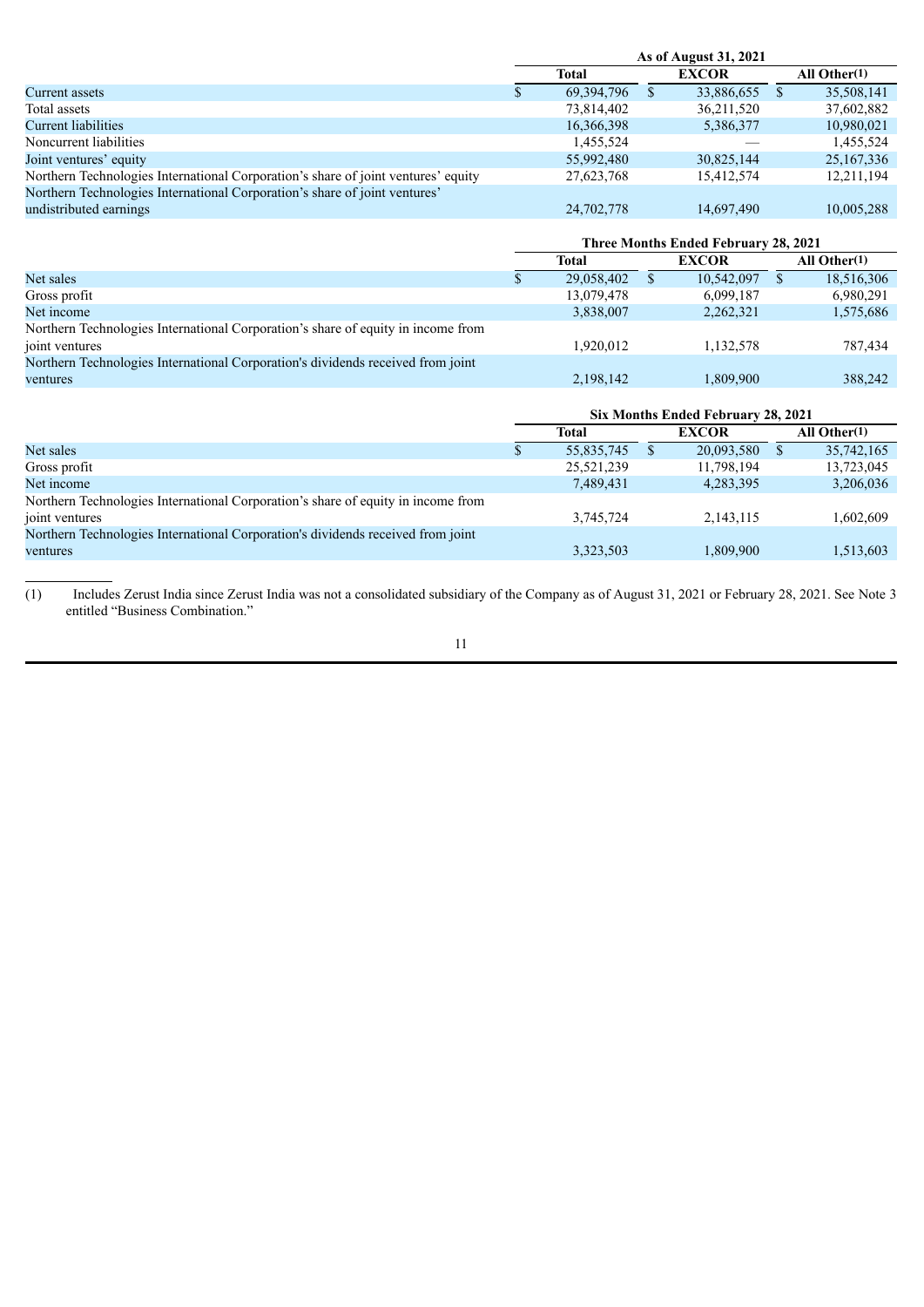## **8. INTANGIBLE ASSET, NET**

Intangible asset, net consisted of the following as of February 28, 2022:

| <b>Gross Carrying</b><br>Amount |           |  |                             | <b>Net Carrying</b><br>Amount |
|---------------------------------|-----------|--|-----------------------------|-------------------------------|
|                                 | 6.347.000 |  |                             | 6, 135, 433                   |
|                                 |           |  | Accumulated<br>Amortization | $(211.567)$ \$                |

The customer relationships was established as a part of purchase accounting related to our Zerust India acquisition. See Note 3 entitled "Business Combination." The Company amortizes the intangible asset related to the customer relationships using the straight-line method over the estimated useful lives of the asset, which is 15 years. Total amortization expense was \$143,567 and \$211,567 for the three and six months ended February 28, 2022, respectively. Amortization expense is estimated to be \$423,000 in each of the next five fiscal years.

## **9. CORPORATE DEBT**

The Company has a revolving line of credit with PNC Bank, National Association (PNC Bank) of \$5,000,000 as of February 28, 2022. On August 31, 2021, in connection with the Company's acquisition of Zerust India, the Company and PNC Bank entered into an Amended and Restated Revolving Line of Credit Note, which increased the Company's line of credit from \$3,000,000 to \$5,000,000 until February 22, 2022. Additionally, on January 4, 2022, the Company and PNC Bank entered into an Amended and Restated Revolving Line of Credit Note, which extended the maturity date to January 7, 2023 and revised the rate at which amounts outstanding under the line of credit bear interest to equal a per annum rate equal to the daily Bloomberg Short-Term Bank Yield Index plus 250 basis points (2.50%) and maintained the line of credit's capacity at \$5,000,000 during the period from January 4, 2022 until February 22, 2022 and \$3,000,000 at all other times. Subsequently, to maintain future financial flexibility, the Company and PNC Bank agreed to keep the line of credit at \$5,000,000. A 30-day extension was provided by PNC Bank on February 23, 2022 in order to ensure line of credit capacity between February 23, 2022 and March 1, 2022. On March 1, 2022, the Company and PNC Bank entered into an Amended and Restated Revolving Line of Credit Note, which established a line of credit of \$5,000,000 during the period from February 23, 2022 until April 23, 2022 and \$3,000,000 at all other times. The other material terms of the line of credit were not affected by these amendments.

Borrowings of \$4,200,000 were outstanding under the line of credit as of February 28, 2022 and no amounts were outstanding as of August 31, 2021. The weighted average interest rate during each of the three and six months ended February 28, 2022 was 2.57%.

The line of credit is governed under an Amended and Restated Loan Agreement dated August 31, 2021. The obligations of the Company under the loan agreement are secured by a lien on all of the Company's personal property, excepting certain liens consented to in writing by PNC. The loan agreement contains covenants, including affirmative financial covenants, such as the maintenance of a minimum fixed charge coverage ratio of 1.10:1.00, and negative covenants, which, among other things, limit the incurrence of additional indebtedness, loans and equity investments, disposition of assets, mergers and consolidations and other matters customarily restricted in such agreements. As of February 28, 2022, the Company was in compliance with all debt covenants.

<sup>12</sup>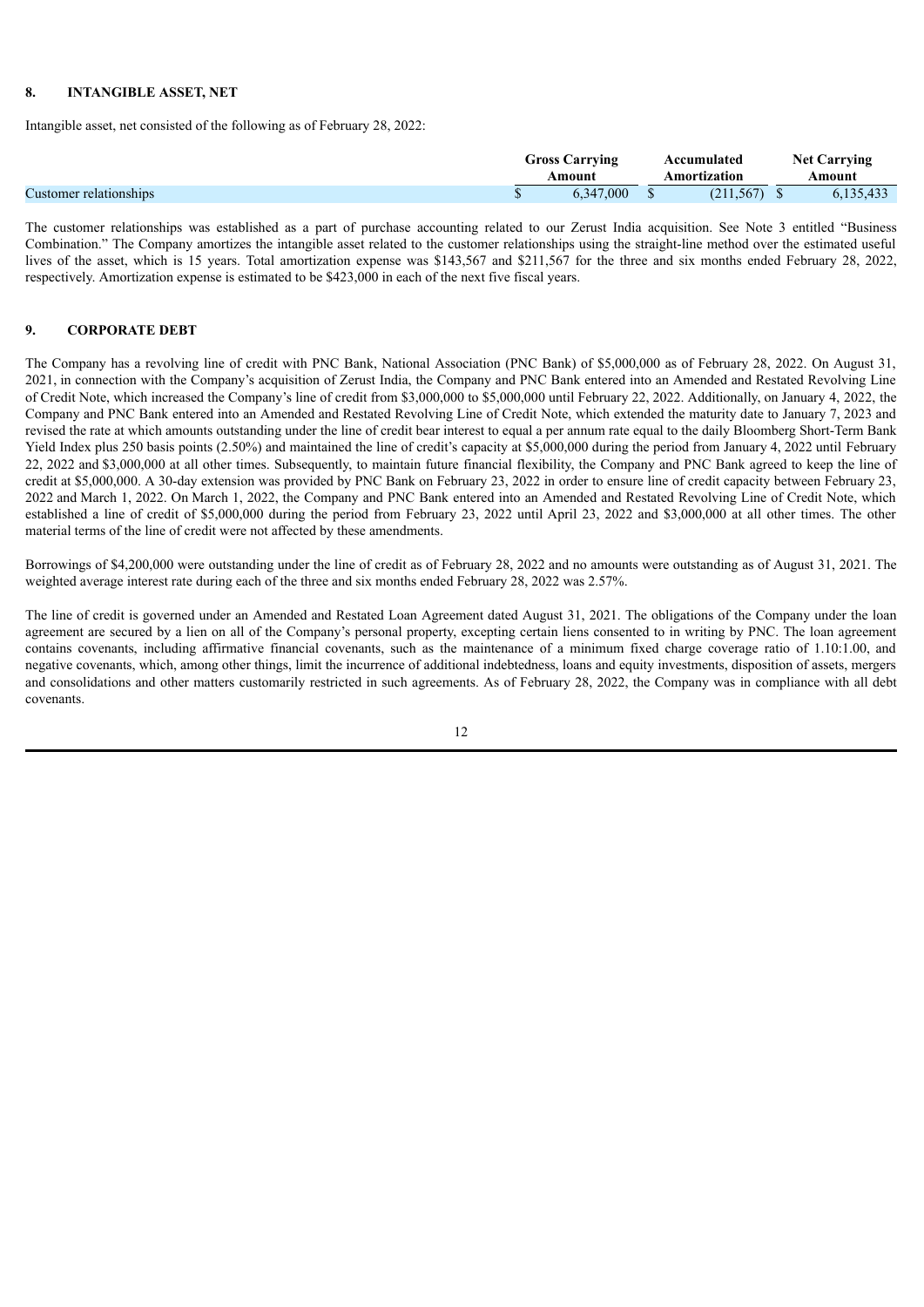As of February 28, 2022 and August 31, 2021, the Company did not have any letters of credit outstanding with respect to the letter of credit sub-facility available under the revolving line of credit with PNC Bank. As of February 28, 2022 and August 31, 2021, the Company had \$72,418 of letters of credit with JP Morgan Chase Bank that are performance based and set to expire between 2021 and 2022.

#### **10. STOCKHOLDERS**' **EQUITY**

During the six months ended February 28, 2022, the Company's Board of Directors declared cash dividends on the following dates in the following amounts to the following holders of the Company's common stock:

| <b>Declaration Date</b> | Amount |          | <b>Record Date</b> | <b>Pavable Date</b> |
|-------------------------|--------|----------|--------------------|---------------------|
| October 20, 2021        |        | $0.07\,$ | November 3, $2021$ | November 17, 2021   |
| January 21, 2022        |        | 0.07     | February $2, 2022$ | February 16, 2022   |

During the six months ended February 28, 2022 and 2021, the Company repurchased no shares of its common stock.

During the six months ended February 28, 2022, the Company granted stock options under the Northern Technologies International Corporation 2019 Stock Incentive Plan (as amended, the 2019 Plan) to purchase an aggregate of 174,840 shares of its common stock to various employees and directors. The weighted average per share exercise price of the stock options is \$16.97. The exercise price of the stock options is equal to the fair market value of the Company's common stock on the date of grant. During the six months ended February 28, 2022, stock options to purchase an aggregate of 43,218 shares of common stock were exercised at a weighted average exercise price of \$6.45 per share, resulting in the net issuance of 34,071 shares of common stock since some of the options were exercised on a net cashless exercise basis.

During the six months ended February 28, 2021, the Company's Board of Directors declared a cash dividend of \$0.065 per share of the Company's common stock, payable on February 17, 2021 to stockholders of record on February 3, 2021. Prior to such time, the Company had suspended its quarterly cash dividend on April 23, 2020 pending clarity on the financial impact of COVID-19 on the Company.

During the six months ended February 28, 2021, the Company granted stock options under the 2019 Plan to purchase an aggregate of 419,874 shares of its common stock to various employees and directors. The weighted average per share exercise price of the stock options is \$8.24. The exercise price of the stock options is equal to the fair market value of the Company's common stock on the date of grant. During the six months ended February 28, 2021, no stock options to purchase common stock were exercised.

The Company issued 2,636 and 4,646 shares of common stock on September 1, 2021 and 2020, respectively, under the Northern Technologies International Corporation Employee Stock Purchase Plan (ESPP). As of February 28, 2022, 72,186 shares of common stock remained available for sale under the ESPP.

#### **11. NET INCOME PER COMMON SHARE**

Basic net income per common share is computed by dividing net income by the weighted average number of common shares outstanding. Diluted net income per share assumes the exercise of stock options using the treasury stock method, if dilutive.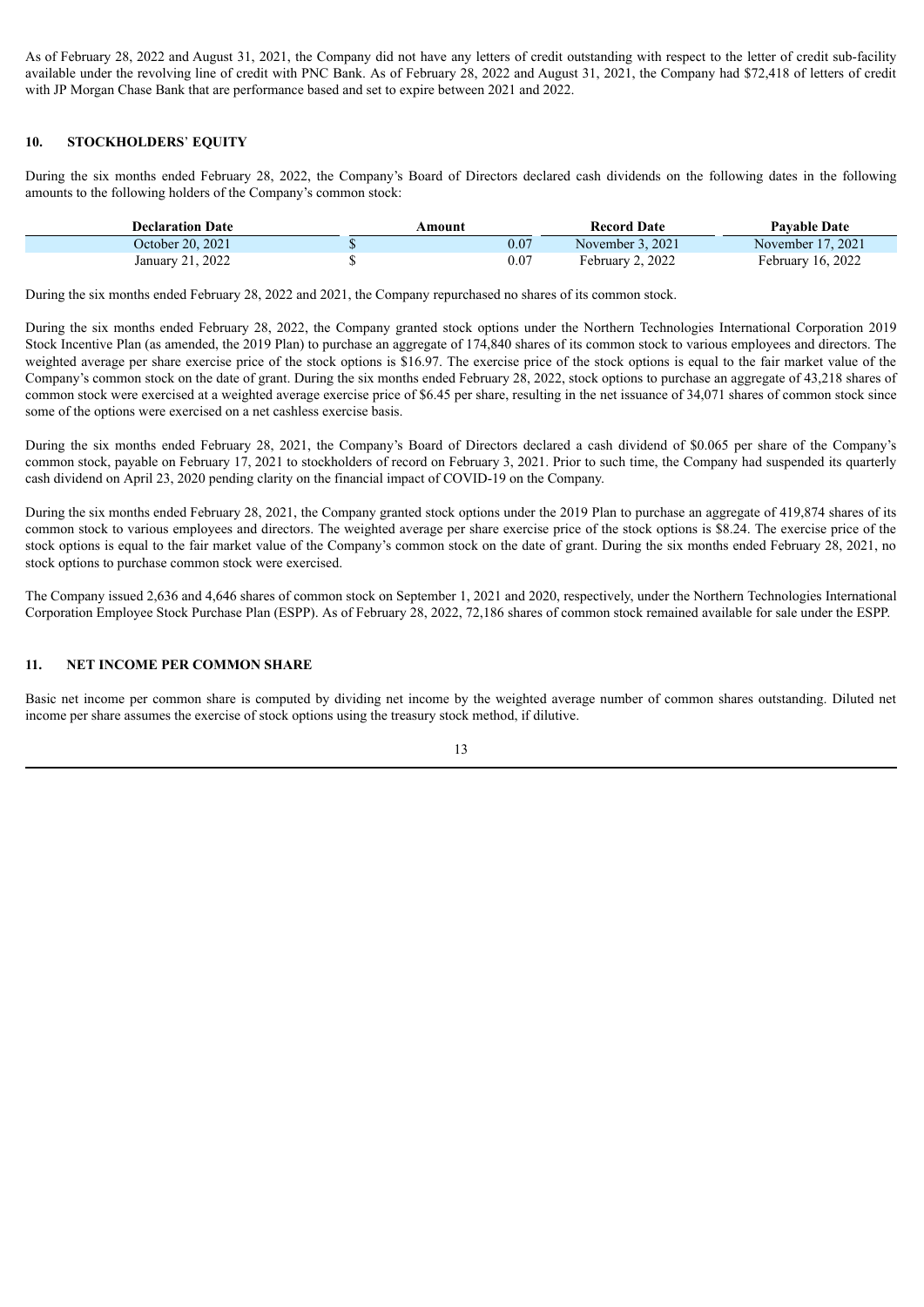The following is a reconciliation of the net income per share computation for the three and six months ended February 28, 2022 and 2021:

|                                                        |    | <b>Three Months Ended February</b> | 28, | <b>Six Months Ended February</b><br>28. |   |           |  |           |
|--------------------------------------------------------|----|------------------------------------|-----|-----------------------------------------|---|-----------|--|-----------|
| Numerator:                                             |    | 2022                               |     | 2021                                    |   | 2022      |  | 2021      |
| Net income attributable to NTIC                        |    | 182,847                            |     | 1,312,575                               |   | 4,676,606 |  | 2,574,974 |
|                                                        |    |                                    |     |                                         |   |           |  |           |
| <b>Denominator:</b>                                    |    |                                    |     |                                         |   |           |  |           |
| Basic – weighted shares outstanding                    |    | 9,214,817                          |     | 9,104,636                               |   | 9,211,858 |  | 9,104,623 |
| Weighted shares assumed upon exercise of stock options |    | 468,609                            |     | 763,282                                 |   | 524,202   |  | 651,645   |
| Diluted – weighted shares outstanding                  |    | 9,683,426                          |     | 9,867,918                               |   | 9,736,060 |  | 9,756,268 |
| Basic net income per share:                            | S  | 0.02                               | S   | 0.14                                    | S | 0.51      |  | 0.28      |
| Diluted net income per share:                          | \$ | 0.02                               |     | 0.13                                    |   | 0.48      |  | 0.26      |

The dilutive impact summarized above relates to the periods when the average market price of the Company's common stock exceeded the exercise price of the potentially dilutive option securities granted. Net income per common share was based on the weighted average number of common shares outstanding during the periods when computing basic net income per share. When dilutive, stock options are included as equivalents using the treasury stock market method when computing the diluted net income per share. Excluded from the computation of diluted net income per share for the three and six months ended February 28, 2022 were options outstanding to purchase 311,061 shares of common stock. Excluded from the computation of diluted net income per share for the three and six months ended February 28, 2021, were options outstanding to purchase 136,221 shares of common stock.

## **12. STOCK-BASED COMPENSATION**

The Company has three stock-based compensation plans under which stock options or other stock-based awards have been granted: the Northern Technologies International Corporation Amended and Restated 2019 Stock Incentive Plan, the Northern Technologies International Corporation Amended and Restated 2007 Stock Incentive Plan (2007 Plan) and the Northern Technologies International Corporation Employee Stock Purchase Plan. The 2019 Plan replaced the 2007 Plan with respect to future grants; and, therefore, no further awards may be made under the 2007 Plan. The Compensation Committee of the Board of Directors and the Board of Directors administer these plans.

The 2019 Plan provides for the grant of incentive stock options, non-statutory stock options, stock appreciation rights, restricted stock, stock unit awards, performance awards, and stock bonuses to eligible recipients to enable the Company and its subsidiaries to attract and retain qualified individuals through opportunities for equity participation in the Company and to reward those individuals who contribute to the achievement of the Company's economic objectives. On January 15, 2021, the Company's stockholders approved certain amendments to the 2019 Plan, including an increase in the number of shares of common stock available for issuance under the plan by an additional 800,000 shares. Subject to adjustment as provided in the 2019 Plan, up to a maximum of 1,600,000 shares of the Company's common stock are issuable under the 2019 Plan. Options granted generally have a term of ten years and become exercisable over a one- or three- year period beginning on the one-year anniversary of the date of grant. Options are granted at per share exercise prices equal to the market value of the Company's common stock on the date of grant. The Company issues new shares upon the exercise of options. As of February 28, 2022, options to purchase an aggregate of 895,484 shares of the Company's common stock were outstanding under the 2019 Plan and 704,516 shares of the Company's common stock remain available for grant under the 2019 Plan. As of February 28, 2022, options to purchase an aggregate of 662,789 shares of the Company's common stock were outstanding under the 2007 Plan.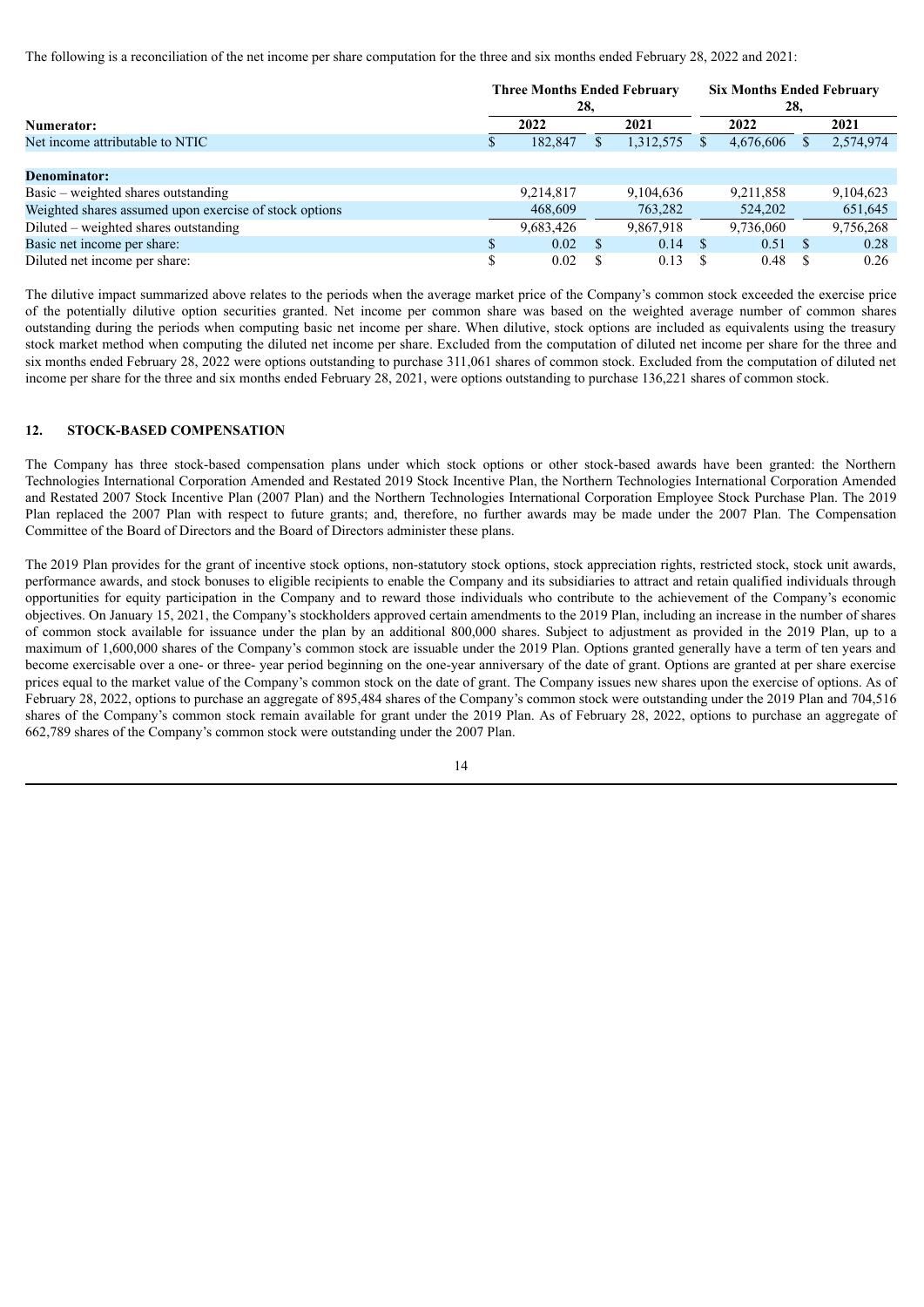The Company granted options to purchase an aggregate of 174,840 and 419,874 shares of its common stock during the six months ended February 28, 2022 and 2021, respectively. The fair value of option grants is determined at the date of grant using the Black-Scholes option pricing model with the assumptions listed below. The Company recognized compensation expense of \$133,334 and \$266,668 during the three and six months ended February 28, 2022, respectively, and compensation expense of \$66,667 and \$133,334 during the three and six months ended February 28, 2021, respectively, related to the options that vested during such time period. As of February 28, 2022, the total compensation cost for non-vested options not yet recognized in the Company's consolidated statements of operations was \$1,475,485. Stock-based compensation expense of \$465,766 is expected through the remainder of fiscal year 2022 and \$671,526 and \$338,193 is expected to be recognized during fiscal 2023 and fiscal 2024, respectively, based on outstanding options as of February 28, 2022. Future option grants will impact the compensation expense recognized. Stock-based compensation expense is included in general and administrative expense on the consolidated statements of operations.

The fair value of each option grant is estimated on the grant date using the Black-Scholes option pricing model with the following assumptions and results for the grants:

|                                    | Three and Six Months Ended February<br>28. |       |
|------------------------------------|--------------------------------------------|-------|
|                                    | 2022                                       | 2021  |
| Dividend yield                     | 1.65%                                      | 2.37% |
| Expected volatility                | 45.4%                                      | 45.6% |
| Expected life of option (in years) | 10                                         | 10    |
| Average risk-free interest rate    | $0.77\%$                                   | 0.28% |

The weighted average per share fair value of options granted during the six months ended February 28, 2022 and 2021 was \$7.29 and \$3.12, respectively. The weighted average remaining contractual life of the options outstanding as of February 28, 2022 and 2021 was 6.25 years and 6.65 years, respectively.

#### **13. SEGMENT AND GEOGRAPHIC INFORMATION**

#### *Segment Information*

The Company's chief operating decision maker is its Chief Executive Officer. The Company's business is organized into two reportable segments: ZERUST® and Natur-Tec®. The Company has been selling its proprietary ZERUST® rust and corrosion inhibiting products and services to the automotive, electronics, electrical, mechanical, military and retail consumer markets for over 45 years and, more recently, has targeted and expanded into the oil and gas industry. The Company also sells a portfolio of bio-based and compostable (fully biodegradable) polymer resins and finished products under the Natur-Tec® brand.

The following table sets forth the Company's net sales for the three and six months ended February 28, 2022 and 2021 by segment:

|                                  | <b>Three Months Ended February</b><br>28, |  | <b>Six Months Ended February</b><br>28. |            |            |
|----------------------------------|-------------------------------------------|--|-----------------------------------------|------------|------------|
|                                  | 2022                                      |  | 2021                                    | 2022       | 2021       |
| ZERUST® net sales                | 13, 117, 777                              |  | 10,284,116                              | 27,541,562 | 20,504,667 |
| Natur-Tec <sup>®</sup> net sales | 3,630,862                                 |  | 2,498,766                               | 7.400.490  | 5,057,327  |
| Total net sales                  | 16,748,639                                |  | 12.782.882                              | 34.942.052 | 25,561,994 |
|                                  |                                           |  |                                         |            |            |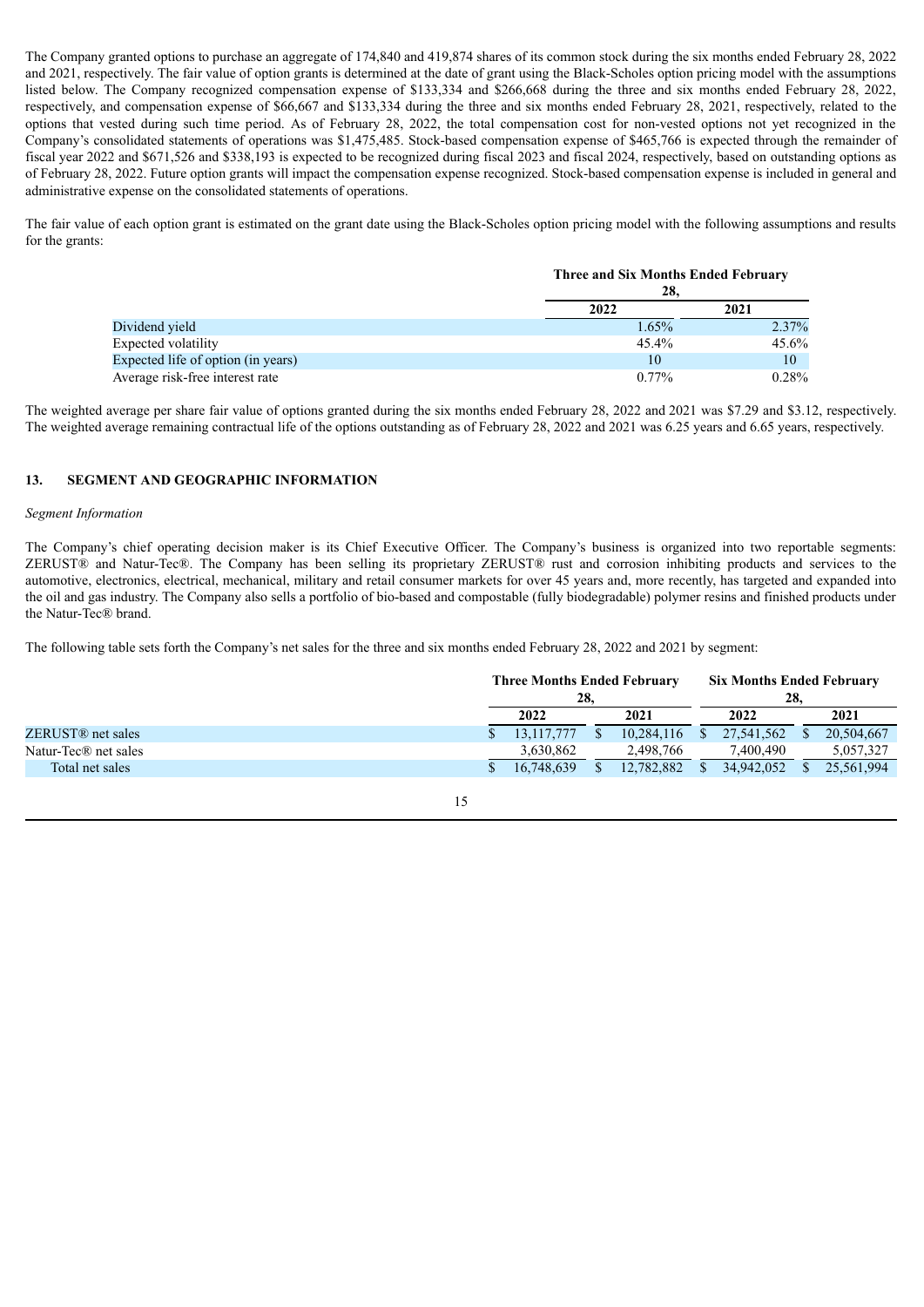The following table sets forth the Company's cost of goods sold for the three and six months ended February 28, 2022 and 2021 by segment:

|                              |              | Three Months Ended February 28, |                    |                             | Six Months Ended February 28, |                             |                    |                             |
|------------------------------|--------------|---------------------------------|--------------------|-----------------------------|-------------------------------|-----------------------------|--------------------|-----------------------------|
|                              | 2022         | $%$ of<br>Product<br>Sales*     | 2021               | $%$ of<br>Product<br>Sales* | 2022                          | $%$ of<br>Product<br>Sales* | 2021               | $%$ of<br>Product<br>Sales* |
| Direct cost of goods sold    |              |                                 |                    |                             |                               |                             |                    |                             |
| ZERUST®                      | \$8,151,274  |                                 | 62.1% \$ 6,065,963 |                             | 59.0% \$16,857,941            |                             | 61.2% \$11,837,052 | 57.7%                       |
| Natur-Tec $\mathbb R$        | 2,775,436    | $76.4\%$                        | 1,684,180          | 67.4%                       | 5,697,533                     | 77.0%                       | 3,451,810          | 68.3%                       |
| Indirect cost of goods sold  | 837,594      |                                 | 781,536            |                             | .699.313                      |                             | 1,556,138          |                             |
| Total net cost of goods sold | \$11,764,304 |                                 | \$ 8,531,679       |                             | \$24,254,787                  |                             | \$16,845,000       |                             |

\* The percent of segment sales is calculated by dividing the direct cost of goods sold for each individual segment category by the net sales for each segment category.

The Company utilizes product net sales and direct and indirect cost of goods sold for each product in reviewing the financial performance of a product type. Further allocation of Company expenses or assets, aside from amounts presented in the tables above, is not utilized in evaluating product performance, nor does such allocation occur for internal financial reporting.

#### *Geographic Information*

Net sales by geographic location for the three and six months ended February 28, 2022 and 2021 were as follows:

|                                                                              | <b>Three Months Ended February</b><br>28, |            |  |            | <b>Six Months Ended February</b><br>28. |  |            |
|------------------------------------------------------------------------------|-------------------------------------------|------------|--|------------|-----------------------------------------|--|------------|
|                                                                              |                                           | 2022       |  | 2021       | 2022                                    |  | 2021       |
| Inside the U.S.A. to unaffiliated customers                                  |                                           | 5,115,963  |  | 4.619.130  | 11.272.285                              |  | 9,480,485  |
| Outside the U.S.A. to:                                                       |                                           |            |  |            |                                         |  |            |
| Joint ventures in which the Company is a shareholder directly and indirectly |                                           | 883,513    |  | 526.942    | 1.723.952                               |  | 1,107,246  |
| Unaffiliated customers                                                       |                                           | 10,749,163 |  | 7.636.810  | 21,945,815                              |  | 14,974,262 |
|                                                                              |                                           | 16,748,639 |  | 12.782.882 | 34,942,052                              |  | 25,561,994 |

Net sales by geographic location are based on the location of the customer.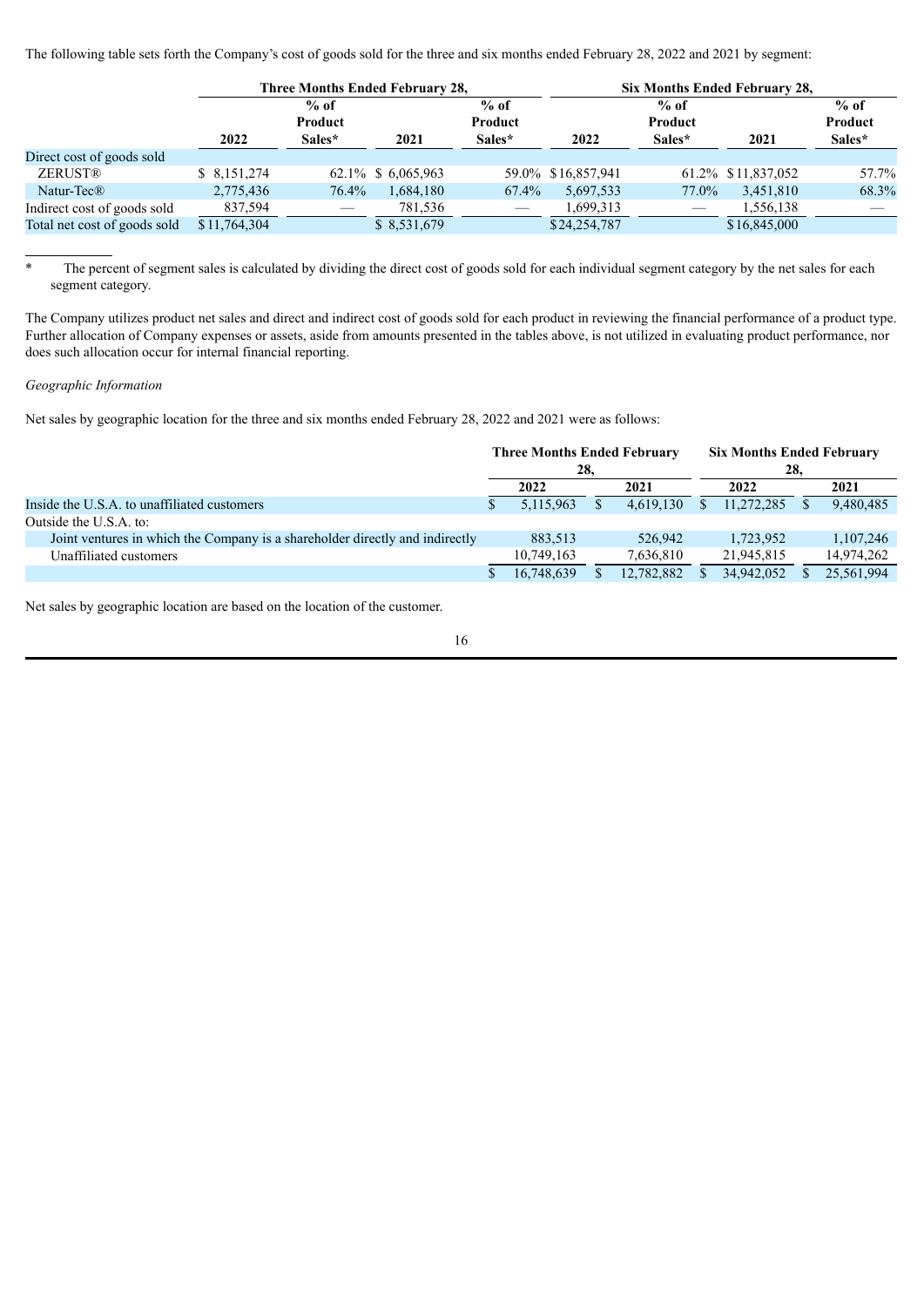Fees for services provided to joint ventures by geographic location as a percentage of total fees for services provided to joint ventures during the three and six months ended February 28, 2022 and 2021 were as follows:

|                |                 | Three Months Ended February 28, |           |                    |  |  |  |
|----------------|-----------------|---------------------------------|-----------|--------------------|--|--|--|
|                |                 | % of Total                      |           |                    |  |  |  |
|                |                 | <b>Fees for</b>                 |           | <b>Fees for</b>    |  |  |  |
|                |                 | <b>Services</b>                 |           | <b>Services</b>    |  |  |  |
|                |                 | <b>Provided to</b>              |           | <b>Provided to</b> |  |  |  |
|                |                 | Joint                           |           | Joint              |  |  |  |
|                | 2022            | <b>Ventures</b>                 | 2021      | <b>Ventures</b>    |  |  |  |
| Germany        | \$<br>216,992   | $17.4\%$ \$                     | 231,917   | 15.9%              |  |  |  |
| Poland         | 172,700         | 13.9%                           | 210,943   | 14.4%              |  |  |  |
| Japan          | 151,933         | 12.2%                           | 181,493   | 12.4%              |  |  |  |
| France         | 115,663         | 9.3%                            | 97,638    | $6.7\%$            |  |  |  |
| Sweden         | 99,178          | $8.0\%$                         | 146,896   | 10.0%              |  |  |  |
| United Kingdom | 86,736          | $7.0\%$                         | 71,759    | 4.9%               |  |  |  |
| Thailand       | 87,918          | 7.1%                            | 107,377   | 7.3%               |  |  |  |
| Finland        | 85,426          | $6.9\%$                         | 71,496    | $4.9\%$            |  |  |  |
| Czech Republic | 69,386          | 5.6%                            | 89,538    | 6.1%               |  |  |  |
| South Korea    | 64,173          | 5.1%                            | 78,220    | $5.3\%$            |  |  |  |
| Other          | 96,804          | 7.5%                            | 175,407   | 12.0%              |  |  |  |
|                | \$<br>1,246,909 | $100.0\%$ \$                    | 1,462,684 | 100.0%             |  |  |  |

|                |    | % of Total<br><b>Fees for</b><br><b>Services</b><br><b>Provided to</b><br>Joint<br>2022<br>2021<br><b>Ventures</b> |             |           | % of Total<br><b>Fees for</b><br><b>Services</b><br><b>Provided to</b><br>Joint<br><b>Ventures</b> |  |  |
|----------------|----|--------------------------------------------------------------------------------------------------------------------|-------------|-----------|----------------------------------------------------------------------------------------------------|--|--|
| Germany        | \$ | 435,422                                                                                                            | $17.4\%$ \$ | 460,744   | 16.5%                                                                                              |  |  |
| Poland         |    | 349,626                                                                                                            | 14.0%       | 400,353   | 14.3%                                                                                              |  |  |
| Japan          |    | 318,740                                                                                                            | 12.7%       | 361,455   | 12.9%                                                                                              |  |  |
| France         |    | 231,958                                                                                                            | 9.3%        | 203,545   | $7.3\%$                                                                                            |  |  |
| Sweden         |    | 207,248                                                                                                            | 8.3%        | 237,385   | 8.5%                                                                                               |  |  |
| Thailand       |    | 181,663                                                                                                            | $7.2\%$     | 133,674   | $4.8\%$                                                                                            |  |  |
| South Korea    |    | 175,472                                                                                                            | $7.0\%$     | 197,309   | 7.0%                                                                                               |  |  |
| Finland        |    | 165,599                                                                                                            | 6.6%        | 147,779   | 5.3%                                                                                               |  |  |
| Czech Republic |    | 139,483                                                                                                            | 5.6%        | 158,891   | 5.7%                                                                                               |  |  |
| United Kingdom |    | 126,800                                                                                                            | $5.1\%$     | 163,298   | 5.8%                                                                                               |  |  |
| Other          |    | 173,756                                                                                                            | 6.8%        | 334,811   | 12.0%                                                                                              |  |  |
|                | \$ | 2,505,767                                                                                                          | 100.0% \$   | 2,799,245 | 100.0%                                                                                             |  |  |

The geographical distribution of total property and equipment and net sales is as follows:

|                                                         |   | As of<br><b>February 28, 2022</b> | As of<br><b>August 31, 2021</b> |
|---------------------------------------------------------|---|-----------------------------------|---------------------------------|
| China                                                   | Ъ | 5,615,383                         | 5,110,071                       |
| Other                                                   |   | 655.837                           | 453,199                         |
| <b>United States</b>                                    |   | 6,783,284                         | 6,967,761                       |
| Total property and equipment and intangible assets, net |   | 13.054.504                        | 12,531,031                      |
|                                                         |   |                                   |                                 |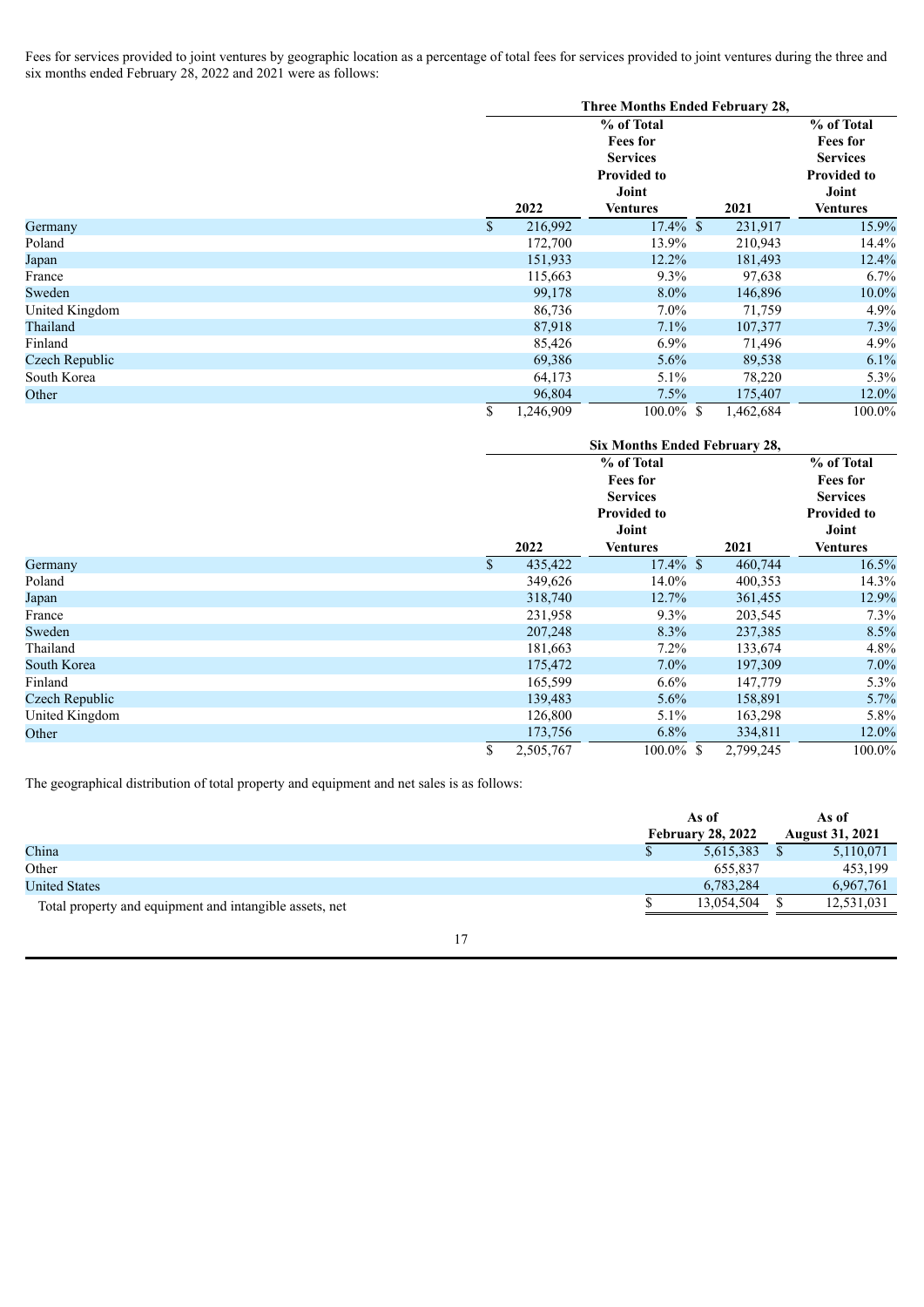|                      | Three Months Ended February 28, |  |            |  |  |  |  |
|----------------------|---------------------------------|--|------------|--|--|--|--|
|                      | 2022                            |  | 2021       |  |  |  |  |
| China                | 4, 163, 741                     |  | 4,443,656  |  |  |  |  |
| <b>Brazil</b>        | 936,089                         |  | 804,569    |  |  |  |  |
| India                | 4,068,781                       |  | 1,295,006  |  |  |  |  |
| Other                | 2,464,066                       |  | 1,620,521  |  |  |  |  |
| <b>United States</b> | 5,115,962                       |  | 4,619,130  |  |  |  |  |
| Total net sales      | 16,748,639                      |  | 12,782,882 |  |  |  |  |

|                      | Six Months Ended February 28, |  |            |  |  |  |
|----------------------|-------------------------------|--|------------|--|--|--|
|                      | 2022                          |  | 2021       |  |  |  |
| China                | 8,221,593                     |  | 8,987,634  |  |  |  |
| Brazil               | 2,232,306                     |  | 1,518,422  |  |  |  |
| India                | 8,545,765                     |  | 2,495,474  |  |  |  |
| Other                | 4,670,103                     |  | 3,079,978  |  |  |  |
| <b>United States</b> | 11,272,285                    |  | 9,480,486  |  |  |  |
| Total net sales      | 34,942,052                    |  | 25,561,994 |  |  |  |

Long-lived assets consist of property and equipment and intangible assets. These assets are periodically reviewed to assure the net realizable value from the estimated future production based on forecasted sales exceeds the carrying value of the assets.

Sales to the Company's joint ventures are included in the foregoing segment and geographic information; however, sales by the Company's joint ventures to other parties are not included. The foregoing segment and geographic information represents only sales recognized directly by the Company and sold in that geographic territory.

All joint venture operations, including equity in income, fees for services and related dividends, are primarily related to ZERUST® products and services.

## **14. COMMITMENTS AND CONTINGENCIES**

#### *Annual Bonus Plan*

On August 26, 2021, the Compensation Committee of the Board of Directors of the Company approved the material terms of an annual bonus plan for the Company's executive officers as well as certain officers and employees for the fiscal year ending August 31, 2022. For fiscal 2022, as in past years, the total amount available under the bonus plan for all plan participants, including executive officers, is dependent upon the Company's earnings before interest, taxes, and other income (EBITOI), as adjusted to take into account amounts to be paid under the bonus plan and certain other adjustments (Adjusted EBITOI). Each plan participant's percentage of the overall bonus pool is based upon the number of plan participants, the individual's annual base salary, and the individual's position and level of responsibility within the Company. In the case of each of the Company's executive officer participants, 75% of the amount of their individual bonus payout will be determined based upon the Company's actual EBITOI for fiscal 2022 compared to a preestablished target EBITOI for fiscal 2022, and 25% of the payout will be determined based upon such executive officer's achievement of certain preestablished individual performance objectives. The payment of bonuses under the plan is discretionary, and bonuses may be paid to executive officer participants in both cash and shares of the Company's common stock, the exact amount and percentages of which are determined by the Company's Board of Directors, upon recommendation of the Compensation Committee, after the completion of the Company's consolidated financial statements for fiscal 2022. There was \$666,668 recognized for management bonuses for the six months ended February 28, 2022, compared to \$1,033,334 recognized for management bonuses for the six months ended February 28, 2021.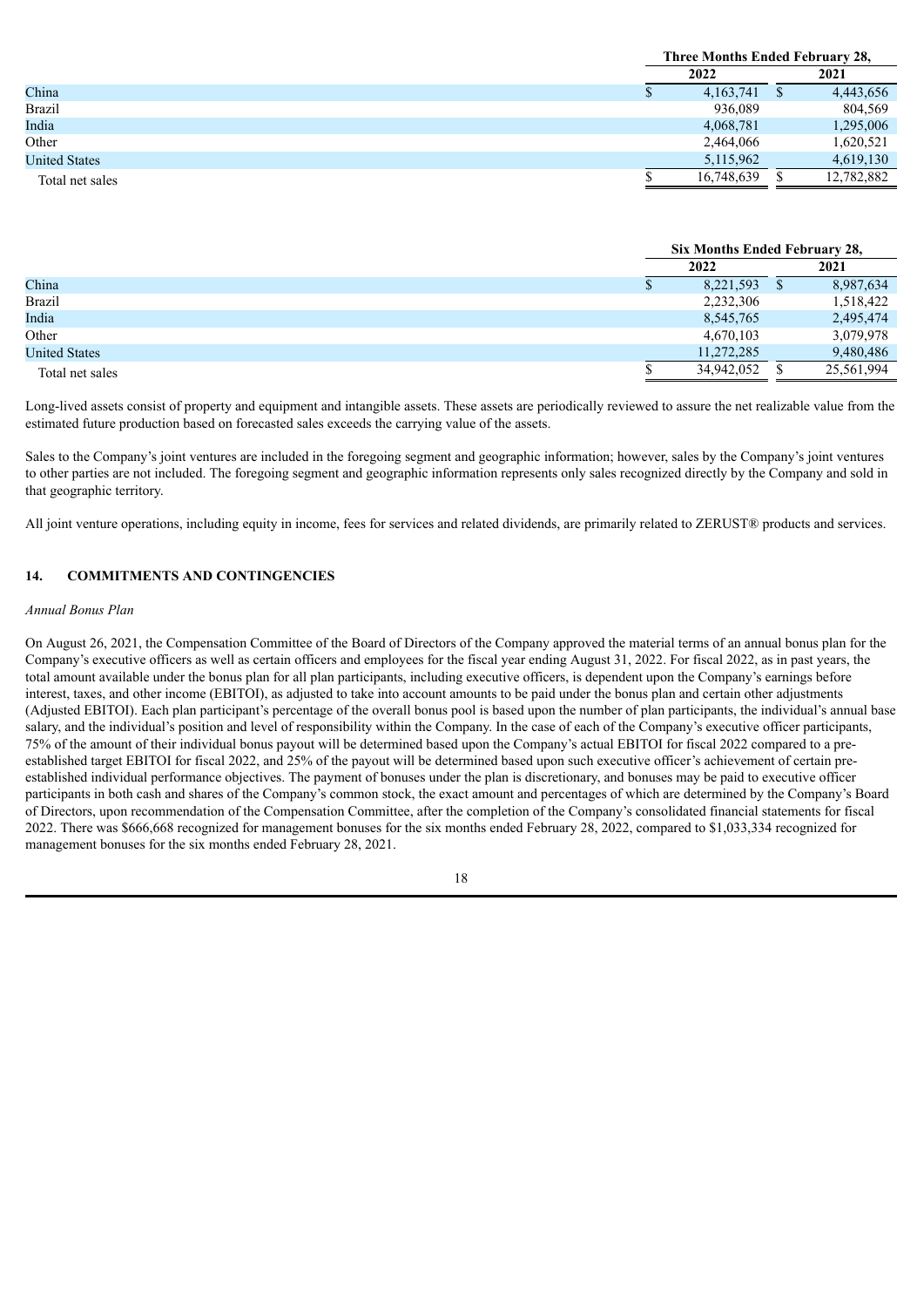#### *Concentrations*

One joint venture (the Company's joint venture in South Korea) accounted for 33.8% of the Company's trade joint venture receivables as of February 28, 2022, and three joint ventures (consisting of the Company's joint ventures in India, USA and Thailand) accounted for 72.1% of the Company's trade joint venture receivables as of February 28, 2021.

#### *Legal Matters*

From time to time, the Company is subject to various other claims and legal actions in the ordinary course of its business. The Company records a liability in its consolidated financial statements for costs related to claims, including future legal costs, settlements and judgments, where the Company has assessed that a loss is probable, and an amount could be reasonably estimated. If the reasonable estimate of a probable loss is a range, the Company records the most probable estimate of the loss or the minimum amount when no amount within the range is a better estimate than any other amount. The Company discloses a contingent liability even if the liability is not probable or the amount is not estimable, or both, if there is a reasonable possibility that material loss may have been incurred. In the opinion of management, as of February 28, 2022, the amount of liability, if any, with respect to these matters, individually or in the aggregate, will not materially affect the Company's consolidated results of operations, financial position or cash flows.

#### **15. FAIR VALUE MEASUREMENTS**

Assets and liabilities that are measured at fair value on a recurring basis primarily relate to marketable equity securities. These items are marked-to-market at each reporting period, and the Company estimates that market value approximates costs.

The following tables provide information by level for assets and liabilities that are measured at fair value on a recurring basis:

|                               |                                           |                                       | <b>Fair Value Measurements</b><br><b>Using Inputs Considered as</b> |            |                                                                     |                           |  |         |
|-------------------------------|-------------------------------------------|---------------------------------------|---------------------------------------------------------------------|------------|---------------------------------------------------------------------|---------------------------|--|---------|
|                               | of                                        | Fair value as<br>February 28,<br>2022 |                                                                     |            |                                                                     | Level 2<br><b>Level 1</b> |  | Level 3 |
| Available for sale securities | \$                                        | 4,634                                 |                                                                     | $4,634$ \$ |                                                                     | $\mathbf{s}$              |  |         |
|                               |                                           |                                       |                                                                     |            | <b>Fair Value Measurements</b><br><b>Using Inputs Considered as</b> |                           |  |         |
|                               | Fair value as<br>of<br>August 31,<br>2021 |                                       |                                                                     | Level 1    | Level 2                                                             | Level 3                   |  |         |
| Available for sale securities | S.                                        | 4,634                                 |                                                                     | $4,634$ \$ | $\overline{\phantom{0}}$                                            |                           |  |         |

There were no transfers between Level 1, Level 2, or Level 3 during the three and six months ended February 28, 2022 and 2021.

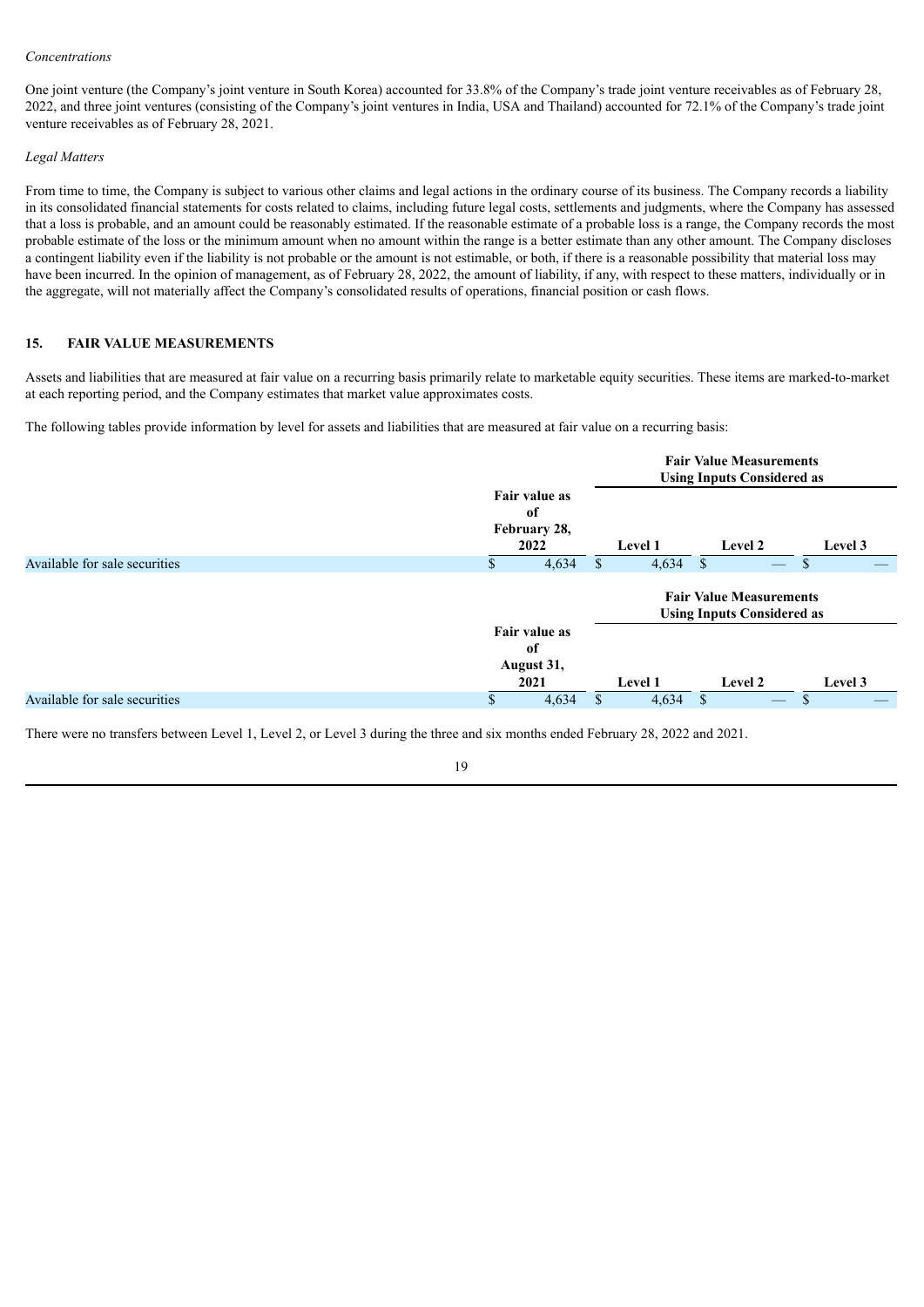#### **16. SUPPLEMENTAL CASH FLOW INFORMATION**

Supplemental disclosures of cash flow information consisted of:

|                        | <b>Three Months Ended February</b><br>28. |       |  |       | <b>Six Months Ended February</b> |        |  |       |
|------------------------|-------------------------------------------|-------|--|-------|----------------------------------|--------|--|-------|
|                        |                                           |       |  | 28.   |                                  |        |  |       |
|                        |                                           | 2022  |  | 2021  |                                  | 2022   |  | 2021  |
| Cash paid for interest |                                           | 7.404 |  | 5.249 |                                  | 10.295 |  | 7,617 |

## **17. INCOME TAXES**

Income tax expense for the three and six months ended February 28, 2022 was \$151,743 and \$656,123, respectively, compared to \$274,660 and \$653,250, respectively, for the three and six months ended February 28, 2021. The expense was largely due to foreign operations. The Company has federal and state tax credit carry forwards, net operating loss carry forwards and foreign tax carry forwards. The Company has recorded a full valuation allowance against the U.S. deferred tax assets as of February 28, 2022 and August 31, 2021.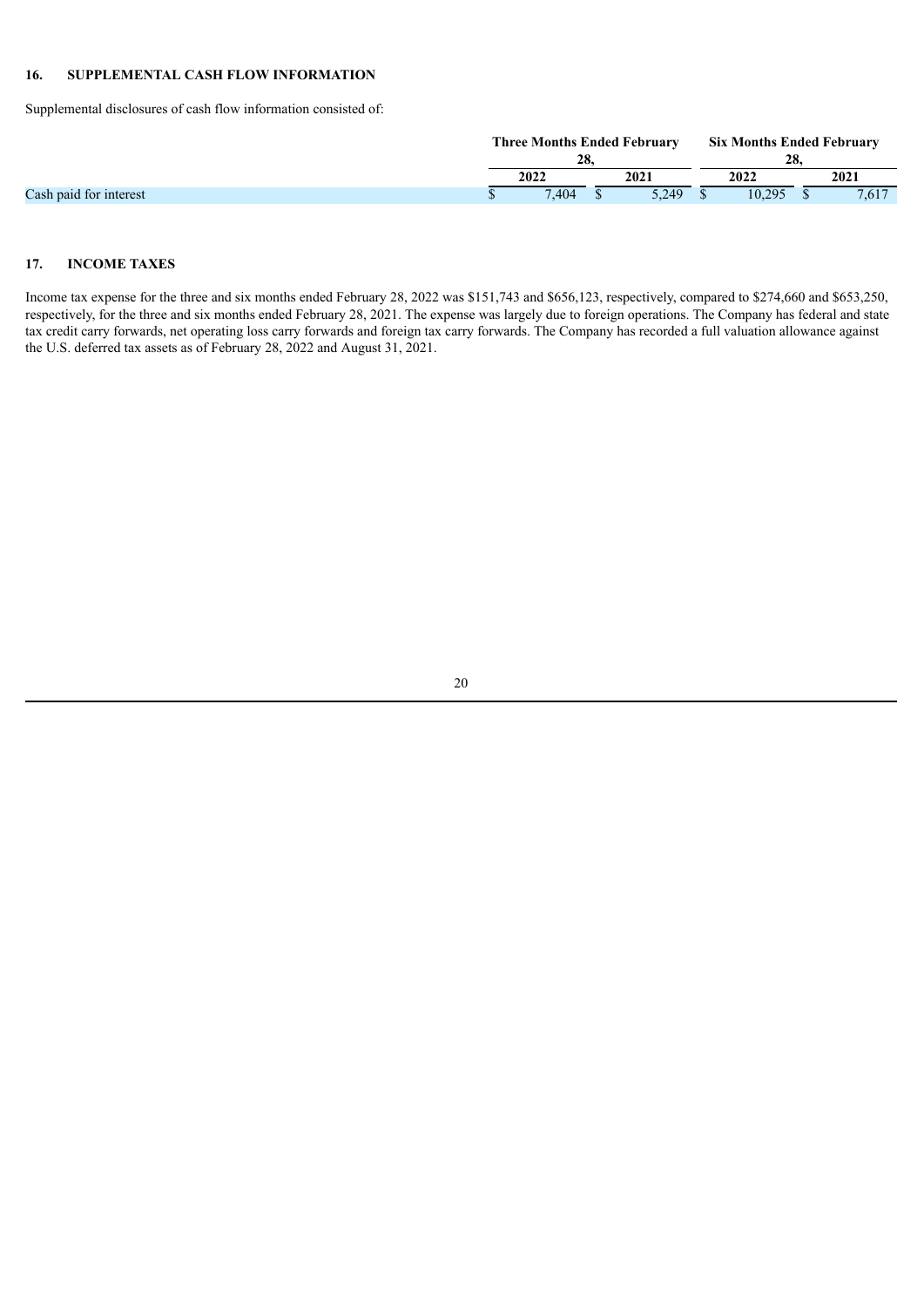#### <span id="page-23-0"></span>**ITEM 2. MANAGEMENT**'**S DISCUSSION AND ANALYSIS OF FINANCIAL CONDITION AND RESULTS OF OPERATIONS**

This Management's Discussion and Analysis provides material historical and prospective disclosures intended to enable investors and other users to assess NTIC's financial condition and results of operations. Statements that are not historical are forward-looking and involve risks and uncertainties discussed under the heading "Part I. Item 2. Management's Discussion and Analysis of Financial Condition and Results of Operations—Forward-Looking *Statements*" in this report and under "*Part 1. Item 1A. Risk Factors*" in our annual report on Form 10-K for the fiscal year ended August 31, 2021. The following discussion of the results of the operations and financial condition of NTIC should be read in conjunction with NTIC's consolidated financial statements and the related notes thereto included under the heading "*Part I. Item 1. Financial Statements*."

#### **Business Overview**

NTIC develops and markets proprietary, environmentally-beneficial products and services in over 65 countries either directly or via a network of subsidiaries, joint ventures, independent distributors, and agents. NTIC's primary business is corrosion prevention marketed mainly under the ZERUST® brand. NTIC has been selling its proprietary ZERUST® products and services to the automotive, electronics, electrical, mechanical, military, and retail consumer markets for over 45 years and, in recent years, has targeted and expanded into the oil and gas industry. NTIC also markets and sells a portfolio of bio-based and certified compostable (fully biodegradable) polymer resin compounds and finished products under the Natur-Tec® brand. These products are intended to reduce NTIC's customers' carbon footprint and provide environmentally sound waste disposal options.

NTIC's ZERUST® rust and corrosion inhibiting products include plastic and paper packaging, liquids, coatings, rust removers, cleaners, and diffusers as well as engineered solutions designed specifically for the oil and gas industry. NTIC also offers worldwide, on-site, technical consulting for rust and corrosion prevention issues. NTIC's technical service consultants work directly with the end users of NTIC's ZERUST® rust and corrosion inhibiting products to analyze their specific needs and develop systems to meet their performance requirements. In North America, NTIC sells its ZERUST® corrosion prevention solutions through a network of independent distributors and agents supported by a direct sales force.

Internationally, NTIC sells its ZERUST® corrosion prevention solutions through its wholly-owned subsidiary in China, NTIC (Shanghai) Co., Ltd. (NTIC China), starting September 1, 2021 its wholly-owned subsidiary in India, Harita-NTI Ltd. (Zerust India), its majority-owned joint venture holding company for NTIC's joint venture investments in the Association of Southeast Asian Nations (ASEAN) region, NTI Asean LLC (NTI Asean), certain majorityowned and wholly-owned subsidiaries, and joint venture arrangements in North America, Europe, and Asia. NTIC also sells products directly to its European joint venture partners through its wholly-owned subsidiary in Germany, NTIC Europe GmbH (NTI Europe).

One of NTIC's strategic initiatives is to expand into and penetrate other markets for its ZERUST® corrosion prevention technologies. Consequently, for the past several years, NTIC has focused significant sales and marketing efforts on the oil and gas industry, as the infrastructure that supports that industry is typically constructed using metals that are highly susceptible to corrosion. NTIC believes that its ZERUST® corrosion prevention solutions will minimize maintenance downtime on critical oil and gas industry infrastructure, extend the life of such infrastructure, and reduce the risk of environmental pollution due to leaks caused by corrosion.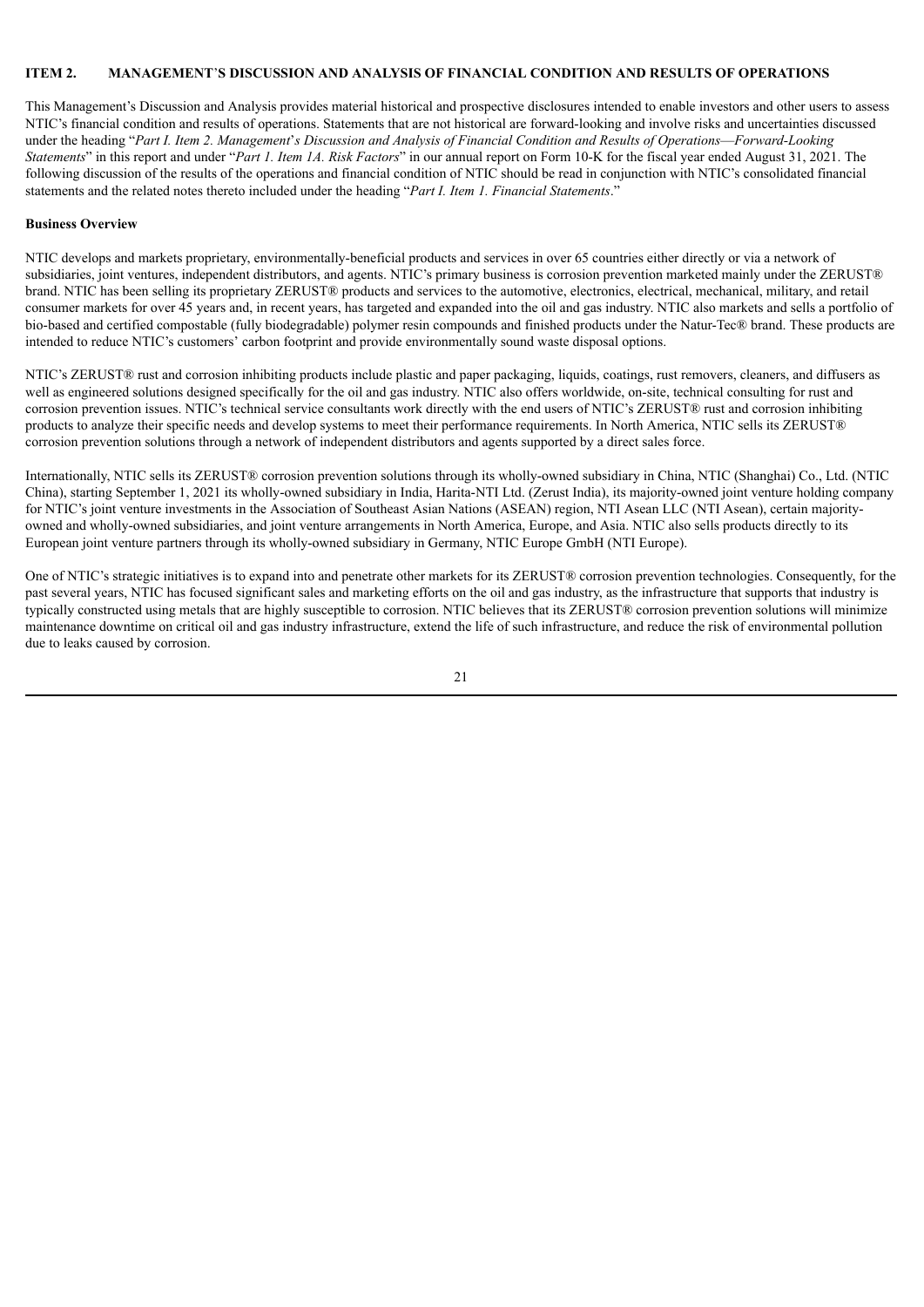NTIC markets and sells its ZERUST® rust and corrosion prevention solutions to customers in the oil and gas industry across several countries either directly, through its subsidiaries, or through its joint venture partners and other strategic partners. The sale of ZERUST® corrosion prevention solutions to customers in the oil and gas industry typically involves long sales cycles, often including multi-year trial periods with each customer and a slow integration process thereafter.

Natur-Tec® bio-based and compostable plastics are manufactured using NTIC's patented and/or proprietary technologies and are intended to replace conventional petroleum-based plastics. The Natur-Tec® biopolymer resin compound portfolio includes formulations that have been optimized for a variety of applications, including blown-film extrusion, extrusion coating, injection molding, and engineered plastics. These resin compounds are certified to be fully biodegradable in a composting environment and are currently being used to produce finished products, including can liners, shopping and grocery bags, lawn and leaf bags, branded apparel packaging bags and accessories, and various foodservice items, such as disposable cutlery, drinking straws, foodhandling gloves, and coated paper products. In North America, NTIC markets its Natur-Tec® resin compounds and finished products primarily through a network of regional and national distributors as well as independent agents. NTIC continues to see significant opportunities for finished bioplastic products and, therefore, continues to strengthen and expand its North American distribution network for finished Natur-Tec® bioplastic products.

Internationally, NTIC sells its Natur-Tec® resin compounds and finished products both directly and through its wholly-owned subsidiary in China and majority-owned subsidiaries in India and Sri Lanka, and through distributors and certain joint ventures.

## **Acquisition of Zerust India**

On September 21, 2021, NTIC announced that it acquired the remaining 50% ownership interest in its Indian joint venture, Zerust India, for \$6,250,000 in cash, effective as of September 1, 2021.

As a result of the acquisition of Zerust India, NTIC's revenues and operating expenses increased and its equity in income from joint ventures decreased during the three and six months ended February 28, 2022 as compared to the three and six months ended February 28, 2021 and it is anticipated that the acquisition will continue to have these effects on NTIC's financial results during the remainder of fiscal 2022.

See Note 3 to NTIC's consolidated financial statements for a discussion of Zerust India.

#### **NTIC**'**s Subsidiaries and Joint Venture Network**

NTIC has ownership interests in 10 operating subsidiaries in North America, South America, Europe, and Asia. The following table sets forth a list of NTIC's operating subsidiaries as of February 28, 2022, the country in which the subsidiary is organized, and NTIC's ownership percentage in each subsidiary:

|                                        |                          | <b>NTIC</b>     |
|----------------------------------------|--------------------------|-----------------|
|                                        |                          | Percent $(\% )$ |
| <b>Subsidiary Name</b>                 | Country                  | Ownership       |
| NTIC (Shanghai) Co., Ltd               | China                    | 100%            |
| NTI Asean LLC                          | <b>United States</b>     | 60%             |
| Zerust Prevenção de Corrosão S.A.      | <b>Brazil</b>            | 85%             |
| ZERUST-EXCOR MEXICO, S. de R.L. de C.V | Mexico                   | $100\%$         |
| Harita-NTI Limited                     | India                    | 100%            |
| Natur-Tec India Private Limited        | India                    | 75%             |
| Natur Tec Lanka (Pvt) Ltd              | $Sri$ Lanka $(1)$        | 75%             |
| NTIC Europe GmbH                       | Germany                  | $100\%$         |
| Zerust Singapore Pte Ltd               | Singapore <sup>(2)</sup> | 60%             |
| Zerust Vietnam Co. Ltd.                | Vietnam(2)               | 60%             |

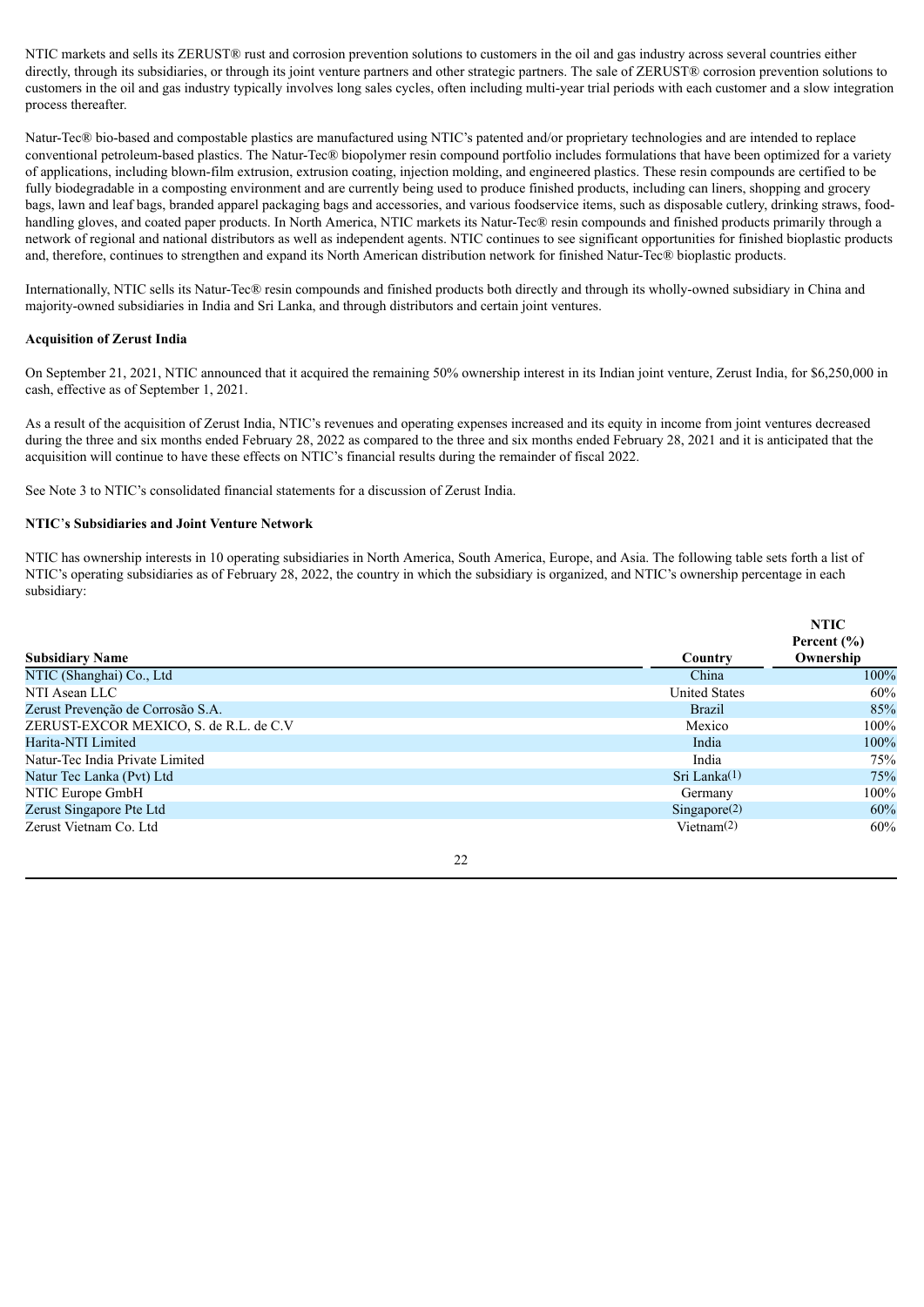- (1) Natur Tec Lanka (Pvt) Ltd. is 100% owned by Natur-Tec India Private Limited and, therefore, indirectly owned by NTIC.
- (2) Zerust Singapore Pte Ltd and Zerust Vietnam Co. Ltd are 100% owned by NTI Asean LLC and, therefore, indirectly owned by NTIC.

The results of these subsidiaries are fully consolidated in NTIC's consolidated financial statements, including Zerust India, which has been consolidated since September 1, 2021.

NTIC participates in 17 active joint venture arrangements in North America, Europe and Asia. Each of these joint ventures generally manufactures and markets products in the geographic territory to which it is assigned. While most of NTIC's joint ventures exclusively sell rust and corrosion inhibiting products, some of the joint ventures also sell NTIC's Natur-Tec® resin compounds. NTIC has historically funded its investments in joint ventures with cash generated from operations.

The following table sets forth a list of NTIC's operating joint ventures as of February 28, 2022, the country in which the joint venture is organized, and NTIC's ownership percentage in each joint venture:

|                                                         |                      | <b>NTIC</b>     |
|---------------------------------------------------------|----------------------|-----------------|
|                                                         |                      | Percent $(\% )$ |
| <b>Joint Venture Name</b>                               | Country              | Ownership       |
| <b>TAIYONIC LTD.</b>                                    | Japan                | 50%             |
| <b>ACOBAL SAS</b>                                       | France               | 50%             |
| EXCOR KORROSIONSSCHUTZ – TECHNOLOGIEN UND PRODUKTE GMBH | Germany              | 50%             |
| <b>ZERUST AB</b>                                        | Sweden               | 50%             |
| <b>MOSTNIC-ZERUST</b>                                   | Russia               | 50%             |
| <b>ZERUST OY</b>                                        | Finland              | 50%             |
| ZERUST (U.K.) LTD.                                      | United Kingdom       | 50%             |
| EXCOR-ZERUST S.R.O.                                     | Czech Republic       | 50%             |
| EXCOR SP. Z.O.O.                                        | Poland               | 50%             |
| ZERUST A.S.                                             | Turkey               | 50%             |
| ZERUST CONSUMER PRODUCTS, LLC                           | <b>United States</b> | 50%             |
| <b>ZERUST-DNEPR</b>                                     | Ukraine              | 50%             |
| KOREA ZERUST CO., LTD.                                  | South Korea $(1)$    | 30%             |
| ZERUST-NIC (TAIWAN) CORP.                               | Taiwan(1)            | $30\%$          |
| PT. CHEMINDO - NTIA                                     | Indonesia $(1)$      | 30%             |
| ZERUST SPECIALTY TECH CO. LTD.                          | Thailand $(1)$       | 30%             |
| CHONG WAH-NTIA SDN. BHD.                                | Malaysia(1)          | 30%             |

(1) Indirect ownership interest through NTI Asean.

NTIC receives funds from its joint ventures as fees received for services that NTIC provides to its joint ventures and as dividend distributions. The fees for services provided to joint ventures are determined based on either a flat fee or a percentage of sales depending on local laws and tax regulations. With respect to NTIC's joint venture in Germany (EXCOR), NTIC recognizes an agreed upon quarterly fee for services. NTIC recognizes equity income from each joint venture based on the overall profitability of the joint venture. Such profitability is subject to variability from quarter to quarter, which, in turn, subjects NTIC's earnings to variability from quarter to quarter. The profits of each joint venture are shared by the respective joint venture owners in accordance with their respective ownership percentages. NTIC typically directly or indirectly owns 50% or less of each of its joint venture entities and, thus, does not control the decisions of these entities regarding whether dividends are paid and, if so, what amount is paid in a given year. The payment of a dividend by an entity is determined by a joint vote of the owners and is not at the sole discretion of NTIC.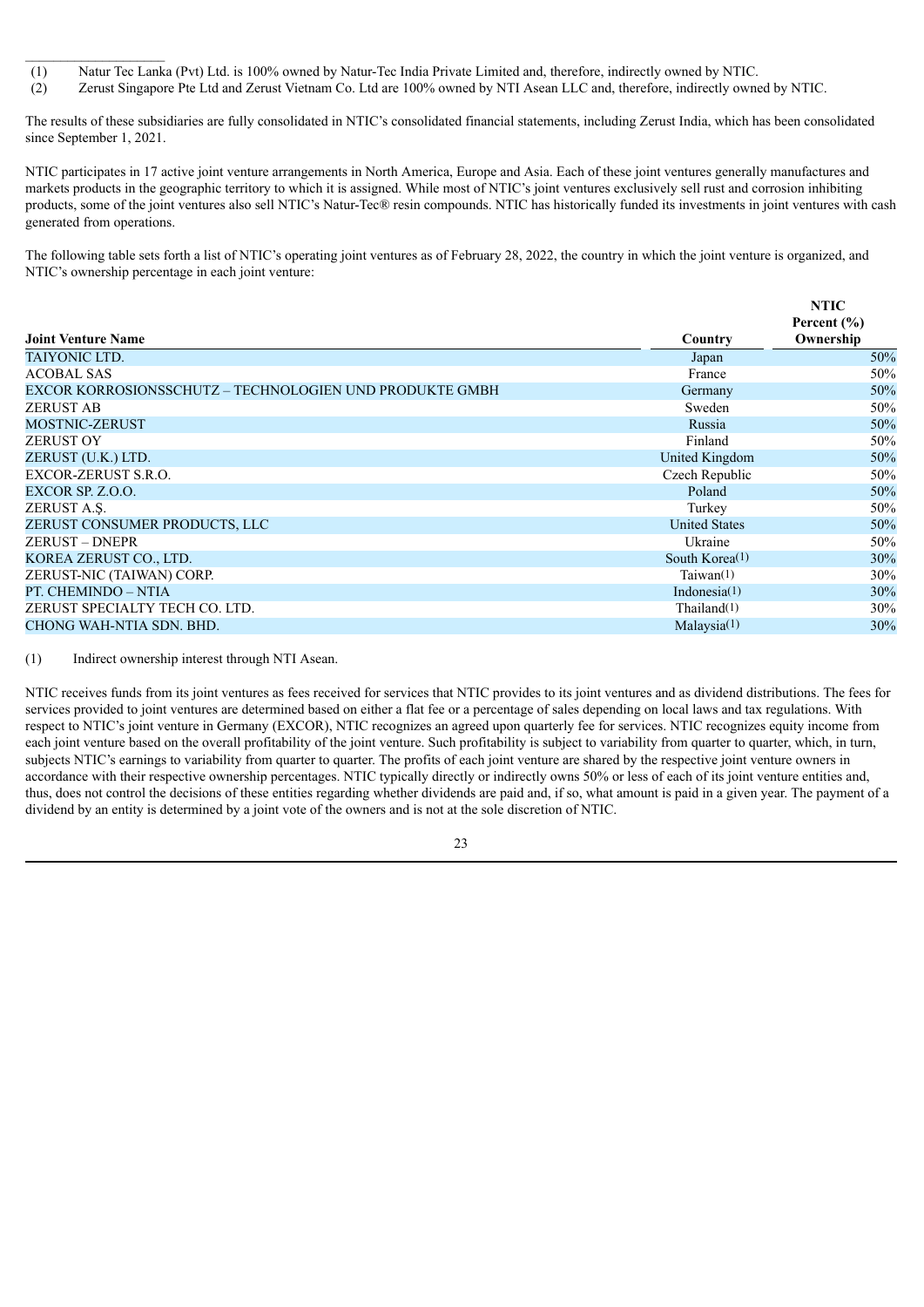NTIC accounts for the investments and financial results of its joint ventures in its financial statements utilizing the equity method of accounting.

NTIC considers EXCOR to be individually significant to NTIC's consolidated assets and income as of February 28, 2022. Therefore, NTIC provides certain additional information regarding EXCOR in the notes to NTIC's consolidated financial statements and in this section of this report.

#### **Impact of the COVID-19 Pandemic**

In March 2020, the World Health Organization declared the novel coronavirus (COVID-19) outbreak a global pandemic. The COVID-19 pandemic has negatively impacted the global economy, disrupted global supply chains and shipping, created significant volatility and disruption in financial markets and has resulted in an economic recession. The outbreak and continuing rapid spread of COVID-19 has resulted in a substantial curtailment of business activities worldwide and is causing weakened economic conditions, both in the United States and abroad.

As part of efforts to contain the spread of COVID-19, federal, state, local and foreign governments imposed various restrictions on the conduct of business and travel, some of which remain in place in whole or in part and some of which have been or may be reinstated. Government restrictions, such as stay-athome orders, quarantines and worker absenteeism as a result of COVID-19, led to a significant number of business closures and slowdowns. These business closures and slowdowns adversely impacted and may continue to adversely impact NTIC directly and caused some of NTIC's customers and suppliers to operate at a fraction of their capacities or wholly lock down, which disrupted and may continue to disrupt NTIC's sales and production.

As the events surrounding the COVID-19 pandemic unfolded, NTIC's primary focus was, and continues to be, the health, safety and wellbeing of its employees, customers and suppliers. In order to continue its operations, as permitted by respective state, local and foreign governments, NTIC has adopted numerous safety measures in accordance with U.S. Centers for Disease Control and Prevention, World Health Organization, and federal, state, local and foreign guidance in order to protect its employees, customers and suppliers. These safety measures include, but are not limited to, adhering to social distancing protocols, enabling the majority of its employees to work from home, suspending non-essential travel, disinfecting facilities and workspaces extensively and frequently, suspending all non-essential visitors and requiring employees who must be present at NTIC's facilities to wear face coverings. NTIC expects to continue such safety measures for the foreseeable future and may take further actions, or adapt these existing policies, as government authorities may require or recommend or as it may determine to be in the best interests of its employees, customers and suppliers.

NTIC has been balancing its safety-focused approach with the needs of its customers. Government mandated measures resulting in the substantial curtailment of business activities generally have excluded certain essential businesses and services, including certain manufacturing. With the exception of the temporary closures of NTIC's facilities in China and India during the COVID-19 pandemic in 2020 and again sporadically during 2021 and 2022, NTIC's manufacturing activities are generally considered part of the "critical sector" with respect to state and local government orders. This has allowed NTIC to continue to receive orders and provide uninterrupted order fulfillment to its customers. However, its facilities have been operating at a reduced capacity in order to abide by local government requirements and recommendations, such as social distancing practices, and in response to reduced demand. During the first six months of fiscal 2022, certain of NTIC's facilities continued to be impacted by reduced levels of production, manufacturing inefficiencies due to the reconfiguration of certain of its manufacturing processes in order to implement social distancing protocols and reduced demand. NTIC has engaged and continues to engage in communications with its suppliers in an attempt to identify and mitigate supply chain risks and shipping delays and proactively manage inventory levels in order to align production with demand. While domestic and international governmental measures may be modified or extended, NTIC currently expects that its global facilities will remain operational, although operating at reduced production capacity at certain of its facilities. However, such expectation is dependent upon future governmental actions and demand for NTIC's products, the stability of its global supply chain and the ability of carriers to transport supplies to its facilities and products to its customers.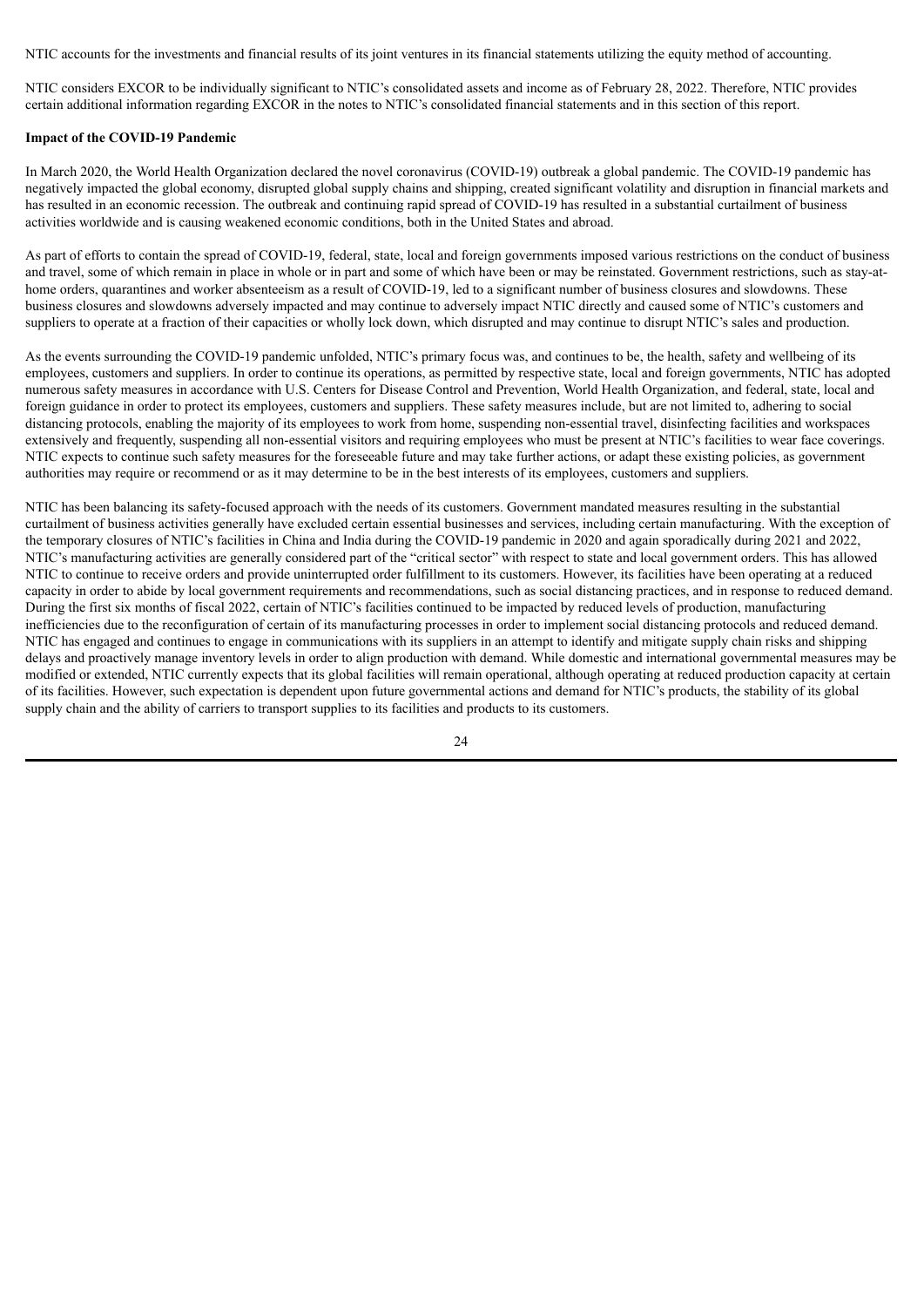As a result of the global economic slowdown caused by the COVID-19 pandemic, NTIC experienced softened demand in various regions and markets during the six months ended February 28, 2022, which had an adverse effect on NTIC's operating results and financial condition. NTIC expects this softness in sales to continue through at least the third quarter of fiscal 2022. In addition, NTIC has experienced supply shortages and price increases on raw materials and increased labor costs, which have adversely affected its margins. NTIC has also experienced increased shipping costs and shipping delays as a result of freight container shortages. These issues have persisted into the third quarter of fiscal 2022 and are expected to continue to persist throughout fiscal 2022. Due to the international reach of COVID-19, NTIC's international joint ventures have also been adversely impacted. It is not possible to predict how long the pandemic will last or the time that it will take for economic activity to return to prior pre-pandemic levels for all business units.

Any of these events could materially adversely affect NTIC's business, operating results and financial condition.

#### **Worldwide Supply Chain Disruptions**

Worldwide supply chain disruptions, which were initially brought about by the impact of the COVID-19 pandemic, have persisted despite the recovery in the global economy and financial markets. These issues continued in the second quarter of fiscal 2022 and are expected to continue throughout the remainder of fiscal 2022. NTIC has experienced longer lead times for raw materials, has been forced to find new suppliers of certain raw materials, and has experienced raw material cost increases compared to prior fiscal quarters. Additionally, NTIC has experienced significantly longer shipping times and significant price increases per shipping container compared to prior fiscal quarters due to ocean freight capacity issues resulting from increased demand for shipping and reduced capacity and equipment. These and other issues resulting from worldwide supply chain disruptions are expected to continue throughout the remainder of fiscal 2022 and could continue to have a material adverse effect on NTIC's business, operating results and financial condition. The precise financial impact and duration, however, cannot be reasonably estimated at this time.

#### **Financial Overview**

NTIC's management, including its chief executive officer, who is NTIC's chief operating decision maker, reports and manages NTIC's operations in two reportable business segments based on products sold, customer base and distribution center: Zerust® products and services and Natur-Tec® products.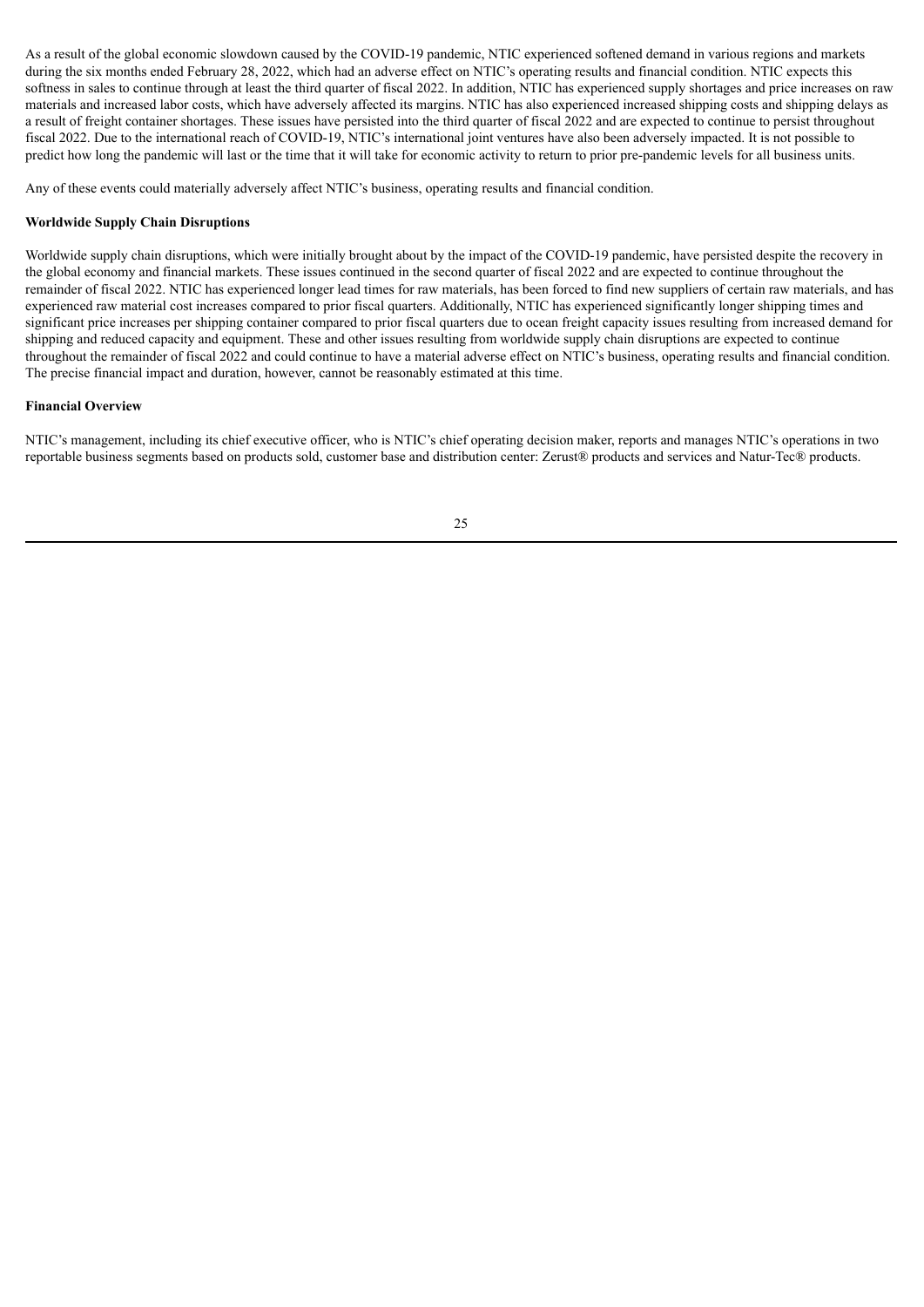Highlights of NTIC's second quarter of fiscal 2022 financial results include:

- NTIC's consolidated net sales increased 31.0% and 36.7% during the three and six months ended February 28, 2022, respectively, compared to the three and six months ended February 28, 2021. NTIC's consolidated net sales for the three and six months ended February 28, 2022 were positively affected by incremental sales as a result of the Zerust India acquisition and to a lesser extent increased demand.
- During the three and six months ended February 28, 2022, 78.3% and 78.8% of NTIC's consolidated net sales, respectively, were derived from sales of ZERUST® products and services, which increased 27.6% and 34.3% to \$13,117,777 and \$27,541,562, respectively, compared to \$10,284,116 and \$20,504,667 during the three and six months ended February 28, 2021, respectively. These increases were due to incremental sales as a result of the Zerust India acquisition and increased sales to new and existing customers due to increased global demand. NTIC's consolidated net sales for the six months ended February 28, 2022 included \$1,549,737 of sales made to customers in the oil and gas industry compared to \$923,763 for the six months ended February 28, 2021.
- Net sales of Natur-Tec® products increased 45.3% and 46.3% during the three and six months ended February 28, 2022, respectively, compared to the three and six months ended February 28, 2021 primarily due to an increase in finished product sales in North America and at NTIC's majorityowned subsidiary in India, Natur-Tec India Private Limited.
- Cost of goods sold as a percentage of net sales increased to 70.2% during the three months ended February 28, 2022, compared to 66.7% during the three months ended February 28, 2021, and increased to 69.4% during the six months ended February 28, 2022, compared to 65.9% during the prior fiscal year period primarily as a result of price increases on raw materials used in NTIC's products, as well as increased labor and shipping costs, partially offset by increased net sales.
- NTIC's equity in income from joint ventures decreased 51.9% and 38.7% during the three and six months ended February 28, 2022, respectively, to \$922,832 and \$2,297,581, respectively, compared to \$1,920,012 and \$3,745,724 during the three and six months ended February 28, 2021, respectively. These decreases were primarily due to the fact that Zerust India is now a consolidated subsidiary within NTIC's financial statements and an increase in operating expenses and a decrease in gross margins at the joint ventures.
- Net sales at the joint ventures decreased 15.3% and 7.5% to \$24,601,767 and \$51,624,762 during the three and six months ended February 28, 2022, respectively, compared to \$29,058,402 and \$55,835,745 during the three and six months ended February 28, 2021, respectively. These decreases were primarily a result of decreased demand during the current year periods and the Zerust India acquisition and its sales being included in NTIC's net sales in the prior fiscal year periods.
- NTIC's total operating expenses increased 14.4% and 17.0% to \$6,708,853 and \$13,778,779 during the three and six months ended February 28, 2022, respectively, compared to \$5,866,162 and \$11,777,649 for the three and six months ended February 28, 2021. These increases were primarily due to \$520,864 and \$1,079,201 during the three and six months ended February 28, 2022, respectively in incremental expenses due to the Zerust India acquisition and increased personnel, travel, and research and development expenses.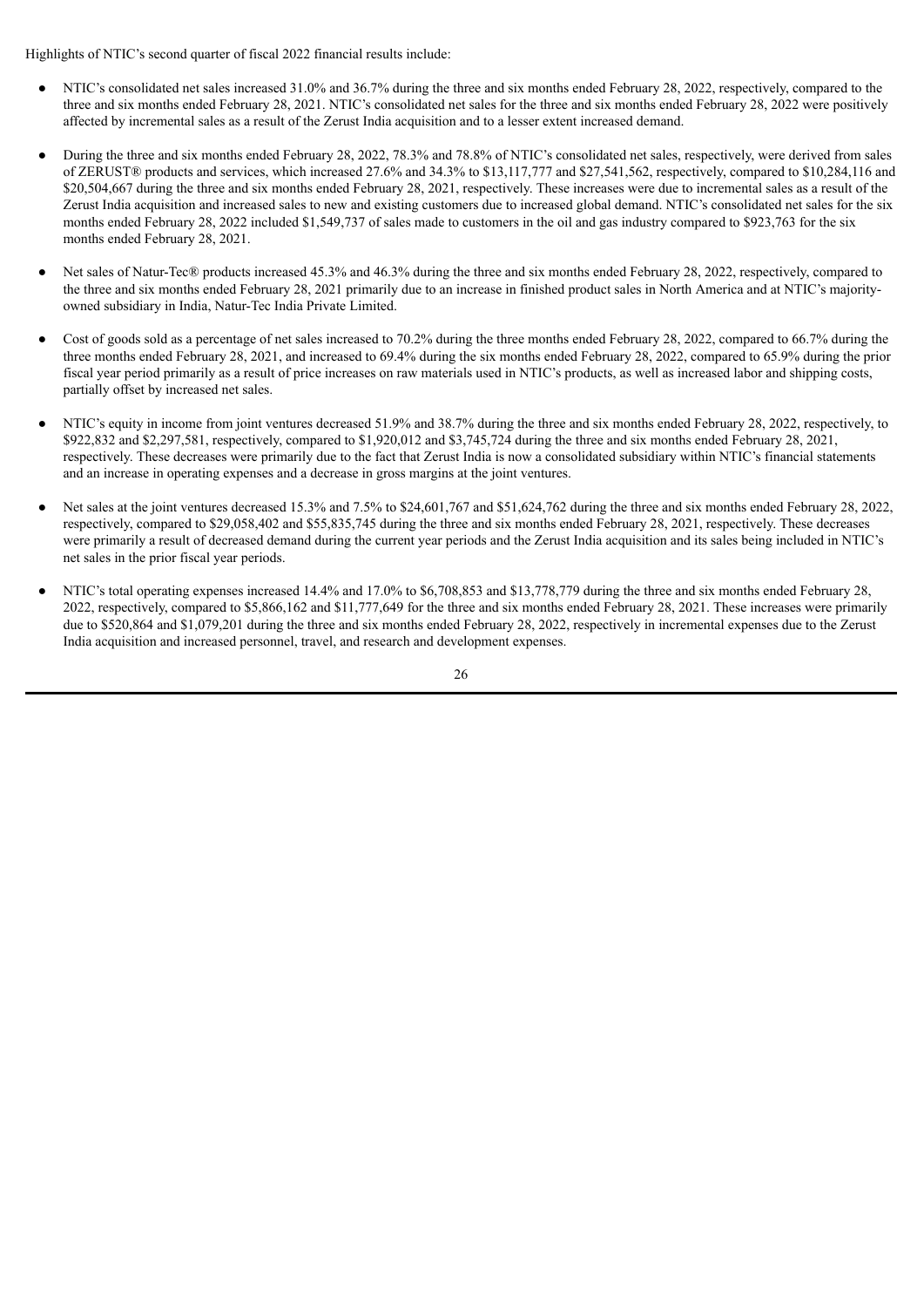- Since NTIC acquired the remaining 50% ownership interest of Zerust India effective September 1, 2021, NTIC recognized a gain of \$3,951,550 during the three and six months ended February 28, 2022, which is included in "Remeasurement gain on acquisition of equity method investee" on NTIC's consolidated statements of operations.
- NTIC incurred net income attributable to NTIC of \$182,847, or \$0.02 per diluted common share, for the three months ended February 28, 2022, compared to \$1,312,575, or \$0.13 per diluted common share, for the three months ended February 28, 2021. NTIC incurred net income attributable to NTIC of \$4,676,606 or \$0.48 per diluted common share, for the six months ended February 28, 2022, compared to \$2,574,974, or \$0.26 per diluted common share, for the six months ended February 28, 2021. Of this increase, \$3,951,550 was due to the gain from the Zerust India acquisition.

#### **Results of Operations**

The following table sets forth NTIC's results of operations for the three and six months ended February 28, 2022 and 2021.

|                                      |    | <b>Three Months Ended February 28,</b> |                  |  |            |                  |  |            |               |            |  |
|--------------------------------------|----|----------------------------------------|------------------|--|------------|------------------|--|------------|---------------|------------|--|
|                                      |    |                                        | $%$ of           |  |            | $%$ of           |  |            | $\frac{0}{0}$ |            |  |
|                                      |    | 2022                                   | <b>Net Sales</b> |  | 2021       | <b>Net Sales</b> |  | Change     | Change        |            |  |
| Net sales, excluding joint ventures  | S. | 15,865,128                             | 94.7% \$         |  | 12,255,941 | $95.9\%$ \$      |  | 3,609,187  |               | 29.4%      |  |
| Net sales, to joint ventures         |    | 883,511                                | $5.3\%$          |  | 526,941    | $4.1\%$          |  | 356,570    |               | 67.7%      |  |
| Cost of goods sold                   |    | 11,764,304                             | 70.2%            |  | 8,531,679  | 66.7%            |  | 3,232,625  |               | 37.9%      |  |
| Equity in income from joint ventures |    | 922,832                                | $5.5\%$          |  | 1,920,012  | $15.0\%$         |  | (997, 180) |               | $(51.9)\%$ |  |
| Fees for services provided to joint  |    |                                        |                  |  |            |                  |  |            |               |            |  |
| ventures                             |    | 1,246,909                              | 7.4%             |  | 1,462,684  | $11.4\%$         |  | (215,775)  |               | $(14.8)\%$ |  |
| Selling expenses                     |    | 2,971,391                              | 17.7%            |  | 2,832,008  | 22.2%            |  | 139,383    |               | 4.9%       |  |
| General and administrative expenses  |    | 2,518,788                              | 15.0%            |  | 1,958,974  | $15.3\%$         |  | 559,814    |               | 28.6%      |  |
| Research and development expenses    |    | 1,218,674                              | 7.3%             |  | 1,075,180  | $8.4\%$          |  | 143,494    |               | 13.3%      |  |

|                                      | Six Months Ended February 28, |                  |            |                  |             |               |  |
|--------------------------------------|-------------------------------|------------------|------------|------------------|-------------|---------------|--|
|                                      |                               | $%$ of           |            | $%$ of           |             | $\frac{0}{0}$ |  |
|                                      | 2022                          | <b>Net Sales</b> | 2021       | <b>Net Sales</b> | Change      | Change        |  |
| Net sales, excluding joint ventures  | 33,218,102                    | $95.1\%$ \$      | 24,454,749 | $95.7\%$ \$      | 8,763,353   | 35.8%         |  |
| Net sales, to joint ventures         | 1,723,950                     | 4.9%             | 1,107,245  | $4.3\%$          | 616.705     | 55.7%         |  |
| Cost of goods sold                   | 24, 254, 787                  | 69.4%            | 16,845,000 | 65.9%            | 7,409,787   | 44.0%         |  |
| Equity in income from joint ventures | 2,297,581                     | $6.6\%$          | 3,745,724  | 14.7%            | (1,448,143) | $(38.7)\%$    |  |
| Fees for services provided to joint  |                               |                  |            |                  |             |               |  |
| ventures                             | 2,505,767                     | 7.2%             | 2,799,245  | $11.0\%$         | (293, 478)  | $(10.5)\%$    |  |
| Selling expenses                     | 6,209,149                     | 17.8%            | 5,573,776  | 21.8%            | 635,373     | $11.4\%$      |  |
| General and administrative expenses  | 5, 115, 135                   | 14.6%            | 4,052,956  | 15.9%            | 1,062,179   | 26.2%         |  |
| Research and development expenses    | 2,454,495                     | $7.0\%$          | 2,150,917  | $8.4\%$          | 303,578     | 14.1%         |  |

*Net Sales*. NTIC's consolidated net sales increased 31.0% and 36.7% to \$16,748,639 and \$34,942,052 during the three and six months ended February 28, 2022, respectively, compared to the three and six months ended February 28, 2021. NTIC's consolidated net sales to unaffiliated customers excluding NTIC's joint ventures increased 29.4% and 35.8% to \$15,865,128 and \$33,218,102 during the three and six months ended February 28, 2022, respectively, compared to the same respective periods in fiscal 2021. These increases were primarily a result of \$2,227,291 and \$4,680,103, respectively, in incremental sales as a result of the Zerust India acquisition during the three and six months ended February 28, 2022, and increased demand across all market segments.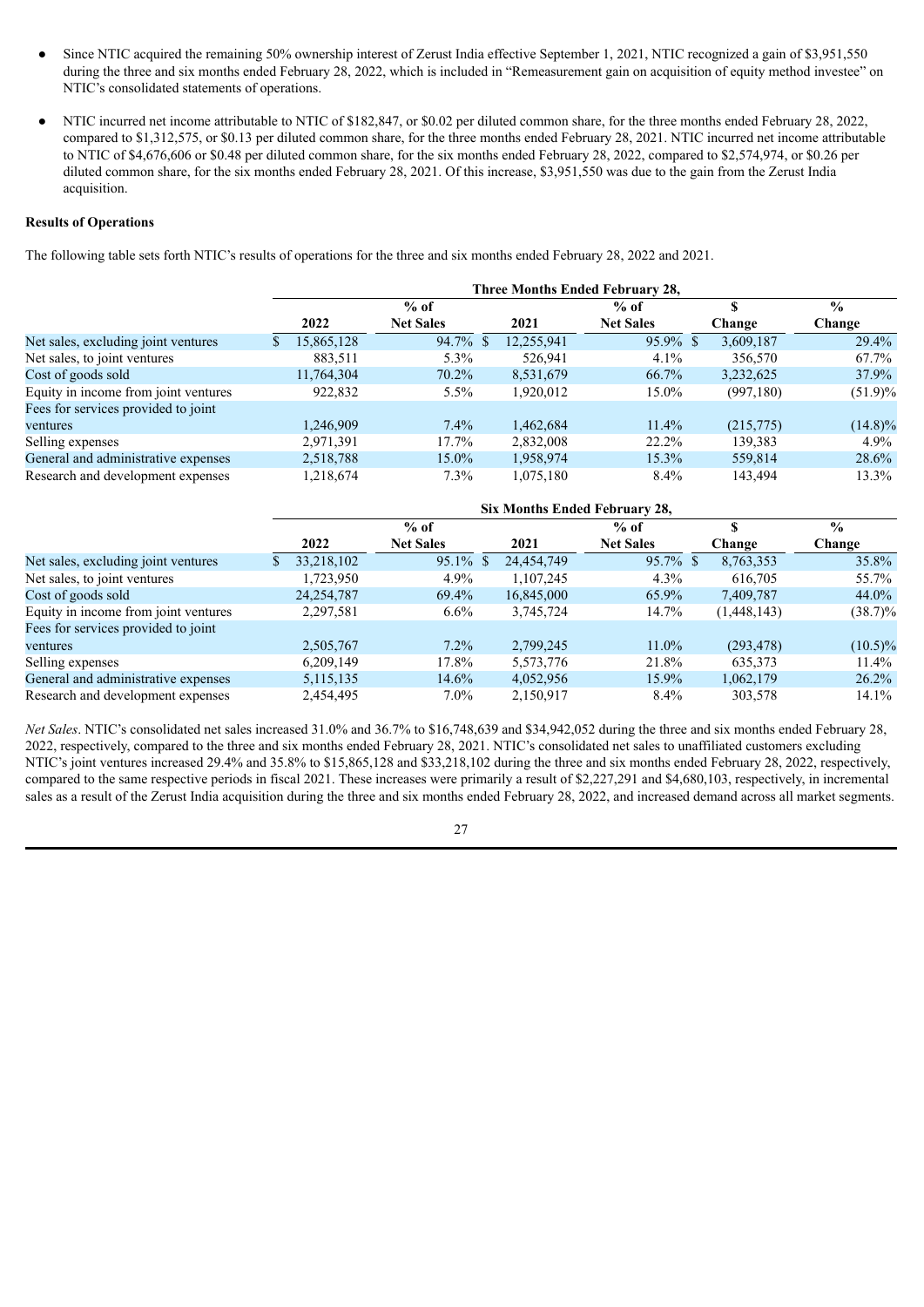The following table sets forth NTIC's net sales by product segment for the three and six months ended February 28, 2022 and 2021 by segment:

|                                 | <b>Three Months Ended February</b><br>28. |  | <b>Six Months Ended February</b><br>28. |            |  |            |
|---------------------------------|-------------------------------------------|--|-----------------------------------------|------------|--|------------|
|                                 | 2022                                      |  | 2021                                    | 2022       |  | 2021       |
| Total ZERUST <sup>®</sup> sales | 13.117.777                                |  | 10.284.116                              | 27.541.562 |  | 20.504.667 |
| Total Natur-Tec® sales          | 3.630.862                                 |  | 2.498.766                               | 7,400,490  |  | 5.057.327  |
| Total net sales                 | 16.748.639                                |  | 12.782.882                              | 34.942.052 |  | 25.561.994 |

During the three and six months ended February 28, 2022, 78.3% and 78.8% of NTIC's consolidated net sales, respectively, were derived from sales of ZERUST® products and services, which increased 27.6% and 34.3% to \$13,117,777 and \$27,541,562, respectively, compared to \$10,284,116 and \$20,504,667 during the three and six months ended February 28, 2021, respectively. These increases were due to incremental sales as a result of the Zerust India acquisition and increased sales to new and existing customers due to increased global demand.

The following table sets forth NTIC's net sales of ZERUST® products for the three and six months ended February 28, 2022 and 2021:

|                                             |    | Three Months Ended February 28, |    |                               |               |           |               |
|---------------------------------------------|----|---------------------------------|----|-------------------------------|---------------|-----------|---------------|
|                                             |    |                                 |    |                               |               |           | $\frac{0}{0}$ |
|                                             |    | 2022                            |    | 2021                          |               | Change    | Change        |
| ZERUST <sup>®</sup> industrial net sales    | \$ | 11,656,345                      |    | 9,396,105                     |               | 2,260,240 | 24.1%         |
| ZERUST <sup>®</sup> joint venture net sales |    | 883,511                         |    | 526,941                       |               | 356,570   | 67.7%         |
| ZERUST <sup>®</sup> oil $\&$ gas net sales  |    | 577,921                         |    | 361,070                       |               | 216,851   | $60.1\%$      |
| Total ZERUST <sup>®</sup> net sales         | S. | 13, 117, 777                    | S. | 10,284,116                    | S             | 2,833,661 | 27.6%         |
|                                             |    |                                 |    | Six Months Ended February 28, |               |           |               |
|                                             |    |                                 |    |                               |               |           | $\frac{0}{0}$ |
|                                             |    | 2022                            |    | 2021                          |               | Change    | Change        |
| ZERUST <sup>®</sup> industrial net sales    |    | 24, 267, 875                    | S. | 18,473,659                    | <sup>\$</sup> | 5,794,216 | 31.4%         |
| ZERUST <sup>®</sup> joint venture net sales |    | 1,723,950                       |    | 1,107,245                     |               | 616.705   | 55.7%         |
| ZERUST <sup>®</sup> oil $\&$ gas net sales  |    | 1,549,737                       |    | 923.763                       |               | 625.974   | 67.8%         |
| Total ZERUST® net sales                     |    | 27,541,562                      |    | 20,504,667                    |               | 7,036,895 | 34.3%         |

NTIC's total ZERUST® net sales increased during the three and six months ended February 28, 2022, compared to the prior fiscal year periods, primarily due to \$2,227,291 and \$4,680,103, respectively, in incremental sales as a result of the Zerust India acquisition during the three and six months ended February 28, 2022. Additionally, there was an overall increased demand for ZERUST® industrial products and services. Overall, demand for ZERUST® products and services depends heavily on the overall health of the markets in which NTIC sells its products, including the automotive, oil and gas, agriculture, and mining markets in particular.

ZERUST® oil and gas net sales increased 60.1% and 67.8% during the three and six months ended February 28, 2022 compared to the prior fiscal year periods primarily as a result of new opportunities with new customers compared to the prior fiscal year periods. NTIC anticipates that its sales of ZERUST® products and services into the oil and gas industry will continue to remain subject to significant volatility from quarter to quarter as sales are recognized, specifically due to the volatility of oil prices. Demand for oil and gas products around the world depends primarily on market acceptance and the reach of NTIC's distribution network. Because of the typical size of individual orders and overall size of NTIC's net sales derived from sales of oil and gas products, the timing of one or more orders can materially affect NTIC's quarterly sales compared to prior fiscal year quarters.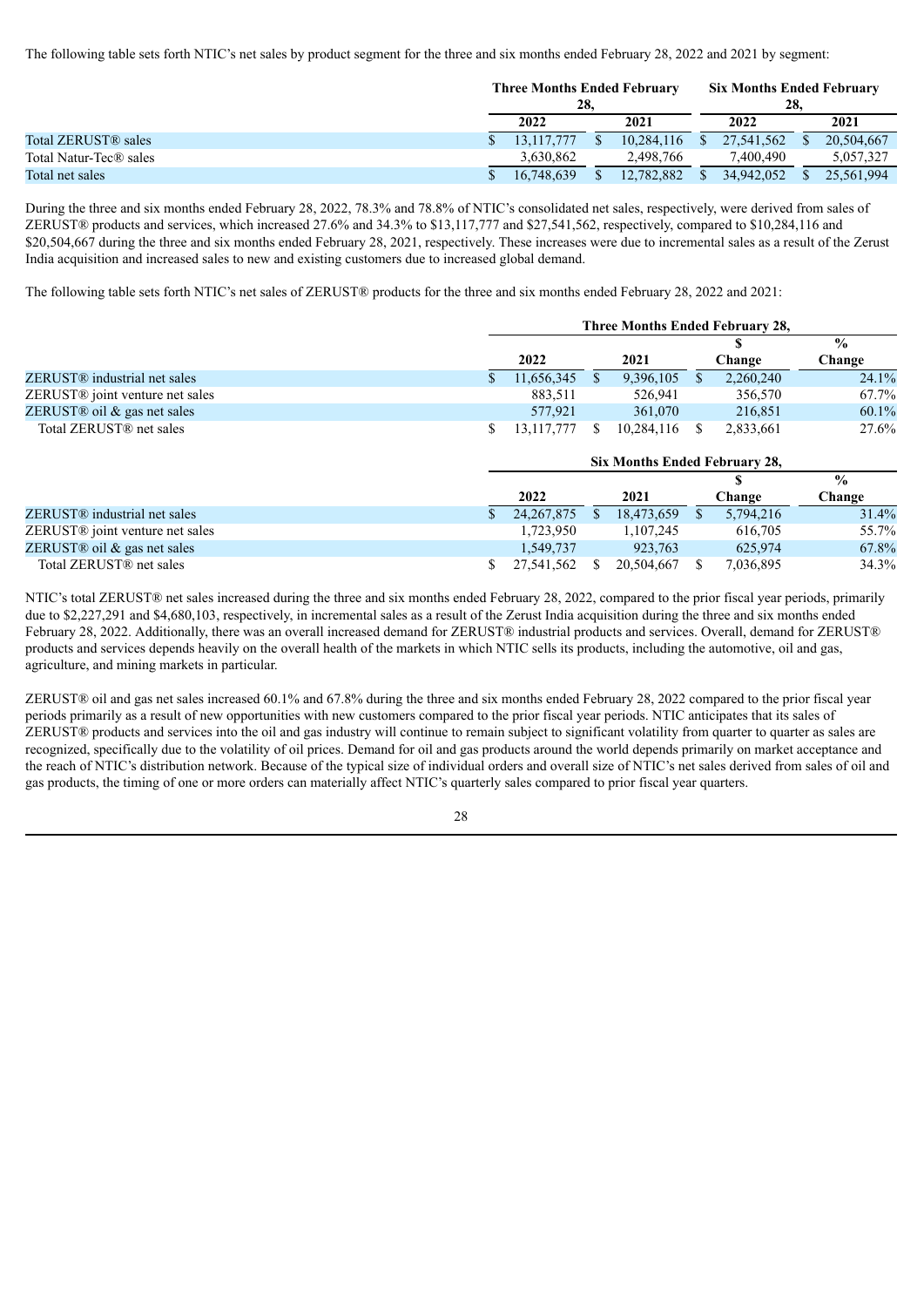During the three and six months ended February 28, 2022, 21.7% and 21.2% of NTIC's consolidated net sales, respectively, were derived from sales of Natur-Tec® products, which increased 45.3% and 46.3% to \$3,630,862 and \$7,400,490 during the three and six months ended February 28, 2022, respectively, compared to the three and six months ended February 28, 2021 as a result of increased global demand. The COVID-19 pandemic has adversely impacted demand for Natur-Tec® products from across the apparel industry, as well as many large users of bioplastics, including college campuses, stadiums, arenas, restaurants, and corporate office complexes. NTIC has experienced a recovery in many of these areas to pre-pandemic levels, but still expects some of these customers will be the last businesses to fully re-open and operate at full pre-pandemic capacities, and accordingly, anticipates that the COVID-19 pandemic will continue to adversely affect sales of Natur-Tec® products during the remainder of fiscal 2022.

*Cost of Goods Sold*. Cost of goods sold increased 37.9% and 44.0% for the three and six months ended February 28, 2022, respectively, compared to the three and six months ended February 28, 2021 primarily as a result of the increase in net sales, as described above, and price increases on raw materials used in NTIC's products, as well as increased labor and shipping costs. Cost of goods sold as a percentage of net sales increased to 70.2% and 69.4% during the three and six months ended February 28, 2022, compared to 66.7% and 65.9% during the three and six months ended February 28, 2021 primarily due to price increases on raw materials used in NTIC's products, as well as increased labor and shipping costs, partially offset by the increase in net sales. Although NTIC intends to take certain actions to address inflationary pressures and pass on as much of the related cost increases on to its customers as possible, it expects these inflationary pressures to persist into the third quarter of fiscal 2022 and does not expect to realize benefits from its actions until the second half of fiscal 2022.

*Equity in Income from Joint Ventures.* NTIC's equity in income from joint ventures decreased 51.9% to \$922,832 and 38.7% to \$2,297,581 during the three and six months ended February 28, 2022, respectively, compared to \$1,920,012 and \$3,745,724 during the three and six months ended February 28, 2021, respectively. These decreases were primarily due to the fact that Zerust India is now a consolidated subsidiary within NTIC's financial statements and an increase in operating expenses and a decrease in gross margins at the joint ventures. NTIC's equity in income from joint ventures fluctuates based on net sales and profitability of the joint ventures during the respective periods. Of the total equity in income from joint ventures, NTIC had equity in income from joint ventures of \$1,499,821 attributable to EXCOR during the six months ended February 28, 2022, compared to \$2,143,115 during the six months ended February 28, 2021. NTIC had equity in income from all other joint ventures of \$797,760 during the six months ended February 28, 2022, compared to \$1,602,609 during the six months ended February 28, 2021.

*Fees for Services Provided to Joint Ventures*. NTIC recognized fee income for services provided to joint ventures of \$1,246,909 and \$2,505,767 during the three and six months ended February 28, 2022, respectively, compared to \$1,462,684 and \$2,799,245 during the three and six months ended February 28, 2021, respectively, representing decreases of 14.8% and 10.5%, respectively. Fee income for services provided to joint ventures is traditionally a function of the sales made by NTIC's joint ventures; however, at various joint ventures, the fee income for services is a fixed amount that does not fluctuate with the amount of sales experienced by certain joint ventures. Total net sales of NTIC's joint ventures decreased to \$24,601,767 and \$51,624,762 during the three and six months ended February 28, 2022, respectively, compared to \$29,058,402 and \$55,835,745 during the three and six months ended February 28, 2021, respectively, representing decreases of 15.3% and 7.5%, respectively. These decreases were primarily a result of decreased demand during the current fiscal year periods and the Zerust India acquisition and its sales being included in NTIC's net sales in the prior fiscal year periods. Net sales of NTIC's joint ventures are not included in NTIC's product sales and are not included in NTIC's consolidated financial statements. Of the total fee income for services provided to joint ventures, fees of \$435,422 were attributable to EXCOR during the six months ended February 28, 2022, compared to \$460,744 attributable to EXCOR during the six months ended February 28, 2021.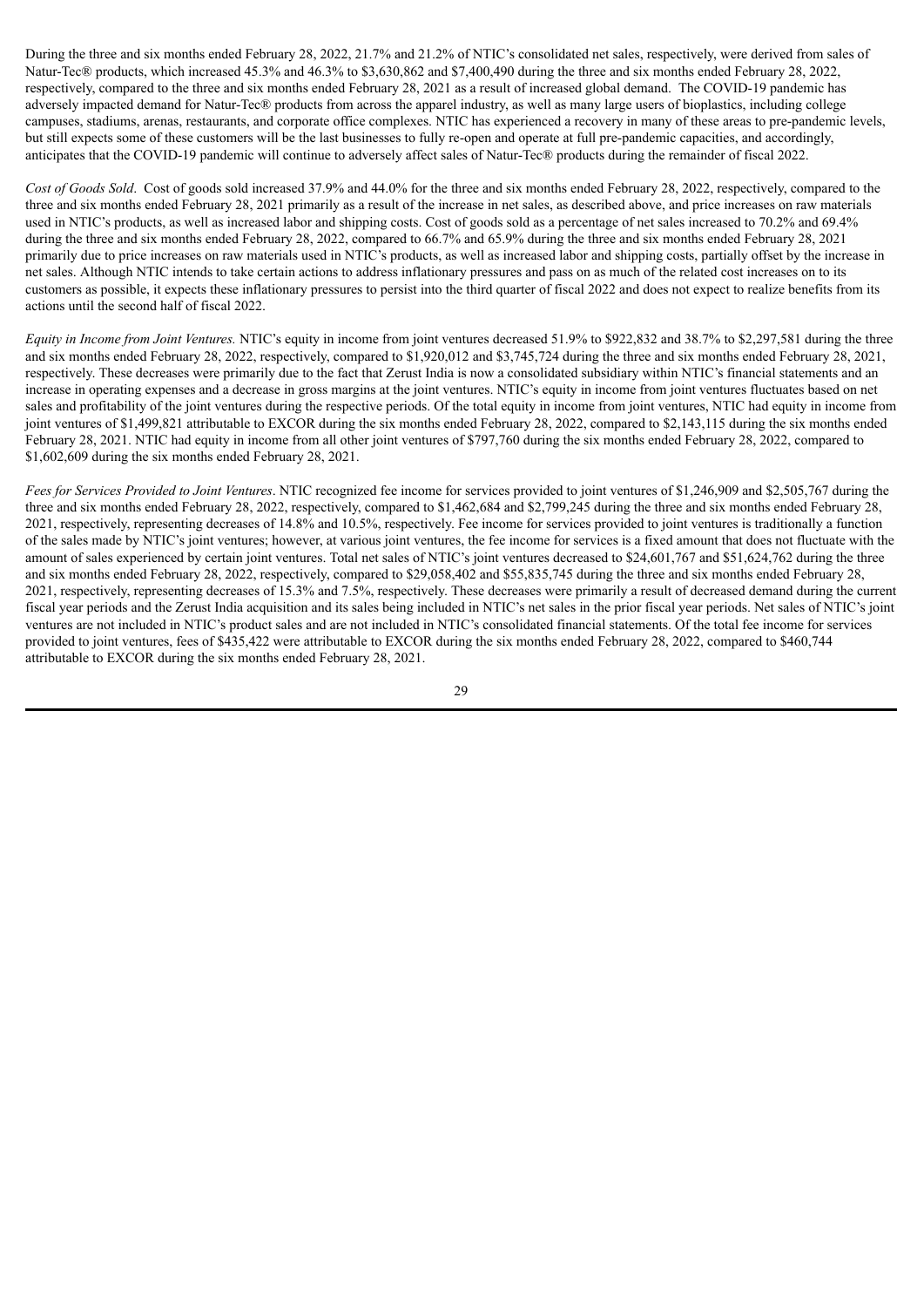*Selling Expenses*. NTIC's selling expenses increased 4.9% and 11.4% for the three and six months ended February 28, 2022, respectively, compared to the same respective periods in fiscal 2021 due primarily to incremental expenses due to the Zerust India acquisition, as well as an increase in travel and personnel expenses compared to the expenses incurred during three and six months ended February 28, 2021. Selling expenses as a percentage of net sales decreased to 17.7% and 17.8% for the three and six months ended February 28, 2022, respectively, from 22.2% and 21.8% for the three and six months ended February 28, 2021, respectively, primarily due to the net sales increases, and partially offset by the increased selling expenses, as previously described.

*General and Administrative Expenses*. NTIC's general and administrative expenses increased 28.6% and 26.2% for the three and six months ended February 28, 2022, respectively, compared to the same respective periods in fiscal 2021 primarily due to incremental expenses due to the Zerust India acquisition and transaction expenses incurred to complete the acquisition, as well as increased travel and personnel expenses compared to the expenses incurred during the three and six months ended February 28, 2021. As a percentage of net sales, general and administrative expenses decreased to 15.0% and 14.6% for the three and six months ended February 28, 2022, respectively, from 15.3% and 15.9% for the same respective periods in fiscal 2021, respectively, primarily due to the net sales increases, and partially offset by increased general and administrative expenses, as previously described.

*Research and Development Expenses*. NTIC's research and development expenses increased 13.3% and 14.1% for the three and six months ended February 28, 2022, respectively, compared to the same respective periods in fiscal 2021 primarily due to increased personnel and development efforts.

*Interest Income*. NTIC's interest income decreased to \$9,909 and \$20,852 during the three and six months ended February 28, 2022, respectively, compared to \$15,638 and \$85,176 during the three and six months ended February 28, 2021, respectively, primarily due to changes in the invested cash balances.

*Interest Expense*. NTIC's interest expense increased to \$7,404 and \$10,295 during the three and six months ended February 28, 2022, respectively, compared to \$5,249 and \$7,617 during the three and six months ended February 28, 2021, respectively, due primarily to increased outstanding borrowings under the line of credit during the current fiscal year period.

*Remeasurement Gain on Acquisition of Equity Method Investee*. Authoritative guidance on accounting for business combinations requires that an acquirer re-measure its previously held equity interest in the acquisition at its acquisition date fair value and recognize the resulting gain or loss in earnings. As such, since NTIC acquired the remaining 50% ownership interest of Zerust India effective September 1, 2021, NTIC recognized a gain of \$3,951,550 during the six months ended February 28, 2022. This gain is included in "Remeasurement gain on acquisition of equity method investee" on NTIC's consolidated statements of operations.

*Income Before Income Tax Expense*. NTIC had income before income tax expense of \$447,728 and \$5,673,941 for the three and six months ended February 28, 2022, respectively, compared to \$1,778,126 and \$3,561,873 for the three and six months ended February 28, 2021, respectively.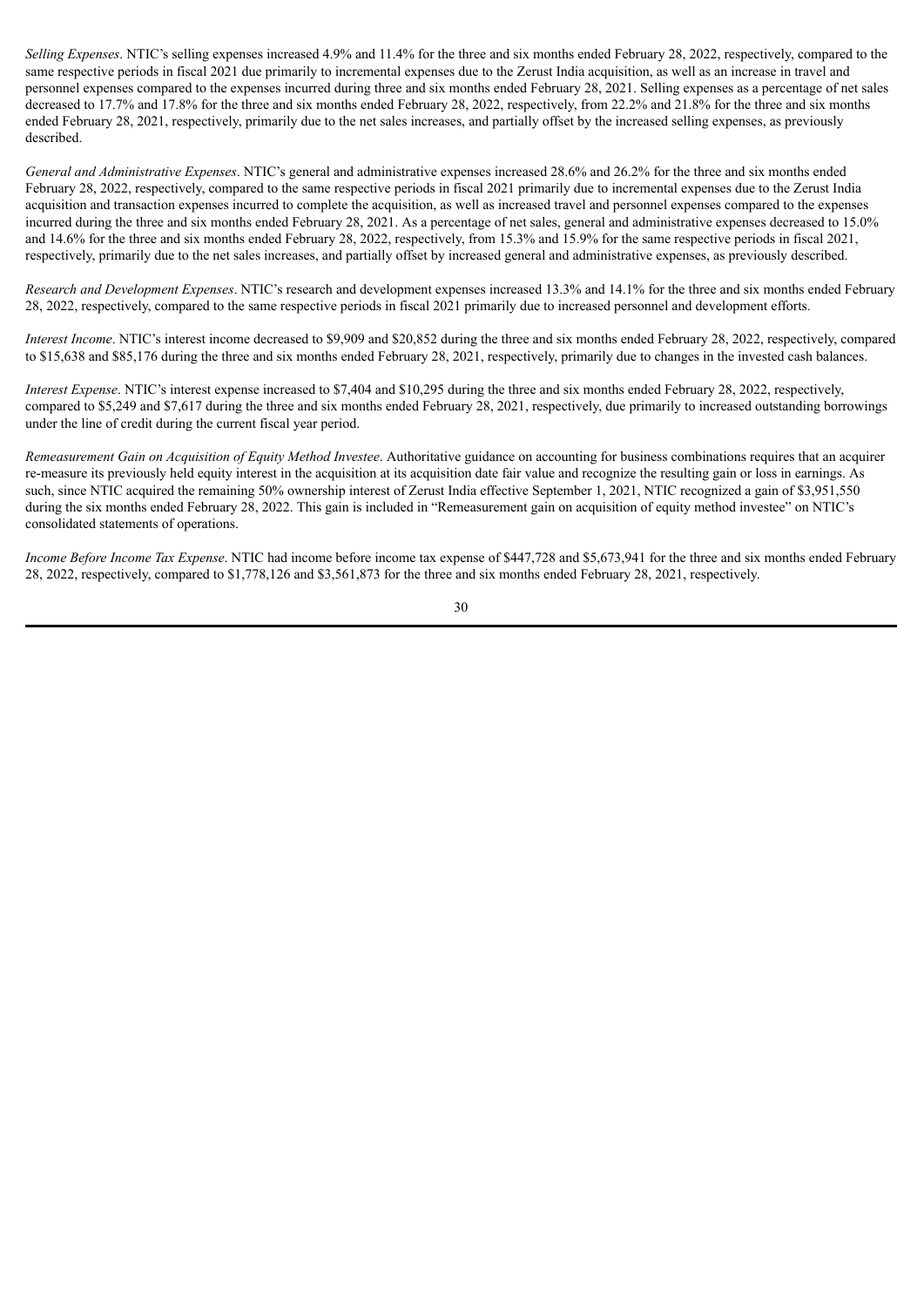*Income Tax Expense*. Income tax expense was \$151,743 and \$656,123 for the three and six months ended February 28, 2022, respectively, compared to income tax expense of \$274,660 and \$653,250 during the three and six months ended February 28, 2021, respectively. Income tax expense was calculated based on management's estimate of NTIC's annual effective income tax rate.

NTIC considers the earnings of certain foreign joint ventures to be indefinitely invested outside the United States on the basis of estimates that NTIC's future domestic cash generation will be sufficient to meet future domestic cash needs. As a result, U.S. income and foreign withholding taxes have not been recognized on the cumulative undistributed earnings of \$19,637,099 and \$24,702,778 as of February 28, 2022, and August 31, 2021, respectively. To the extent undistributed earnings of NTIC's joint ventures are distributed in the future, they are not expected to result in any material additional income tax liability after the application of foreign tax credits.

*Net Income Attributable to NTIC*. Net income attributable to NTIC decreased to \$182,847, or \$0.02 per diluted common share, for the three months ended February 28, 2022, compared to \$1,312,575, or \$0.13 per diluted common share, for the three months ended February 28, 2021. Net income attributable to NTIC increased to \$4,676,606, or \$0.48 per diluted common share, for the six months ended February 28, 2022, compared to \$2,574,974, or \$0.26 per diluted common share, for the six months ended February 28, 2021. The decrease for the three-month comparison was primarily due to a significant increase in cost of goods sold, a decrease in joint venture operations and an increase in operating expenses in the current fiscal year period. The increase for the six-month comparison was primarily due to the remeasurement gain related to the acquisition of Zerust India of \$3,951,550 included in "Remeasurement gain on acquisition of equity method investee" on NTIC's consolidated statements of operations, which was partially offset by a significant increase in cost of goods sold, a decrease in joint venture operations and an increase in operating expenses in the current fiscal year period.

NTIC anticipates that its earnings for the remainder of fiscal 2022 will continue to be adversely affected by both the COVID-19 pandemic and worldwide supply disruptions, among other factors. Additionally, NTIC anticipates that its quarterly net income will continue to remain subject to significant volatility primarily due to the financial performance of its subsidiaries and joint ventures, sales of its ZERUST® products and services into the oil and gas industry, and sales of its Natur-Tec® bioplastics products, which sales fluctuate more on a quarterly basis than the traditional ZERUST® business.

*Other Comprehensive Income - Foreign Currency Translations Adjustment.* The changes in the foreign currency translations adjustment were due to the fluctuation of the U.S. dollar compared to the Euro and other foreign currencies during the three and six months ended February 28, 2022 compared to the same periods in fiscal 2021.

## **Liquidity and Capital Resources**

*Sources of Cash and Working Capital*. NTIC's working capital, defined as current assets less current liabilities, was \$25,326,437 as of February 28, 2022, including \$7,487,811 in cash and cash equivalents and \$4,634 in available for sale securities, compared to \$25,230,893 as of August 31, 2021, including \$7,680,641 in cash and cash equivalents and \$4,634 in available for sale securities.

NTIC has a revolving line of credit with PNC Bank of \$5,000,000, which was increased from \$3,000,000 effective as of August 31, 2021. As of February 28, 2022, \$4,200,000 was outstanding under the revolving line of credit, compared to no borrowings as of August 31, 2021. Outstanding advances under the line of credit bear interest at the daily Bloomberg Short-Term Bank Yield Index rate plus 250 basis points (2.50%). The line of credit originally was scheduled to mature on February 22, 2022 but was extended to January 7, 2023. The line of credit also was scheduled to be decreased back to \$3,000,000 on February 22, 2022 but was recently revised to maintain the borrowing amount at \$5,000,000 to allow for future financial flexibility. The line of credit is governed under an Amended and Restated Loan Agreement dated August 31, 2021. The loan agreement contains standard covenants, including affirmative financial covenants, such as the maintenance of a minimum fixed charge coverage ratio, and negative covenants, which, among other things, limit the incurrence of additional indebtedness, loans and equity investments, disposition of assets, mergers and consolidations and other matters customarily restricted in such agreements. Under the loan agreement, NTIC is subject to a minimum fixed charge coverage ratio of 1.10:1.00. As of February 28, 2022, NTIC was in compliance with all debt covenants under the Amended and Restated Loan Agreement. As of February 28, 2022, NTIC did not have any letters of credit outstanding with respect to the letter of credit sub-facility available under the revolving line of credit with PNC Bank.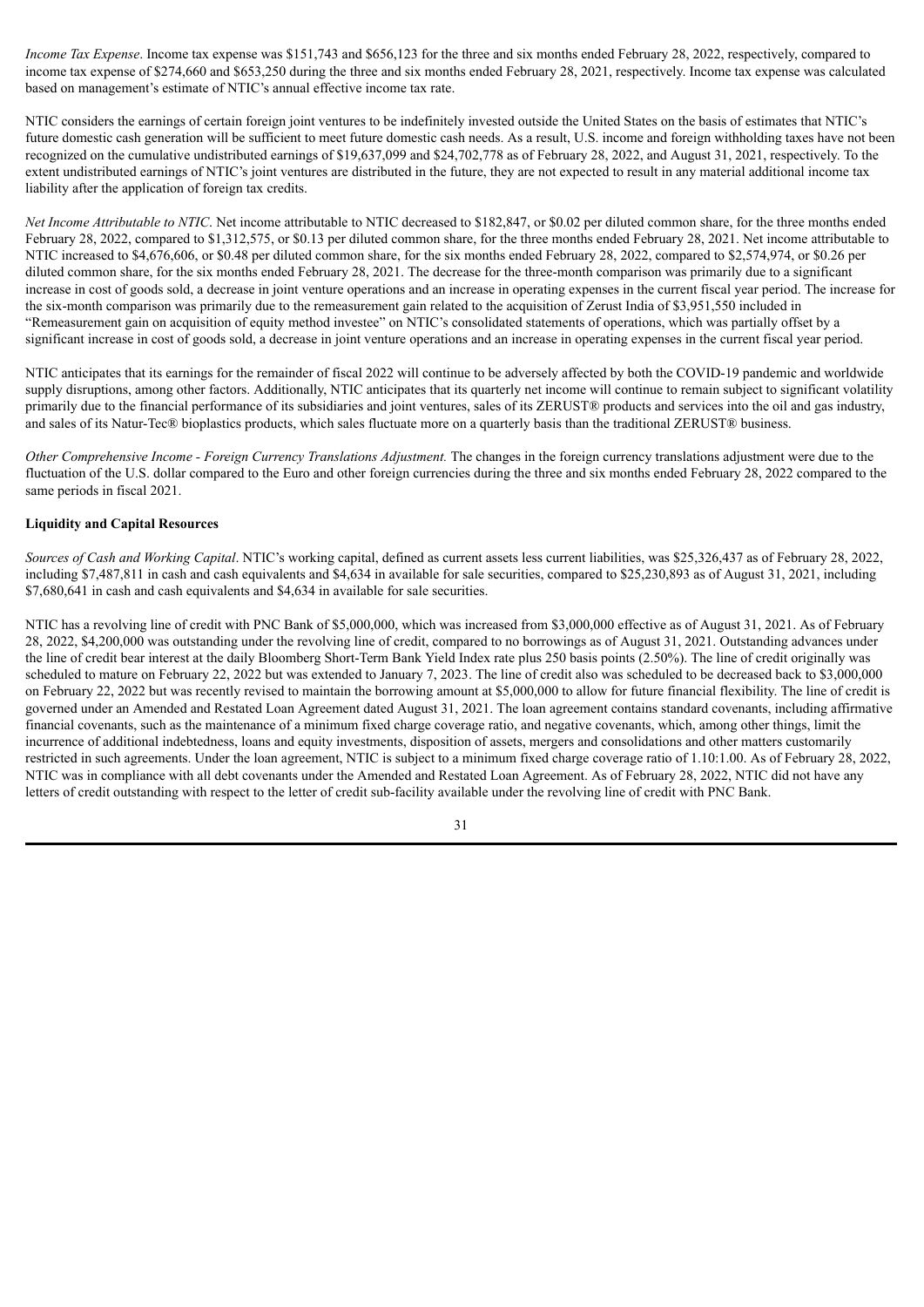NTIC believes that a combination of its existing cash and cash equivalents, available for sale securities, forecasted cash flows from future operations, anticipated distributions of earnings, anticipated fees to NTIC for services provided to its joint ventures, and funds available through existing or anticipated financing arrangements will be adequate to fund its existing operations, investments in new or existing joint ventures or subsidiaries, capital expenditures, debt repayments, cash dividends, and any stock repurchases for at least the next 12 months. During the remainder of fiscal 2022 and in fiscal 2023, NTIC expects to continue to invest directly and through its use of working capital in Zerust India, NTIC China, Zerust Mexico, NTI Europe, its joint ventures, research and development, marketing efforts, resources for the application of its corrosion prevention technology in the oil and gas industry, and its Natur-Tec® bio-plastics business, although the amounts of these various investments are not known at this time. NTIC also expects to use some of its capital resources to continue to transition some of its joint ventures as needed or appropriate, which may include additional acquisitions by NTIC of the remaining ownership interests of joint ventures not owned by NTIC or dissolutions or liquidations of one or more of its joint ventures, including in particular its joint venture in Russia, which NTIC is currently in the process of terminating. Although no assurance can be provided, NTIC currently believes the termination of its joint venture in Russia will not have a material adverse effect on NTIC's results of operations or financial condition or its joint venture operations given the immateriality of the operations of this joint venture. NTIC traditionally has used the cash generated from its operations, distributions of earnings from joint ventures and fees for services provided to its joint ventures to fund NTIC's new technology investments and capital contributions to new and existing subsidiaries and joint ventures. NTIC's joint ventures traditionally have operated with little or no debt and have been self-financed with minimal initial capital investment and minimal additional capital investment from their respective owners. Therefore, NTIC believes there is limited exposure by NTIC's joint ventures that could materially impact their respective operations and/or liquidity.

In order to take advantage of new product and market opportunities to expand its business and increase its revenues and assist with joint venture transitions, NTIC may decide to finance such opportunities by additional borrowings under its revolving line of credit or raising additional financing through the issuance of debt or equity securities. There is no assurance that any financing transaction will be available on terms acceptable to NTIC or at all or that any financing transaction will not be dilutive to NTIC's current stockholders.

*Uses of Cash and Cash Flows*. Net cash provided by operating activities during the six months ended February 28, 2022 was \$2,118,728, which resulted principally from NTIC's net income, dividends received from joint ventures, deferred income tax, depreciation and amortization expense, and stock-based compensation, partially offset by the remeasurement gain on acquisition of equity method investee and equity in income from joint ventures. Net cash provided by operating activities during the six months ended February 28, 2021 was \$1,959,249, which resulted principally from NTIC's net income, dividends received from joint ventures, stock based compensation, depreciation, amortization, and an increase in accounts payable and accrued liabilities, partially offset by NTIC's equity in income from joint ventures, an increase in accounts receivable, inventories, prepaid expenses and other.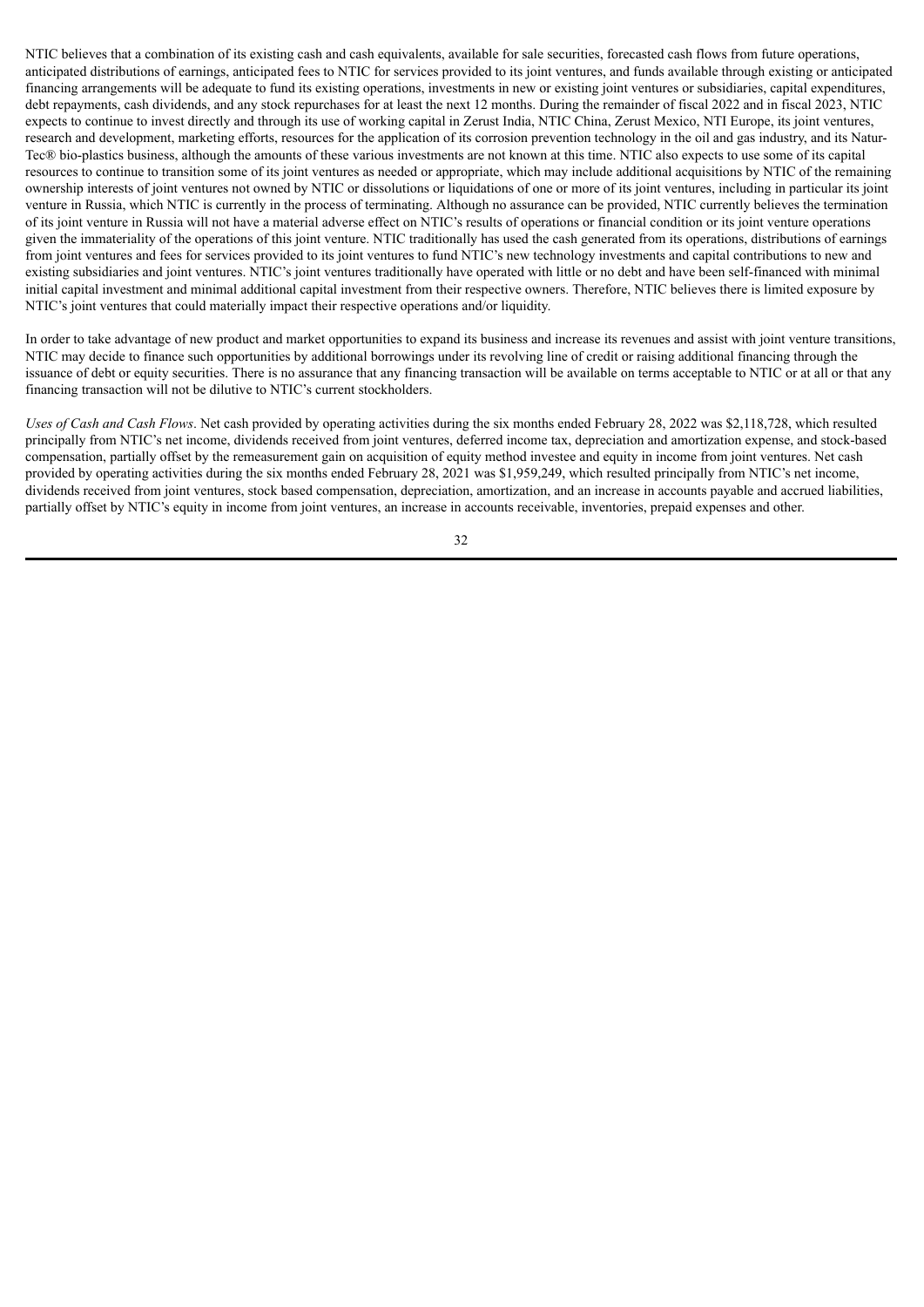NTIC's cash flows from operations are impacted by significant changes in certain components of NTIC's working capital, including inventory turnover and changes in receivables and payables. NTIC considers internal and external factors when assessing the use of its available working capital, specifically when determining inventory levels and credit terms of customers. Key internal factors include existing inventory levels, stock reorder points, customer forecasts and customer requested payment terms. Key external factors include the availability of primary raw materials and sub-contractor production lead times. NTIC's typical contractual terms for trade receivables, excluding joint ventures, are traditionally 30 days and 90 days for trade receivables from its joint ventures. Before extending unsecured credit to customers, excluding NTIC's joint ventures, NTIC reviews customers' credit histories and will establish an allowance for uncollectible accounts based upon factors surrounding the credit risk of specific customers and other information. Accounts receivable over 30 days are considered past due for most customers. NTIC does not accrue interest on past due accounts receivable. If accounts receivables in excess of the provided allowance are determined uncollectible, they are charged to selling expense in the period that the determination is made. Accounts receivable are deemed uncollectible based on NTIC exhausting reasonable efforts to collect. NTIC's typical contractual terms for receivables for services provided to its joint ventures are 90 days. NTIC records receivables for services provided to its joint ventures on an accrual basis, unless circumstances exist that make the collection of the balance uncertain, in which case the fee income will be recorded on a cash basis until there is consistency in payments. This determination is handled on a case-by-case basis.

NTIC experienced an increase in trade receivables and inventory as of February 28, 2022, compared to August 31, 2021. Trade receivables, excluding joint ventures, as of February 28, 2022, increased \$321,322 compared to August 31, 2021, primarily related to an increase in sales.

Outstanding trade receivables, excluding joint ventures balances as of February 28, 2022 increased 2 days to an average of 71 days from balances outstanding from these customers as of August 31, 2021.

Outstanding trade receivables from joint ventures as of February 28, 2022 decreased \$281,153 compared to August 31, 2021, primarily due to the timing of payments. Outstanding balances from trade receivables from joint ventures increased an average of 5 days to an average of 92 days from balances outstanding from these customers compared to August 31, 2021. The average days outstanding of trade receivables from joint ventures as of February 28, 2022 were primarily due to the receivables balances at various NTIC's joint ventures.

Outstanding receivables for services provided to joint ventures as of February 28, 2022 increased \$426,425 compared to August 31, 2021, and the average days to pay decreased an average of 10 days to an average of 78 days compared to August 31, 2021.

Net cash used in investing activities for the six months ended February 28, 2022 was \$5,792,833, which was primarily the result of the purchase of the remaining 50% ownership interest in Zerust India, purchases of property and equipment, and investments in patents. Net cash used in investing activities for the six months ended February 28, 2021 was \$910,550, which was primarily the result of the purchase of available for sale securities, additions to property and equipment, and additions to patents, partially offset by the proceeds from the sales of available for sale securities.

Net cash used in financing activities for the six months ended February 28, 2022 was \$2,786,371, which resulted from borrowings under the line of credit and proceeds from NTIC's employee stock purchase plan and the exercise of stock options, partially offset by dividends paid to shareholders and dividends received by non-controlling interests. Net cash used in financing activities for the six months ended February 28, 2021 was \$755,610, which resulted from dividends paid on NTIC common stock and dividends received by non-controlling interest, partially offset by proceeds from NTIC's employee stock purchase plan.

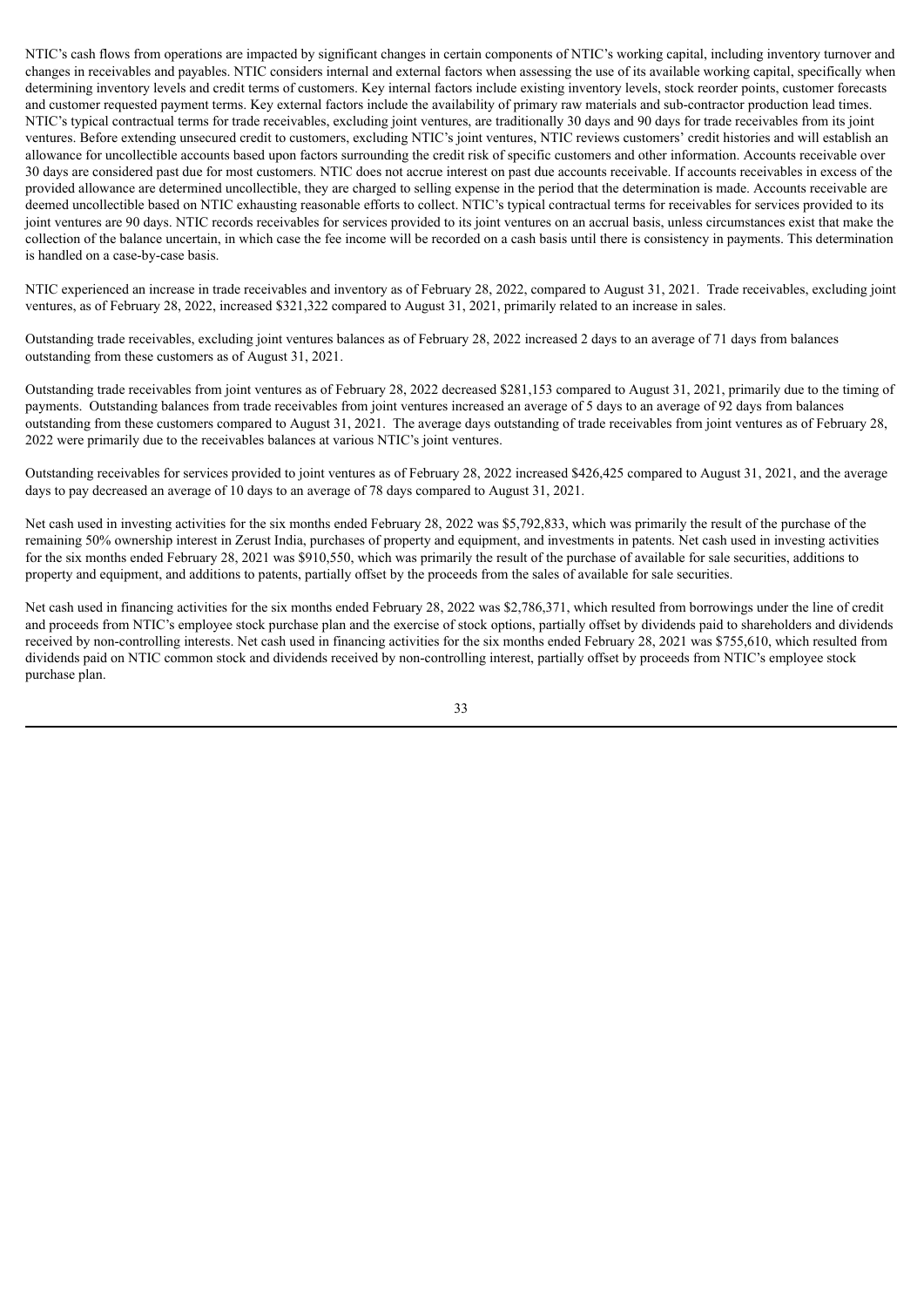*Share Repurchase Plan*. On January 15, 2015, NTIC's Board of Directors authorized the repurchase of up to \$3,000,000 in shares of NTIC common stock through open market purchases or unsolicited or solicited privately negotiated transactions. This program has no expiration date but may be terminated by NTIC's Board of Directors at any time. No repurchases occurred during the six months ended February 28, 2022. As of February 28, 2022, up to \$2,640,548 in shares of NTIC common stock remained available for repurchase under NTIC's stock repurchase program.

*Cash Dividends*. On April 23, 2020, the Company announced the temporary suspension of its quarterly cash dividend pending clarity on the financial impact of COVID-19 on the Company. Therefore, the Company did not declare a cash dividend during the three months ended November 30, 2020. However, on January 15, 2021, the Company announced the reinstatement of its quarterly cash dividend and declared a cash dividend of \$0.065 per share of NTIC's common stock, payable on February 17, 2021 to stockholders of record on February 3, 2021. On October 20, 2021, the Company's Board of Directors declared a cash dividend of \$0.07 per share of NTIC's common stock, payable on November 17, 2021 to stockholders of record on November 3, 2021. On January 21, 2022, the Company's Board of Directors declared a cash dividend of \$0.07 per share of NTIC's common stock, payable on February 16, 2022 to stockholders of record on February 2, 2022. The declaration of future dividends is not guaranteed and will be determined by NTIC's Board of Directors in light of conditions then existing, including NTIC's earnings, financial condition, cash requirements, restrictions in financing agreements, business conditions, and other factors, including without limitation the effect of COVID-19 on NTIC's business, operating results and financial condition.

*Capital Expenditures and Commitments*. NTIC spent \$618,533 on capital expenditures during the six months ended February 28, 2022, which related primarily to the purchase of new equipment and facility improvements. NTIC expects to spend an aggregate of approximately \$2,200,000 to \$2,500,000 on capital expenditures during fiscal 2022, which it expects will relate primarily to anticipated renovation and equipment costs.

#### **Contractual Obligations**

There has been no material change to NTIC's contractual obligations as provided in "Part II. Item 7. Management's Discussion and Analysis of Financial *Condition and Results of Operations*—*Contractual Obligations*," included in NTIC's annual report on Form 10-K for the fiscal year ended August 31, 2021.

#### **Off-Balance Sheet Arrangements**

NTIC does not have any relationships with unconsolidated entities or financial partnerships, such as entities often referred to as structured finance or special purpose entities, which are established for the purpose of facilitating off-balance sheet financial arrangements. As such, NTIC is not materially exposed to any financing, liquidity, market or credit risk that could arise if NTIC had engaged in such arrangements.

#### **Inflation and Seasonality**

Although inflation in the United States and abroad historically has had little effect on NTIC, inflationary pressures adversely affected NTIC's gross margins during the first six months of fiscal 2022 and are expected to persist into at least the third quarter of fiscal 2022. NTIC believes there is some seasonality in its business. NTIC's net sales in the second fiscal quarter were adversely affected by the long Chinese New Year, the North American holiday season and overall less corrosion taking place at lower winter temperatures worldwide.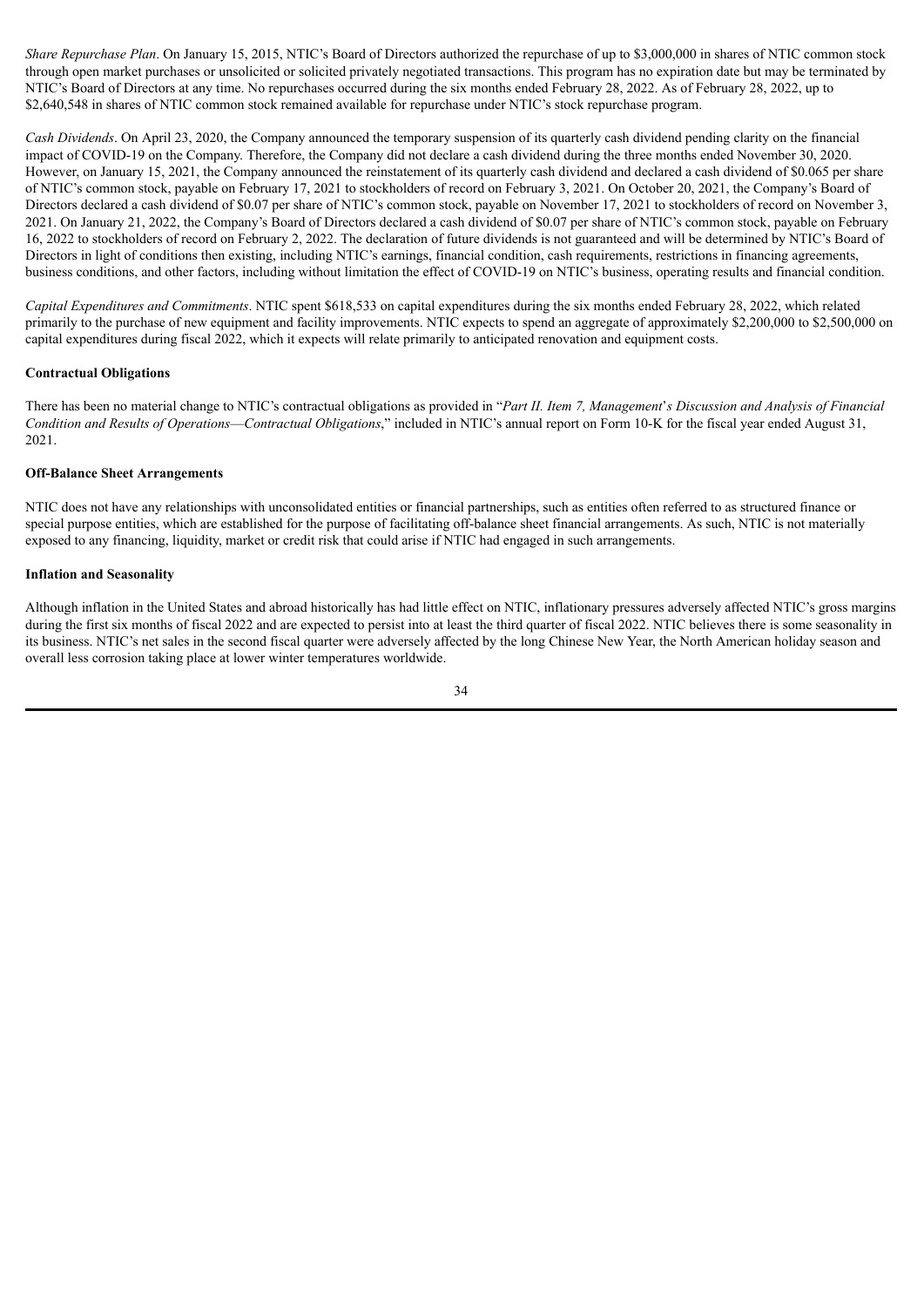#### **Market Risk**

NTIC is exposed to some market risk stemming from changes in foreign currency exchange rates, commodity prices and interest rates.

Because the functional currency of NTIC's foreign operations and investments in its foreign joint ventures is the applicable local currency, NTIC is exposed to foreign currency exchange rate risk arising from transactions in the normal course of business. NTIC's principal exchange rate exposure is with the Euro, the Japanese Yen, the Indian Rupee, the Chinese Renminbi, the South Korean Won, and the English Pound against the U.S. Dollar. NTIC's fees for services provided to joint ventures and dividend distributions from these foreign entities are paid in foreign currencies and, thus, fluctuations in foreign currency exchange rates could result in declines in NTIC's reported net income. Since NTIC's investments in its joint ventures are accounted for using the equity method, any changes in foreign currency exchange rates would be reflected as a foreign currency translation adjustment and would not change NTIC's equity in income from joint ventures reflected in its consolidated statements of operations. NTIC does not hedge against its foreign currency exchange rate risk.

Some raw materials used in NTIC's products are exposed to commodity price changes. The primary commodity price exposures are with a variety of plastic resins.

Any outstanding advances under NTIC's revolving line of credit with PNC Bank bear interest at an annual rate based on daily LIBOR plus 2.50%. As of February 28, 2022, NTIC had borrowings of \$4,200,000 under the line of credit that existed as of that date.

#### **Critical Accounting Policies and Estimates**

There have been no material changes to NTIC's critical accounting policies and estimates from the information provided in "*Part II. Item 7, Management*'*s* Discussion and Analysis of Financial Condition and Results of Operations—Critical Accounting Policies" included in NTIC's annual report on Form 10-K for the fiscal year ended August 31, 2021, other than the new critical accounting policy below in light of NTIC's Zerust India acquisition.

#### *Business Combinations*

When applicable, NTIC accounts for the acquisition of a business in accordance with the accounting standards codification guidance for business combinations, whereby the total consideration transferred is allocated to the assets acquired and liabilities assumed, including amounts attributable to noncontrolling interests, when applicable, based on their respective estimated fair values as of the date of acquisition. Goodwill represents the excess of consideration transferred over the estimated fair value of the net assets acquired in a business combination.

Assigning estimated fair values to the net assets acquired requires the use of significant estimates, judgments, inputs, and assumptions regarding the fair value of intangible assets that are separately identifiable from goodwill, inventory, and property, plant, and equipment. While the ultimate responsibility for determining estimated fair values of the acquired net assets resides with management, for material acquisitions NTIC may retain the services of certified valuation specialists to assist with assigning estimated fair values to certain acquired assets and assumed liabilities, including intangible assets that are separately identifiable from goodwill, inventory, and property, plant, and equipment. Estimated fair values of acquired intangible assets that are separately identifiable from goodwill, inventory, and property, plant, and equipment are generally based on available historical information, future expectations, available market data, and assumptions determined to be reasonable but are inherently uncertain with respect to future events, including economic conditions, competition, technological obsolescence, the useful life of the acquired assets, and other factors. These significant estimates, judgments, inputs, and assumptions include, when applicable, the selection of an appropriate valuation method depending on the nature of the respective asset, such as the income approach, the market or sales comparison approach, or the cost approach; estimating future cash flows based on projected revenues and/or margins that NTIC expects to generate subsequent to the acquisition; applying an appropriate discount rate to estimate the present value of those projected cash flows NTIC expects to generate; selecting an appropriate terminal growth rate and/or royalty rate or estimating a customer attrition or technological obsolescence factor where necessary and appropriate given the nature of the respective asset; assigning an appropriate contributory asset charge where needed; determining an appropriate useful life and the related depreciation or amortization method for the respective asset; and assessing the accuracy and completeness of other historical financial metrics of the acquiree used as standalone inputs or as the basis for determining estimated projected inputs such as margins, customer attrition, and costs to hold and sell product.

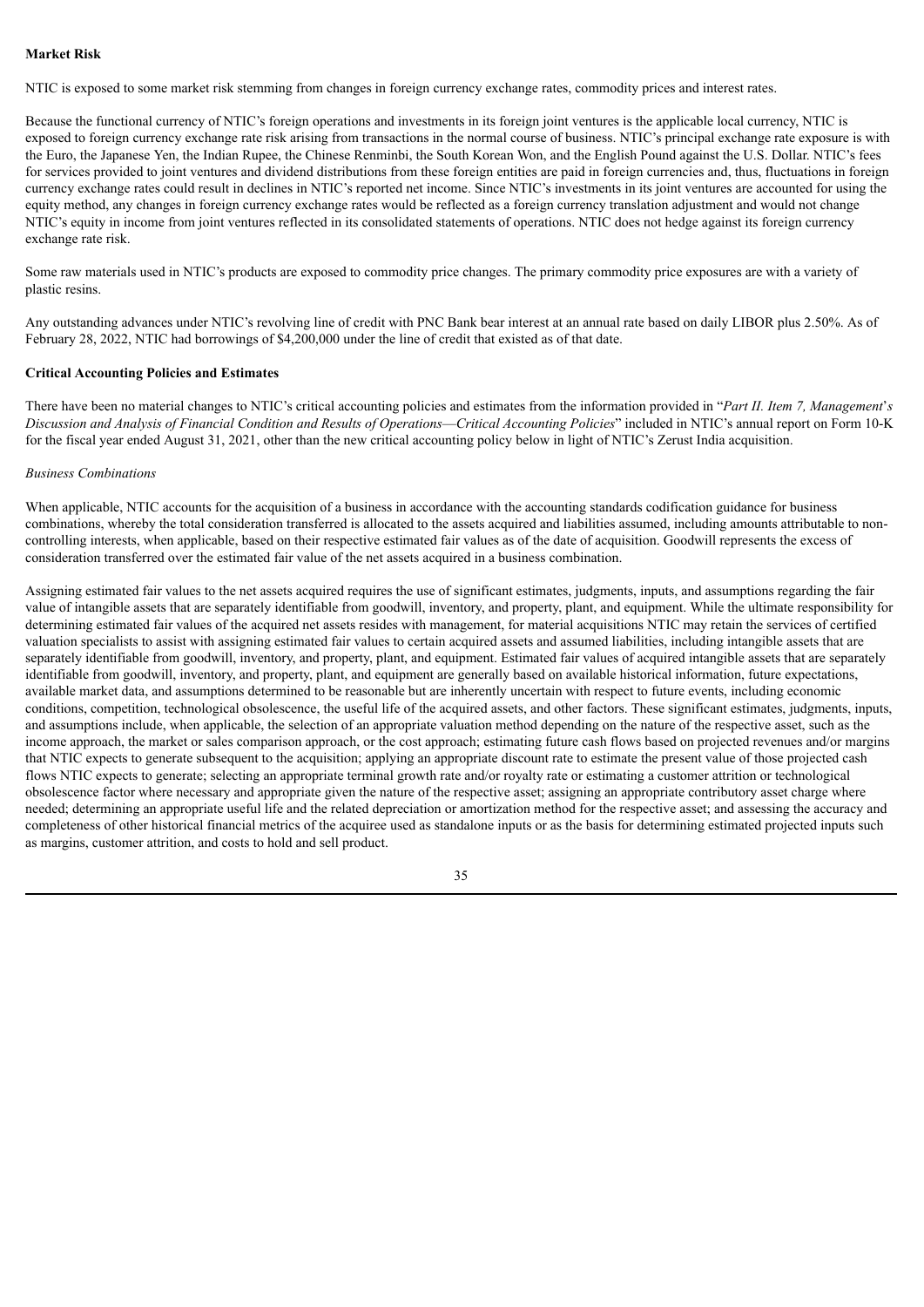In determining the estimated fair value of intangible assets that are separately identifiable from goodwill, NTIC typically utilizes the income approach, which discounts the projected future cash flows using a discount rate that appropriately reflects the risks associated with the projected cash flows. Generally, NTIC estimates the fair value of acquired customer relationships using the relief from royalty method under the income approach, which is based on the hypothetical royalty stream that would be received if NTIC were to license the acquired trade name. For most other acquired intangible assets, NTIC estimates fair value using the excess earnings method under the income approach, which is typically applied when cash flows are not directly generated by the asset, but rather, by an operating group that includes the particular asset. In certain instances, particularly in relation to developed technology or patents, NTIC may utilize the cost approach depending on the nature of the respective intangible asset and the recency of the development or procurement of such technology. The useful lives and amortization methods for the acquired intangible assets that are separately identifiable from goodwill are generally determined based on the period of expected cash flows used to measure the fair value of the acquired intangible assets and the nature of the use of the respective acquired intangible asset, adjusted as appropriate for entity-specific factors including legal, regulatory, contractual, competitive, economic, and/or other factors such as customer attrition rates and product or order lifecycles that may limit the useful life of the respective acquired intangible asset. In determining the estimated fair value of acquired inventory, NTIC typically utilizes the cost approach for raw materials and the sales comparison approach for work in process, finished goods, and service parts. In determining the estimated fair value of acquired property, plant, and equipment, NTIC typically utilizes the sales comparison approach or the cost approach depending on the nature of the respective asset and the recency of the construction or procurement of such asset.

NTIC may refine the estimated fair values of assets acquired and liabilities assumed, if necessary, over a period not to exceed one year from the date of acquisition by taking into consideration new information that, if known as of the date of acquisition, would have affected the estimated fair values ascribed to the assets acquired and liabilities assumed. The judgments made in determining the estimated fair value assigned to assets acquired and liabilities assumed, as well as the estimated useful life and depreciation or amortization method of each asset, can materially impact the net earnings of the periods subsequent to an acquisition through depreciation and amortization, and in certain instances through impairment charges, if the asset becomes impaired in the future. During the measurement period, any purchase price allocation changes that impact the carrying value of goodwill will affect any measurement of goodwill impairment taken during the measurement period, if applicable. If necessary, purchase price allocation revisions that occur outside of the measurement period are recorded within cost of sales, selling expenses or general and administrative expenses within NTIC's consolidated statements of operations depending on the nature of the adjustment.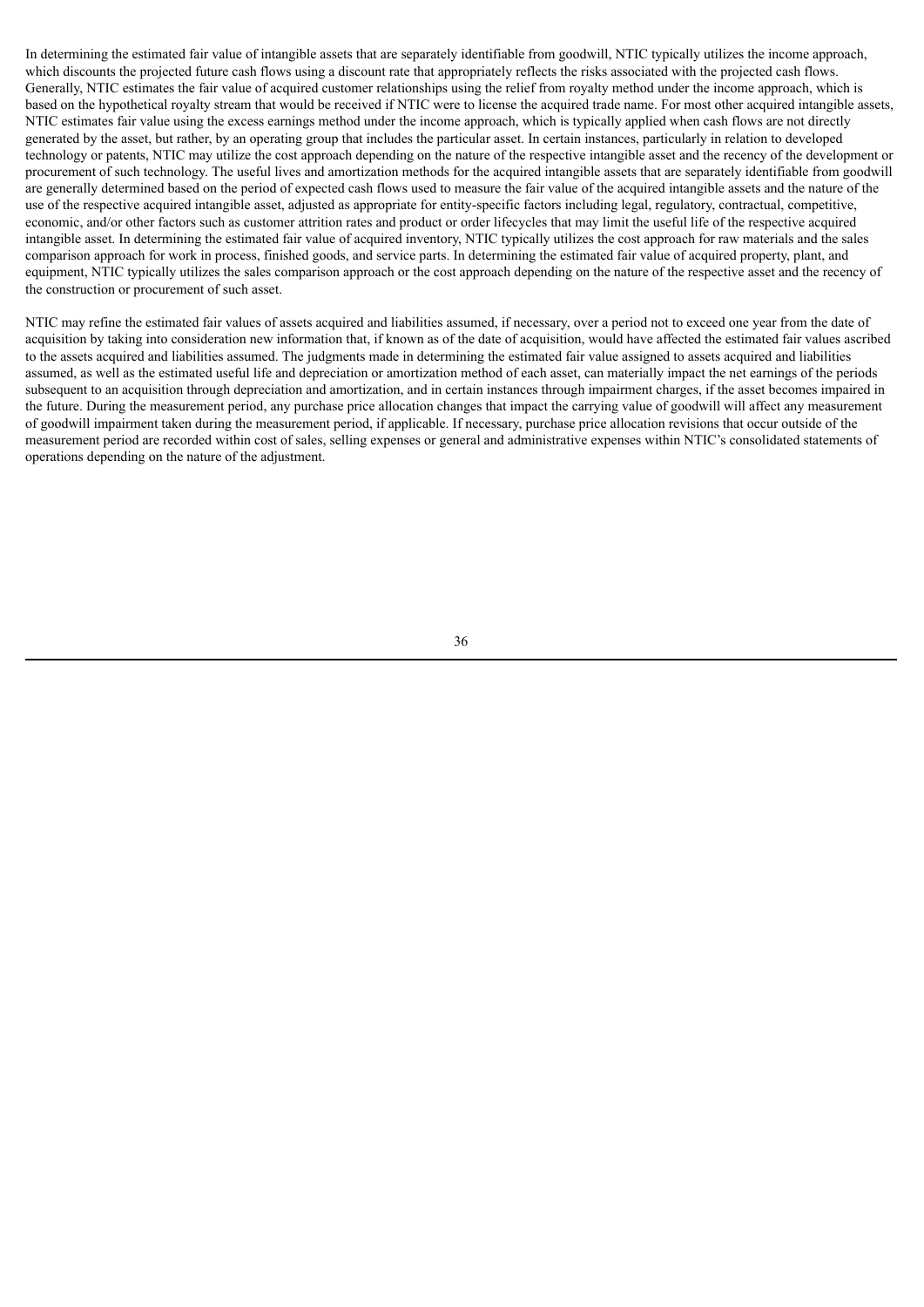#### **Recent Accounting Pronouncements**

See Note 2 to NTIC's consolidated financial statements for a discussion of recent accounting pronouncements.

#### **Forward-Looking Statements**

This quarterly report on Form 10-Q contains not only historical information, but also forward-looking statements within the meaning of Section 27A of the Securities Act of 1933, as amended, and Section 21E of the Securities Exchange Act of 1934, as amended. These forward-looking statements are subject to the safe harbor created by those sections. In addition, NTIC or others on NTIC's behalf may make forward-looking statements from time to time in oral presentations, including telephone conferences and/or web casts open to the public, in press releases or reports, on NTIC's Internet web site, or otherwise. All statements other than statements of historical facts included in this report or expressed by NTIC orally from time to time that address activities, events, or developments that NTIC expects, believes, or anticipates will or may occur in the future are forward-looking statements, including, in particular, the statements about NTIC's plans, objectives, strategies, and prospects regarding, among other things, NTIC's financial condition, results of operations and business, the anticipated effect of COVID-19 and its recent acquisition of Zerust India on NTIC's business, operating results and financial condition, the outcome of contingencies, such as legal proceedings. NTIC has identified some of these forward-looking statements in this report with words like "believe," "can," "may," "could," "would," "might," "forecast," "possible," "potential," "project," "will," "should," "expect," "intend," "plan," "predict," "anticipate," "estimate," "approximate," or "continue" or the negative of these words or other words and terms of similar meaning. The use of future dates is also an indication of a forward-looking statement. Forward-looking statements may be contained in the notes to NTIC's consolidated financial statements and elsewhere in this report, including under the heading "Management's Discussion and Analysis of Financial Condition and Results of Operations."

Forward-looking statements are based on current expectations about future events affecting NTIC and are subject to uncertainties and factors that affect all businesses operating in a global market as well as matters specific to NTIC. These uncertainties and factors are difficult to predict, and many of them are beyond NTIC's control. The following are some of the uncertainties and factors known to us that could cause NTIC's actual results to differ materially from what NTIC has anticipated in its forward-looking statements:

- The effect of COVID-19 on NTIC's business, operating results and financial condition, including disruption to our customers, suppliers and subcontractors, as well as the global economy and financial markets;
- The effect of worldwide disruption in supply issues on NTIC's business, operating results and financial condition, which will likely continue through the remainder of fiscal year 2022, regardless of the status of the COVID-19 pandemic;
- The effect of current worldwide economic conditions and any turmoil and disruption in the global credit and financial markets on NTIC's business, including in particular as a result of the ongoing conflict between Russia and Ukraine;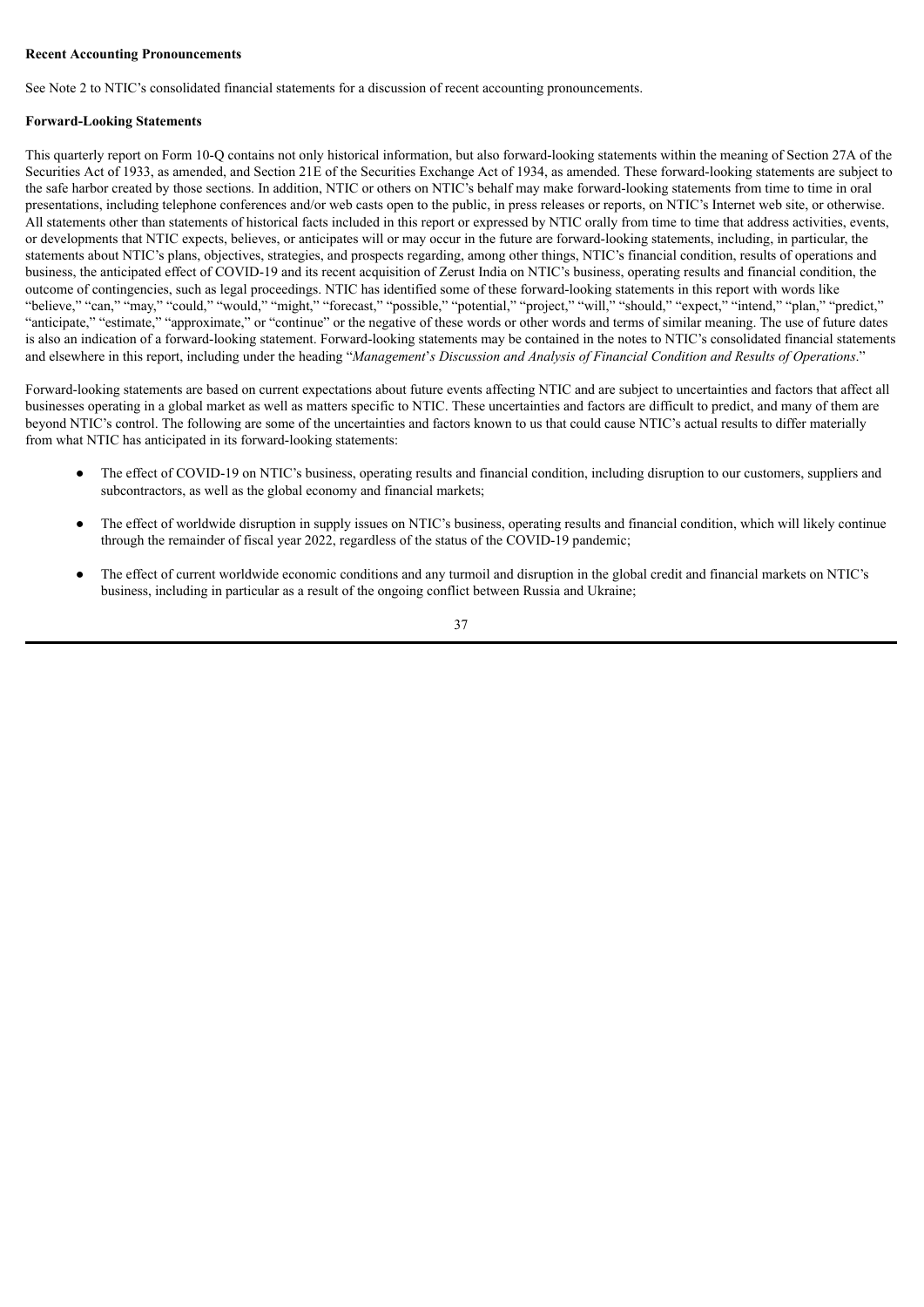- Variability in NTIC's sales of ZERUST® products and services to the oil and gas industry and Natur-Tec® products and NTIC's equity income of joint ventures, which variability in sales and equity in income from joint ventures, in turn, subject NTIC's earnings to quarterly fluctuations;
- Risks associated with NTIC's international operations and exposure to fluctuations in foreign currency exchange rates, import duties, taxes, and tariffs;
- The effect of the United Kingdom's process to exit the European Union on NTIC's operating results, including, in particular, future net sales of NTIC's European and other joint ventures;
- The effect of the health of the U.S. automotive industry on NTIC's business;
- NTIC's dependence on the success of its joint ventures and fees and dividend distributions that NTIC receives from them;
- Risks associated with NTIC's acquisition of the remaining 50% ownership interest in its Indian joint venture, Zerust India;
- Risks associated with the anticipated termination of NTIC's joint venture in Russia;
- NTIC's relationships with its joint ventures and its ability to maintain those relationships, especially in light of anticipated succession planning issues, and risks associated with possible future acquisitions of the remaining ownership interests of certain joint ventures;
- Fluctuations in the cost and availability of raw materials, including resins and other commodities, including supply chain disruptions and weather related impacts;
- The success of and risks associated with NTIC's emerging new businesses and products and services, including in particular NTIC's ability and the ability of NTIC's joint ventures to sell ZERUST® products and services to the oil and gas industry and Natur-Tec® products and the often lengthy and extensive sales process involved in selling such products and services;
- NTIC's ability to introduce new products and services that respond to changing market conditions and customer demand;
- Market acceptance of NTIC's existing and new products, especially in light of existing and new competitive products;
- Maturation of certain existing markets for NTIC's ZERUST® products and services and NTIC's ability to grow market share and succeed in penetrating other existing and new markets;
- Increased competition, especially with respect to NTIC's ZERUST® products and services, and the effect of such competition on NTIC's and its joint ventures' pricing, net sales, and margins;
- NTIC's reliance upon and its relationships with its distributors, independent sales representatives, and joint ventures;
- NTIC's reliance upon suppliers;
- Oil prices, which may affect sales of NTIC's ZERUST® products and services to the oil and gas industry, and which may be impacted by the recent action of Russian military forces in Ukraine;
- NTIC's operations in China, and the risks associated therewith;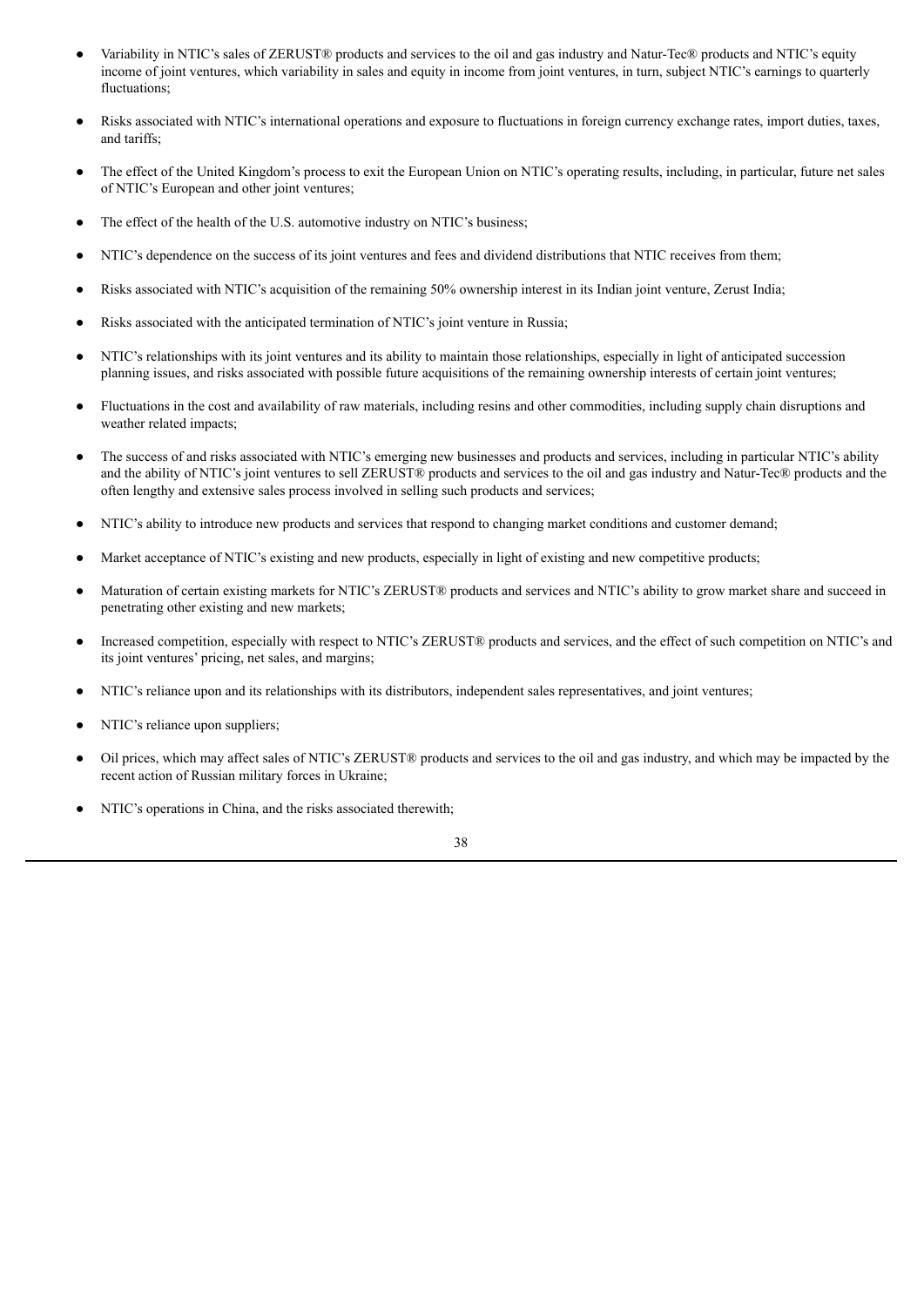- <span id="page-41-0"></span>The costs and effects of complying with laws and regulations and changes in tax, fiscal, government, and other regulatory policies, including rules relating to environmental, health, and safety matters;
- Unforeseen product quality or other problems in the development, production, and usage of new and existing products;
- Unforeseen production expenses incurred in connection with new customers and new products;
- Loss of or changes in executive management or key employees;
- Ability of management to manage around unplanned events;
- Pending and future litigation;
- NTIC's reliance on its intellectual property rights and the absence of infringement of the intellectual property rights of others;
- NTIC's ability to maintain effective internal control over financial reporting, especially in light of its joint venture arrangements;
- Changes in applicable laws or regulations and NTIC's failure to comply with applicable laws, rules, and regulations;
- Changes in generally accepted accounting principles and the effect of new accounting pronouncements;
- Fluctuations in NTIC's effective tax rate;
- The effect of extreme weather conditions on NTIC's operating results; and
- NTIC's reliance upon its management information systems.

For more information regarding these and other uncertainties and factors that could cause NTIC's actual results to differ materially from what NTIC has anticipated in its forward-looking statements or otherwise could materially adversely affect its business, financial condition or operating results, see NTIC's annual report on Form 10-K for the fiscal year ended August 31, 2021 under the heading "*Part I. Item 1A. Risk Factors*."

All forward-looking statements included in this report are expressly qualified in their entirety by the foregoing cautionary statements. NTIC wishes to caution readers not to place undue reliance on any forward-looking statement that speaks only as of the date made and to recognize that forward-looking statements are predictions of future results, which may not occur as anticipated. Actual results could differ materially from those anticipated in the forwardlooking statements and from historical results due to the uncertainties and factors described above and others that NTIC may consider immaterial or does not anticipate at this time. Although NTIC believes that the expectations reflected in its forward-looking statements are reasonable, NTIC does not know whether its expectations will prove correct. NTIC's expectations reflected in its forward-looking statements can be affected by inaccurate assumptions NTIC might make or by known or unknown uncertainties and factors, including those described above. The risks and uncertainties described above are not exclusive, and further information concerning NTIC and its business, including factors that potentially could materially affect its financial results or condition, may emerge from time to time. NTIC assumes no obligation to update, amend, or clarify forward-looking statements to reflect actual results or changes in factors or assumptions affecting such forward-looking statements. NTIC advises you, however, to consult any further disclosures NTIC makes on related subjects in its annual reports on Form 10-K, quarterly reports on Form 10-Q, and current reports on Form 8-K that NTIC files with or furnishes to the Securities and Exchange Commission.

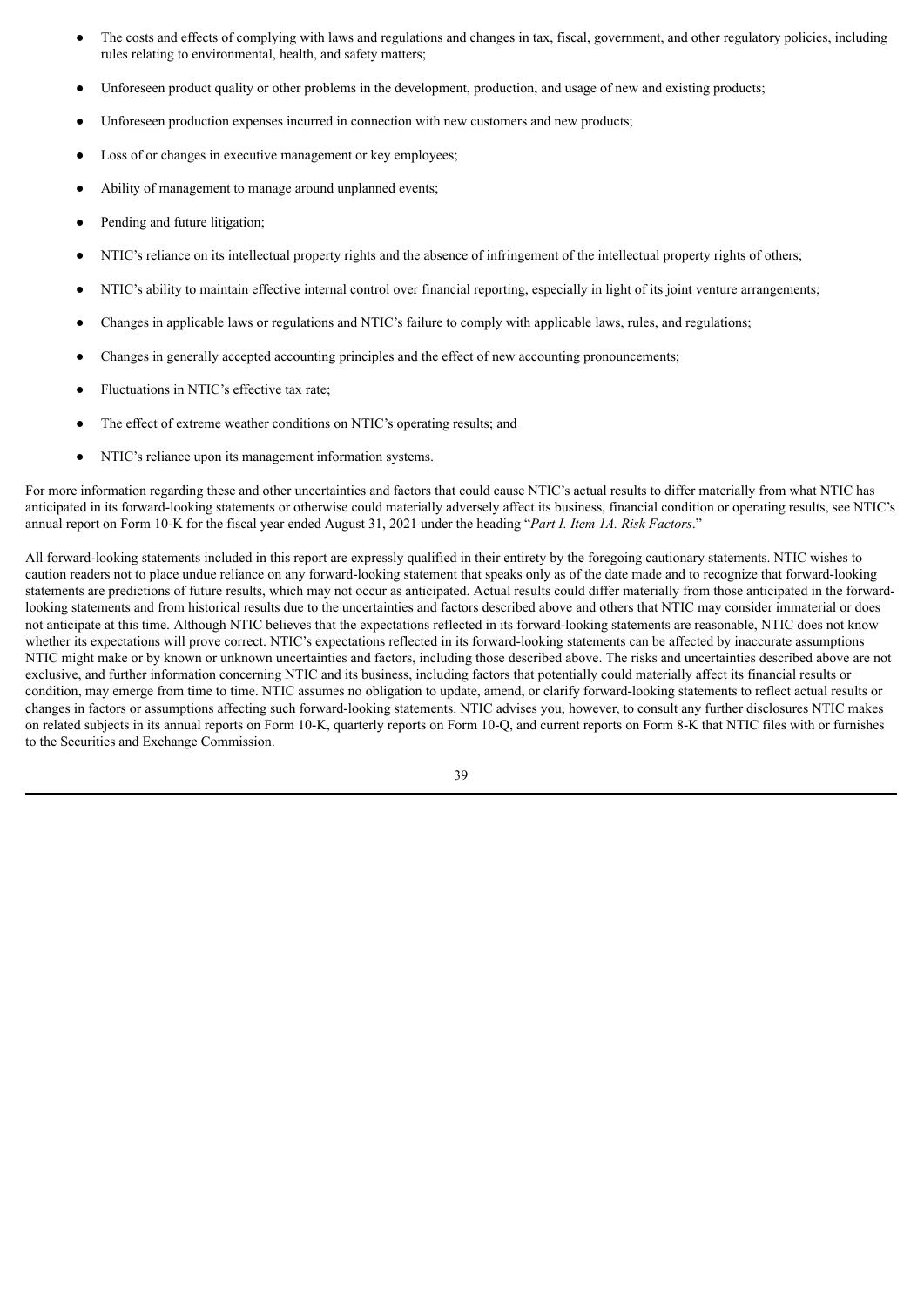## <span id="page-42-0"></span>**ITEM 3. QUANTITATIVE AND QUALITATIVE DISCLOSURES ABOUT MARKET RISK**

NTIC is exposed to some market risk stemming from changes in foreign currency exchange rates, commodity prices and interest rates.

Because the functional currency of NTIC's foreign operations and investments in its foreign joint ventures is the applicable local currency, NTIC is exposed to foreign currency exchange rate risk arising from transactions in the normal course of business. NTIC's principal exchange rate exposure is with the Euro, the Japanese Yen, the Indian Rupee, the Chinese Renminbi, the South Korean Won, and the English Pound against the U.S. Dollar. NTIC's fees for services provided to joint ventures and dividend distributions from these foreign entities are paid in foreign currencies, and, thus, fluctuations in foreign currency exchange rates could result in declines in NTIC's reported net income. Since NTIC's investments in its joint ventures are accounted for using the equity method, any changes in foreign currency exchange rates would be reflected as a foreign currency translation adjustment and would not change NTIC's equity in income from joint ventures reflected in its consolidated statements of operations. NTIC does not hedge against its foreign currency exchange rate risk.

Some raw materials used in NTIC's products are exposed to commodity price changes. The primary commodity price exposures are with a variety of plastic resins.

Any outstanding advances under NTIC's revolving line of credit with PNC Bank bear interest at an annual rate based on daily LIBOR plus 2.50%. As of February 28, 2022, NTIC had borrowings of \$4,200,000 under the line of credit that existed as of that date.

## <span id="page-42-1"></span>**ITEM 4. CONTROLS AND PROCEDURES**

#### **Evaluation of Disclosure Controls and Procedures**

NTIC maintains disclosure controls and procedures (as defined in Rules 13a-15(e) and 15d-15(e) under the Securities Exchange Act of 1934, as amended) that are designed to provide reasonable assurance that information required to be disclosed by NTIC in the reports it files or submits under the Securities Exchange Act of 1934, as amended, is recorded, processed, summarized and reported within the time periods specified in the Securities and Exchange Commission's rules and forms and that such information is accumulated and communicated to NTIC's management, including NTIC's principal executive officer and principal financial officer, or persons performing similar functions, as appropriate to allow timely decisions regarding required disclosure. NTIC's management evaluated, with the participation of its Chief Executive Officer and its Chief Financial Officer, the effectiveness of the design and operation of NTIC's disclosure controls and procedures as of the end of the period covered in this report. Based on that evaluation, NTIC's Chief Executive Officer and Chief Financial Officer concluded that NTIC's disclosure controls and procedures were effective as of the end of such period to provide reasonable assurance that information required to be disclosed in the reports that NTIC files or submits under the Exchange Act is recorded, processed, summarized and reported within the time periods specified in the SEC's rules and forms, and that such information is accumulated and communicated to NTIC's management, including NTIC's Chief Executive Officer and Chief Financial Officer, as appropriate, to allow timely decisions regarding required disclosure.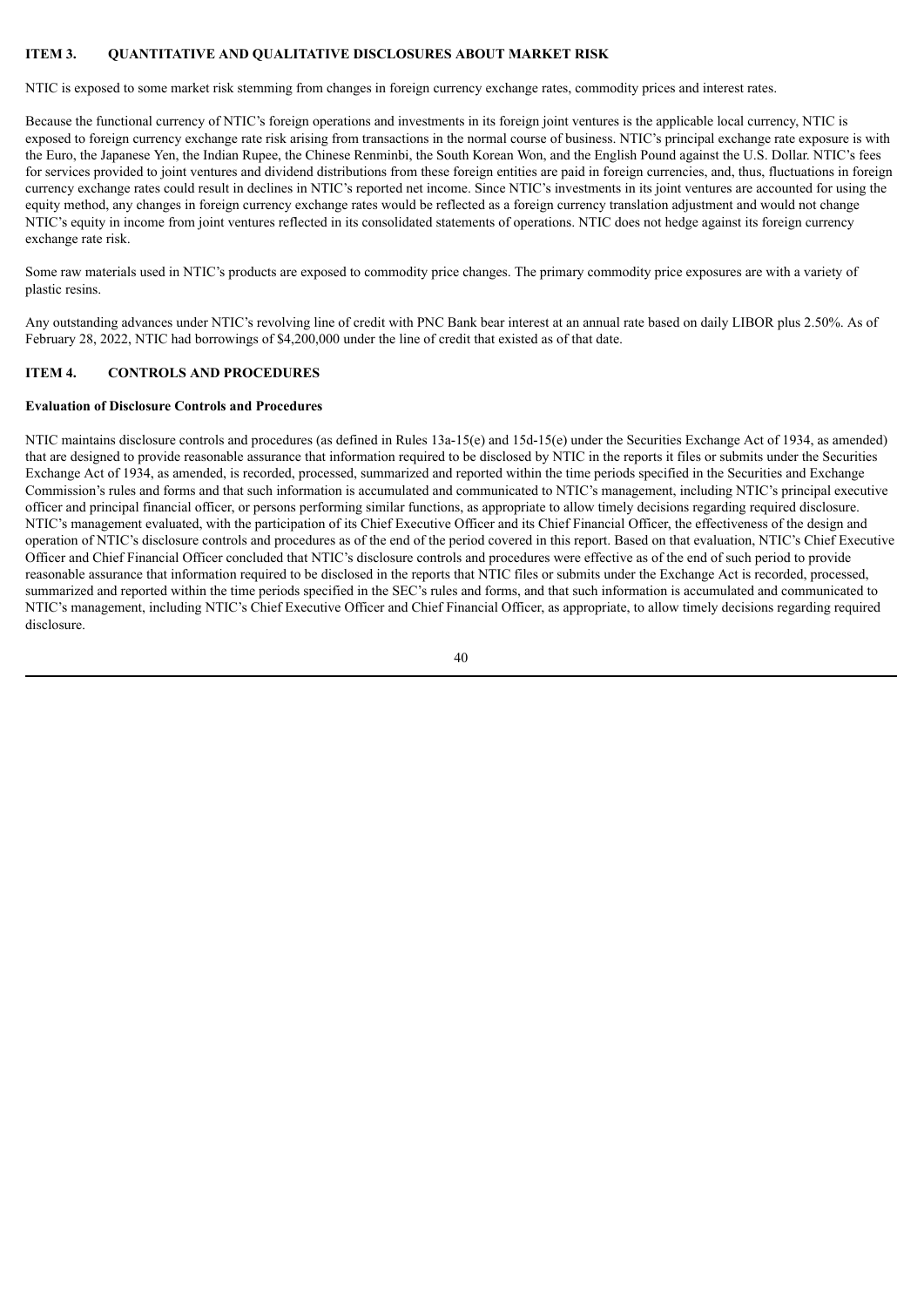## **Changes in Internal Control over Financial Reporting**

There was no change in NTIC's internal control over financial reporting that occurred during the quarter ended February 28, 2022 that has materially affected or is reasonably likely to materially affect NTIC's internal control over financial reporting, other than changes implemented to continue integrating Zerust India's internal controls with NTIC's internal controls.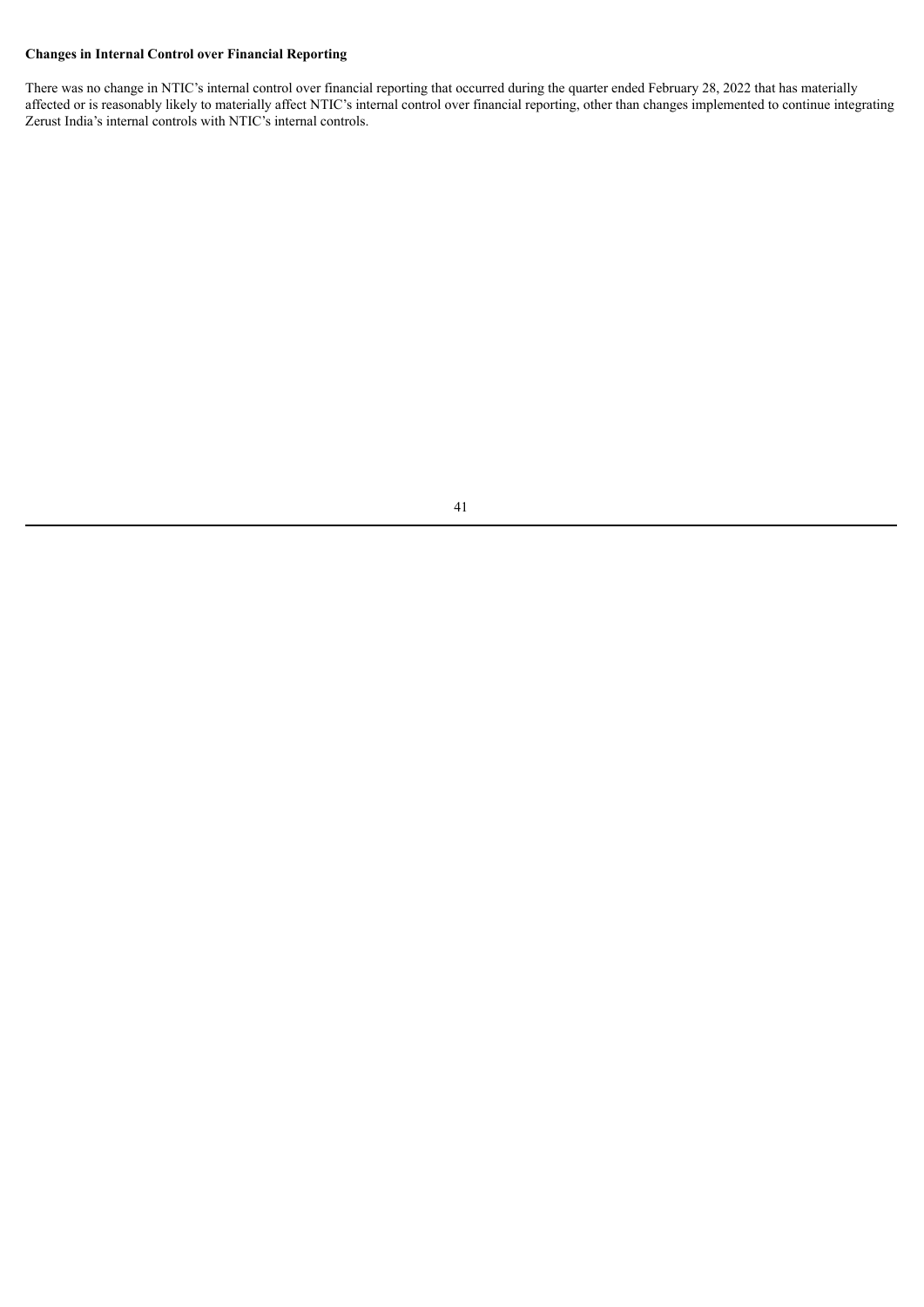#### <span id="page-44-0"></span>**PART II - OTHER INFORMATION**

#### <span id="page-44-1"></span>**ITEM 1. LEGAL PROCEEDINGS**

See Note 14 to NTIC's consolidated financial statements in *Part I. Item 1. Financial Statements* of this report.

#### <span id="page-44-2"></span>**ITEM 1A. RISK FACTORS**

Although Item 1A. is inapplicable to NTIC as a smaller reporting company, NTIC hereby discloses the following new risk factor and revised risk factor described in its annual report on Form 10-K for the fiscal year ended August 31, 2021:

#### The ongoing conflict between Russia and Ukraine may adversely affect our business and results of operations.

Given the nature of our business and our global operations, political, economic, and other conditions in foreign countries and regions, including geopolitical risks such as the current conflict between Russia and Ukraine, may adversely affect our business and results of operations. We have limited operations in Russia and Ukraine, which have been adversely affected by the ongoing conflict between Russia and Ukraine, though these losses are not expected to have a material impact on our operating results. We are also in the process of terminating our joint venture in Russia, which we believe will not have an adverse effect on our results of operations or financial condition given the immateriality of the joint venture. The broader consequences of this conflict, which may include additional international sanctions, embargoes, regional instability, and geopolitical shifts; increased tensions between the United States and countries in which we operate; and the extent of the conflict's effect on our business and results of operations as well as the global economy, cannot be predicted.

To the extent the current conflict between Russia and Ukraine adversely affects our business, it may also have the effect of heightening many other risks disclosed in our annual report on Form 10-K for the fiscal year ended August 31, 2021, any of which could materially and adversely affect our business and results of operations. Such risks include, but are not limited to, adverse effects on macroeconomic conditions, including inflation, demand for our products and potential recessionary economic conditions; increased cyber security threats; adverse changes in trade policies, taxes, government regulations, and tariffs; our ability to maintain or increase our prices in response to rising shipping costs; our ability to implement and execute our business strategy, particularly with regard to our joint ventures; disruptions in global supply chains; our exposure to foreign currency fluctuations; and constraints, volatility, or disruption in the capital markets.

#### The sale of ZERUST® rust and corrosion inhibiting products into the oil and gas industry is somewhat seasonal and dependent upon oil prices.

In the past, NTIC has experienced some seasonality with respect to the sale of its ZERUST® rust and corrosion inhibiting products into the oil and gas industry, with sales during parts of the second and third fiscal quarters being adversely affected by winter in the United States. Although the price of crude oil is close to an all-time high, the sale of NTIC's ZERUST® rust and corrosion inhibiting products into the oil and gas industry, particularly in the United States, has historically been hampered by low global crude oil prices. Low global crude oil prices have been and may continue to be caused by oversupply, price wars between Saudi Arabia and Russia, and the impact of the COVID-19 pandemic. NTIC believes low global crude oil prices constrain capital improvement budgets of its existing and prospective customers and may result in personnel turnover at its oil and gas customers or prospects. The ongoing conflict between Russia and Ukraine has escalated tensions between Russia and other countries, some of which have imposed sanctions and taken other economic actions that have contributed to, and are expected to continue to contribute to, rising global crude oil prices, which prices had already risen substantially due to ongoing inflationary pressures. Additional international sanctions against Russia may be imposed, which could further increase these costs. NTIC believes the ongoing conflict between Russia and Ukraine and the continued impact of high rates of inflation may create uncertainty among its existing and prospective customers, which may cause them to halt oil and gas projects or elect to decrease capital improvement budgets, either of which could harm NTIC's ability to sell its products into the oil and gas industry.

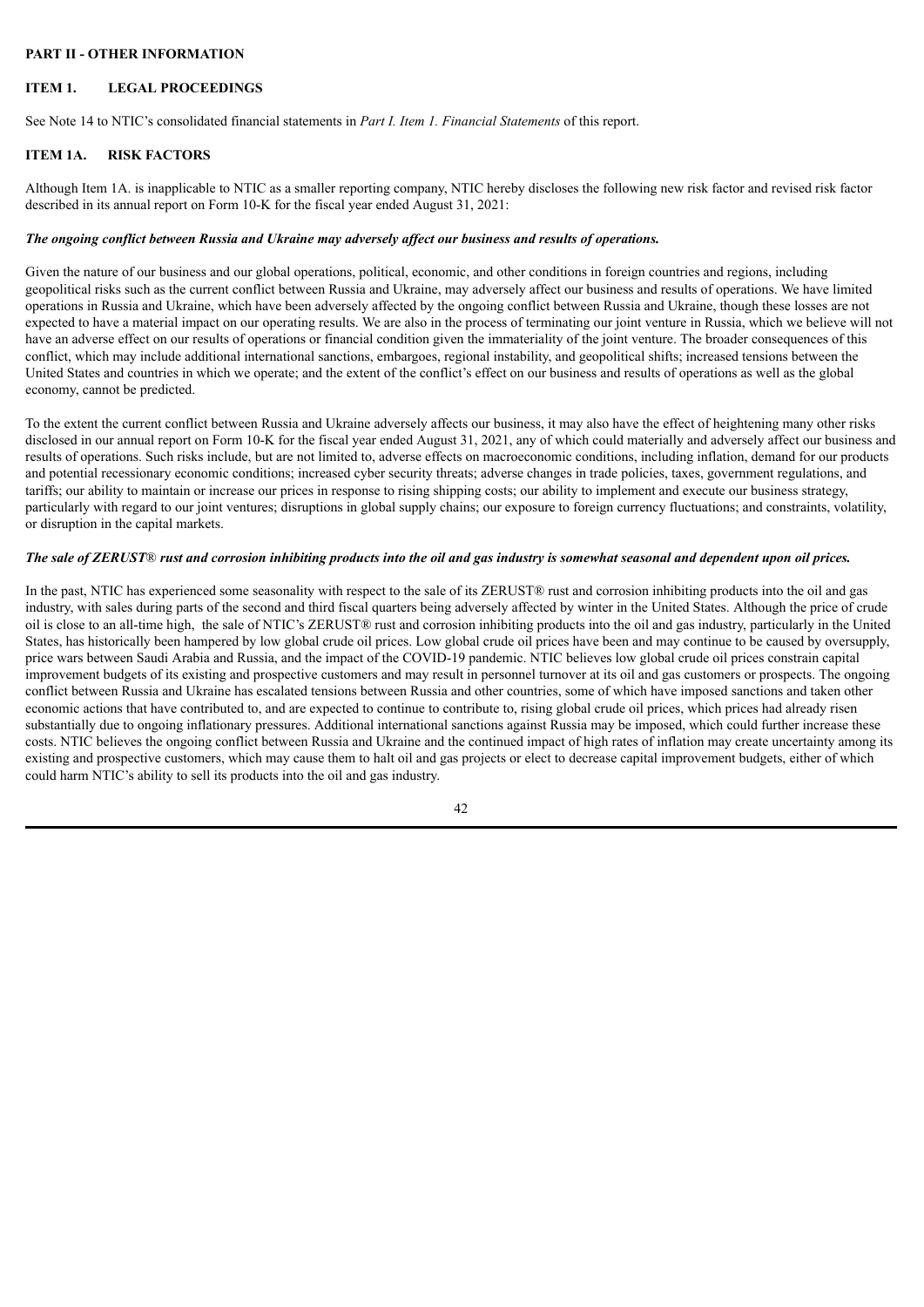## <span id="page-45-0"></span>**ITEM 2. UNREGISTERED SALES OF EQUITY SECURITIES AND USE OF PROCEEDS**

## **Recent Sales of Unregistered Equity Securities**

During the three months ended February 28, 2022, NTIC did not issue any shares of its common stock or other equity securities of NTIC that were not registered under the Securities Act of 1933, as amended.

#### **Issuer Purchases of Equity Securities**

The following table shows NTIC's second quarter of fiscal 2022 stock repurchase activity.

|                                             | <b>Total Number</b><br>of Shares<br>(or Units) |               | <b>Average Price</b><br><b>Paid Per</b><br><b>Share</b> (or | <b>Total Number</b><br>of Shares (or<br>Units)<br><b>Purchased As</b><br>Part of<br><b>Publicly</b><br>Announced<br><b>Plans or</b> | <b>Maximum</b><br>Number of<br><b>Shares</b> (or<br>Units) that<br><b>May Yet Be</b><br>Purchased<br>Under the<br><b>Plans or</b> |
|---------------------------------------------|------------------------------------------------|---------------|-------------------------------------------------------------|-------------------------------------------------------------------------------------------------------------------------------------|-----------------------------------------------------------------------------------------------------------------------------------|
| Period                                      | <b>Purchased</b>                               |               | Unit)                                                       | <b>Programs</b>                                                                                                                     | <b>Programs</b>                                                                                                                   |
| December 1, 2021, through December 31, 2021 | $\theta$                                       |               | $\Omega$                                                    | $\theta$                                                                                                                            | (1)                                                                                                                               |
| January 1, 2022, through January 31, 2022   | $\theta$                                       | -S            | $\theta$                                                    | $\theta$                                                                                                                            | $\left(1\right)$                                                                                                                  |
| February 1, 2022, through February 28, 2022 | $\overline{0}$                                 | - \$          | $\mathbf{0}$                                                | $\theta$                                                                                                                            | (1)                                                                                                                               |
|                                             |                                                |               |                                                             |                                                                                                                                     |                                                                                                                                   |
| Total                                       | $\overline{0}$                                 | <sup>\$</sup> | $\theta$                                                    | $\boldsymbol{0}$                                                                                                                    | (1(2)                                                                                                                             |

 $(1)$  On January 15, 2015, NTIC's Board of Directors authorized the repurchase of up to \$3,000,000 in shares of NTIC common stock through open market purchases or unsolicited or solicited privately negotiated transactions. This program has no expiration date but may be terminated by NTIC's Board of Directors at any time.

(2) As of February 28, 2022, up to \$2,640,548 in shares of NTIC common stock remained available for repurchase under NTIC's stock repurchase program.

## <span id="page-45-1"></span>**ITEM 3. DEFAULTS UPON SENIOR SECURITIES**

Not applicable.

## <span id="page-45-2"></span>**ITEM 4. MINE SAFETY DISCLOSURES**

Not applicable.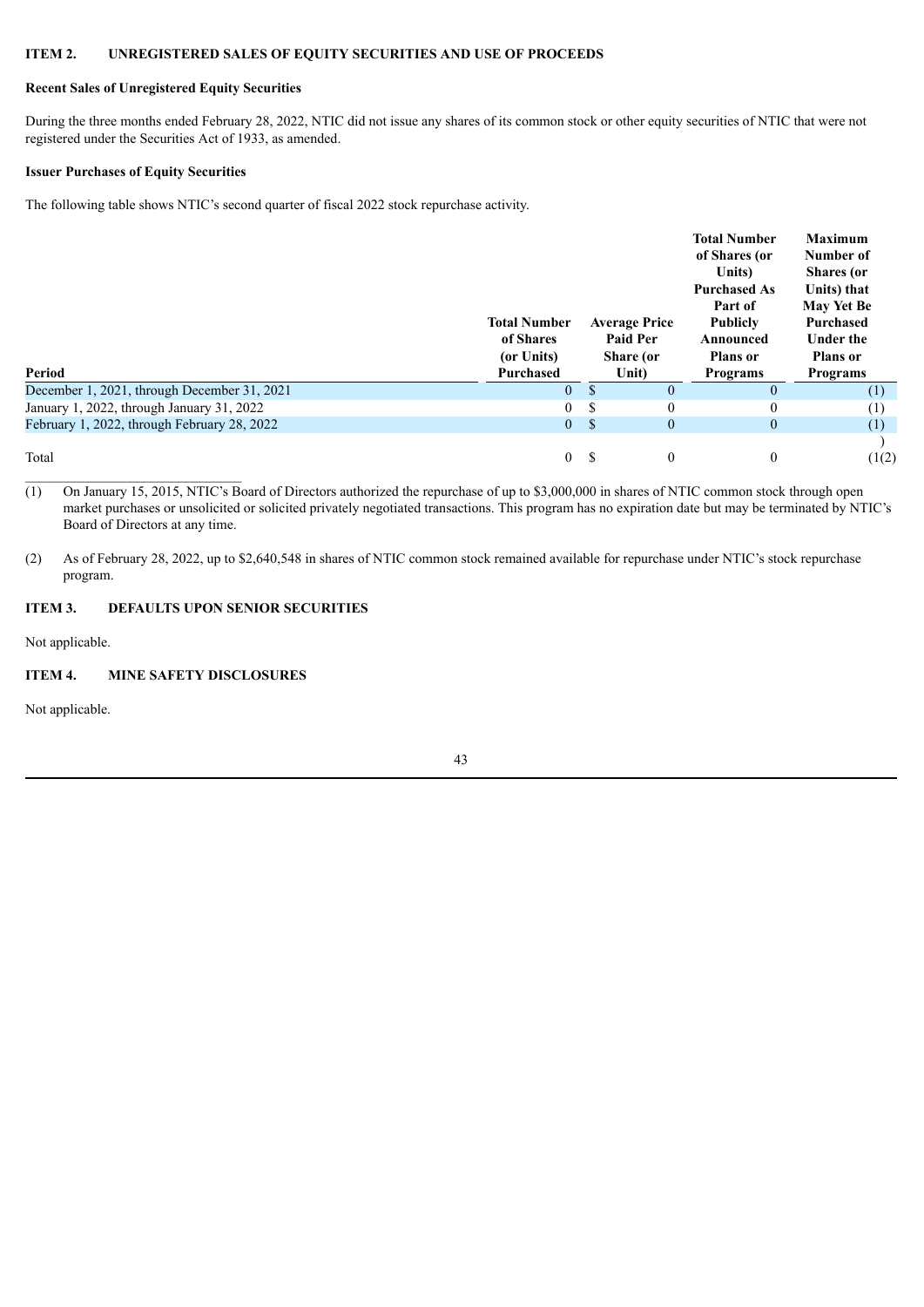## <span id="page-46-0"></span>**ITEM 5. OTHER INFORMATION**

On August 31, 2021, in connection with NTIC's acquisition of Zerust India, NTIC and PNC Bank, National Association ("PNC Bank") increased NTIC's line of credit from \$3,000,000 to \$5,000,000. This increase in the line of credit was subsequently scheduled to terminate on February 22, 2022. To maintain future financial flexibility, NTIC and PNC Bank agreed to keep the line of credit at \$5,000,000. A 30-day extension was provided by PNC Bank on February 23, 2022 in order to ensure funding between February 23, 2022 and March 1, 2022. On March 1, 2022, NTIC and PNC Bank entered into an Amended and Restated Revolving Line of Credit Note, which established a line of credit of \$5,000,000 during the period from February 23, 2022 until April 23, 2022 and \$3,000,000 at all other times. Except as described above, the other material terms of the Line of Credit, Loan Agreement and Security Agreement with PNC Bank and other related documents were not affected by the foregoing described amendment.

The foregoing description is qualified in its entirety by reference to the Amended Note, which is filed as Exhibit 10.1 to this Quarterly Report on Form 10- Q and incorporated by reference herein.

## <span id="page-46-1"></span>**ITEM 6. EXHIBITS**

The following exhibits are being filed or furnished with this quarterly report on Form 10-Q:

| <b>Exhibit No.</b> | <b>Description</b>                                                                                                                                                                 | <b>Method of Filing</b> |
|--------------------|------------------------------------------------------------------------------------------------------------------------------------------------------------------------------------|-------------------------|
| 10.1               | Amended and Restated Revolving Line of Credit Note dated as of March 1, 2022 issued by Northern<br><b>Technologies International Corporation to PNC Bank, National Association</b> | Filed herewith          |
| <b>31.1</b>        | Certification of President and Chief Executive Officer pursuant to SEC Rule 13a-14(a), as adopted<br>pursuant to Section 302 of the Sarbanes-Oxley Act of 2002                     | Filed herewith          |
| 31.2               | Certification of Chief Financial Officer pursuant to SEC Rule 13a-14(a), as adopted pursuant to<br>Section 302 of the Sarbanes-Oxley Act of 2002                                   | Filed herewith          |
| 32.1               | Certification of President and Chief Executive Officer pursuant to 18 U.S.C. Section 1350, as<br>adopted pursuant to Section 906 of the Sarbanes-Oxley Act of 2002                 | Furnished herewith      |
| 32.2               | Certification of Chief Financial Officer pursuant to 18 U.S.C. Section 1350, as adopted pursuant to<br>Section 906 of the Sarbanes-Oxley Act of 2002                               | Furnished herewith      |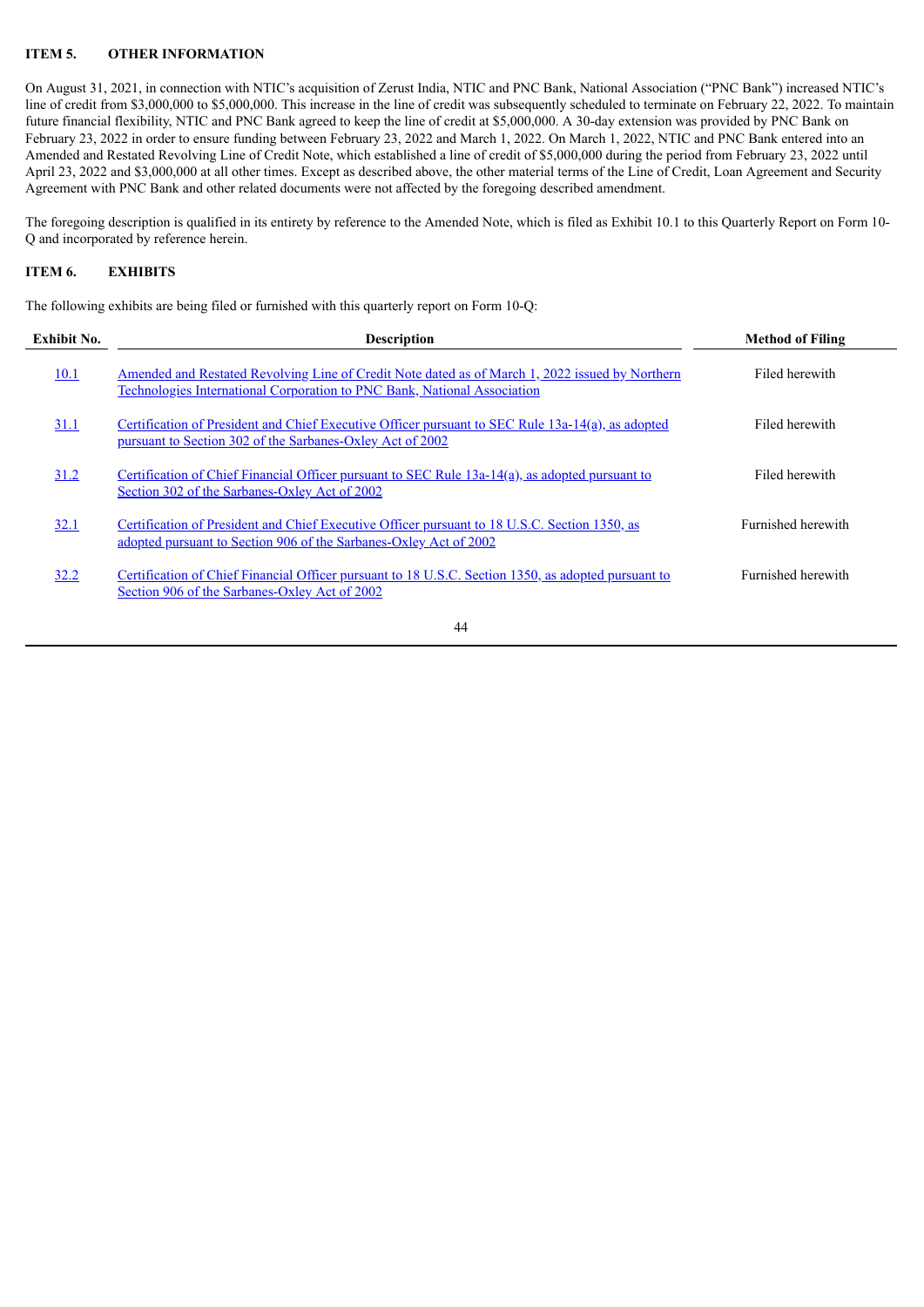| <b>Exhibit No.</b> | <b>Description</b>                                                                                                                                                                                                                                                                                                                                                                                                                                                                                                                                   | <b>Method of Filing</b> |  |
|--------------------|------------------------------------------------------------------------------------------------------------------------------------------------------------------------------------------------------------------------------------------------------------------------------------------------------------------------------------------------------------------------------------------------------------------------------------------------------------------------------------------------------------------------------------------------------|-------------------------|--|
| 101                | The following materials from NTIC's Quarterly Report on Form 10-Q for the fiscal quarter ended<br>February 28, 2022, formatted in Inline XBRL (Extensible Business Reporting Language): (i) the<br>unaudited Consolidated Balance Sheets, (ii) the unaudited Consolidated Statements of Operations,<br>(iii) the unaudited Consolidated Statements of Comprehensive Income, (iv) the unaudited<br>Consolidated Statements of Equity, (v) the unaudited Consolidated Statements of Cash Flows, and<br>(vi) Notes to Consolidated Financial Statements | Filed herewith          |  |
| 104                | Cover Page Interactive Data File (formatted as Inline XBRL and contained in Exhibit 101)                                                                                                                                                                                                                                                                                                                                                                                                                                                             | Filed herewith          |  |
|                    |                                                                                                                                                                                                                                                                                                                                                                                                                                                                                                                                                      |                         |  |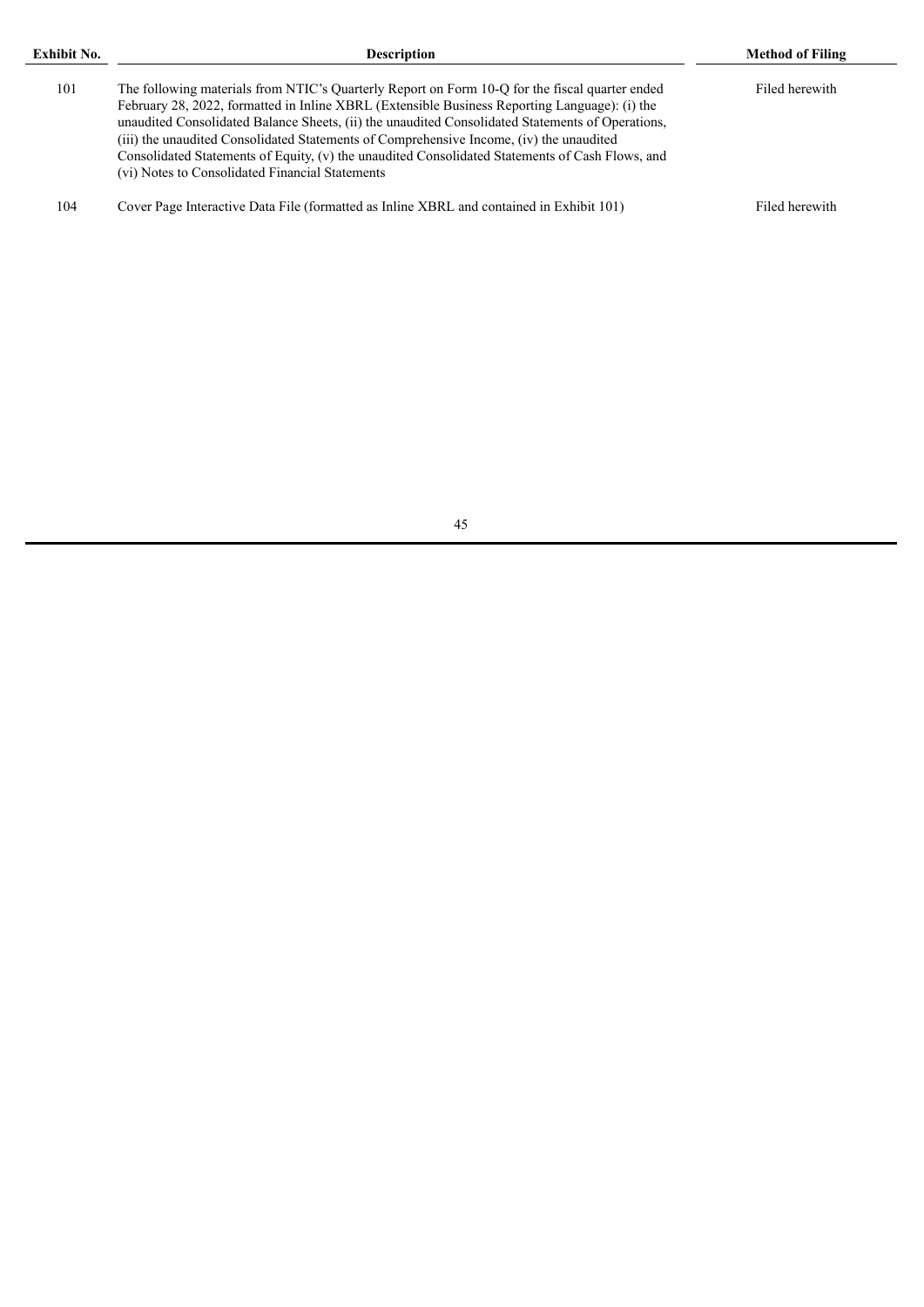#### **SIGNATURES**

<span id="page-48-0"></span>Pursuant to the requirements of the Securities Exchange Act of 1934, the Registrant has duly caused this report to be signed on its behalf by the undersigned thereunto duly authorized.

## **NORTHERN TECHNOLOGIES INTERNATIONAL CORPORATION**

/s/ Matthew C. Wolsfeld Date: April 8, 2022 Matthew C. Wolsfeld, CPA Chief Financial Officer (Principal Financial and Accounting Officer and Duly Authorized to Sign on Behalf of the Registrant)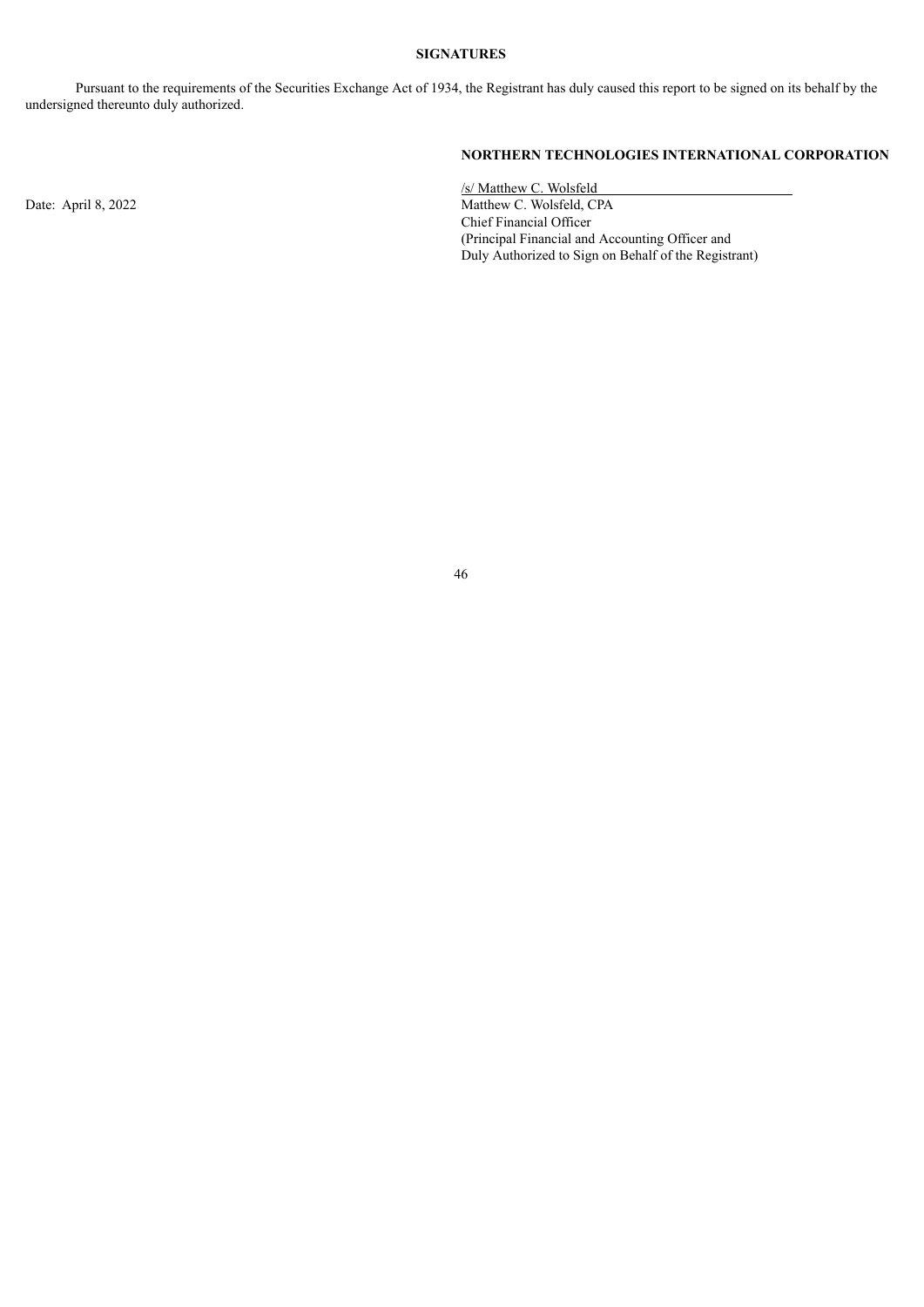## <span id="page-49-0"></span>**Amended and Restated Revolving Line of Credit Note (Daily BSBY)**



\$5,000,000.00 March 1, 2022

**FOR VALUE RECEIVED**, **NORTHERN TECHNOLOGIES INTERNATIONAL CORPORATION** (the "**Borrower**"), with an address at 4201 WOODLAND ROAD, CIRCLE PINES, MINNESOTA 55014-1794,

promises to pay to the order of **PNC BANK, NATIONAL ASSOCIATION** (the "**Bank**"), in lawful money of the United States of America in immediately available funds at its offices located at 1900 E 9TH ST, CLEVELAND, OHIO 44114, or at such other location as the Bank may designate from time to time, the principal sum of

**\$5,000,000.00** (the "**Facility**") or such lesser amount as may be advanced to or for the benefit of the Borrower hereunder, together with interest accruing on the outstanding principal balance from the date hereof, all as provided below.

**1. Revolving Line of Credit Advances.** This Note evidences a revolving line of credit. The Borrower may borrow, repay and reborrow and the Bank may advance and readvance under this Note from time to time (each an "advance" and together the "advances") hereunder until the Expiration Date, subject to the terms and conditions of this Note and the Loan Documents (as defined herein) in an aggregate amount at any time outstanding not to exceed the Maximum Amount. The "**Maximum Amount**" means: (a) \$5,000,000.00 during the period from February 23, 2022 until the Expiration Date, and (b) \$3,000,000.00 at all other times. The "**Expiration Date**" shall mean April 23, 2022, or such later date as may be designated by the Bank by written notice from the Bank to the Borrower. The Borrower acknowledges and agrees that in no event will the Bank be under any obligation to extend or renew the Facility or this Note beyond the Expiration Date. In no event shall the aggregate unpaid principal amount of advances under this Note exceed the face amount of this Note.

**2. Interest Rate and Payments.** Amounts outstanding under this Note will bear interest at a rate per annum which is equal to the sum of (A) the Daily BSBY Rate (as defined below) plus (B) 250 basis points (2.50%). Accrued interest will be due and payable on the same day of each month, beginning with the payment due on March 10, 2022. The outstanding principal balance and any accrued but unpaid interest shall be due and payable on the Expiration Date. In addition, if at any time the outstanding principal balance of this Note exceeds the Maximum Amount of the Facility in effect on such date, the Borrower shall immediately be required to repay the principal by the amount necessary to reduce the outstanding principal balance to such Maximum Amount.

**3. Certain Definitions.** If the following terms are used in this Note, such terms shall have the meanings set forth below:

**"Alternate Rate**" shall mean the Base Rate.

**"Base Rate**" shall mean the higher of (A) the Prime Rate, and (B) the sum of the Overnight Bank Funding Rate plus 50 basis points (0.50%); provided, however, if the Base Rate as determined above would be less than zero, then such rate shall be deemed to be zero. If and when the Base Rate as determined above changes, the rate of interest with respect to any amounts hereunder to which the Base Rate applies will change automatically without notice to the Borrower, effective on the date of any such change.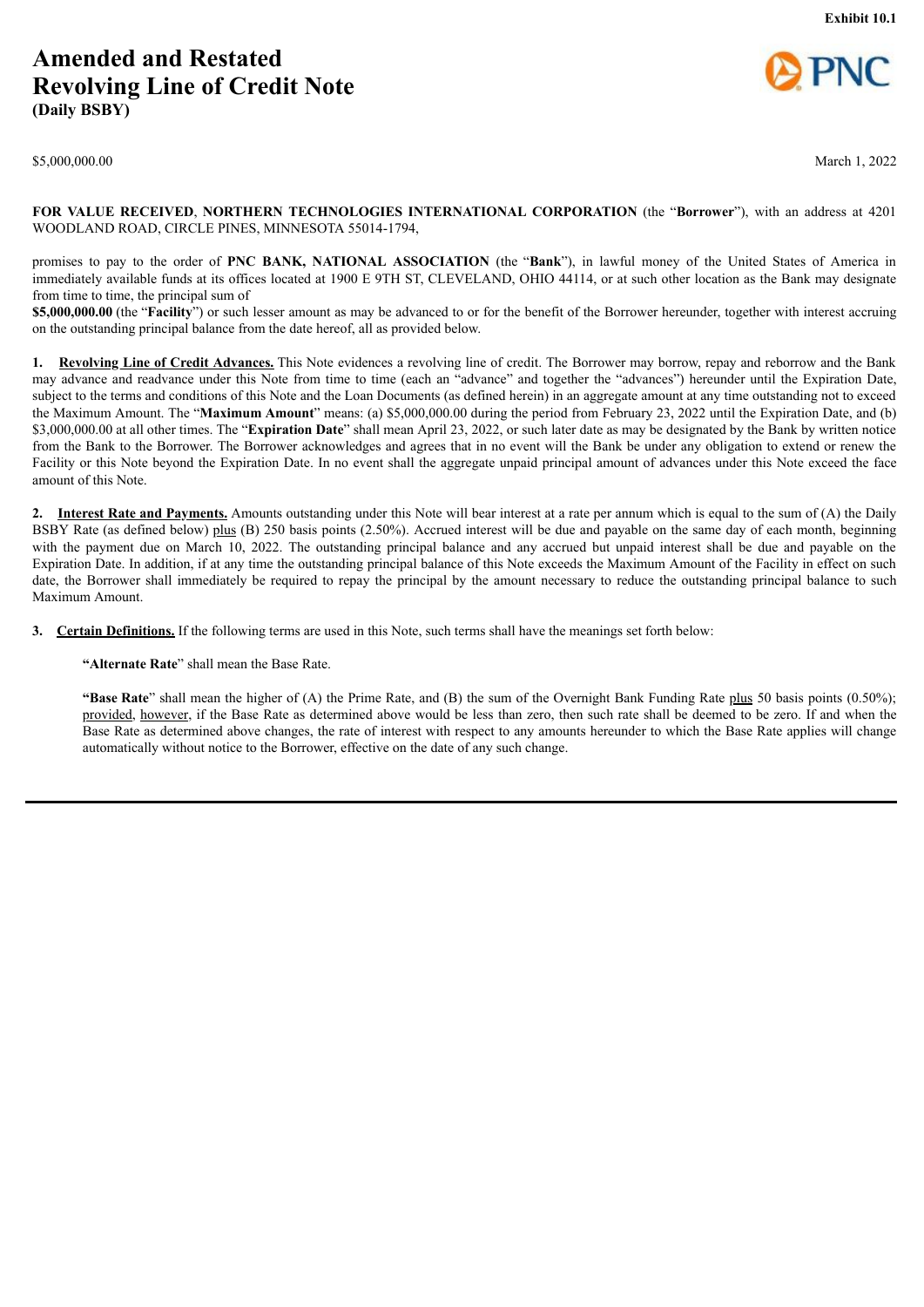**"Bloomberg**" shall mean Bloomberg Index Services Limited (or a successor administrator of BSBY).

**"BSBY**" shall mean the Bloomberg Short-Term Bank Yield Index rate administered by Bloomberg and published by Bloomberg or another commercially available source providing such quotations as may be designated by the Bank from time to time.

**"BSBY Reserve Percentage**" shall mean, as of any day, the maximum effective percentage in effect on such day, if any, as prescribed by the Board of Governors of the Federal Reserve System (or any successor) for determining the reserve requirements (including, without limitation, supplemental, marginal and emergency reserve requirements) with respect to BSBY funding.

**"Business Day**" shall mean any day other than a Saturday or Sunday or a legal holiday on which commercial banks are authorized or required by law to be closed for business in Pittsburgh, Pennsylvania; provided that, when used in connection with an amount that bears interest at a rate based on BSBY or any direct or indirect calculation or determination of BSBY, the term "Business Day" means any such day that is also a U.S. Government Securities Business Day.

**"Daily BSBY Rate**" shall mean, for any day, the rate per annum determined by the Bank by dividing (the resulting quotient rounded upwards, at the Bank's discretion, to the nearest 1/100th of 1%) (A) the Published Rate for such day, by (B) a number equal to 1.00 minus the BSBY Reserve Percentage; provided, however, if the Daily BSBY Rate determined as provided above would be less than the Floor, then such rate shall be deemed to be the Floor. The rate of interest will be adjusted automatically as of each Business Day based on changes in the Daily BSBY Rate without notice to the Borrower.

**"Default Rate**" shall mean the rate per annum equal to the lesser of (A) the sum of 3% plus the interest rate otherwise in effect from time to time under this Note and (B) the Maximum Rate.

**"Floor**" means a rate of interest per annum equal to 50 basis points (0.50%) or, if the preceding blanks are not completed, then zero.

**"Maximum Rate**" shall mean the maximum rate of interest allowed by applicable law. "**NYFRB**" shall mean the Federal Reserve Bank of New York.

**"Overnight Bank Funding Rate**" shall mean, for any day, the rate comprised of both overnight federal funds and overnight Eurocurrency borrowings by U.S.-managed banking offices of depository institutions, as such composite rate shall be determined by the NYFRB, as set forth on its public website from time to time, and as published on the next succeeding Business Day as the overnight bank funding rate by the NYFRB (or by such other recognized electronic source (such as Bloomberg) selected by the Bank for the purpose of displaying such rate); provided, that if such day is not a Business Day, the Overnight Bank Funding Rate for such day shall be such rate on the immediately preceding Business Day; provided, further, that if such rate shall at any time, for any reason, no longer exist, a comparable replacement rate determined by the Bank at such time (which determination shall be conclusive absent manifest error). If the Overnight Bank Funding Rate determined as above would be less than zero, then such rate shall be deemed to be zero. The rate of interest charged shall be adjusted as of each Business Day based on changes in the Overnight Bank Funding Rate without notice to the Borrower.

**"Prime Rate**" shall mean the rate publicly announced by the Bank from time to time as its prime rate. The Prime Rate is determined from time to time by the Bank as a means of pricing some loans to its borrowers.

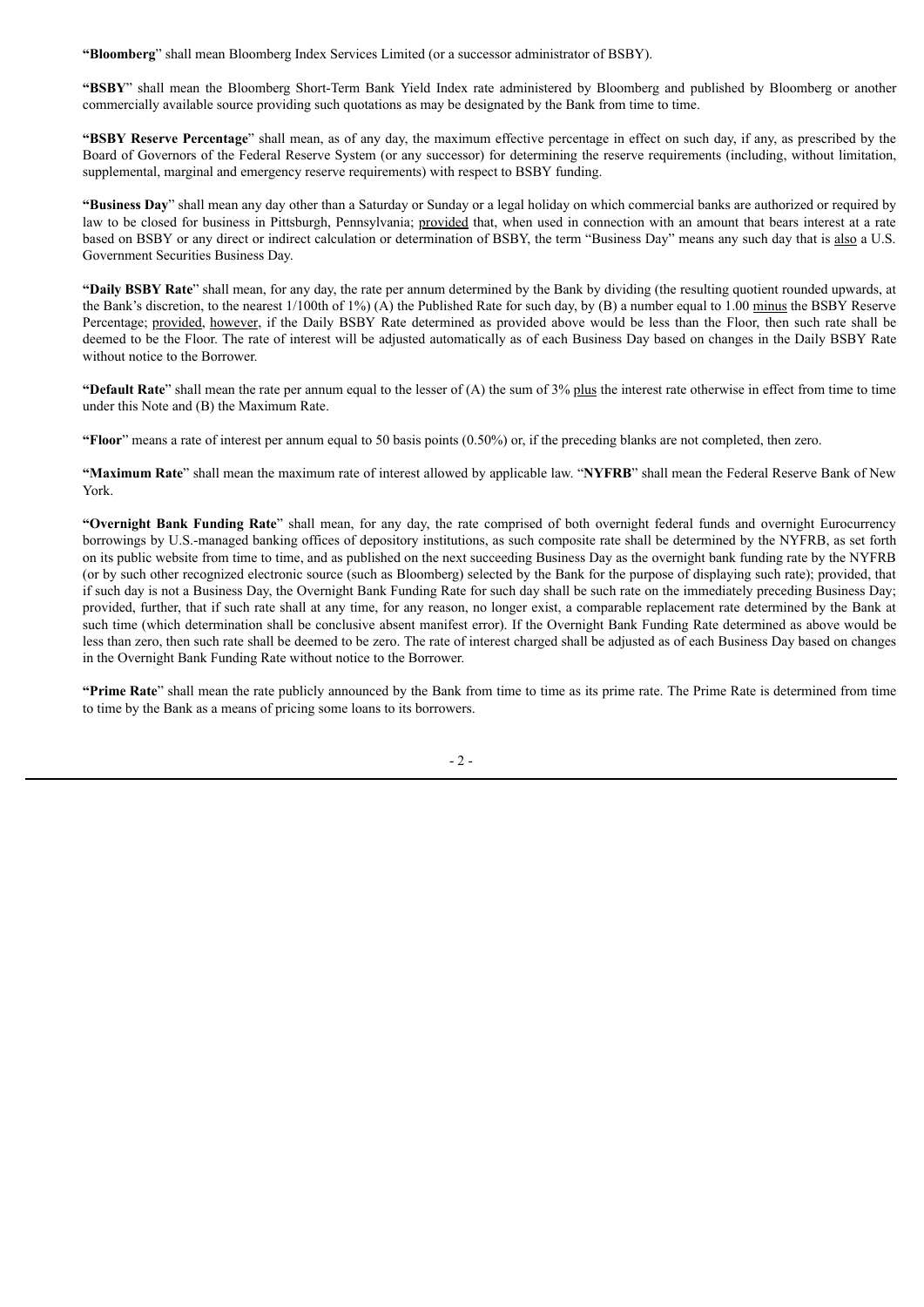The Prime Rate is not tied to any external rate of interest or index and does not necessarily reflect the lowest rate of interest actually charged by the Bank to any particular class or category of customers.

**"Published Rate**" shall mean the 1-month BSBY.

**"U.S. Government Securities Business Day**" means any day except for (A) a Saturday or Sunday or (B) a day on which the Securities Industry and Financial Markets Association recommends that the fixed income departments of its members be closed for the entire day for purposes of trading in United States government securities.

**4. Advance Procedures.** If permitted by the Bank, a request for advance may be made by telephone or electronic mail, or delivered in accordance with the Bank's security procedures through any automated platform or electronic service provided by the Bank, with such confirmation or verification (if any) as the Bank may require in its discretion from time to time. A request for advance by any Borrower shall be binding upon Borrower, jointly and severally. The Borrower authorizes the Bank to accept telephonic, email, automated and electronic requests for advances, and the Bank shall be entitled to rely upon the authority of any person providing such instructions. The Borrower hereby indemnifies and holds the Bank harmless from and against any and all damages, losses, liabilities, costs and expenses (including reasonable attorneys' fees and expenses) which may arise or be created by the acceptance of such telephonic, email, automated and electronic requests or by the making of such advances. The Bank will enter on its books and records, which entry when made will be presumed correct, the date and amount of each advance, as well as the date and amount of each payment made by the Borrower.

**5. Interest Calculation; Maximum Rate.** Interest will be calculated based on the actual number of days that principal is outstanding over a year of 360 days. In no event will the rate of interest hereunder exceed the Maximum Rate. Regardless of any other provision of this Note or the other Loan Documents, if for any reason the effective interest rate should exceed the Maximum Rate, the effective interest rate shall be deemed reduced to, and shall be, the Maximum Rate, and (i) the amount which would be excessive interest shall be deemed applied to the reduction of the principal balance of this Note and not to the payment of interest, and (ii) if the loan evidenced by this Note has been or is thereby paid in full, the excess shall be returned to the party paying same, such application to the principal balance of this Note or the refunding of such excess to be a complete settlement and acquittance thereof.

**6. Conforming Changes Relating to BSBY; Benchmark Replacement Provisions.** With respect to BSBY, the Bank shall have the right to make any technical, administrative or operational changes from time to time that the Bank decides may be appropriate to reflect the adoption and implementation of BSBY and to permit the administration thereof by the Bank in a manner substantially consistent with market practice or such other manner as the Bank decides is reasonably necessary. Notwithstanding anything to the contrary herein or in any other Loan Document, any amendments implementing such technical, administrative or operational changes will become effective without any further action or consent of the Borrower; provided that, with respect to any such amendment effected, the Bank shall provide notice to the Borrower of each such amendment implementing such technical, administrative or operational changes reasonably promptly after such amendment becomes effective.

If the applicable interest rate under this Note is based on a Benchmark, as defined in the Benchmark Replacement Rider attached to this Note and incorporated herein by this reference, and the Bank determines (which determination shall be final and conclusive) that (A) such Benchmark cannot be determined pursuant to its definition other than as a result of a Benchmark Transition Event (as defined in the Benchmark Replacement Rider attached to this Note), or (B) any enactment, promulgation or adoption of or any change in any applicable law, rule or regulation, or any change in the interpretation or administration thereof by a governmental authority, central bank or comparable agency charged with the interpretation or administration thereof, or compliance by the Bank with any guideline, request or directive (whether or not having the force of law) of any such authority, central bank or comparable agency shall make it unlawful or impracticable for the Bank to make or maintain or fund loans based on that Benchmark, then the Bank shall give notice thereof to the Borrower. Thereafter, until the Bank notifies the Borrower that the circumstances giving rise to such determination no longer exist, the interest rate for all amounts outstanding under this Note that otherwise would bear interest based on that Benchmark shall be equal to the Alternate Rate.

- 3 -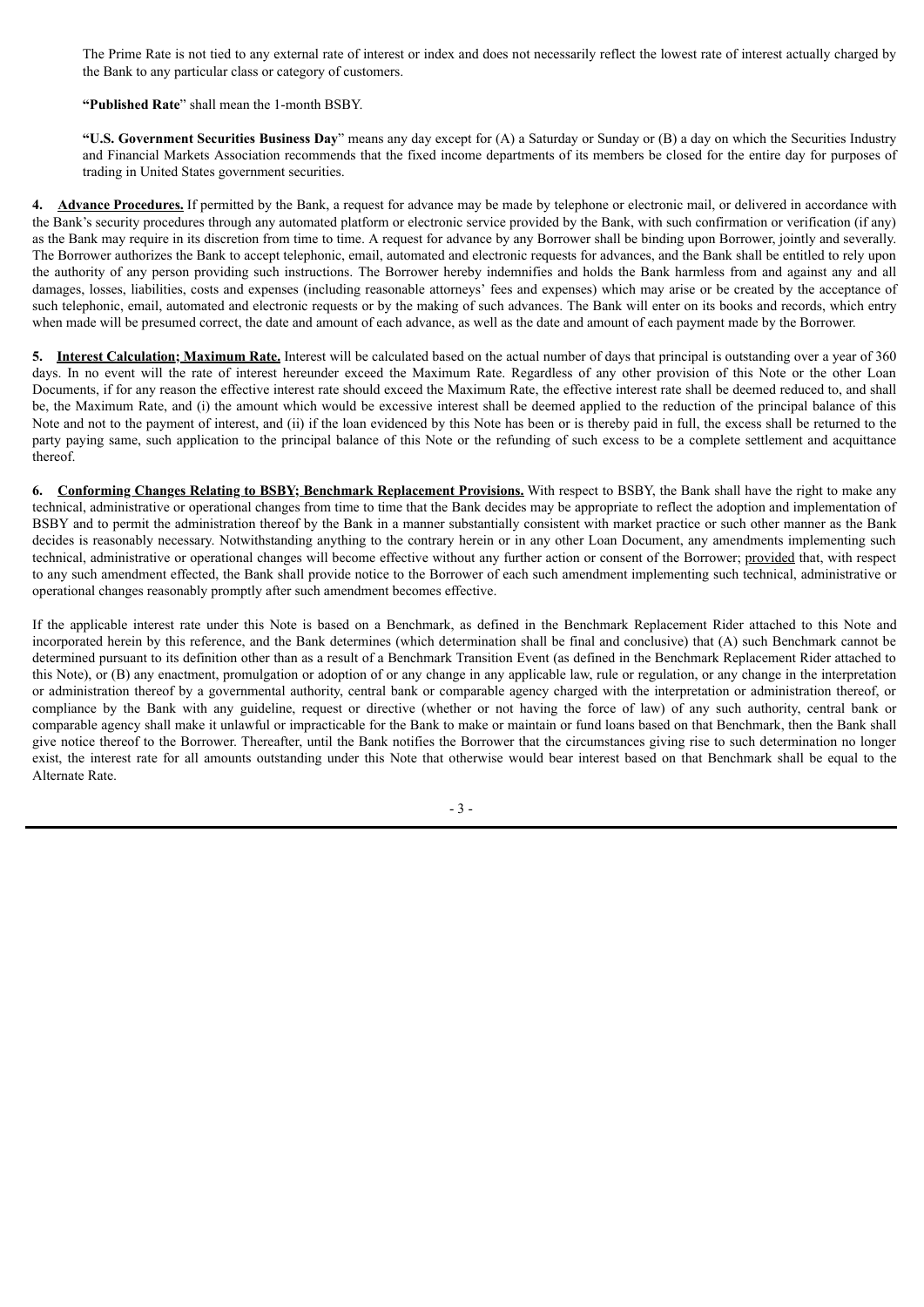The Benchmark Replacement Rider provides a mechanism for determining an alternative rate of interest in the event that a Benchmark Transition Event (as defined in the Benchmark Replacement Rider) has occurred. The Bank does not warrant or accept any responsibility for and shall not have any liability with respect to, the administration, submission or any other matter related to any Benchmark. To the extent that any term or provision of the Benchmark Replacement Rider is or may be inconsistent with any term or provision in the remainder of this Note or any other Loan Document, the terms and provisions of the Benchmark Replacement Rider shall control.

**7. Other Payment Terms.** If any payment under this Note is due on a day of a calendar month for which there is no numerically corresponding day in certain other months (each, a "**Non-Conforming Month**"), then the payment in a Non-Conforming Month shall be due on the last day of such Non-Conforming Month. If any payment under this Note shall become due on a day other than a Business Day, such payment shall be due on the next succeeding Business Day, except that if such day falls in the next succeeding calendar month and such payment includes interest based on BSBY, such payment shall be due on the next preceding day that is a Business Day. Interest shall be computed to, but excluding, the date payment is due. The Borrower hereby authorizes the Bank to charge the Borrower's deposit account at the Bank for any payment when due under this Note or any other Loan Document. Payments received will be applied to charges, fees and expenses (including attorneys' fees), accrued interest and principal in any order the Bank may choose, in its sole discretion.

**8. Late Payments; Default Rate.** If the Borrower fails to make any payment of principal, interest or other amount coming due pursuant to the provisions of this Note within 15 calendar days of the date due and payable, the Borrower also shall pay to the Bank a late charge equal to the lesser of 5% of the amount of such payment or \$100.00 (the "**Late Charge**"). Such 15-day period shall not be construed in any way to extend the due date of any such payment. Upon maturity, whether by acceleration, demand or otherwise, and at the Bank's option upon the occurrence of any Event of Default (as hereinafter defined) and during the continuance thereof, amounts outstanding under this Note shall bear interest at the Default Rate. The Default Rate shall continue to apply whether or not judgment shall be entered on this Note. Both the Late Charge and the Default Rate are imposed as liquidated damages for the purpose of defraying the Bank's expenses incident to the handling of delinquent payments, but are in addition to, and not in lieu of, the Bank's exercise of any rights and remedies hereunder, under the other Loan Documents or under applicable law, and any fees and expenses of any agents or attorneys which the Bank may employ. In addition, the Default Rate reflects the increased credit risk to the Bank of carrying a loan that is in default. The Borrower agrees that the Late Charge and Default Rate are reasonable forecasts of just compensation for anticipated and actual harm incurred by the Bank, and that the actual harm incurred by the Bank cannot be estimated with certainty and without difficulty.

**9. Prepayment.** The indebtedness evidenced by this Note may be prepaid in whole or in part at any time without penalty.

**10. Increased Costs; Yield Protection.** On written demand, together with written evidence of the justification therefor, the Borrower agrees to pay the Bank all direct costs incurred, any losses suffered or payments made by the Bank as a result of any Change in Law (hereinafter defined), imposing any reserve, deposit, allocation of capital or similar requirement (including without limitation, Regulation D of the Board of Governors of the Federal Reserve System) on the Bank, its holding company or any of their respective assets relative to the Facility. "**Change in Law**" means the occurrence, after the date of this Note, of any of the following: (a) the adoption or taking effect of any law, rule, regulation or treaty, (b) any change in any law, rule, regulation or treaty or in the administration, interpretation, implementation or application thereof by any governmental authority or (c) the making or issuance of any request, rule, guideline or directive (whether or not having the force of law) by any governmental authority; provided that notwithstanding anything herein to the contrary, (x) the Dodd-Frank Wall Street Reform and Consumer Protection Act and all requests, rules, guidelines or directives thereunder or issued in connection therewith and (y) all requests, rules, guidelines or directives promulgated by the Bank for International Settlements, the Basel Committee on Banking Supervision (or any successor or similar authority) or the United States or foreign regulatory authorities, in each case pursuant to Basel III, shall in each case be deemed to be a "Change in Law", regardless of the date enacted, adopted or issued.

 $-4-$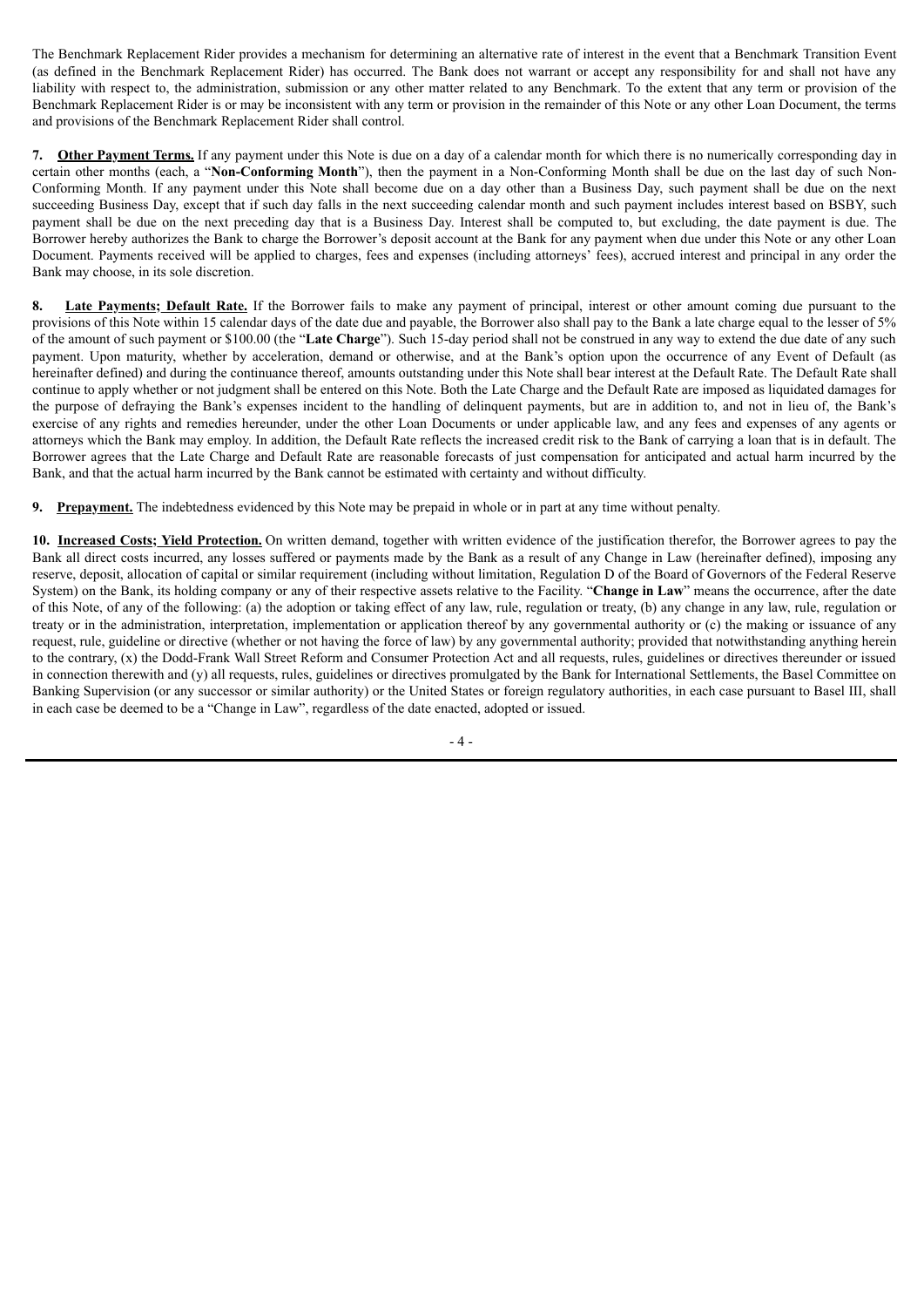**11. Other Loan Documents.** This Note is issued in connection with a letter agreement or loan agreement between the Borrower and the Bank, dated on or before the date hereof, and the other agreements and documents executed and/or delivered in connection therewith or referred to therein, the terms of which are incorporated herein by reference (as amended, modified or renewed from time to time, collectively the "**Loan Documents**"), and is secured by the property (if any) described in the Loan Documents and by any and all mortgages, security agreements, assignments, loan agreements, pledge agreements and other documents or instruments evidencing a security interest or other lien in favor of the Bank and delivered by the Borrower or by any third party with reference to indebtedness of the Borrower, whether such documents were previously or are hereafter executed, and whether given expressly as security for payment of this Note or generally as security for any and all indebtedness of the Borrower to the Bank. Such documents may be executed contemporaneously with the execution of this Note, or they may be executed and delivered at another time. Collateral securing other obligations of the Borrower to the Bank may also secure this Note.

**12. Events of Default.** The occurrence of any of the following events will be deemed to be an "**Event of Default**" under this Note: (i) the nonpayment of any principal, interest or other indebtedness under this Note when due; (ii) the occurrence of any event of default or any default and the lapse of any notice or cure period, or any Obligor's failure to observe or perform any covenant or other agreement, under or contained in any Loan Document or any other document now or in the future evidencing or securing any debt, liability or obligation of any Obligor to the Bank; (iii) the filing by or against any Obligor of any proceeding in bankruptcy, receivership, insolvency, reorganization, liquidation, conservatorship or similar proceeding (and, in the case of any such proceeding instituted against any Obligor, such proceeding is not dismissed or stayed within 30 days of the commencement thereof, provided that the Bank shall not be obligated to advance additional funds hereunder during such period); (iv) any assignment by any Obligor for the benefit of creditors, or any levy, garnishment, attachment or similar proceeding is instituted against any property of any Obligor held by or deposited with the Bank; (v) a default with respect to any other indebtedness of any Obligor for borrowed money, if the effect of such default is to cause or permit the acceleration of such debt; (vi) the commencement of any foreclosure or forfeiture proceeding, execution or attachment against any collateral securing the obligations of any Obligor to the Bank; (vii) the entry of a final judgment against any Obligor and the failure of such Obligor to discharge the judgment within 10 days of the entry thereof; (viii) any change in any Obligor's business, assets, operations, financial condition or results of operations that has or could reasonably be expected to have any material adverse effect on any Obligor; (ix) any Obligor ceases doing business as a going concern; (x) any representation or warranty made by any Obligor to the Bank in any Loan Document or any other documents now or in the future evidencing or securing the obligations of any Obligor to the Bank, is false, erroneous or misleading in any material respect; (xi) if this Note or any guarantee executed by any Obligor is secured, the failure of any Obligor to provide the Bank with additional collateral if in the Bank's opinion at any time or times, the market value of any of the collateral securing this Note or any guarantee has depreciated below that required pursuant to the Loan Documents or, if no specific value is so required, then in an amount deemed material by the Bank; (xii) the revocation or attempted revocation, in whole or in part, of any guarantee by any Obligor; or (xiii) the death, incarceration, indictment or legal incompetency of any individual Obligor or, if any Obligor is a partnership or limited liability company, the death, incarceration, indictment or legal incompetency of any individual general partner or member. As used herein, the term "**Obligor**" means any Borrower and any guarantor of, or any pledgor, mortgagor or other person or entity providing collateral support for, the Borrower's obligations to the Bank existing on the date of this Note or arising in the future.

Upon the occurrence of an Event of Default: (a) the Bank shall be under no further obligation to make advances hereunder; (b) if an Event of Default specified in clause (iii) or (iv) above shall occur, the outstanding principal balance and accrued interest hereunder together with any additional amounts payable hereunder shall be immediately due and payable without demand or notice of any kind; (c) if any other Event of Default shall occur, the outstanding principal balance and accrued interest hereunder together with any additional amounts payable hereunder, at the Bank's option and without demand or notice of any kind, may be accelerated and become immediately due and payable; (d) at the Bank's option, this Note will bear interest at the Default Rate from the date of the occurrence of the Event of Default; and (e) the Bank may exercise from time to time any of the rights and remedies available under the Loan Documents or under applicable law.

- 5 -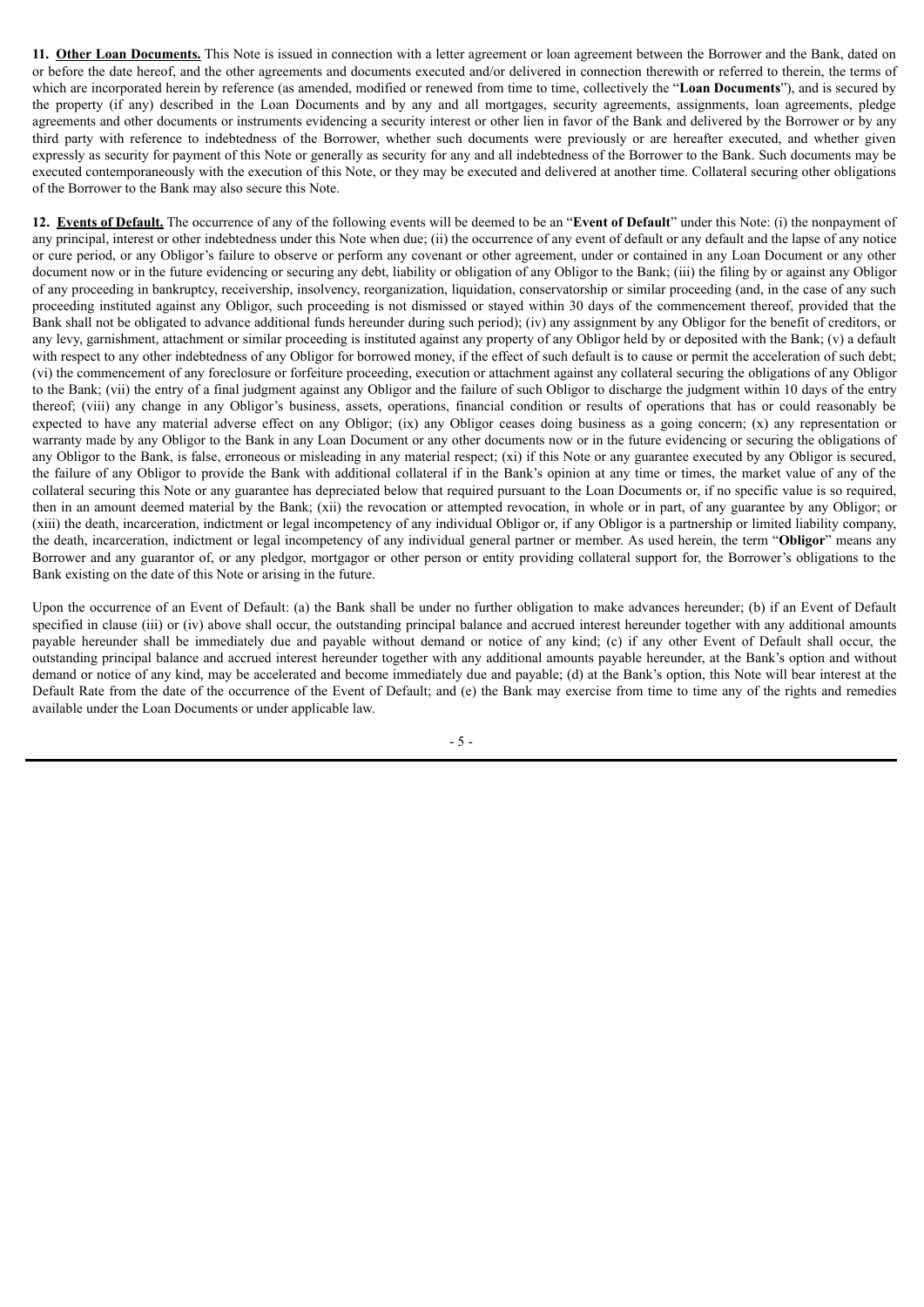13. Right of Setoff. In addition to all liens upon and rights of setoff against the Borrower's money, securities or other property given to the Bank by law, the Bank shall have, with respect to the Borrower's obligations to the Bank under this Note and to the extent permitted by law, a contractual possessory security interest in and a contractual right of setoff against, and the Borrower hereby grants the Bank a security interest in, and hereby assigns, conveys, delivers, pledges and transfers to the Bank, all of the Borrower's right, title and interest in and to, all of the Borrower's deposits, moneys, securities and other property now or hereafter in the possession of or on deposit with, or in transit to, the Bank or any other direct or indirect subsidiary of The PNC Financial Services Group, Inc., whether held in a general or special account or deposit, whether held jointly with someone else, or whether held for safekeeping or otherwise, excluding, however, all IRA, Keogh, and trust accounts. Every such security interest and right of setoff may be exercised without demand upon or notice to the Borrower. Every such right of setoff shall be deemed to have been exercised immediately upon the occurrence of an Event of Default hereunder without any action of the Bank, although the Bank may enter such setoff on its books and records at a later time.

**14. Anti-Money Laundering/International Trade Law Compliance.** The Borrower represents, warrants and covenants to the Bank, as of the date hereof, the date of each advance of proceeds under the Facility, the date of any renewal, extension or modification of the Facility, and at all times until the Facility has been terminated and all amounts thereunder have been indefeasibly paid in full, that: (a) no Covered Entity (i) is a Sanctioned Person; (ii) has any of its assets in a Sanctioned Jurisdiction or in the possession, custody or control of a Sanctioned Person; or (iii) does business in or with, or derives any of its operating income from investments in or transactions with, any Sanctioned Jurisdiction or Sanctioned Person; (b) the proceeds of the Facility will not be used to fund any operations in, finance any investments or activities in, or, make any payments to, a Sanctioned Jurisdiction or Sanctioned Person; (c) the funds used to repay the Facility are not derived from any unlawful activity; (d) each Covered Entity is in compliance with, and no Covered Entity engages in any dealings or transactions prohibited by, any laws of the United States, including but not limited to any Anti-Terrorism Laws; and (e) no Collateral is or will become Embargoed Property. The Borrower covenants and agrees that (a) it shall immediately notify the Bank in writing upon the occurrence of a Reportable Compliance Event; and (b) if, at any time, any Collateral becomes Embargoed Property, in addition to all other rights and remedies available to the Bank, upon request by the Bank, the Borrower shall provide substitute Collateral acceptable to the Bank that is not Embargoed Property.

As used herein: "**Anti-Terrorism Laws**" means any laws relating to terrorism, trade sanctions programs and embargoes, import/export licensing, money laundering, or bribery, all as amended, supplemented or replaced from time to time; "**Collateral**" means any collateral securing any debt, liabilities or other obligations of any Obligor to the Bank; "**Compliance Authority**" means each and all of the (a) U.S. Treasury Department/Office of Foreign Assets Control, (b) U.S. Treasury Department/Financial Crimes Enforcement Network, (c) U.S. State Department/Directorate of Defense Trade Controls, (d) U.S. Commerce Department/Bureau of Industry and Security, (e) U.S. Internal Revenue Service, (f) U.S. Justice Department, and (g) U.S. Securities and Exchange Commission; "**Covered Entity**" means the Borrower, its affiliates and subsidiaries, all guarantors, pledgors of collateral, all owners of the foregoing, and all brokers or other agents of the Borrower acting in any capacity in connection with the Facility; "**Embargoed Property**" means any property (a) in which a Sanctioned Person holds an interest; (b) beneficially owned, directly or indirectly, by a Sanctioned Person; (c) that is due to or from a Sanctioned Person; (d) that is located in a Sanctioned Jurisdiction; or (e) that would otherwise cause any actual or possible violation by the Bank of any applicable Anti-Terrorism Law if the Bank were to obtain an encumbrance on, lien on, pledge of or security interest in such property or provide services in consideration of such property; "**Reportable Compliance Event**" means (1) any Covered Entity becomes a Sanctioned Person, or is indicted, arraigned, investigated or custodially detained, or receives an inquiry from regulatory or law enforcement officials, in connection with any Anti-Terrorism Law or any predicate crime to any Anti-Terrorism Law, or self-discovers facts or circumstances implicating any aspect of its operations with the actual or possible violation of any Anti- Terrorism Law; (2) any Covered Entity engages in a transaction that has caused or may cause the Bank to be in violation of any Anti-Terrorism Laws, including a Covered Entity's use of any proceeds of the Facility to fund any operations in, finance any investments or activities in, or, make any payments to, directly or indirectly, a Sanctioned Jurisdiction or Sanctioned Person; or (3) any Collateral becomes Embargoed Property; "**Sanctioned Jurisdiction**" means a country subject to a sanctions program maintained by any Compliance Authority; and "**Sanctioned Person**" means any individual person, group, regime, entity or thing listed or otherwise recognized as a specially designated, prohibited, sanctioned or debarred person or entity, or subject to any limitations or prohibitions (including but not limited to the blocking of property or rejection of transactions), under any order or directive of any Compliance Authority or otherwise subject to, or specially designated under, any sanctions program maintained by any Compliance Authority.

- 6 -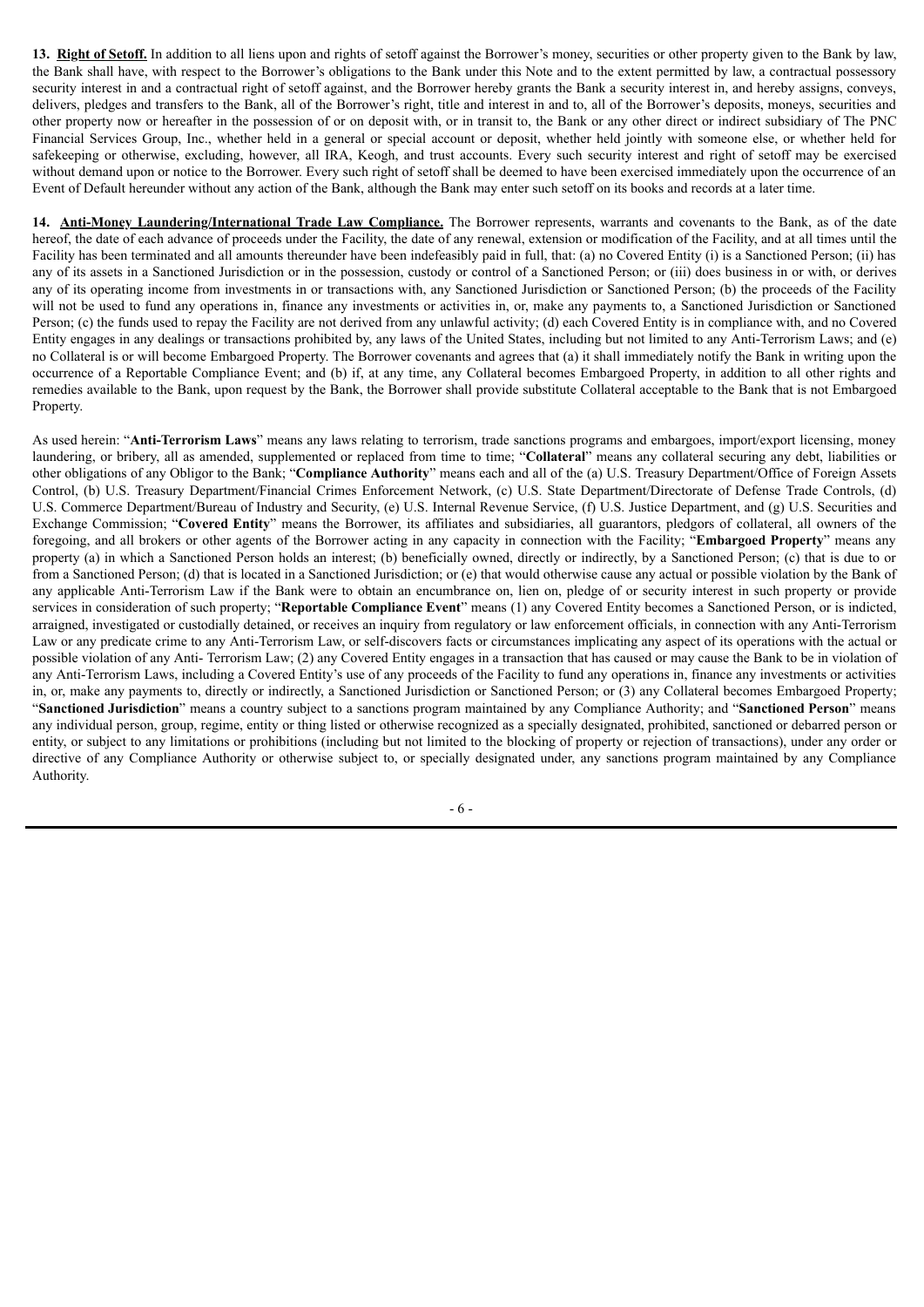**15. Indemnity.** The Borrower agrees to indemnify each of the Bank, each legal entity, if any, who controls, is controlled by or is under common control with the Bank, and each of their respective directors, officers and employees (the "**Indemnified Parties**"), and to defend and hold each Indemnified Party harmless from and against any and all claims, damages, losses, liabilities and expenses (including all fees and charges of internal or external counsel with whom any Indemnified Party may consult and all expenses of litigation and preparation therefor) (each, a "**Claim**") which any Indemnified Party may incur or which may be asserted against any Indemnified Party by any person, entity or governmental authority (including any person or entity claiming derivatively on behalf of the Borrower), in connection with or arising out of or relating to the matters referred to in this Note or in the other Loan Documents or the use of any advance hereunder, whether (a) arising from or incurred in connection with any breach of a representation, warranty or covenant by the Borrower, or (b) arising out of or resulting from any suit, action, claim, proceeding or governmental investigation, pending or threatened, whether based on statute, regulation or order, or tort, or contract or otherwise, before any court or governmental authority; provided, however, that the foregoing indemnity agreement shall not apply to any Claim that is determined by a court of competent jurisdiction in a final, non-appealable judgment to have been solely attributable to an Indemnified Party's gross negligence or willful misconduct. The indemnity agreement contained in this paragraph shall survive the termination of this Note, payment of any advance hereunder and the assignment of any rights hereunder. The Borrower may participate at its expense in the defense of any such action or claim.

**16. Miscellaneous.** All notices, demands, requests, consents, approvals and other communications required or permitted hereunder ("**Notices**") must be in writing (except as may be agreed otherwise above with respect to borrowing requests or as otherwise provided in this Note). Notices may be given in any manner to which the parties may agree. Without limiting the foregoing, first-class mail, postage prepaid, facsimile transmission and commercial courier service are hereby agreed to as acceptable methods for giving Notices. In addition, the parties agree that Notices may be sent electronically to any electronic address provided by a party from time to time or through an automated platform that the Bank provides to the Borrower. Notices may be sent to a party's address as set forth above or to such other address as any party may give to the other for such purpose in accordance with this paragraph. Notices will be effective upon receipt. For purposes hereof, "receipt" shall mean: (i) for notices sent by U.S. mail, the third business day after the date such notice was sent; (ii) for notices delivered by hand or sent by overnight courier service, the date delivered; (iii) for notices sent by facsimile or electronic communication, the date when sent; and (iv) for notices sent by any other method, the date received. No delay or omission on the Bank's part to exercise any right or power arising hereunder will impair any such right or power or be considered a waiver of any such right or power, nor will the Bank's action or inaction impair any such right or power. The Bank's rights and remedies hereunder are cumulative and not exclusive of any other rights or remedies which the Bank may have under other agreements, at law or in equity. Except as otherwise set forth in this Note, no modification, amendment or waiver of, or consent to any departure by the Borrower from, any provision of this Note will be effective unless made in a writing signed by the Bank, and then such waiver or consent shall be effective only in the specific instance and for the purpose for which given. Notwithstanding the foregoing, the Bank may modify this Note for the purposes of completing missing content or correcting erroneous content, without the need for a written amendment, provided that the Bank shall send a copy of any such modification to the Borrower (which notice may be given by electronic mail). The Borrower agrees to pay on demand, to the extent permitted by law, all costs and expenses incurred by the Bank in the enforcement of its rights in this Note and in any security therefor, including without limitation reasonable fees and expenses of the Bank's counsel. If any provision of this Note is found to be invalid, illegal or unenforceable in any respect by a court, all the other provisions of this Note will remain in full force and effect. The Borrower and all other makers and indorsers of this Note hereby forever waive presentment, protest, notice of dishonor, notice of non-payment, notice of intent to accelerate and notice of acceleration, and any other notice of any kind. The Borrower also waives all defenses based on suretyship or impairment of collateral. If this Note is executed by more than one Borrower, the obligations of such persons or entities hereunder will be joint and several. This Note shall bind the Borrower and its heirs, executors, administrators, successors and assigns, and the benefits hereof shall inure to the benefit of the Bank and its successors and assigns; provided, however, that the Borrower may not assign this Note in whole or in part without the Bank's written consent and the Bank at any time may assign this Note in whole or in part.

- 7 -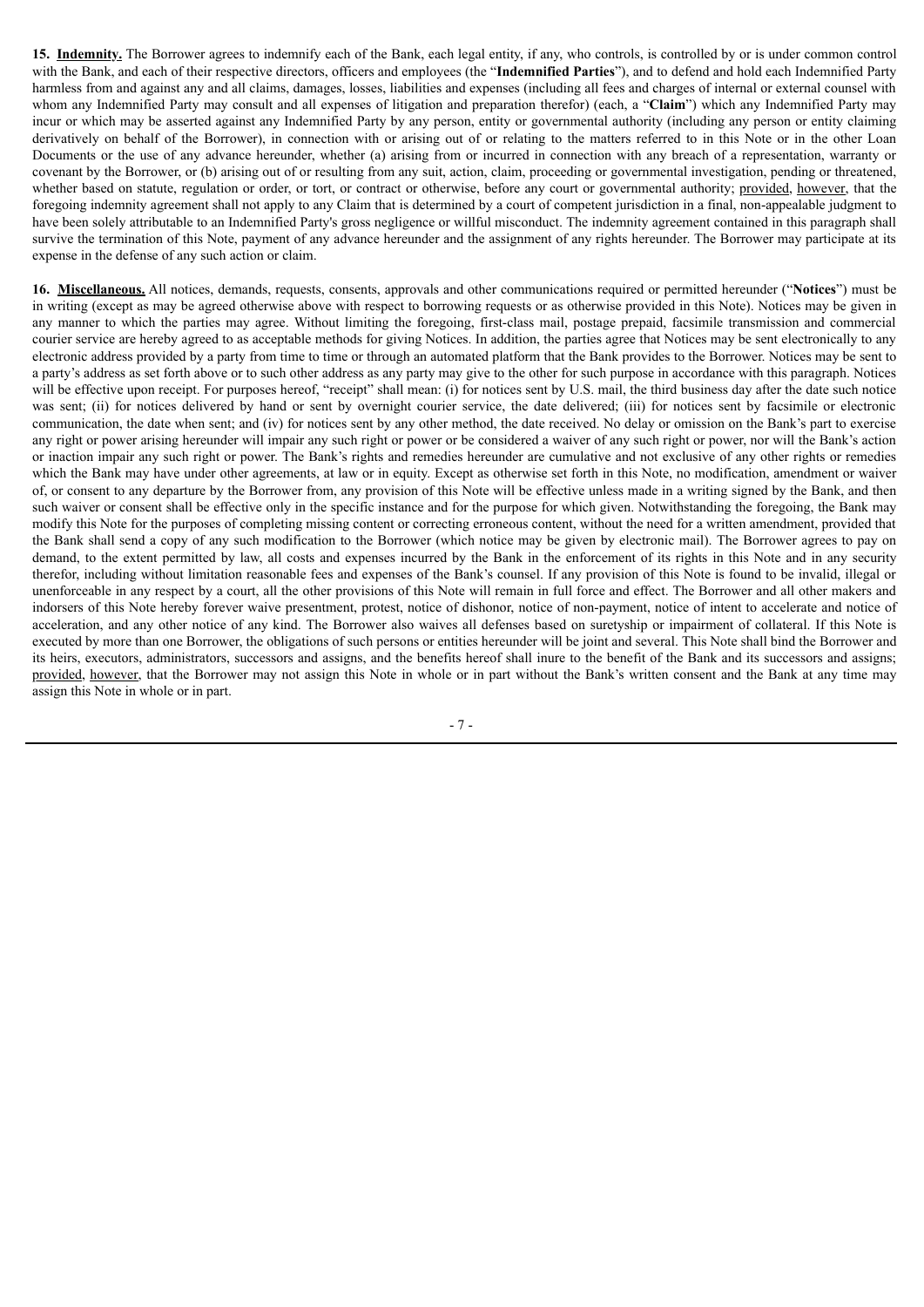**17. Governing Law and Venue.** This Note has been delivered to and accepted by the Bank and will be deemed to be made in the State where the Bank's office indicated above is located (the "**State**"). **THIS NOTE WILL BE INTERPRETED AND THE RIGHTS AND LIABILITIES OF THE BANK AND THE BORROWER DETERMINED IN ACCORDANCE WITH THE LAWS OF THE STATE, EXCLUDING ITS CONFLICT OF LAWS RULES, INCLUDING WITHOUT LIMITATION THE ELECTRONIC TRANSACTIONS ACT (OR EQUIVALENT) IN EFFECT IN THE STATE (OR, TO THE EXTENT CONTROLLING, THE LAWS OF THE UNITED STATES OF AMERICA, INCLUDING WITHOUT LIMITATION THE ELECTRONIC SIGNATURES IN GLOBAL AND NATIONAL COMMERCE ACT)**. The Borrower hereby irrevocably consents to the exclusive jurisdiction of any state or federal court in the county or judicial district where the Bank's office indicated above is located; provided that nothing contained in this Note will prevent the Bank from bringing any action, enforcing any award or judgment or exercising any rights against the Borrower individually, against any security or against any property of the Borrower within any other county, state or other foreign or domestic jurisdiction. The Borrower acknowledges and agrees that the venue provided above is the most convenient forum for both the Bank and the Borrower. The Borrower waives any objection to venue and any objection based on a more convenient forum in any action instituted under this Note.

**18. Commercial Purpose.** The Borrower represents that the indebtedness evidenced by this Note is being incurred by the Borrower solely for the purpose of acquiring or carrying on a business, professional or commercial activity, and not for personal, family or household purposes.

**19. USA PATRIOT Act Notice.** To help the government fight the funding of terrorism and money laundering activities, Federal law requires all financial institutions to obtain, verify and record information that identifies each Borrower that opens an account. What this means: when the Borrower opens an account, the Bank will ask for the business name, business address, taxpayer identifying number and other information that will allow the Bank to identify the Borrower, such as organizational documents. For some businesses and organizations, the Bank may also need to ask for identifying information and documentation relating to certain individuals associated with the business or organization.

**20. Representation by Counsel.** The Borrower hereby represents that it has been represented by competent counsel of its choice, or has knowingly waived its right to use and retain counsel, in the negotiation and execution of this Note and the other Loan Documents; that it has read and fully understood the terms hereof; that the Borrower and any retained counsel have been afforded an opportunity to review, negotiate and modify the terms of this Note and the other Loan Documents; and that it intends to be bound hereby. In accordance with the foregoing, the general rule of construction to the effect that any ambiguities in a contract are to be resolved against the party drafting the contract shall not be employed in the construction and interpretation of this Note or any other Loan Document.

**21. Authorization to Obtain Credit Reports.** By signing below, each person, who is signing in his or her individual capacity, requests and provides written authorization to the Bank or its designee (and any assignee or potential assignee hereof) to obtain such individual's personal credit profile from one or more national credit bureaus. This authorization extends to obtaining a credit profile in (i) considering an application for credit that is evidenced, guaranteed or secured by this document, (ii) assessing creditworthiness and (iii) considering extensions of credit, including on an ongoing basis, as necessary for the purposes of (a) update, renewal or extension of such credit or additional credit, (b) reviewing, administering or collecting the resulting account and (c) reporting on the repayment and satisfaction of such credit obligations. By signing below, such individual further ratifies and confirms his or her prior requests and authorizations with respect to the matters set forth herein. For the avoidance of doubt, this provision does not apply to persons signing below in their capacities as officers or other authorized representatives of entities, organizations or governmental bodies.

- 8 -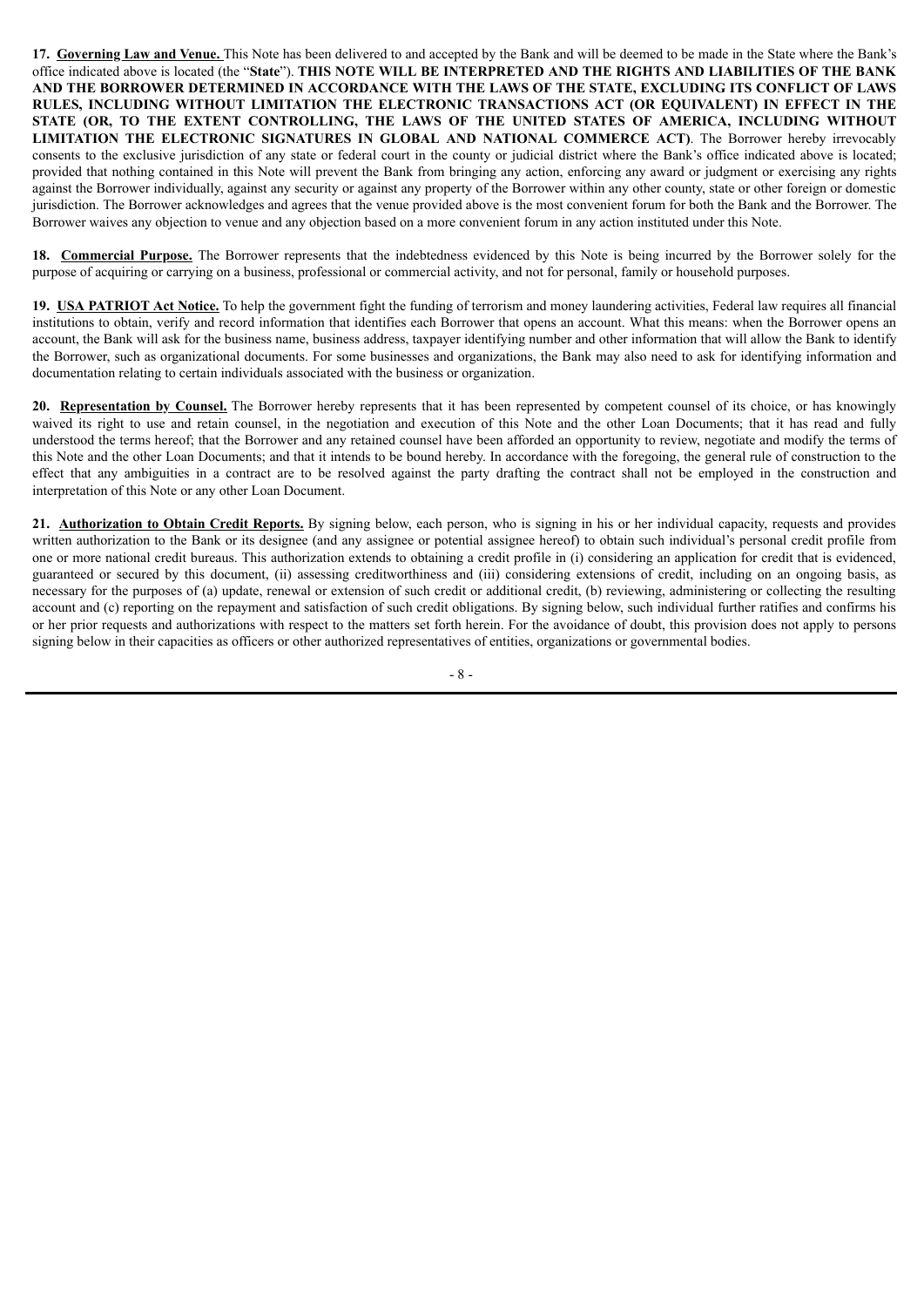**22. Counterparts; Electronic Signatures and Records.** This Note and any other Loan Document may be signed in any number of counterpart copies and by the parties hereto on separate counterparts, but all such copies shall constitute one and the same instrument. Notwithstanding any other provision herein, the Borrower agrees that this Note, the Loan Documents, any amendments thereto, and any other information, notice, signature card, agreement or authorization related thereto (each, a "**Communication**") may, at the Bank's option, be in the form of an electronic record. Any Communication may, at the Bank's option, be signed or executed using electronic signatures. For the avoidance of doubt, the authorization under this paragraph may include, without limitation, use or acceptance by the Bank of a manually signed paper Communication which has been converted into electronic form (such as scanned into PDF format) for transmission, delivery and/or retention.

**23. Automatic Payment.** If due to any act or omission of the Borrower or another Obligor the Bank cannot automatically deduct payments required under this Note or the other Loan Documents from a deposit account with the Bank (including due to the Borrower's revocation of its authorization to do so or failure to maintain such deposit account with the Bank or otherwise), the Bank may, at its option, upon 30 days' notice to the Borrower, increase the interest rate payable by the Borrower under this Note by 25 basis points (0.25%).

24. Depository. The Borrower will establish and maintain with the Bank the Borrower's primary depository accounts. If the Borrower fails to establish and/or maintain its primary depository accounts with the Bank, the Bank may, at its option, upon 30 days' notice to the Borrower, increase the interest rate payable by the Borrower under this Note by up to 100 basis points (1.00%). The Bank's right to increase the interest rate pursuant to this paragraph shall be in addition to any other rights or remedies the Bank may have under this Note, all of which are hereby reserved, and shall not constitute a waiver, release or limitation upon the Bank's exercise of any such rights or remedies.

## **25. State-Specific Provisions.**

(a) Power to Confess Judgment. The Borrower hereby irrevocably authorizes any attorney-at-law, including an attorney employed by or retained and paid by the Bank, to appear in any court of record in or of the State of Ohio, or in any other state or territory of the United States, at any time after the indebtedness evidenced by this Note becomes due, whether by acceleration or otherwise, to waive the issuing and service of process and to confess a judgment against the Borrower in favor of the Bank, and/or any assignee or holder hereof for the amount of principal and interest and expenses then appearing due from the Borrower under this Note, together with costs of suit and thereupon to release all errors and waive all right of appeal or stays of execution in any court of record. The Borrower hereby expressly (i) waives any conflict of interest of the attorney(s) retained by the Bank to confess judgment against the Borrower upon this Note, and (ii) consents to the receipt by such attorney(s) of a reasonable legal fee from the Bank for legal services rendered for confessing judgment against the Borrower upon this Note. A copy of this Note, certified by the Bank, may be filed in each such proceeding in place of filing the original as a warrant of attorney.

**26. Amendment and Restatement.** This Note amends and restates, and is in substitution for, that certain Amended and Restated Revolving Line of Credit Note in the original principal amount of \$5,000,000.00 payable to the order of the Bank and dated January 04, 2022 (the "**Existing Note**"). However, without duplication, this Note shall in no way extinguish, cancel or satisfy Borrower's unconditional obligation to repay all indebtedness evidenced by the Existing Note or constitute a novation of the Existing Note. Nothing herein is intended to extinguish, cancel or impair the lien priority or effect of any security agreement, pledge agreement or mortgage with respect to any Obligor's obligations hereunder and under any other document relating hereto.

## **REMAINDER OF PAGE INTENTIONALLY LEFT BLANK**

#### - 9 -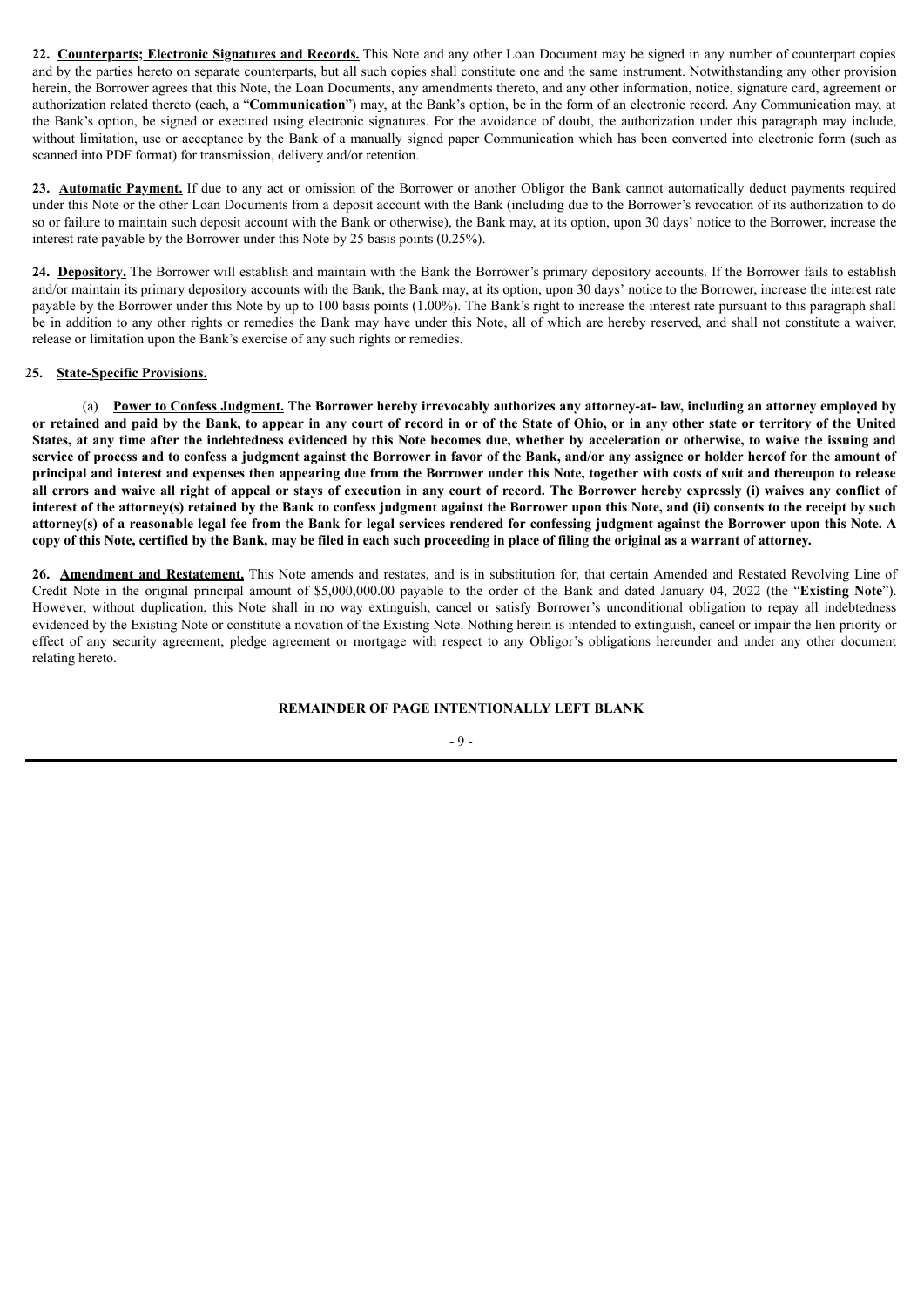27. WAIVER OF JURY TRIAL, THE BORROWER IRREVOCABLY WAIVES ANY AND ALL RIGHTS THE BORROWER MAY HAVE TO A TRIAL BY JURY IN ANY ACTION, PROCEEDING OR CLAIM OF ANY NATURE RELATING TO THIS NOTE, ANY DOCUMENTS **EXECUTED IN CONNECTION WITH THIS NOTE OR ANY TRANSACTION CONTEMPLATED IN ANY OF SUCH DOCUMENTS. THE BORROWER ACKNOWLEDGES THAT THE FOREGOING WAIVER IS KNOWING AND VOLUNTARY.**

The Borrower acknowledges that it has read and understands all the provisions of this Note, including the confession of judgment and waiver of **jury trial, and has been advised by counsel as necessary or appropriate.**

**WITNESS** the due execution hereof as a document under seal, as of the date first written above, with the intent to be legally bound hereby.

WARNING-BY SIGNING THIS PAPER YOU GIVE UP YOUR RIGHT TO NOTICE AND COURT TRIAL. IF YOU DO NOT PAY ON TIME **A COURT JUDGMENT MAY BE TAKEN AGAINST YOU WITHOUT YOUR PRIOR KNOWLEDGE AND THE POWERS OF A COURT CAN BE USED TO COLLECT FROM YOU REGARDLESS OF ANY CLAIMS YOU MAY HAVE AGAINST THE CREDITOR WHETHER FOR RETURNED GOODS, FAULTY GOODS, FAILURE ON HIS PART TO COMPLY WITH THE AGREEMENT, OR ANY OTHER CAUSE.**

## **NORTHERN TECHNOLOGIES INTERNATIONAL CORPORATION**

**E-SIGNED by Matthew Wolsfeld** By: on 03-02-2022 11:43:15 EST

 $(SEAL)$ 

Matthew Wolsfeld, Chief Financial Officer

 $-10-$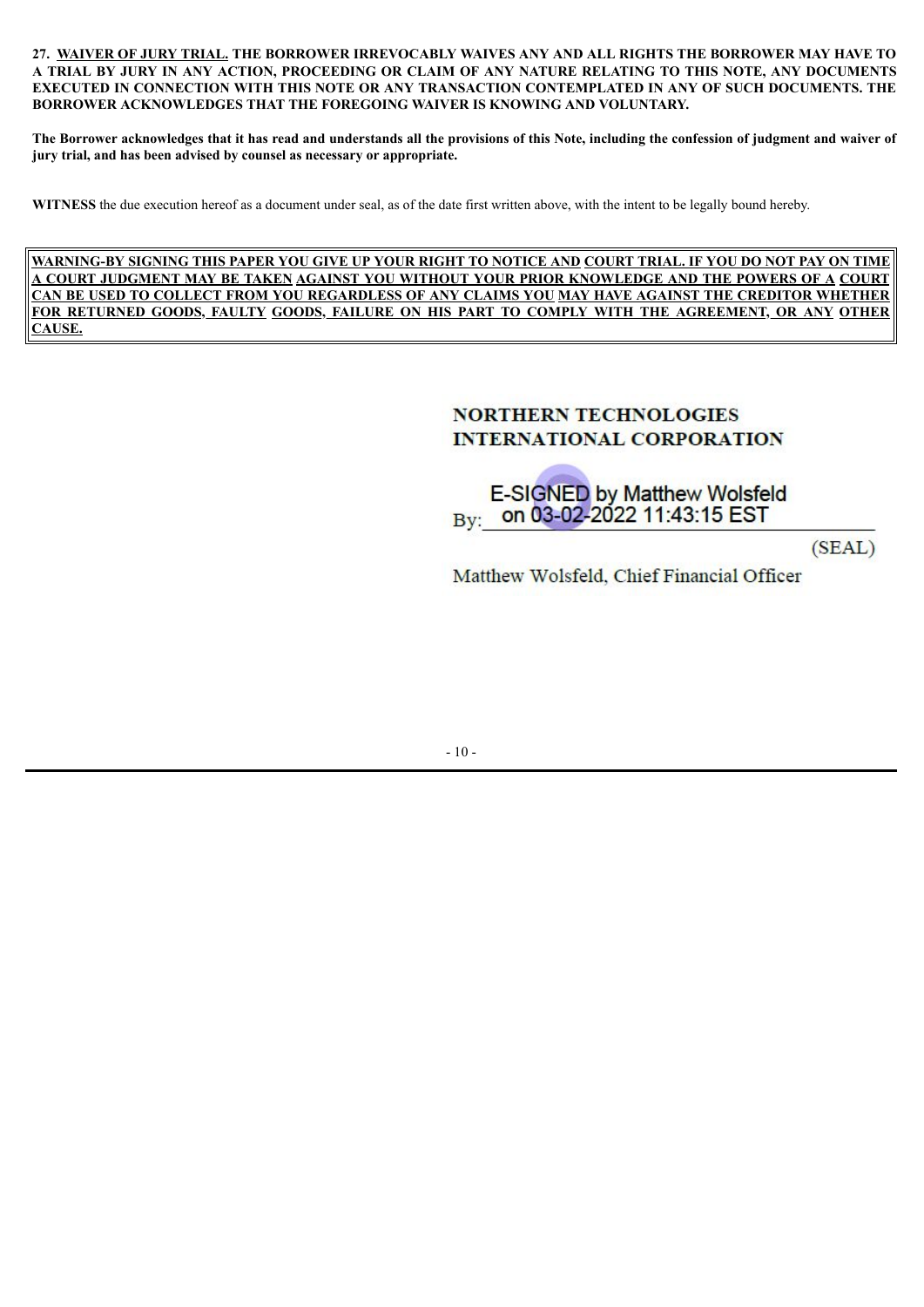#### **Benchmark Replacement Rider**

(a) **Benchmark Replacement.** Notwithstanding anything to the contrary herein or in any other Loan Document, if a Benchmark Transition Event and its related Benchmark Replacement Date have occurred in respect of any setting of the then-current Benchmark, then, (x) if the Benchmark Replacement is determined in accordance with clause (1) or (2) of the definition of "Benchmark Replacement" for such Benchmark Replacement Date, such Benchmark Replacement will replace such Benchmark for all purposes hereunder and under any Loan Document in respect of such Benchmark setting and subsequent Benchmark settings without any amendment, or further action or consent of any other party, hereto or to any other Loan Document; and (y) if a Benchmark Replacement is determined in accordance with clause (3) of the definition of "Benchmark Replacement" or clause (2) of the definition of "Benchmark Replacement Adjustment" for such Benchmark Replacement Date, such Benchmark Replacement will replace such Benchmark for all purposes hereunder and under any Loan Document in respect of any Benchmark setting at or after 5:00 p.m. (Eastern time) on the fifth (5th) Business Day after the date notice of such Benchmark Replacement is provided to the Borrower without any amendment, or further action or consent of any other party, hereto or to any other Loan Document.

(b) **Benchmark Replacement Conforming Changes.** In connection with the use, administration, adoption or implementation of a Benchmark Replacement, the Bank will have the right to make Benchmark Replacement Conforming Changes from time to time and, notwithstanding anything to the contrary herein or in any other Loan Document, any amendments implementing such Benchmark Replacement Conforming Changes will become effective without any further action or consent of the Borrower.

(c) **Notices; Standards for Decisions and Determinations.** The Bank will promptly notify the Borrower of (i) the implementation of any Benchmark Replacement, (ii) the effectiveness of any Benchmark Replacement Conforming Changes in connection with the use, administration, adoption or implementation of a Benchmark Replacement and (iii) the commencement of any Benchmark Unavailability Period. Any determination, decision or election that may be made by the Bank pursuant to this Rider, including any determination with respect to a tenor, rate or adjustment or of the occurrence or non-occurrence of an event, circumstance or date and any decision to take or refrain from taking any action or selection, will be conclusive and binding absent manifest error and may be made in its sole discretion and without consent from the Borrower.

**Benchmark Unavailability Period.** Upon the Borrower's receipt of notice of the commencement of a Benchmark Unavailability Period, amounts outstanding hereunder automatically will bear interest at the Fallback Rate.

(e) **Certain Defined Terms.** As used in this Rider:

**"Available Tenor**" means, as of any date of determination and with respect to the then-current Benchmark, as applicable, one month.

**"Benchmark**" means, initially, BSBY; provided that if a Benchmark Transition Event has occurred with respect to BSBY or the then-current Benchmark, then "Benchmark" means the applicable Benchmark Replacement to the extent that such Benchmark Replacement has replaced such prior benchmark rate pursuant to paragraph (a) of this Rider.

**"Benchmark Replacement**" means, for the Available Tenor, the first alternative set forth in the order below that can be determined by the Bank for the applicable Benchmark Replacement Date:

(1) the sum of: (a) Term SOFR and (b) the related Benchmark Replacement Adjustment;

(2) the sum of: (a) Daily Simple SOFR and (b) the related Benchmark Replacement Adjustment; and

- 11 -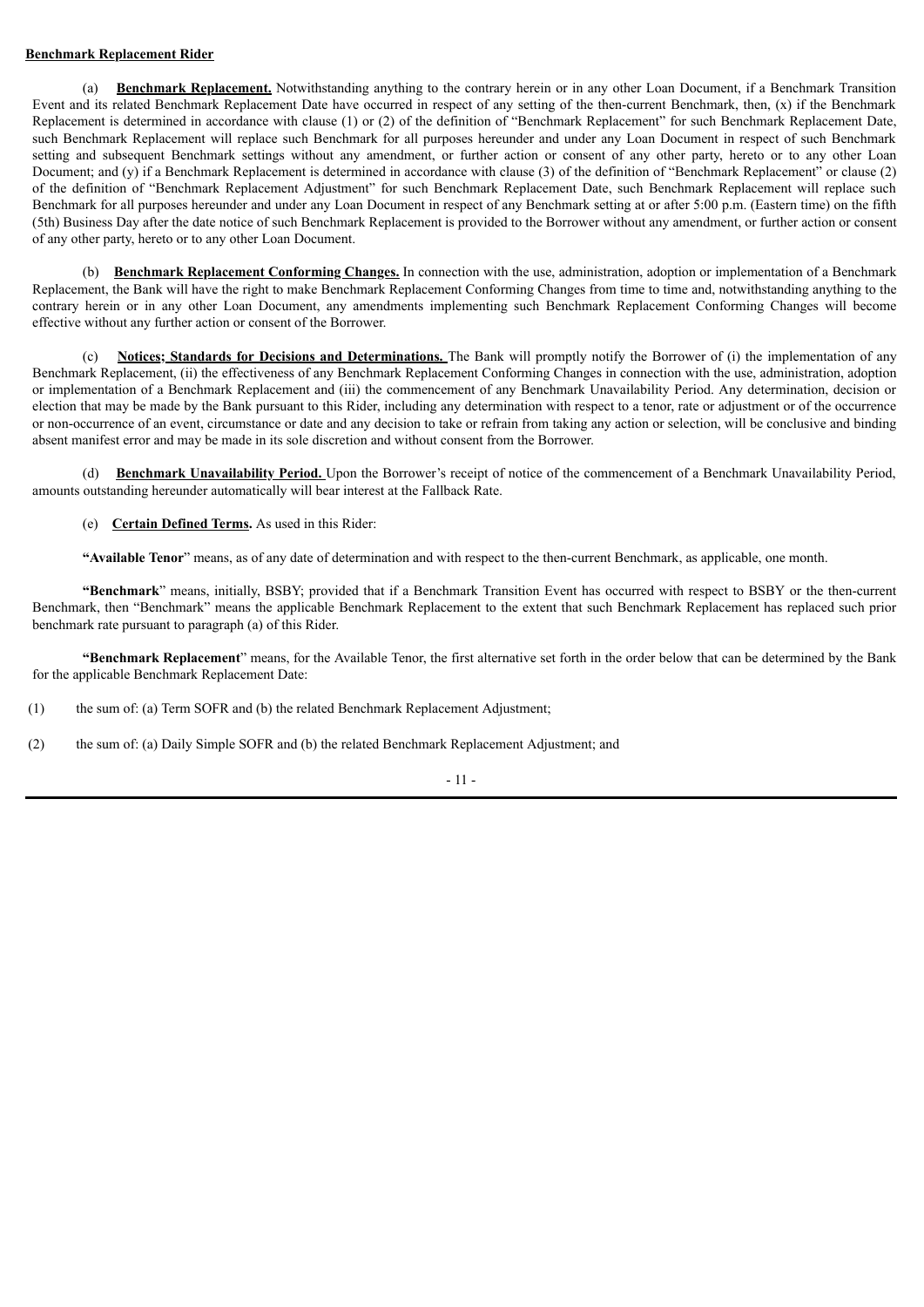(3) the sum of: (a) the alternate benchmark rate and (b) an adjustment (which may be a positive or negative value or zero), in each case, that has been selected by the Bank as the replacement for the Available Tenor of such Benchmark giving due consideration to any evolving or then- prevailing market convention for determining a benchmark rate and an adjustment as a replacement for the then-current Benchmark, including any applicable recommendations made by a Relevant Governmental Body, for U.S. dollar-denominated syndicated or bilateral commercial credit facilities at such time;

provided that any such Benchmark Replacement shall be administratively feasible as determined by the Bank in its sole discretion. If the Benchmark Replacement as determined pursuant to clause (1), (2) or (3) above would be less than the Floor, the Benchmark Replacement will be deemed to be the Floor for the purposes hereof and of the other Loan Documents.

**"Benchmark Replacement Adjustment**" means, for purposes of clauses (1) and (2) of the definition of "Benchmark Replacement," with respect to any replacement of the then-current Benchmark with an Unadjusted Benchmark Replacement for any setting of such Unadjusted Benchmark Replacement, the first alternative set forth in the order below that can be determined by the Bank:

- (1) an adjustment (which may be a positive or negative value or zero) equal to the BSBY Long- Term Spread Adjustment for such Available Tenor as of the time such Benchmark Replacement is first set and is displayed on a screen or other information service that publishes such adjustment from time to time as selected by the Bank in its reasonable discretion; and
- (2) an adjustment (which may be a positive or negative value or zero) that has been selected by the Bank as the replacement for such Available Tenor, giving due consideration to any evolving or then-prevailing market convention for determining a spread adjustment, or method for calculating or determining such spread adjustment, for the replacement of such Available Tenor of such Benchmark with the applicable Unadjusted Benchmark Replacement, including any applicable recommendations made by a Relevant Governmental Body, for U.S. dollardenominated syndicated or bilateral commercial credit facilities at such time.

**"Benchmark Replacement Conforming Changes**" means, with respect to any Benchmark Replacement, any technical, administrative or operational changes (including changes to the definitions of "Base Rate," "Business Day" or "U.S. Government Securities Business Day," timing and frequency of determining rates and making payments of interest, timing of borrowing requests or prepayment, the applicability and length of lookback periods, the applicability of breakage provisions and other technical, administrative or operational matters) that the Bank decides may be appropriate to reflect the adoption and implementation of such Benchmark Replacement and to permit the administration thereof by the Bank in a manner substantially consistent with market practice (or, if the Bank decides that adoption of any portion of such market practice is not administratively feasible or if the Bank determines that no market practice for the administration of such Benchmark Replacement exists, in such other manner of administration as the Bank decides is reasonably necessary in connection with the administration of the Facility and the Loan Documents).

**"Benchmark Replacement Date**" means a date and time determined by the Bank, which date shall be no later than the earlier to occur of the following events with respect to the then-current Benchmark:

(1) in the case of clause (1) of the definition of "Benchmark Transition Event," the later of (a) the date of the public statement or publication of information referenced therein and (b) the date on which the Available Tenor of such Benchmark (or such component thereof) is no longer available or permitted to be used for determining the interest rate of U.S. dollar-denominated syndicated or bilateral commercial loans, or shall cease; or

- 12 -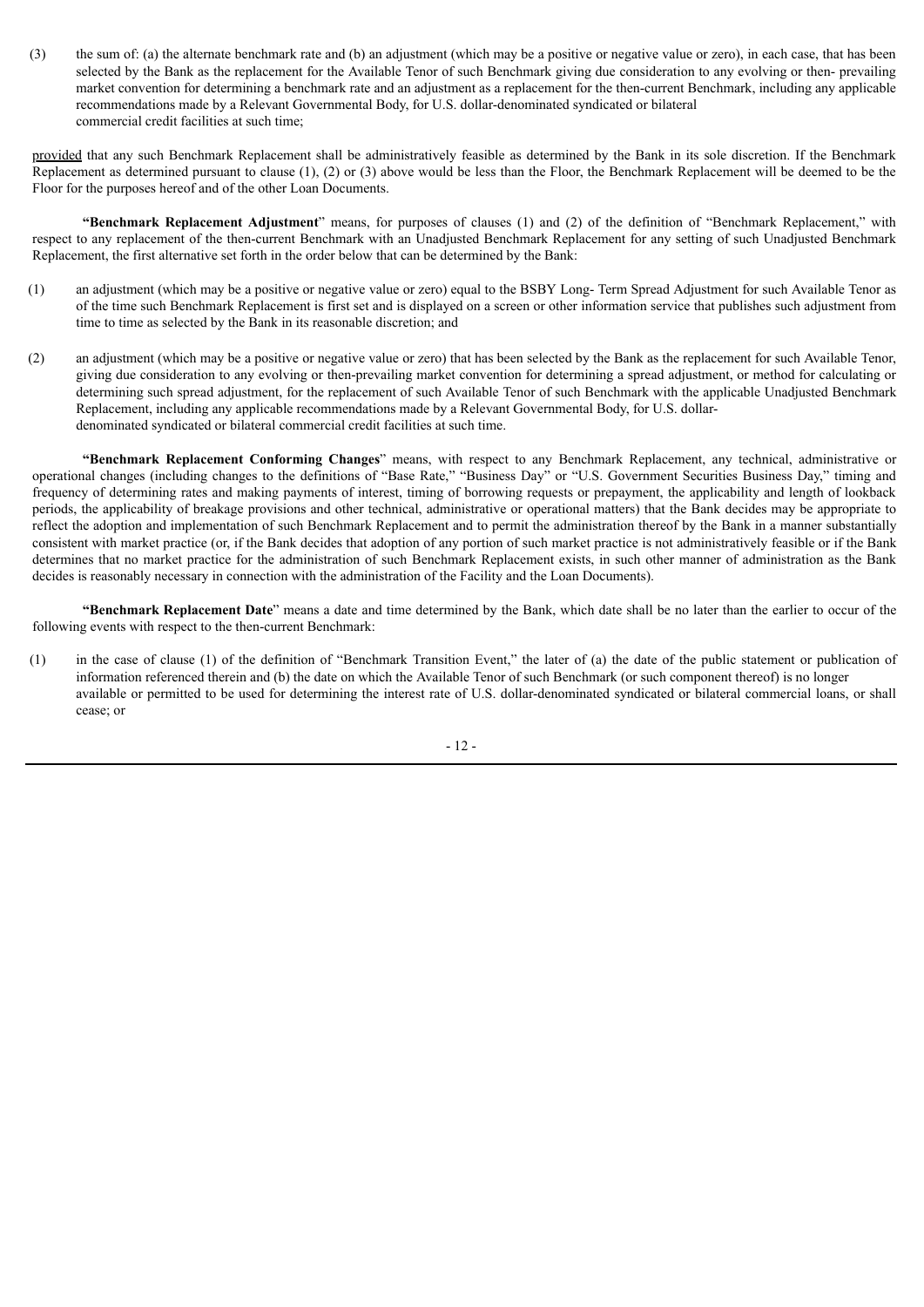(2) in the case of clause (2) of the definition of "Benchmark Transition Event," a date and time determined by the Bank as administratively feasible in its reasonable discretion and no later than 90 days following the date of the public statement or publication of information referenced therein.

**"Benchmark Transition Event**" means the occurrence of one or more of the following events with respect to the then-current Benchmark:

- (1) a public statement or publication of information by or on behalf of (a) the administrator of such Benchmark (or the published component used in the calculation thereof), (b) a Governmental Authority having jurisdiction over such administrator with respect to its publication of such Benchmark or (c) a Governmental Authority having jurisdiction over the Bank, in each case acting in such capacity, identifying a specific date after which the Available Tenor of such Benchmark (or such component thereof) (i) shall or will no longer be made available or permitted to be used for determining the interest rate of U.S. dollar-denominated syndicated or bilateral commercial loans, or (ii) shall or will otherwise cease, provided that, at the time of any such statement or publication to the extent related solely to unavailability or cessation of such Benchmark, there is no successor administrator that will continue to provide the Available Tenor of such Benchmark (or such component thereof); or
- (2) a public statement or publication of information by the administrator of such Benchmark (including a "Technical Note" published on the BSBY Website) that a BSBY Final Step Event has occurred for the Available Tenor of such Benchmark.

**"Benchmark Unavailability Period**" means, so long as a Benchmark Transition Event has occurred, the period (if any) (x) beginning at the time that a Benchmark Replacement Date has occurred if, at such time, no Benchmark Replacement has replaced the then-current Benchmark for all purposes hereunder and under any Loan Document in accordance with this Rider, and (y) ending at the time that a Benchmark Replacement has replaced the thencurrent Benchmark for all purposes hereunder and under any Loan Document in accordance with this Rider.

**"BSBY Final Step Event**" means, for any Available Tenor, either (i) the twentieth (20th) consecutive U.S. Government Securities Business Day or (ii) the thirtieth (30th) U.S. Government Securities Business Day within a rolling 90-day period, on which BSBY is calculated in accordance with "Level 6" (or any successor final step) of the "Alternative Calculation Waterfall" defined or set forth in BSBY's index methodology and rulebook, as published on the BSBY Website.

**"BSBY Long-Term Spread Adjustment**" means the most recently dated "BSBY SOFR 5Y Spread Adjustment" published on the BSBY Website.

**"BSBY Website**" means the "Bloomberg Short-Term Bank Yield Index" website at https://www.bloomberg.com/professional/product/ indices/bsby/ (or any successor website).

**"Daily Simple SOFR**" means, for any day, SOFR, with the conventions for this rate (which may include a lookback) being established by the Bank in accordance with the conventions for this rate selected or recommended by the Relevant Governmental Body for determining "Daily Simple SOFR" for business loans; provided, that if the Bank decides that any such convention is not administratively feasible for the Bank, then the Bank may establish another convention in its reasonable discretion.

**"Fallback Rate**" means the alternative rate of interest that would have been applicable under the terms of the Facility (absent this Rider) if the Bank had given notice that the Benchmark cannot be determined or the Bank cannot make or maintain or fund loans based on such Benchmark or, if no such alternative rate is specified, the Base Rate.

- 13 -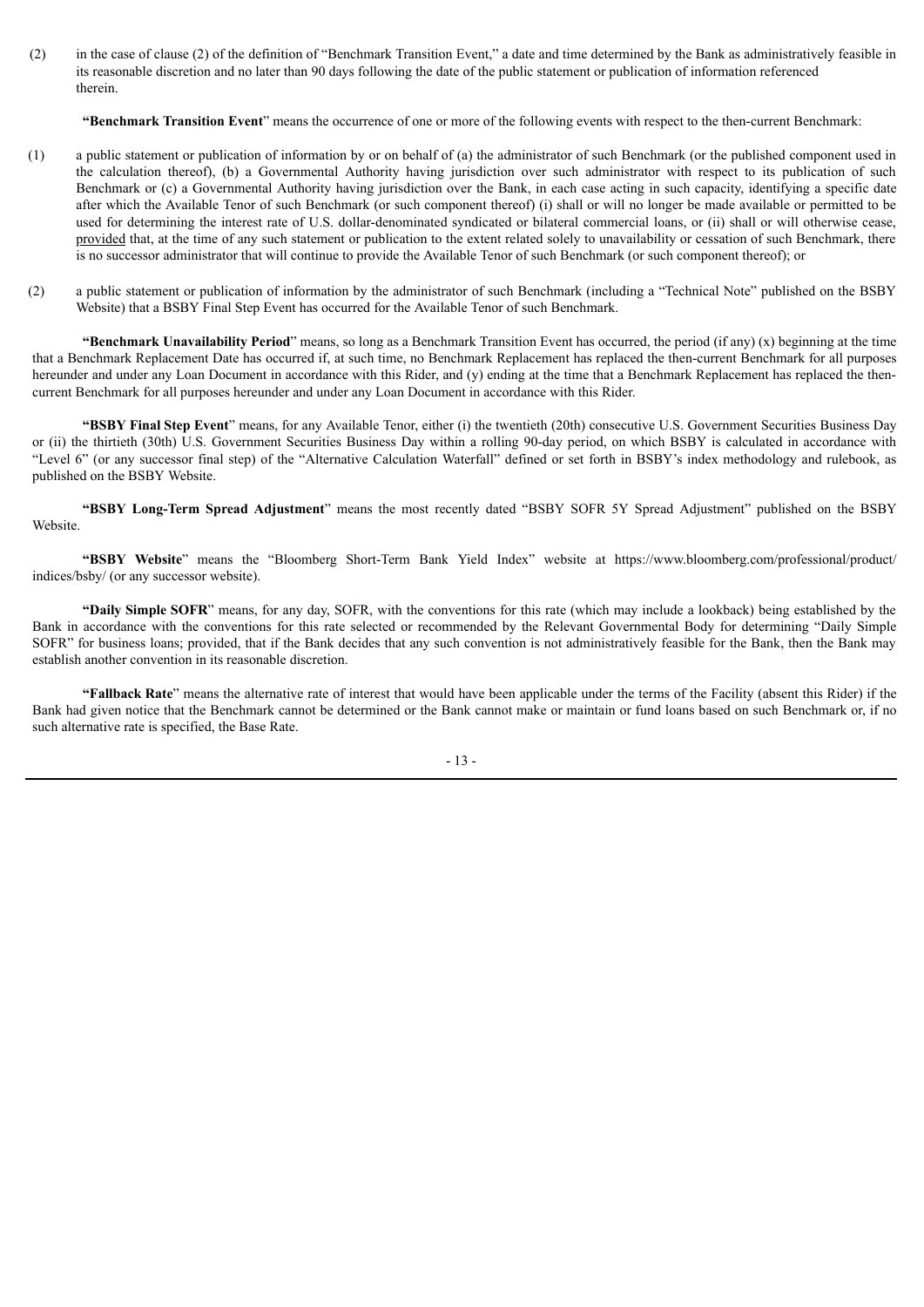**"Floor**" means the minimum rate of interest, if any, provided under the terms of the Facility with respect to BSBY or, if no minimum rate of interest is specified, zero.

**"Governmental Authority**" means the government of the United States of America or any other nation, or of any political subdivision thereof, whether state or local, and any agency, authority, instrumentality, regulatory body, court, central bank or other entity exercising executive, legislative, judicial, taxing, regulatory or administrative powers or functions of or pertaining to government (including any supra-national bodies such as the European Union or the European Central Bank).

**"Relevant Governmental Body**" means the Board of Governors of the Federal Reserve System of the United States and/or the Federal Reserve Bank of New York, or a committee officially endorsed or convened by the Board of Governors of the Federal Reserve System of the United States and/or the Federal Reserve Bank of New York, or any successor thereto.

**"SOFR**" means a rate equal to the secured overnight financing rate as published by the Federal Reserve Bank of New York (or a successor administrator of the secured overnight financing rate) on the website of the Federal Reserve Bank of New York, currently at http://www.newyorkfed.org, or any successor source for the secured overnight financing rate identified as such by the administrator of the secured overnight financing rate from time to time.

**"Term SOFR**" means, for the Applicable Tenor, the forward-looking term rate based on SOFR administered by CME Group Benchmark Administration Limited (or a successor administrator selected by the Bank in its reasonable discretion).

**"Unadjusted Benchmark Replacement**" means the applicable Benchmark Replacement excluding the related Benchmark Replacement Adjustment.

- 14 -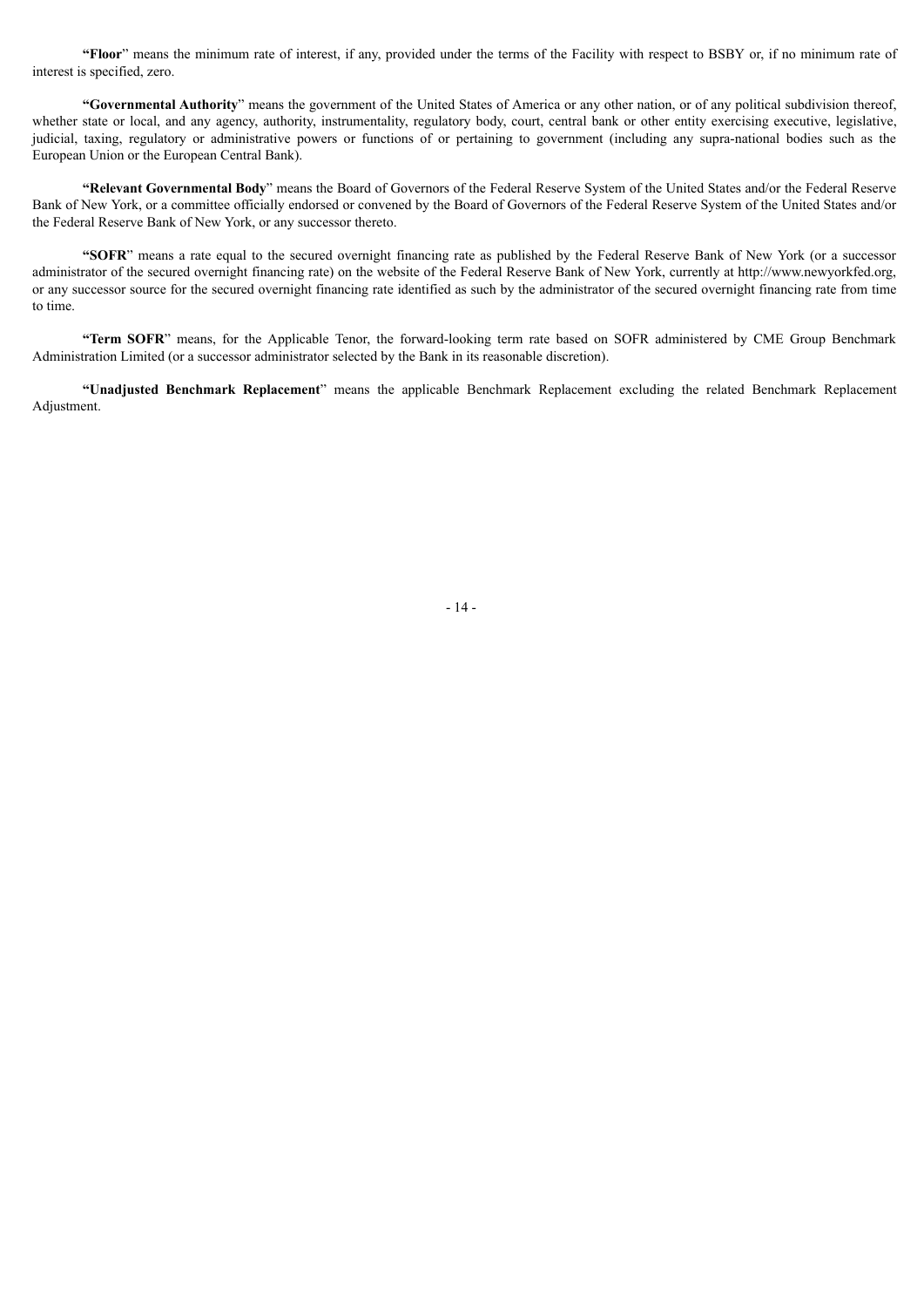### **CERTIFICATION PURSUANT TO SECTION 302(a) OF THE SARBANES-OXLEY ACT OF 2002**

<span id="page-63-0"></span>I, G. Patrick Lynch, certify that:

- 1. I have reviewed this quarterly report on Form 10-Q of Northern Technologies International Corporation;
- 2. Based on my knowledge, this report does not contain any untrue statement of a material fact or omit to state a material fact necessary to make the statements made, in light of the circumstances under which such statements were made, not misleading with respect to the period covered by this report;
- 3. Based on my knowledge, the financial statements, and other financial information included in this report, fairly present in all material respects the financial condition, results of operations and cash flows of the registrant as of, and for, the periods presented in this report;
- 4. The registrant's other certifying officer(s) and I are responsible for establishing and maintaining disclosure controls and procedures (as defined in Exchange Act Rules 13a-15(e) and 15d-15(e)) and internal control over financial reporting (as defined in Exchange Act Rules 13a-15(f) and 15d-15(f)) for the registrant and have:

(a) Designed such disclosure controls and procedures, or caused such disclosure controls and procedures to be designed under our supervision, to ensure that material information relating to the registrant, including its consolidated subsidiaries, is made known to us by others within those entities, particularly during the period in which this report is being prepared;

(b) Designed such internal control over financial reporting, or caused such internal control over financial reporting to be designed under our supervision, to provide reasonable assurance regarding the reliability of financial reporting and the preparation of financial statements for external purposes in accordance with generally accepted accounting principles;

(c) Evaluated the effectiveness of the registrant's disclosure controls and procedures and presented in this report our conclusions about the effectiveness of the disclosure controls and procedures, as of the end of the period covered by this report based on such evaluation; and

(d) Disclosed in this report any change in the registrant's internal control over financial reporting that occurred during the registrant's most recent fiscal quarter (the registrant's fourth fiscal quarter in the case of an annual report) that has materially affected, or is reasonably likely to materially affect, the registrant's internal control over financial reporting; and

5. The registrant's other certifying officer(s) and I have disclosed, based on our most recent evaluation of internal control over financial reporting, to the registrant's auditors and the audit committee of the registrant's board of directors (or persons performing the equivalent functions):

(a) All significant deficiencies and material weaknesses in the design or operation of internal control over financial reporting which are reasonably likely to adversely affect the registrant's ability to record, process, summarize and report financial information; and

(b) Any fraud, whether or not material, that involves management or other employees who have a significant role in the registrant's internal control over financial reporting.

Date: April 8, 2022 /s/ G. Patrick Lynch

G. Patrick Lynch President and Chief Executive Officer (principal executive officer)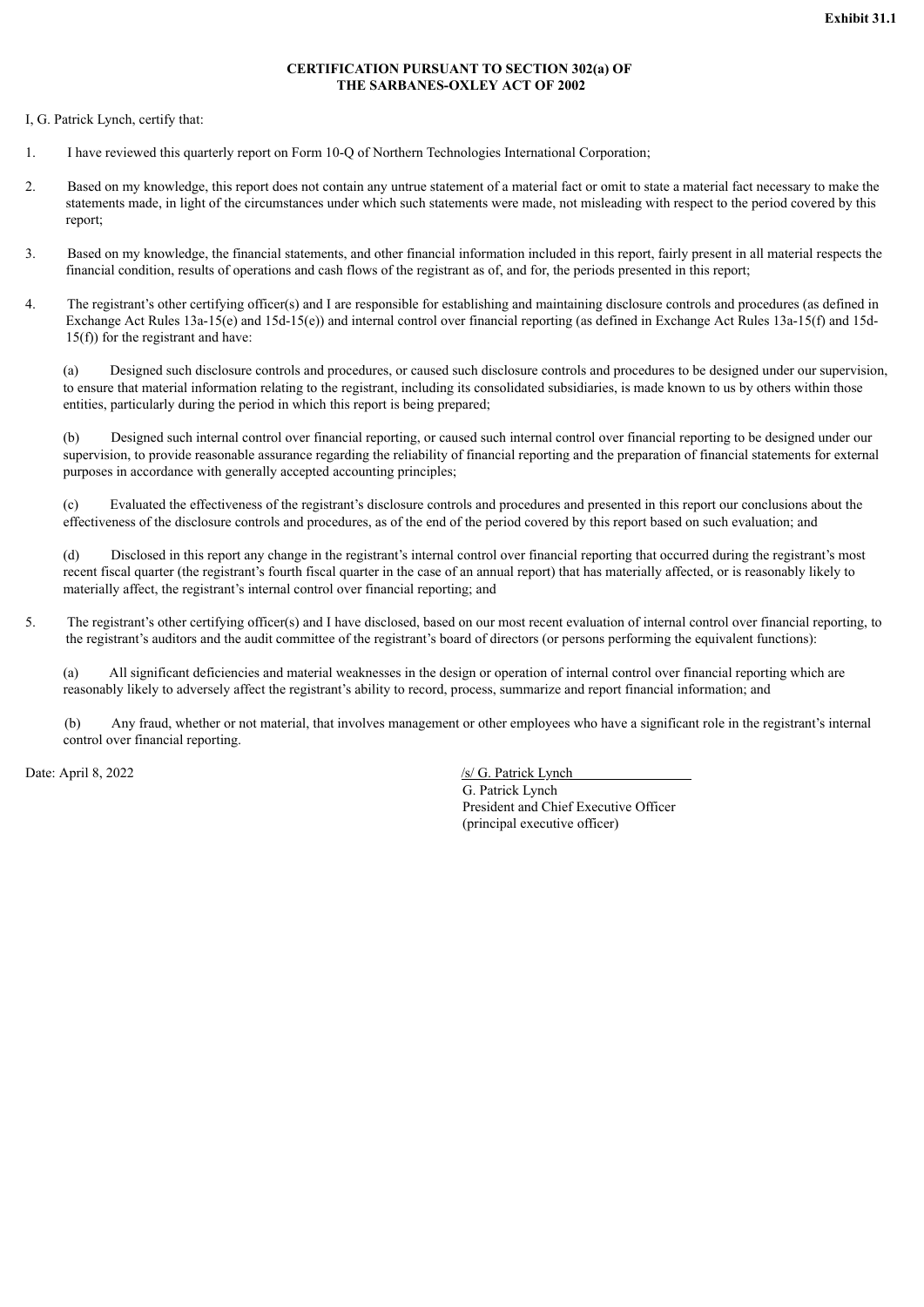#### **CERTIFICATION PURSUANT TO SECTION 302(a) OF THE SARBANES-OXLEY ACT OF 2002**

<span id="page-64-0"></span>I, Matthew C. Wolsfeld, certify that:

- 1. I have reviewed this quarterly report on Form 10-Q of Northern Technologies International Corporation;
- 2. Based on my knowledge, this report does not contain any untrue statement of a material fact or omit to state a material fact necessary to make the statements made, in light of the circumstances under which such statements were made, not misleading with respect to the period covered by this report;
- 3. Based on my knowledge, the financial statements, and other financial information included in this report, fairly present in all material respects the financial condition, results of operations and cash flows of the registrant as of, and for, the periods presented in this report;
- 4. The registrant's other certifying officer(s) and I are responsible for establishing and maintaining disclosure controls and procedures (as defined in Exchange Act Rules 13a-15(e) and 15d-15(e)) and internal control over financial reporting (as defined in Exchange Act Rules 13a-15(f) and 15d-15(f)) for the registrant and have:

(a) Designed such disclosure controls and procedures, or caused such disclosure controls and procedures to be designed under our supervision, to ensure that material information relating to the registrant, including its consolidated subsidiaries, is made known to us by others within those entities, particularly during the period in which this report is being prepared;

(b) Designed such internal control over financial reporting, or caused such internal control over financial reporting to be designed under our supervision, to provide reasonable assurance regarding the reliability of financial reporting and the preparation of financial statements for external purposes in accordance with generally accepted accounting principles;

(c) Evaluated the effectiveness of the registrant's disclosure controls and procedures and presented in this report our conclusions about the effectiveness of the disclosure controls and procedures, as of the end of the period covered by this report based on such evaluation; and

Disclosed in this report any change in the registrant's internal control over financial reporting that occurred during the registrant's most recent fiscal quarter (the registrant's fourth fiscal quarter in the case of an annual report) that has materially affected, or is reasonably likely to materially affect, the registrant's internal control over financial reporting; and

5. The registrant's other certifying officer(s) and I have disclosed, based on our most recent evaluation of internal control over financial reporting, to the registrant's auditors and the audit committee of the registrant's board of directors (or persons performing the equivalent functions):

(a) All significant deficiencies and material weaknesses in the design or operation of internal control over financial reporting which are reasonably likely to adversely affect the registrant's ability to record, process, summarize and report financial information; and

(b) Any fraud, whether or not material, that involves management or other employees who have a significant role in the registrant's internal control over financial reporting.

Date: April 8, 2022 /s/ Matthew C. Wolsfeld Matthew C. Wolsfeld, CPA Chief Financial Officer and Corporate Secretary (principal financial officer)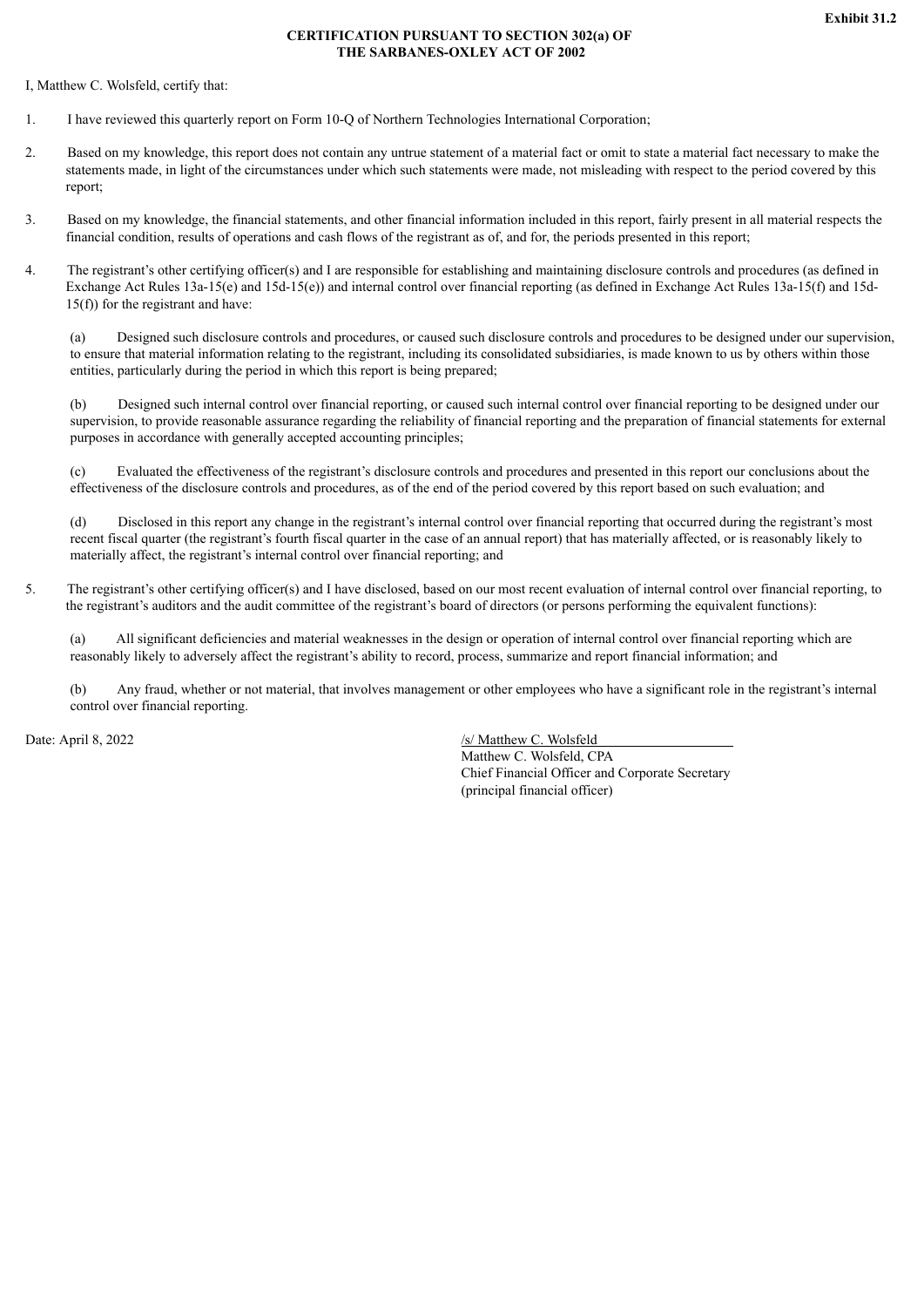#### <span id="page-65-0"></span>**CERTIFICATION PURSUANT TO 18 U.S.C. SECTION 1350, AS ADOPTED PURSUANT TO SECTION 906 OF THE SARBANES-OXLEY ACT OF 2002**

In connection with the Quarterly Report on Form 10-Q of Northern Technologies International Corporation (the "Company") for the period ended February 28, 2022, as filed with the Securities and Exchange Commission on the date hereof (the "Report"), I, G. Patrick Lynch, President and Chief Executive Officer of the Company, certify, pursuant to 18 U.S.C. Section 1350, as adopted pursuant to Section 906 of the Sarbanes-Oxley Act of 2002, that, to the best of my knowledge and belief:

- (1) The Report fully complies with the requirements of Section 13(a) or 15(d) of the Securities Exchange Act of 1934; and
- (2) The information contained in the Report fairly presents, in all material respects, the financial condition and results of operations of the Company.

/s/ G. Patrick Lynch G. Patrick. Lynch President and Chief Executive Officer (principal executive officer)

Circle Pines, Minnesota April 8, 2022